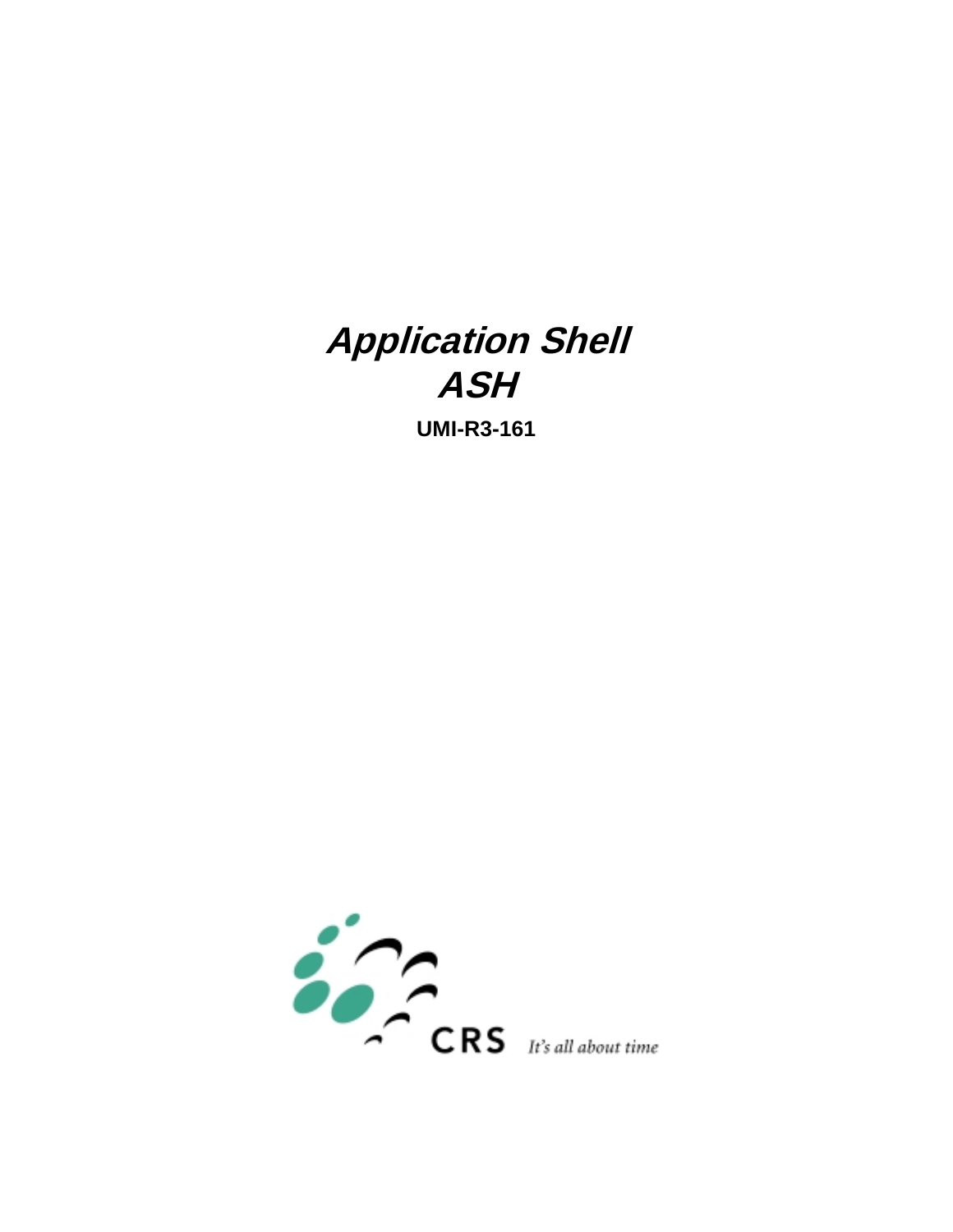# **Application Shell (ASH)**

| <b>Revision</b> |                                                      |             |
|-----------------|------------------------------------------------------|-------------|
| Number          | <b>History</b>                                       | <b>Date</b> |
| 001             | First release as UMI-R3-161.<br>CROS 1.16 for C500C. | 99-05       |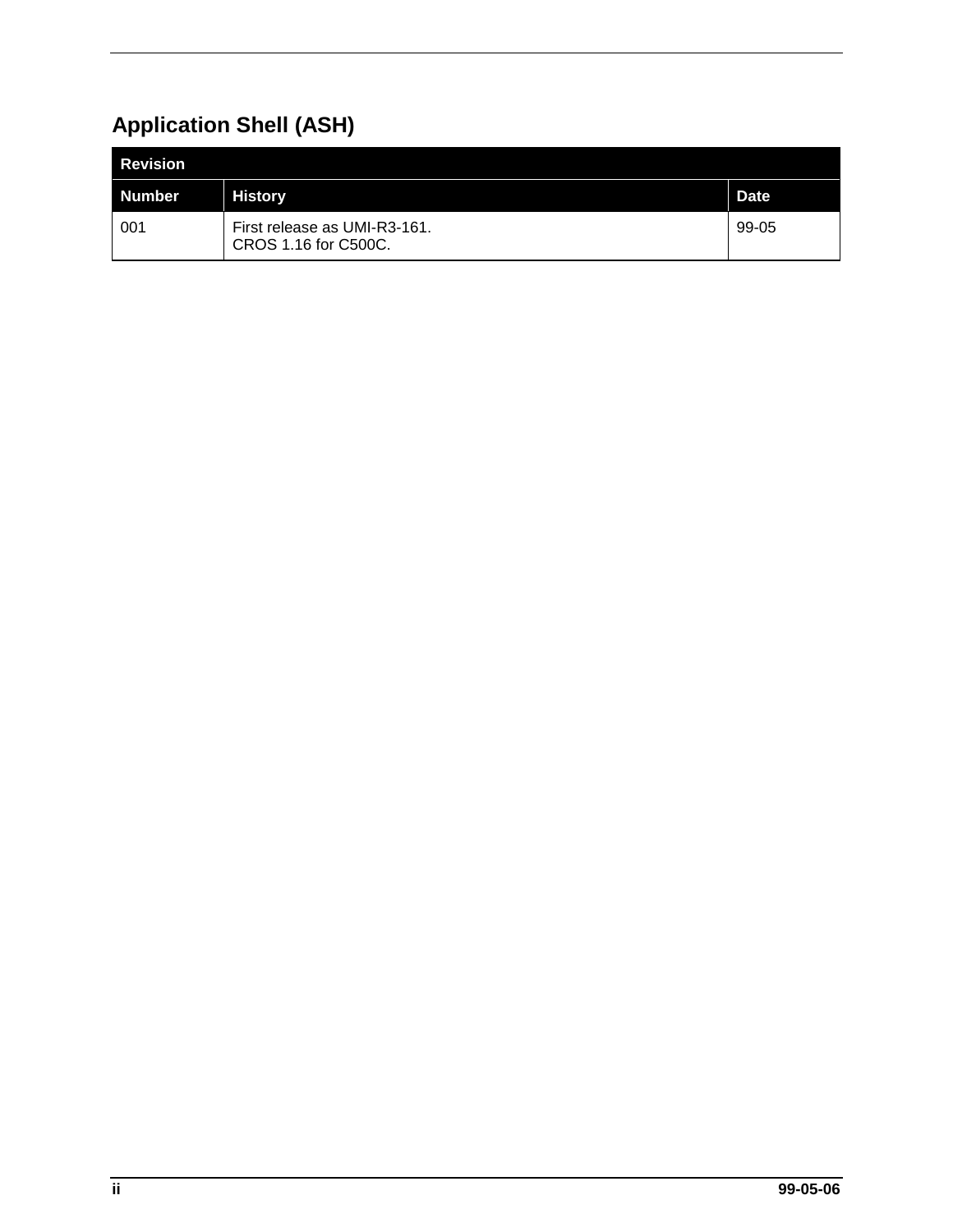# **Contents**

| Getting Arm Data $w0$ , wcmd, $w1$ , $w2$ , wact, $w3$ , $w4$ , wend, $w5$ 24 |  |
|-------------------------------------------------------------------------------|--|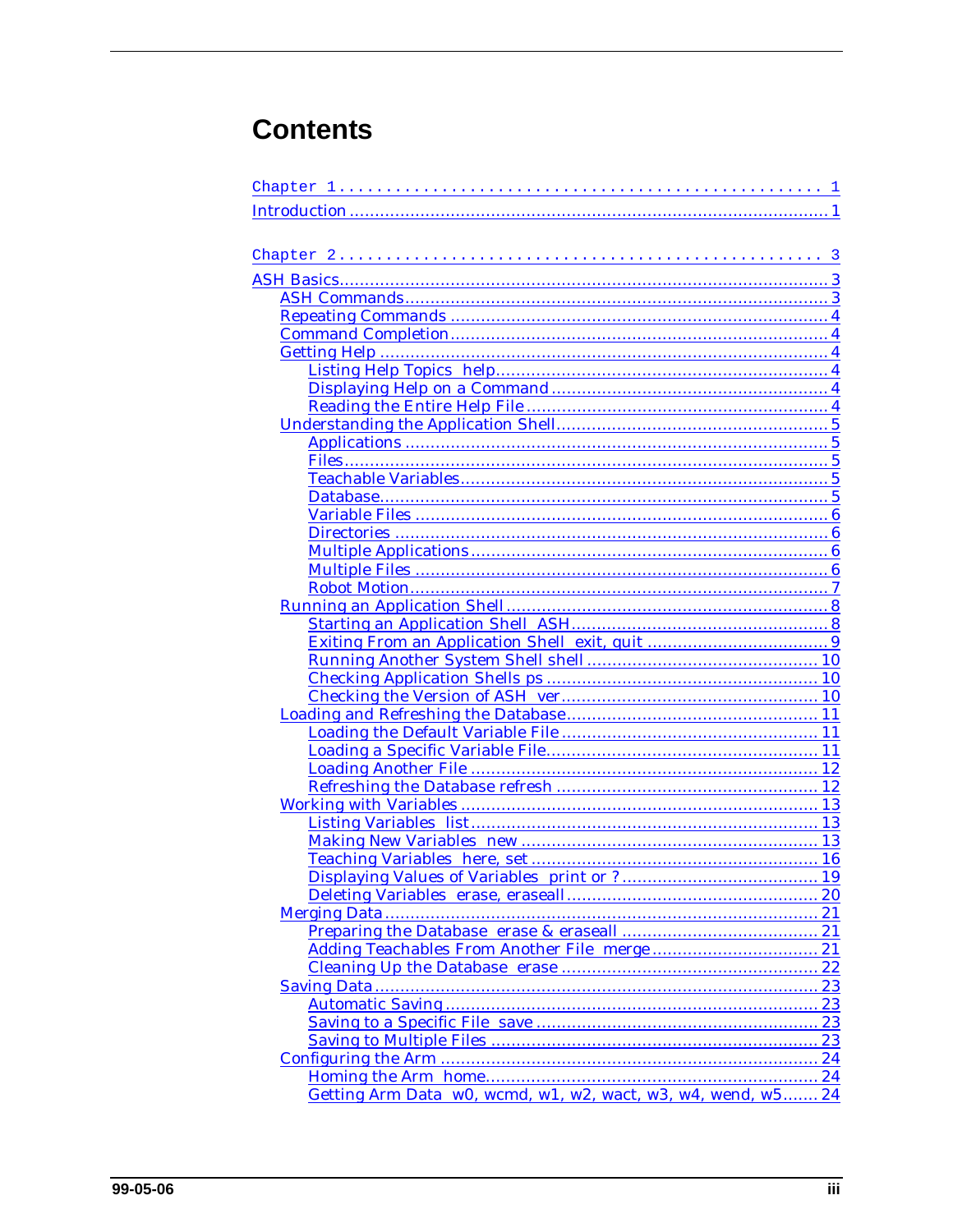| Preparing to Move base, tool, griptype_set, speed | 24               |
|---------------------------------------------------|------------------|
|                                                   | $\overline{}$ 25 |
|                                                   |                  |
|                                                   | 26               |
|                                                   |                  |
|                                                   | 26               |
|                                                   |                  |
|                                                   | 27               |
|                                                   | 27               |
|                                                   | .28              |
|                                                   |                  |
|                                                   |                  |
|                                                   |                  |
|                                                   |                  |
|                                                   |                  |
|                                                   |                  |
|                                                   |                  |
|                                                   |                  |
|                                                   |                  |
|                                                   |                  |
|                                                   |                  |
|                                                   |                  |
|                                                   |                  |
|                                                   |                  |
|                                                   |                  |
|                                                   |                  |
|                                                   | 37               |
|                                                   |                  |
|                                                   |                  |
|                                                   |                  |
|                                                   | 40               |
|                                                   | 40               |
|                                                   | 40               |
|                                                   | 41               |
|                                                   | 41               |
|                                                   | 42               |
|                                                   |                  |
|                                                   |                  |
|                                                   | 43               |
| eraseall                                          | 44               |
|                                                   | .44              |
|                                                   | 45               |
|                                                   | 45               |
|                                                   | 45               |
|                                                   | 45               |
|                                                   | 45               |
|                                                   |                  |
|                                                   | 45               |
|                                                   | 46               |
|                                                   | 46               |
|                                                   | 47               |
|                                                   | 47               |
|                                                   | 48               |
|                                                   | $\ldots 48$      |
|                                                   | .48              |
|                                                   | 49               |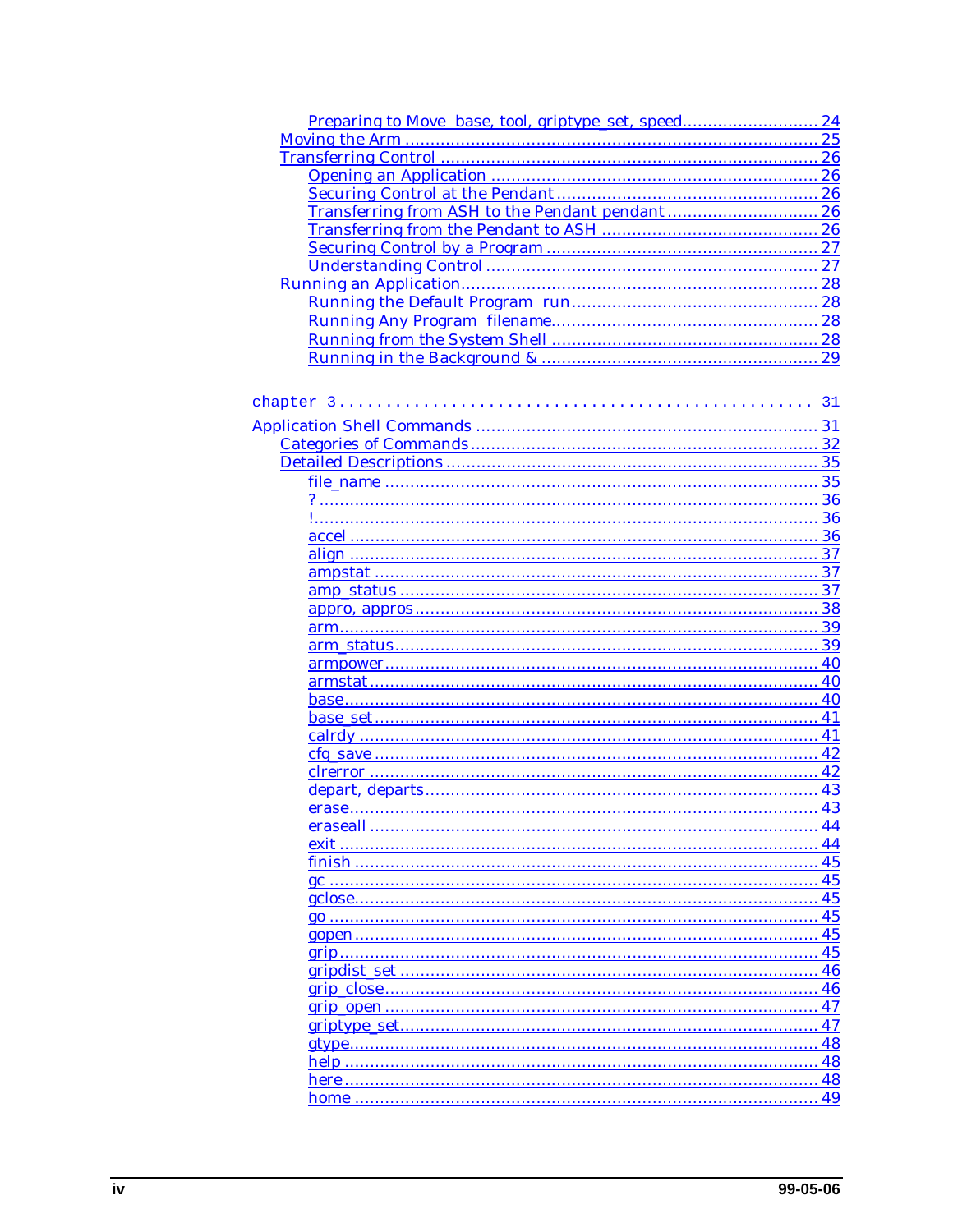|                  | 50          |
|------------------|-------------|
| ioint            | 50          |
|                  | $\ldots$ 51 |
|                  | $\ldots$ 51 |
|                  | 51          |
| linspd           | $\dots 52$  |
|                  | 52          |
|                  | 53          |
|                  | 54          |
|                  | 54          |
|                  | $\dots 55$  |
|                  | $\ldots 55$ |
|                  | 56          |
|                  | 57          |
|                  |             |
|                  | 57          |
|                  | 58          |
|                  | 58          |
|                  | 59          |
|                  | 59          |
|                  | 60          |
|                  | 60          |
|                  | 60          |
|                  | $\dots 61$  |
|                  | 61          |
|                  | .62         |
|                  | 62          |
|                  | 62          |
|                  | .62         |
|                  | .63         |
|                  | .63         |
|                  |             |
|                  | .64         |
|                  | .64         |
|                  | 65          |
|                  | 66          |
|                  | 67          |
|                  | .67         |
|                  | $\dots 68$  |
|                  | 68          |
| tx txs           | 69          |
| ty, tys          | 69          |
| tz, tzs          | 70          |
| unlock           | 70          |
| use              | 71          |
| w0               | 71          |
| $\underline{w1}$ | 71          |
| $w_2$            | 72          |
| w3               | 72          |
| w4               | 72          |
|                  |             |
| w5               | 72          |
| wact             | 73          |
|                  | 73          |
| wend.            | 74          |
|                  | 75          |
| wshift           | 75          |
|                  | 76          |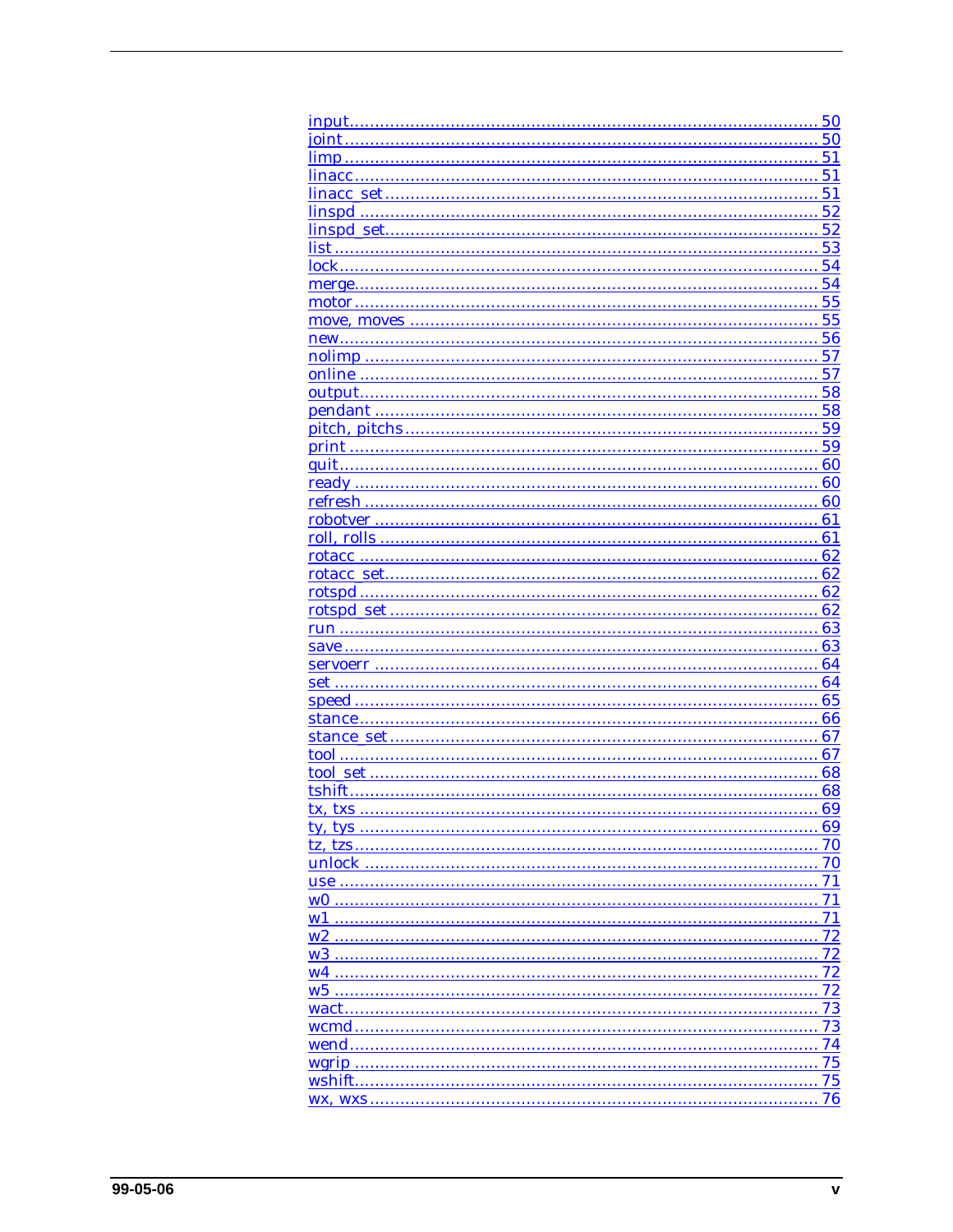| 77 |
|----|
|    |
|    |
|    |
|    |
| 79 |
|    |
|    |
| 82 |
|    |
|    |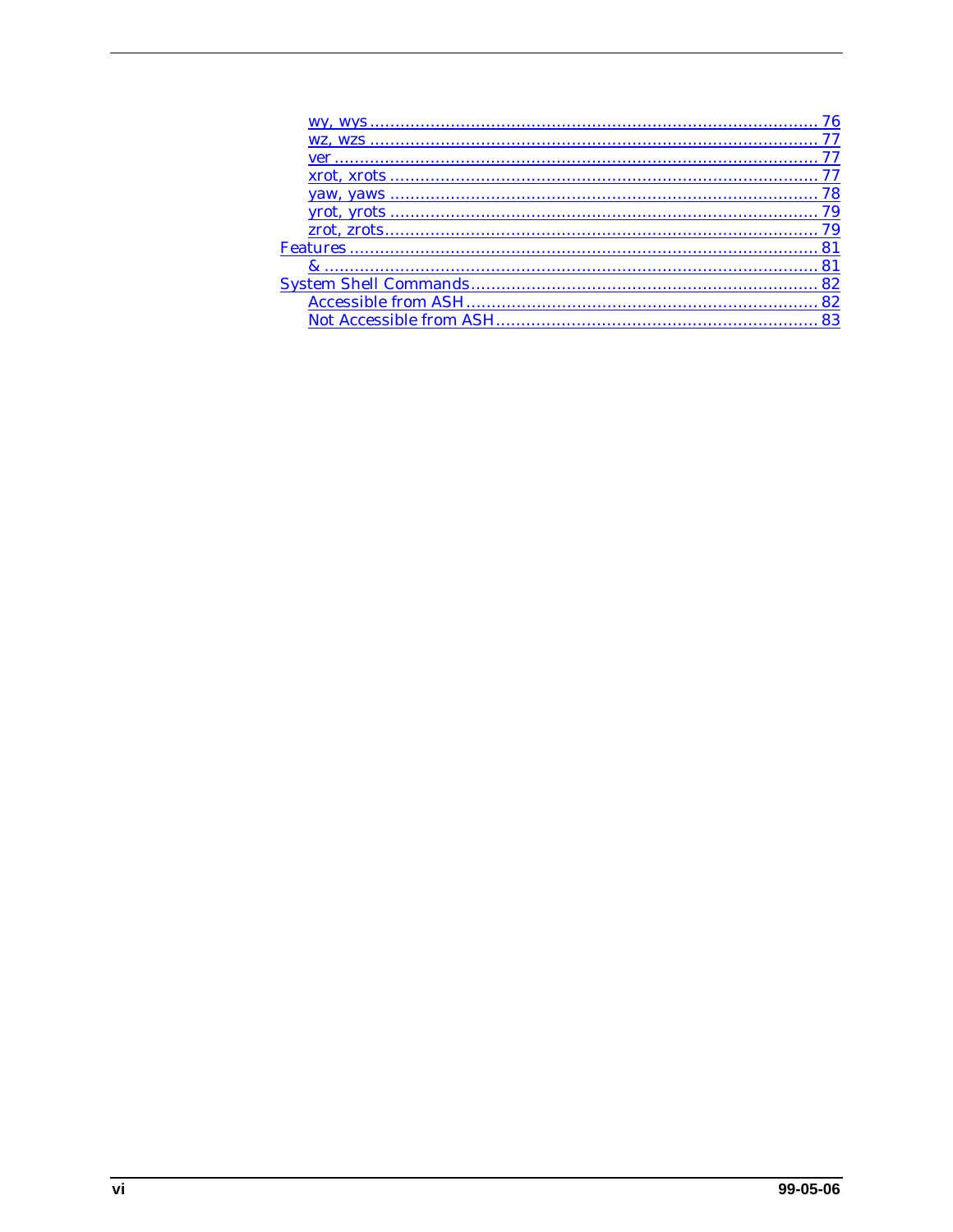### <span id="page-6-0"></span>CHAPTER 1

# **Introduction**

With the application shell (ASH), you can teach locations, modify variables and values, monitor arm status, and move the arm with robot motion commands. You can also run an application.

The application shell provides a command line interface, interpreting input from the keyboard and output to the terminal screen. It is the command-line equivalent of the teach pendant.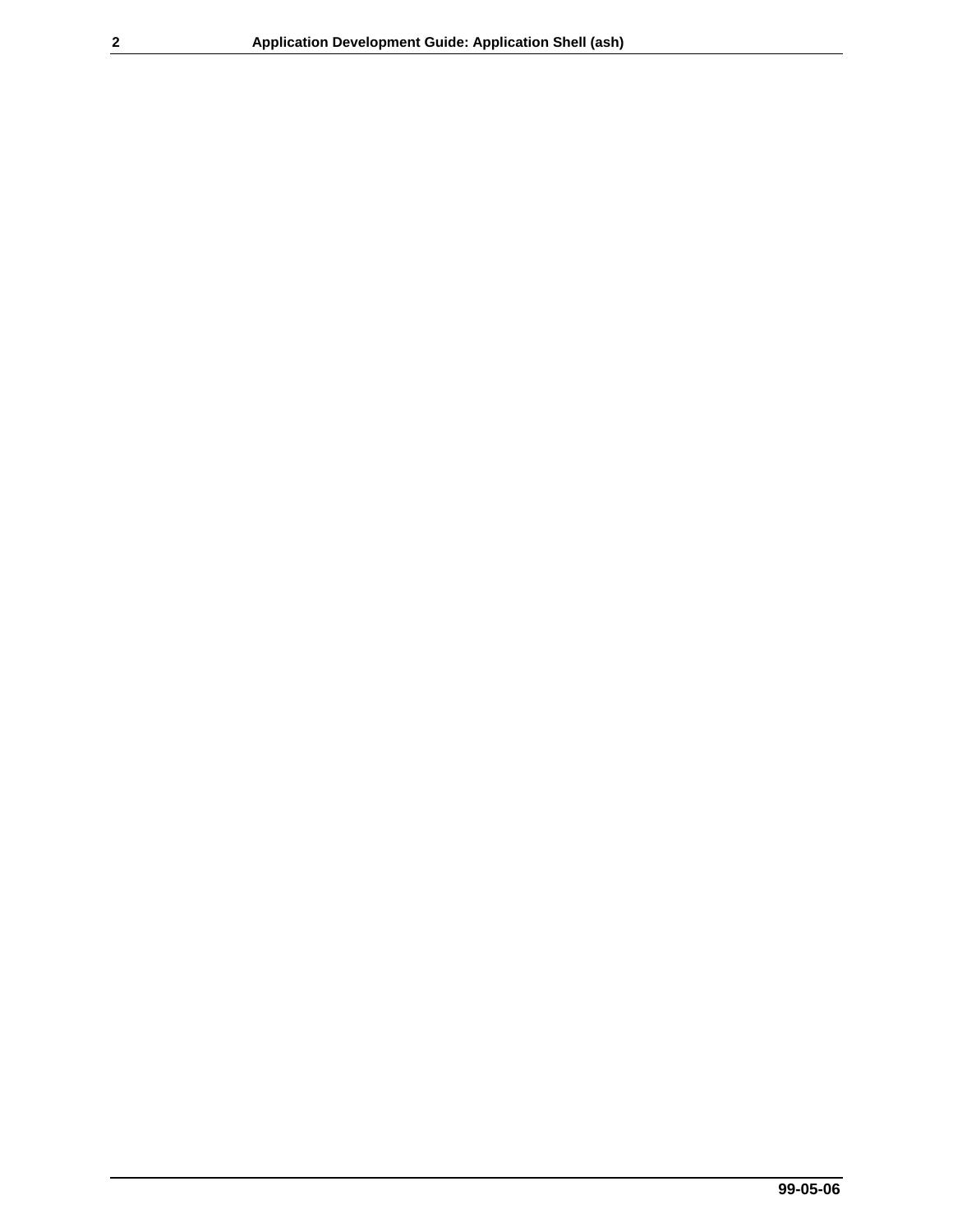# <span id="page-8-0"></span>**ASH Basics**

This is a quick summary of the basics of ASH.

| <b>Topic</b>   | <b>Command</b> | <b>Comments</b>                                                                                                                                  |
|----------------|----------------|--------------------------------------------------------------------------------------------------------------------------------------------------|
| Starting       | ASH            | Starts the application shell.                                                                                                                    |
| Applications   |                | Create a separate application for each pair of<br>program and variable files, unless you know how to<br>handle multiple files in an application. |
| Updating       | refresh        | Updates the database from a new program file. Use<br>this after sending a new program file.                                                      |
| <b>Motions</b> | move           | Caution. Use small increments and slow speed. The<br>arm will try to complete any command as specified.                                          |
| Teaching       | here<br>set    | Teach locations with <b>here</b> after positioning the arm.<br>Set values to non-location variables with set.                                    |
| Control        | pendant        | Transfers control from ASH to the teach pendant.<br>At the pendant, Shift + ESC transfers control back to<br>ASH.                                |
| Running        | run            | Runs the default application: default program file<br>with default variable file.                                                                |
| Getting Help   | help           | Lists all commands and descriptions.                                                                                                             |
| Exiting        | exit           | Exits the application shell.                                                                                                                     |

# **ASH Commands**

This chapter, *The Application Shell (ASH)*, outlines the functionality of the application shell and many of the typical procedures you perform using it.

The next chapter, *Application Shell Commands*, details each command.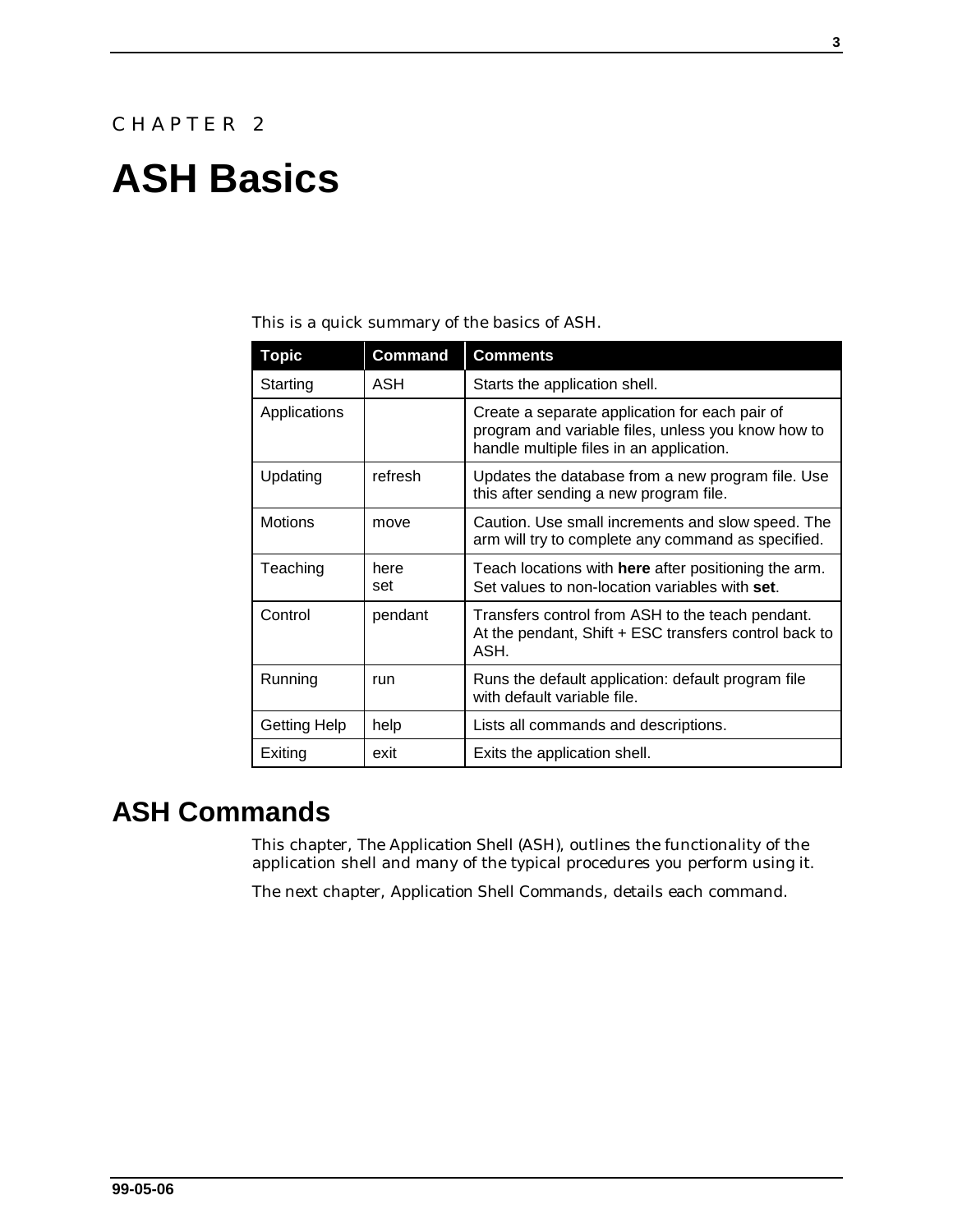# <span id="page-9-0"></span>**Repeating Commands**

The application shell remembers the last 25 lines used at the command line prompt. To re-display previously typed lines, press the up arrow for earlier lines and the down arrow for later lines.

**Note:** If you have more than one shell running at one time, each shell remembers the lines used for that shell.

# **Command Completion**

The application shell has command completion. Pressing the tab key multiple times causes a list of possible completions to be shown. If you type enough letters to distinguish a specific command, pressing the tab key completes the command.

# **Getting Help**

The application shell has built-in help. To access ASH help, you must be in ASH. The ASH help cannot be accessed from the system shell.

## **Listing Help Topics help**

To display the list of help topics, type the help command with no parameters. hel p

# **Displaying Help on a Command**

To display help on a specific command, type help followed by the command name.

help set help joint

There may be a delay of a few seconds until help is displayed.

# **Reading the Entire Help File**

The ASH help file is a text file in the \lib directory and can be viewed with the system shell's type or more command.

```
more \lib\ash.help
```
In the file, the @@ symbols separate sections displayed by the help function.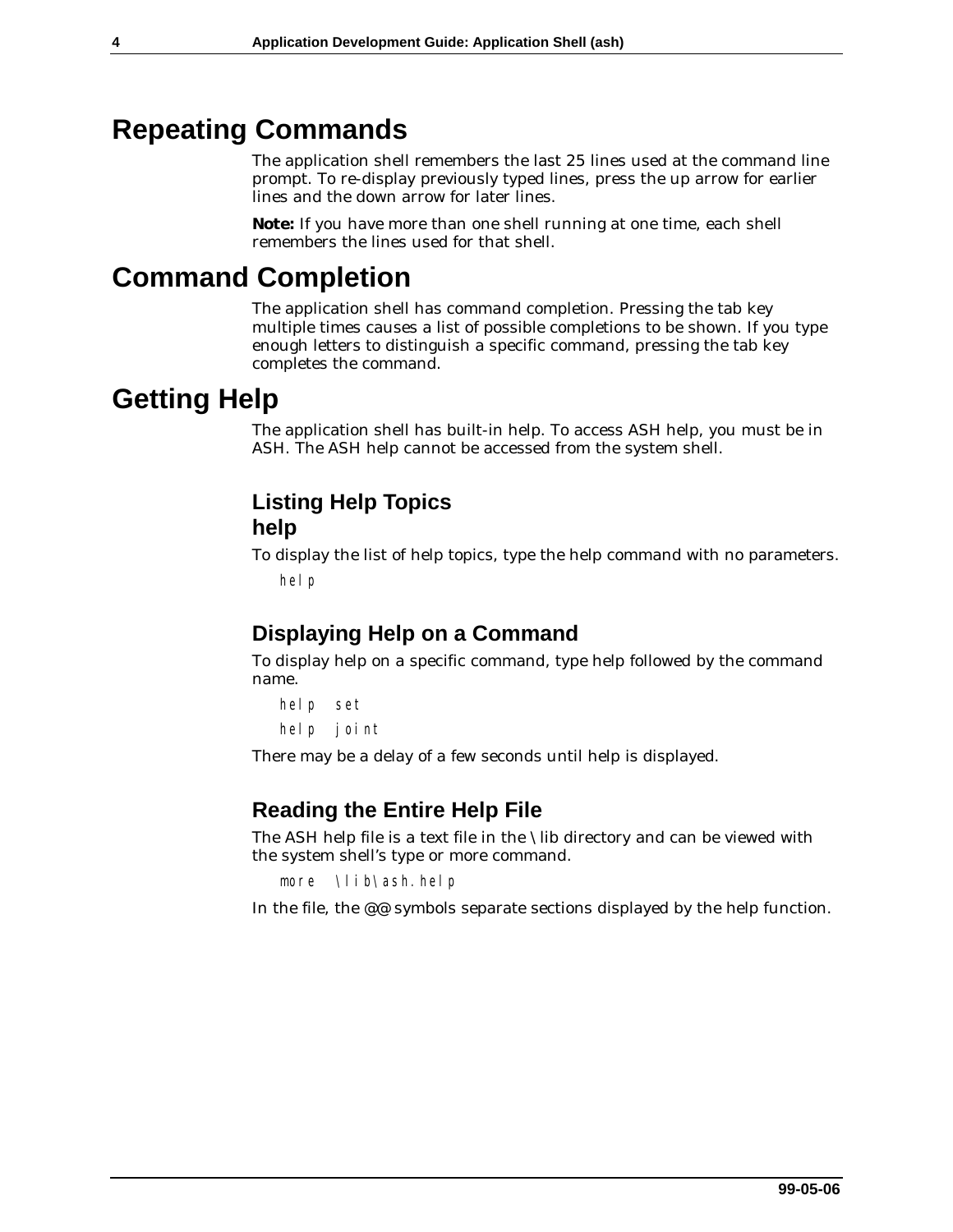# <span id="page-10-0"></span>**Understanding the Application Shell**

This section explains some of the basic concepts of the application shell and how the shell works.

### **Applications**

An application is a specific set of tasks that you have programmed the robot to perform.

Since you can program the robot for different sets of tasks, you can have more than one application. With ASH, each application is identified by a name. For example, an application that only checks locations and motions could be called "test", while an application that actually dispenses material on a work piece could be called "dispense".

### **Files**

An application has a program file and a variable file. The program file contains the step-by-step instructions written in RAPL-3. The variable file contains all teachable variables.

### **Teachable Variables**

Most variables, including locations, can be made teachable. A teachable variable is a variable that can be accessed outside the program. Its value can be changed without having to change the program file.

Teachable variables are stored in the variable file. When you run an application, the operating system takes the variable file and uses its values to initialize the variables in the program file just before running.

You change teachable variables with the database.

#### **Database**

When you start an application shell, ASH creates a database and loads all variables and their values from the variable file into the database. If you are an advanced user and have more than one variable file, you can specify which variable file to load into the database.

While in the database, you can create or erase variables, change values of variables, and teach locations.

When you finish modifying a variable and its value, this data is saved from the database to the variable file. The data must be stored in the variable file for it to be used with the program file when it is run as an application. The application shell automatically saves the data to a variable file. If you are an advanced user with more than one variable file, you can specify which variable file to save to.

**99-05-06**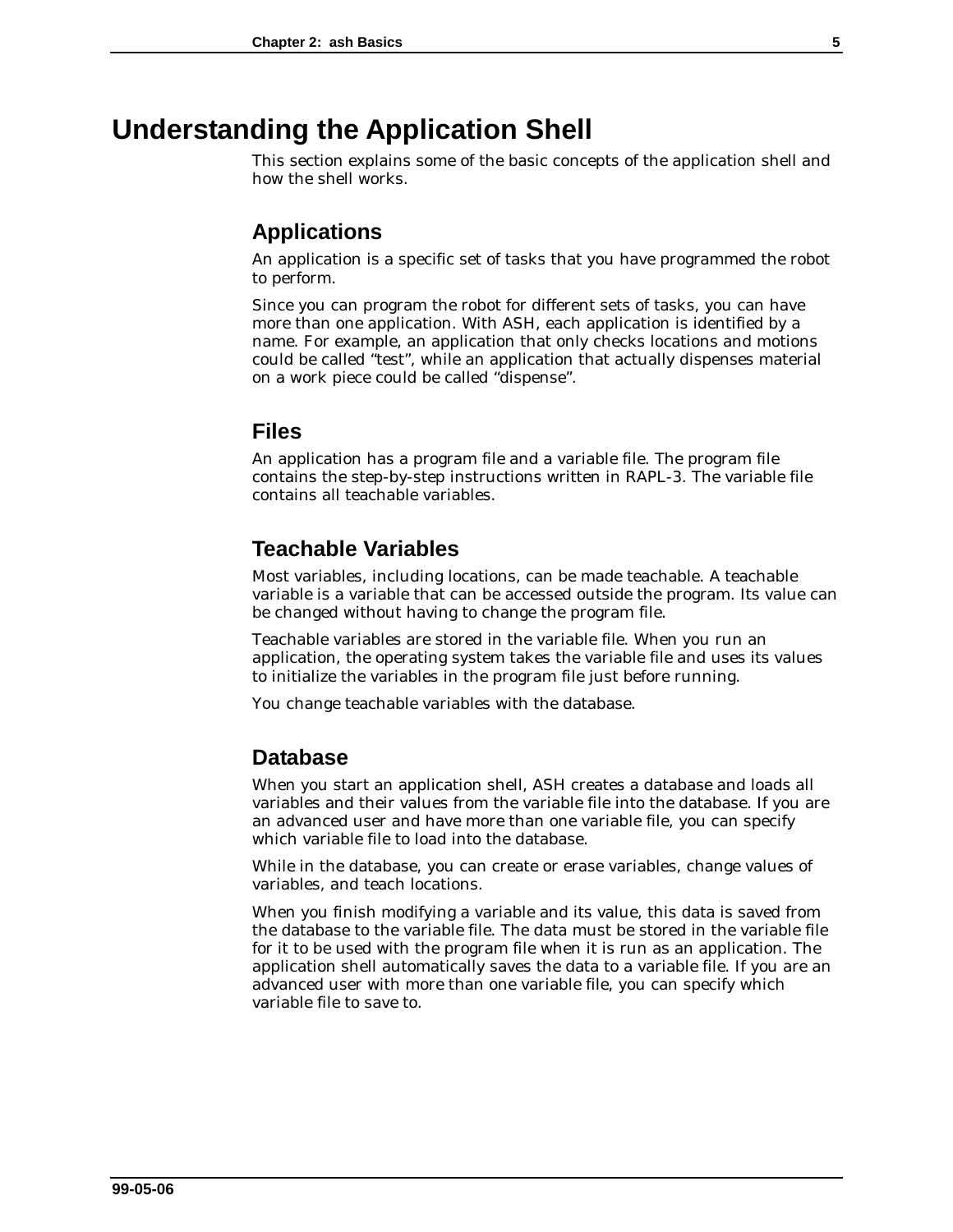## <span id="page-11-0"></span>**Variable Files**

You can create a variable file in a number of ways:

- Refreshing from the Program File: When your program file is on the controller, ASH's refresh command reviews the program and adds any teachable variables to the database. After working with the teachables in the database, you save the new data to the variable file. This method is used if you write your program before teaching your locations.
- Building on the Controller: You can build a variable file entirely on the controller using ASH. In the database, create variables and work with them. When you are finished, save this data to a variable file. This method is used if you teach your locations before writing your program.

When the variable file is saved, it is saved to a specific directory.

### **Directories**

On the controller, the \app directory contains all applications.

Within \app, each application has its own directory. For example, the application named "test" has \app\test while the application named "dispense" has \app\dispense.

When you start an application shell, you must name a specific application, for example "test" or "dispense". When an application shell is running, the current directory for that shell is the directory with the specified application name. The current directory, the specific application, cannot be changed within an application shell. If you want to access another application, you must run another application shell.

Each application has a program file and a variable file. For example, the application named "test" has "test" and "test.v3" which are stored at \app\test\test and \app\test\test.v3. When you send your program file from Robcomm3, you must specify the correct directory. When you save your variable file from ASH, ASH automatically saves to the current directory.

### **Multiple Applications**

It is good practice to keep applications separate. For each application (a set of tasks that solves an automation problem) create an application (a directory in \app containing a specific program and its variable file).

For example: for preparation, create the application "prep" containing the program "prep" and the variable file "prep.v3"; for loading part 220, "load\_220" with "load\_220" and "load\_220.v3"; for loading part 440, "load\_440" with "load\_440" and "load\_440.v3", and for cleaning up, "clean\_up" with "clean\_up" and "clean\_up.v3".

For variations of programs and variables, you can have multiple files in a directory.

### **Multiple Files**

You can store variations of your program file and variations of your variable file in the same directory, under the same application name. For example, "test1", "test2", "alpha.v3", and "beta.v3" can be stored in the same directory.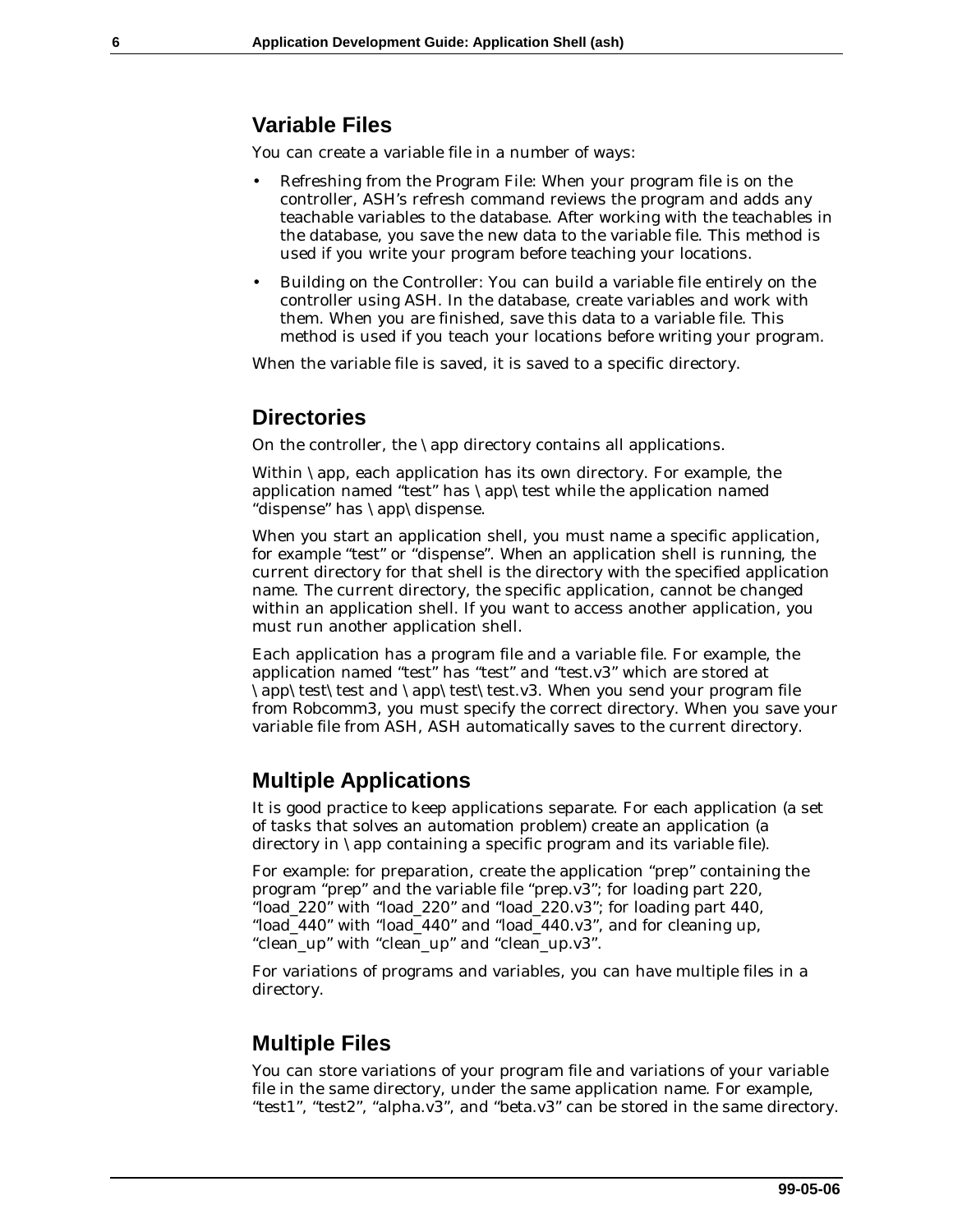When you start an application shell, you can specify which variable file to load into the database. You can also merge data from another variable file into the database. When you save, save to any variable file.

When you run an application, specify which program file and which variable file to use when running.

<span id="page-12-0"></span>

*Caution. Use multiple files carefully. It is easy to confuse one file with another, or confuse your filenames with the default filename. Whenever possible, use a separate application for each pair of program and variable files.*

# **Robot Motion**

The application shell is designed as a tool for developing applications in an architecture where teachable variables are stored in a variable file separate from a program file. The database of ASH is used to modify teachable variables including locations. Before teaching a location, the arm must be moved with the teach pendant or ASH. To do this, the most common robot motion commands are accessible from ASH.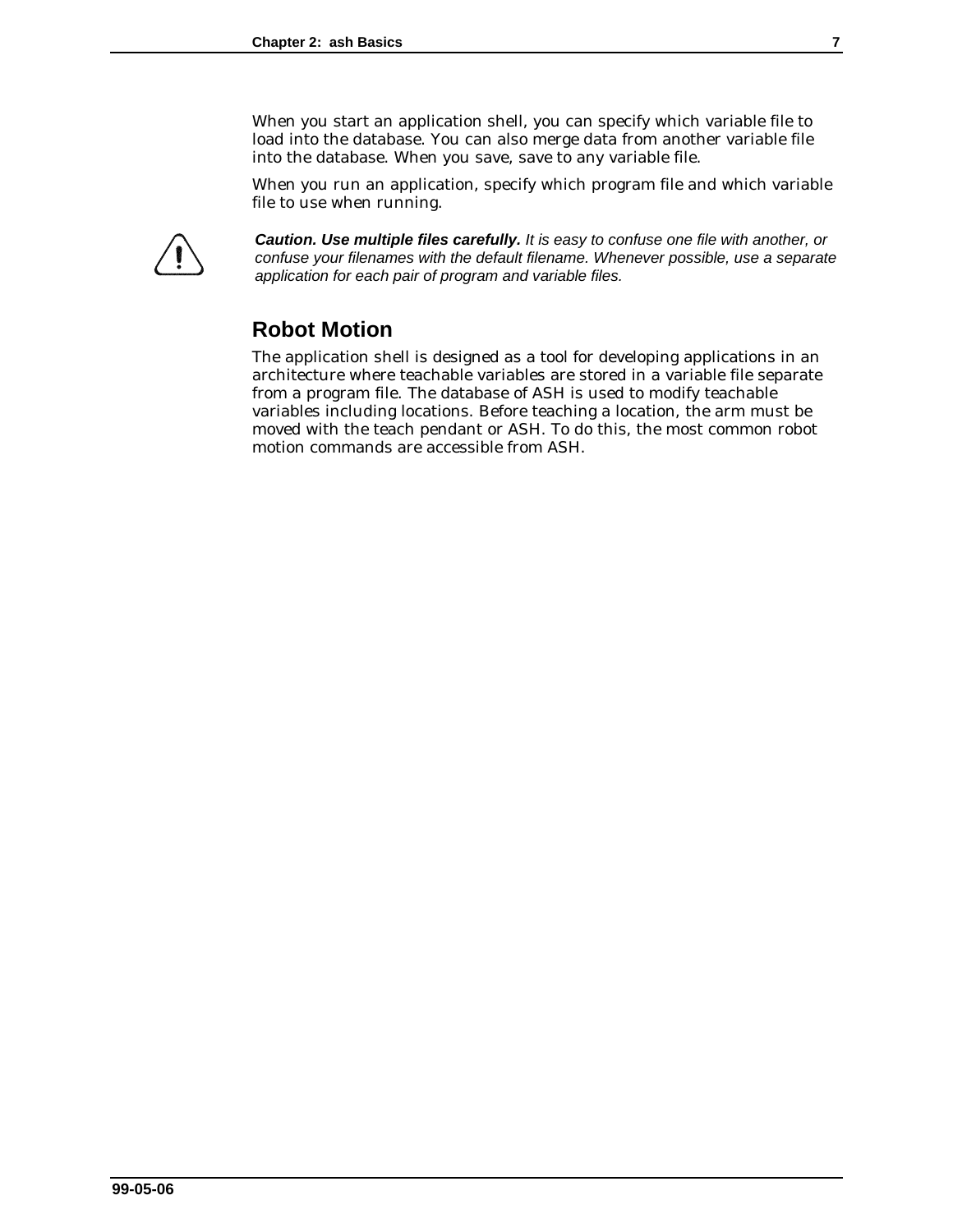# <span id="page-13-0"></span>**Running an Application Shell**

To use the application shell to teach locations, teach other variables, and move the arm, you must have an application shell running.

This section describes how to:

- start an application shell
- exit from an application shell
- start a new system shell
- check the shells that you have running
- display the version of the application shell software.

In this part of the *Application Development Guide*:

| the expression                      | is the same as             |
|-------------------------------------|----------------------------|
| Starting an application shell       | Opening an application     |
| Having an application shell running | Having an application open |

### **Starting an Application Shell ASH**

You can start an application shell from any system shell prompt (the \$ prompt).

When you start an application shell, you must specify the application by either selecting an existing application or creating a new application.

When starting an application shell, you can list all existing applications and then select one, or by-pass the listing and just select an application.

The application shell will not start if the pendant program is running. This is a safety feature to prevent accidental removal of point of control from the pendant. To terminate the pendant, hit the Esc key until the termination screen is displayed, and then press the F1 key.

#### **Listing All Existing Applications**

- 1. At the prompt, type: ash
- 2. The application shell displays the message "Existing applications are:", lists all existing applications, and displays an "Application name >" prompt.
- 3. Type the name of the application.
- 4. The application shell responds in one of two ways:
	- If it is an existing application, ASH loads the default variable file into the database, displays the message "Loading v3 file '*application\_name*.v3' . . . done." and displays a prompt with the application name in it.
	- If it is a new application, ASH displays the message "Application" '*application\_name*' not found -- try to create it? If you respond **y** for yes, ASH creates the new application, creates a variable file "Creating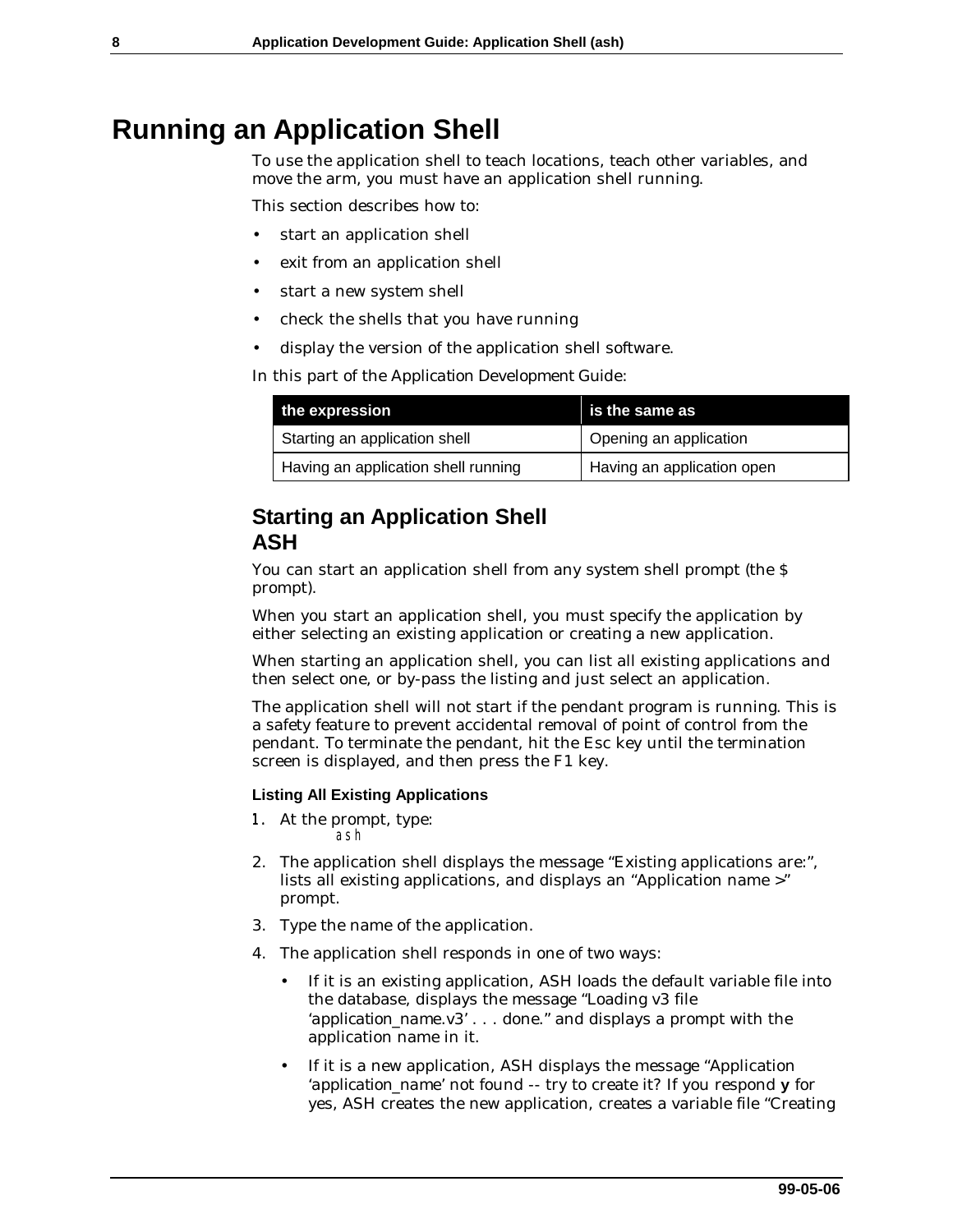v3 file '*application\_name*.v3' . . . done.", loads it into the database, displays "Loading v3 file '*application\_name*.v3' . . . done." and displays a prompt with the application name in it.

<span id="page-14-0"></span>If you do not want to start a new ASH session, but typed **ASH** by mistake, you cannot back out of the start-up procedure half-way through. Name any application, such as "test", to complete the start-up procedure and, once ASH is started, exit from it.

#### **By-Passing the List**

You can specify an application when you type the ASH command. This bypasses the listing of existing applications.

1. At the prompt, type

**ash** *application\_name* for example: **ash test ash dispense**

- If it is an existing application, ASH displays the message "Loading" teachables from '*application\_name*.v3' . . . done." and displays a prompt with the application name in it.
- If it is a new application, ASH displays the message "Application '*application\_name*' not found -- try to create it? If you respond **y** for yes, ASH creates the application, displays the messages for creating and loading the variable file, and displays a prompt with the application name in it.

If you do not want to start a new ASH session, but typed ASH and the application name by mistake, you cannot back out of the start-up procedure. Complete the start-up procedure and, once ASH is started, exit from it.

# **Exiting From an Application Shell exit, quit**

To exit from the current application shell, use the exit command.

The exit command terminates the current application shell and returns you to the point where you started the application shell. If you start ASH from the system shell, the system shell is the parent process and ASH is its child process. When you terminate from ASH, you are returned to its parent process, the system shell.

Any process started by ASH is a child process of ASH. If you terminate ASH (exit from ASH), any child process of ASH is sent a SIGHUP signal. Any child process that does not either mask SIGHUP or have an installed signal handler for it will be terminated by CROS.

The application shell will not allow you to exit if the pendant has point of control. At the teach pendant keypad, press Shift + ESC to transfer control to ASH. The transfer function can also be reached by repeatedly pressing ESC to move up the hierarchy of screens to the Terminate Pendant screen.

The quit command is an alias of the exit command. Remember that the system shell also has an exit command which exits you out of the system shell.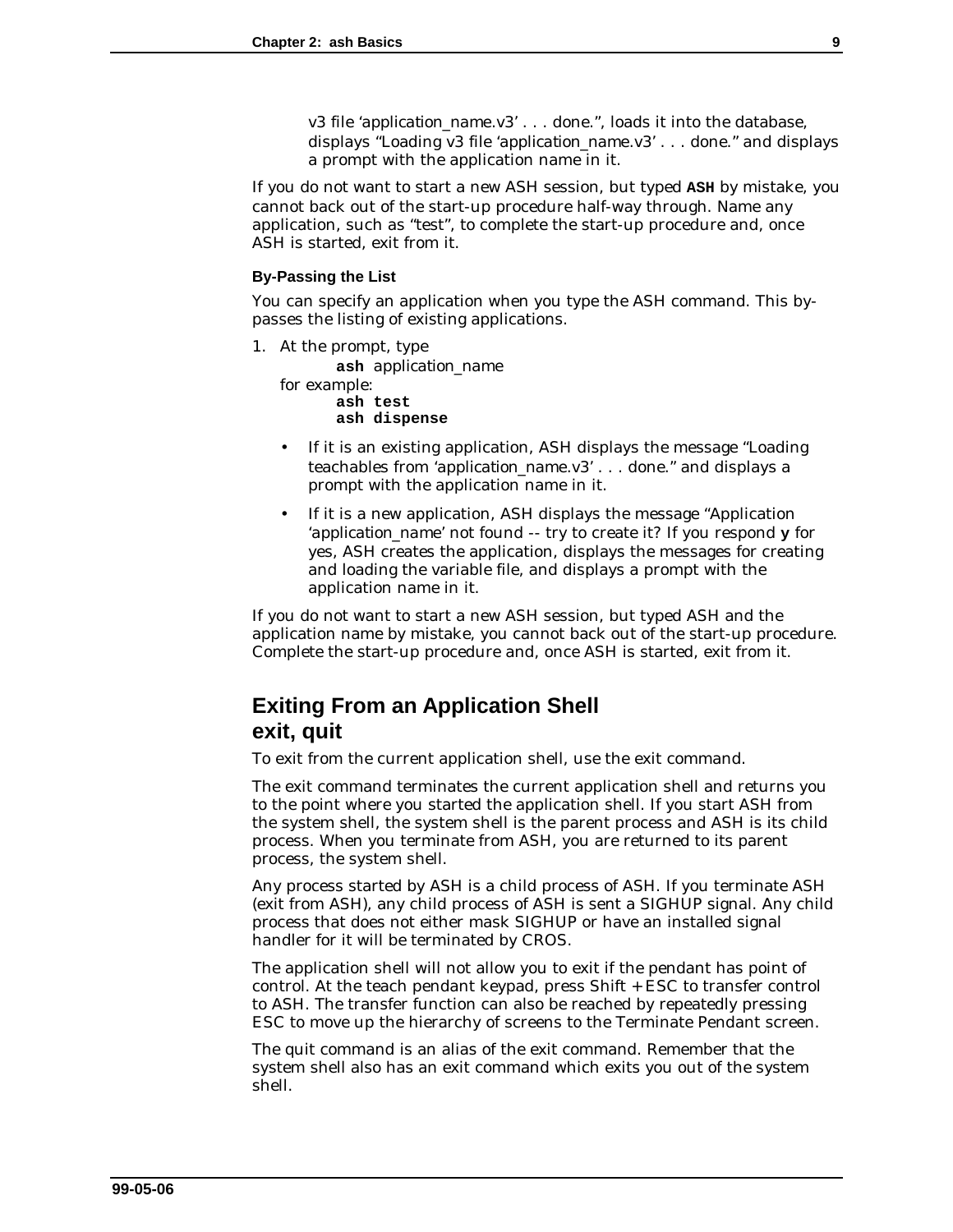# <span id="page-15-0"></span>**Running Another System Shell shell**

You can have only one application shell running at one time.

You can have more than one system shell running at one time. The total number of shells that you can have running at one time is limited by available memory. An application shell with its database takes far more memory than a system shell. The system limits you to one application shell.

From the application shell, you can access a system shell in one of two ways:

- You can exit from the application shell. This terminates that application shell and any of its child processes that do not handle or mask the SIGHUP signal. Alternatively, you can start a new system shell. This keeps the existing application shell, and all of its child processes, active in the background and places you in the new system shell. At the application shell prompt, use the shell command.
- If you have more than one shell running, you cannot jump from one shell to another. You must exit from the shell that is the child process to return to its parent.

# **Checking Application Shells**

#### **ps**

You can check the status of an application shell with the system shell's process status (ps) command. The application shell (and each system shell) is a process displayed in the process table.

Although it is a system shell command, the ps command is available from the application shell.

# **Checking the Version of ASH**

#### **ver**

To display which version of ASH you are running, use the version command, ver.

Remember that the system shell also has a version command which displays the version of the system shell you are running.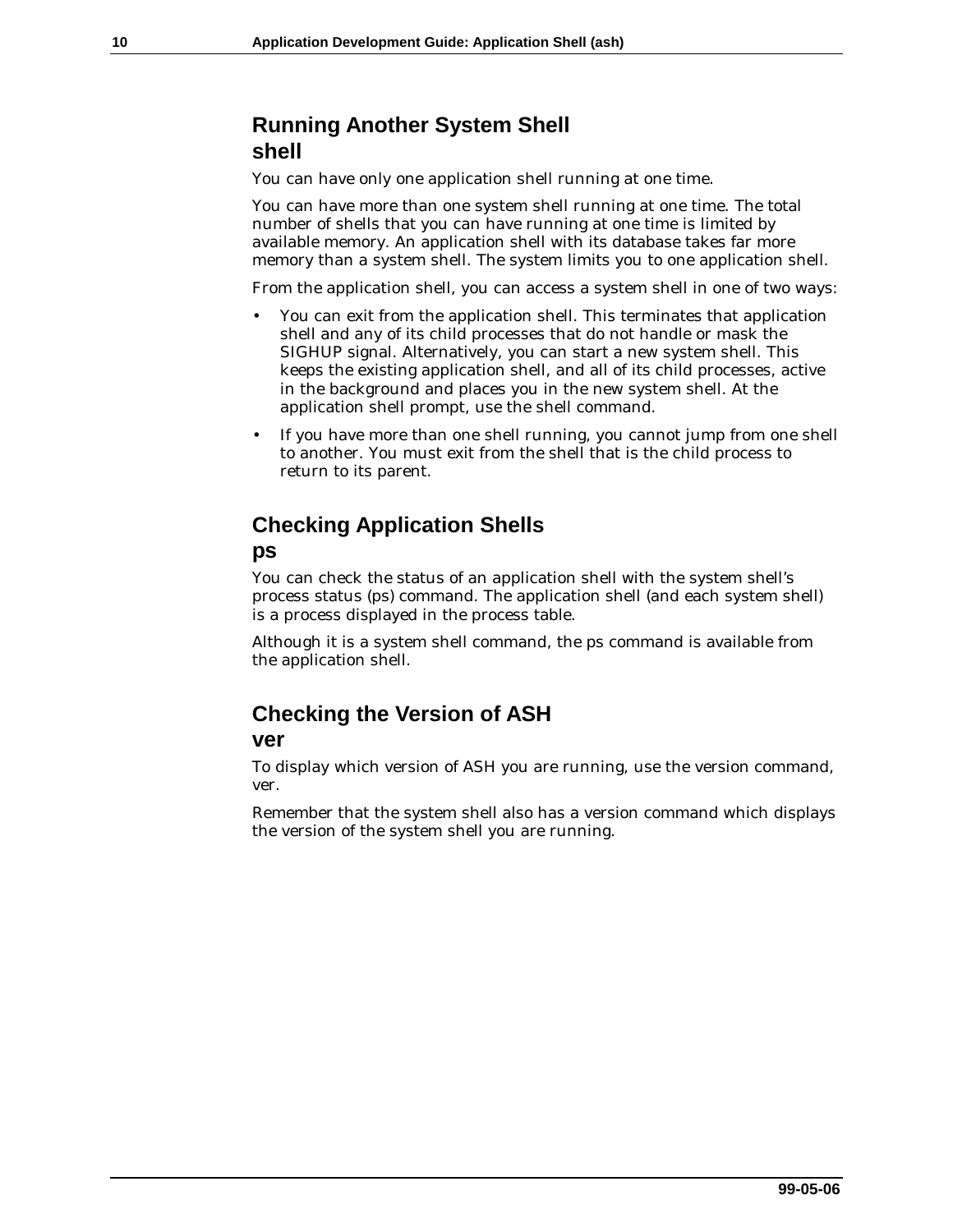# <span id="page-16-0"></span>**Loading and Refreshing the Database**

When you start an application shell, what happens in the database depends on the variable file.

If you are creating a new application, ASH creates a variable file with the default name, the same name as the application. This file is empty. Next, ASH loads the database with this file and the contents of the database remain empty. Any default saving is done to this default file.

If you specify an existing application, ASH loads that application's default variable file (the same name as the application) into the database. If that file is empty, the database remains empty. If that file has data from previous activity, those variables and values are loaded into the database.

If you specify an existing application and specify one of the multiple variable files of that application, ASH loads that specific variable file.

### **Loading the Default Variable File**

If you do not specify a variable file, ASH loads the variable file with the same name as the application. For example, if you are in the application "test", ASH loads "test.v3", or in the application "dispense", ASH loads "dispense.v3". Even if you have multiple files stored with one application, if you do not specify a variable file, ASH loads the file with the same name. For example, if you have "test.v3", "test1.v3", "test2.v3", and "alpha.v3" with the application "test", ASH loads "test.v3".

### **Loading a Specific Variable File**

If your application has more than one variable file, you can specify which file to load.

#### **Listing Files**

To list the variable files, use the dir or ls command and specify the directory. Changing directories with the cd command, and listing directory contents with the ls or dir command, is described in the chapters on the system shell.

For example:

```
ls -R /app
ls /app/test
```
#### **Loading a File**

To load a specific variable file:

**1.** At the prompt, type `ash `*ap̃plication\_name variable\_file\_name* For example: ash test test1 ash di spense al pha. v3 The .v3 extension is optional.

The application shell displays the message "Loading v3 file '*variable\_file\_name*.v3' ... done.", and displays a prompt with the application name in it, *application\_name* >.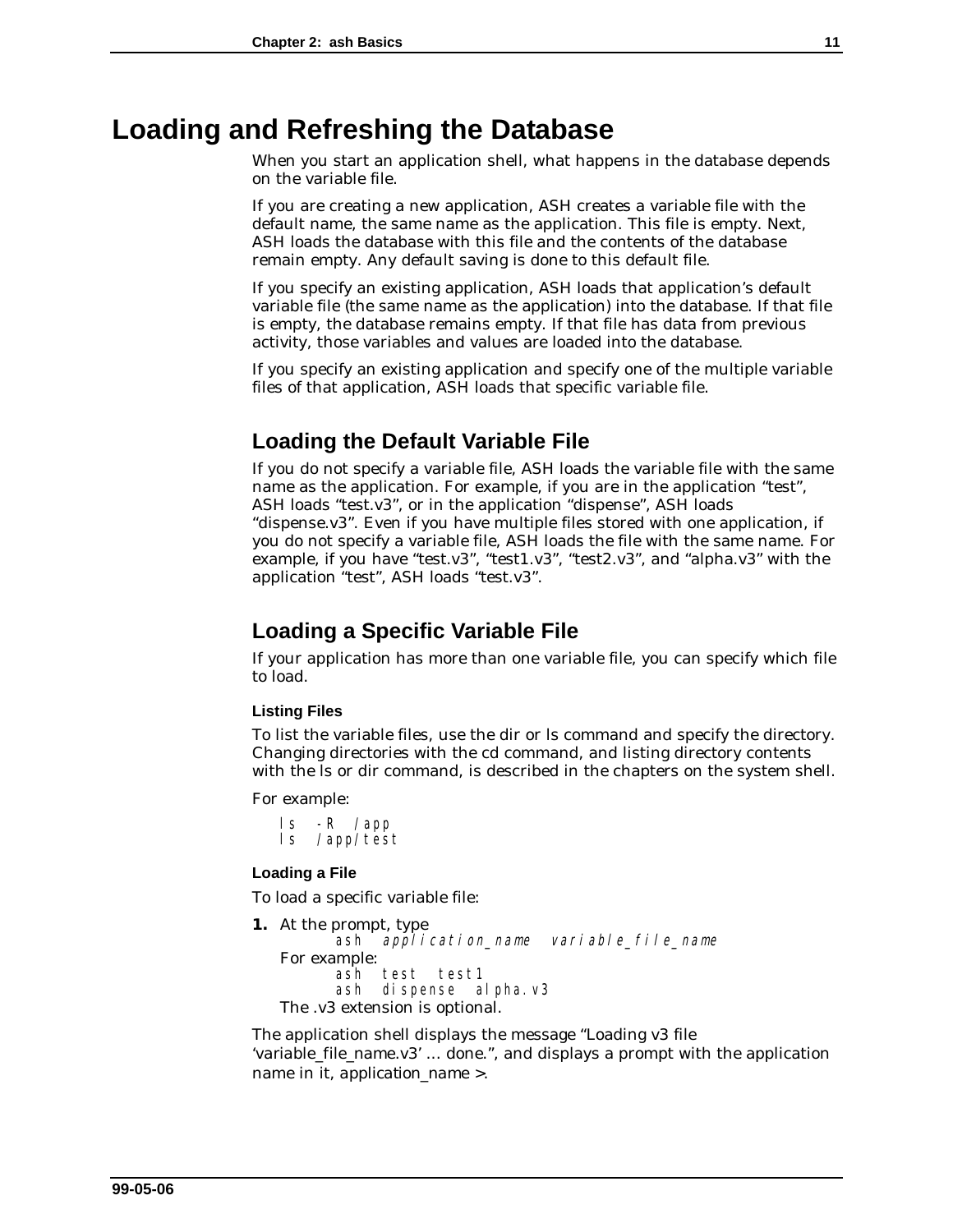### <span id="page-17-0"></span>**Loading Another File**

When you save from the database to a variable file, ASH copies the data to the file, but the data is also still in the database. You can add some or all of the data from another variable file with the merge command.

You can erase some or all of the current data from the database with the erase or eraseall command and then merge some or all of the data from another file.

For further details, see the sections Working with Variables: Deleting Variables, and Merging Data From Another File.

### **Refreshing the Database refresh**

When you are developing your application, you are likely in a repeating process of editing your program file, compiling it, and sending it to a \app directory. If you add teachables to your program, you need those new teachables in the database. Update the database with the refresh command.

The refresh command reviews the program file's time stamp. If the program file is newer, the application shell makes a new .v3 file and adds any new variables to the database.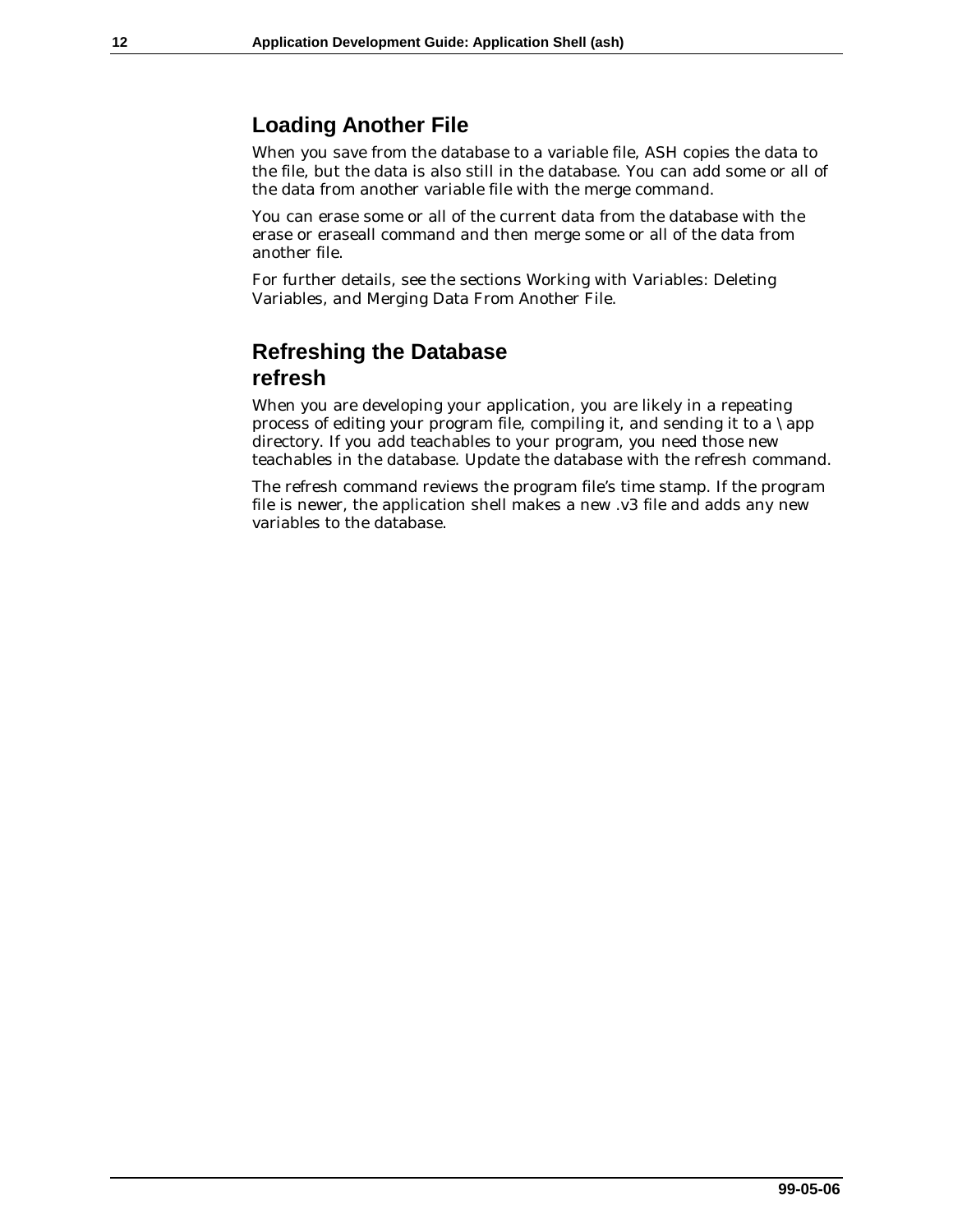# <span id="page-18-0"></span>**Working with Variables**

Once ASH loads variables from a variable file into the database, you can work with the variables. Commands are available to: list existing variables, make new variables, erase variables, change the values of variables, and print the values of variables.

In this section, variables include locations, integers, floats, and strings.

### **Listing Variables list**

To list variables in the database, use the list command. The list command without any parameters lists all variables of all data types. The list command with a parameter specifying a data type lists all variables of that data type. Possible data types are: int, float, string, cloc, ploc, gloc.

list list cloc

The list displays: the data type, name, whether it is taught or not, and the values of simple types like floats, ints and strings. An asterisk indicates that the variable is not yet taught, i.e. no value has been assigned to the variable.

| Vari abl es: | $(*)$ indicates not yet taught)                                                                             |        |  |
|--------------|-------------------------------------------------------------------------------------------------------------|--------|--|
| i nt         | number_of_l oops                                                                                            | $= 10$ |  |
| i nt         | counter                                                                                                     | $= 1$  |  |
| pl oc        | $\begin{matrix} \star & \mathsf{pi} & \mathsf{ck}\_1 \\ \star & \mathsf{pi} & \mathsf{acc}\_1 \end{matrix}$ |        |  |
| cl oc        |                                                                                                             |        |  |

To display the value of any variable type, use the print command.

Remember, this list command of the application shell is different from the ls command of the system shell that lists a directory.

# **Making New Variables**

#### **new**

To make a new variable, use the new command. Using this command is similar to a declaration in a RAPL-3 program.

new counter

#### **Identifiers**

The variable name follows the rules for RAPL-3 identifiers:

- begins with a letter
- has one or more letters, digits, or \_ (underscore) characters
- has any combination of uppercase (ABCDE) or lowercase (abcde)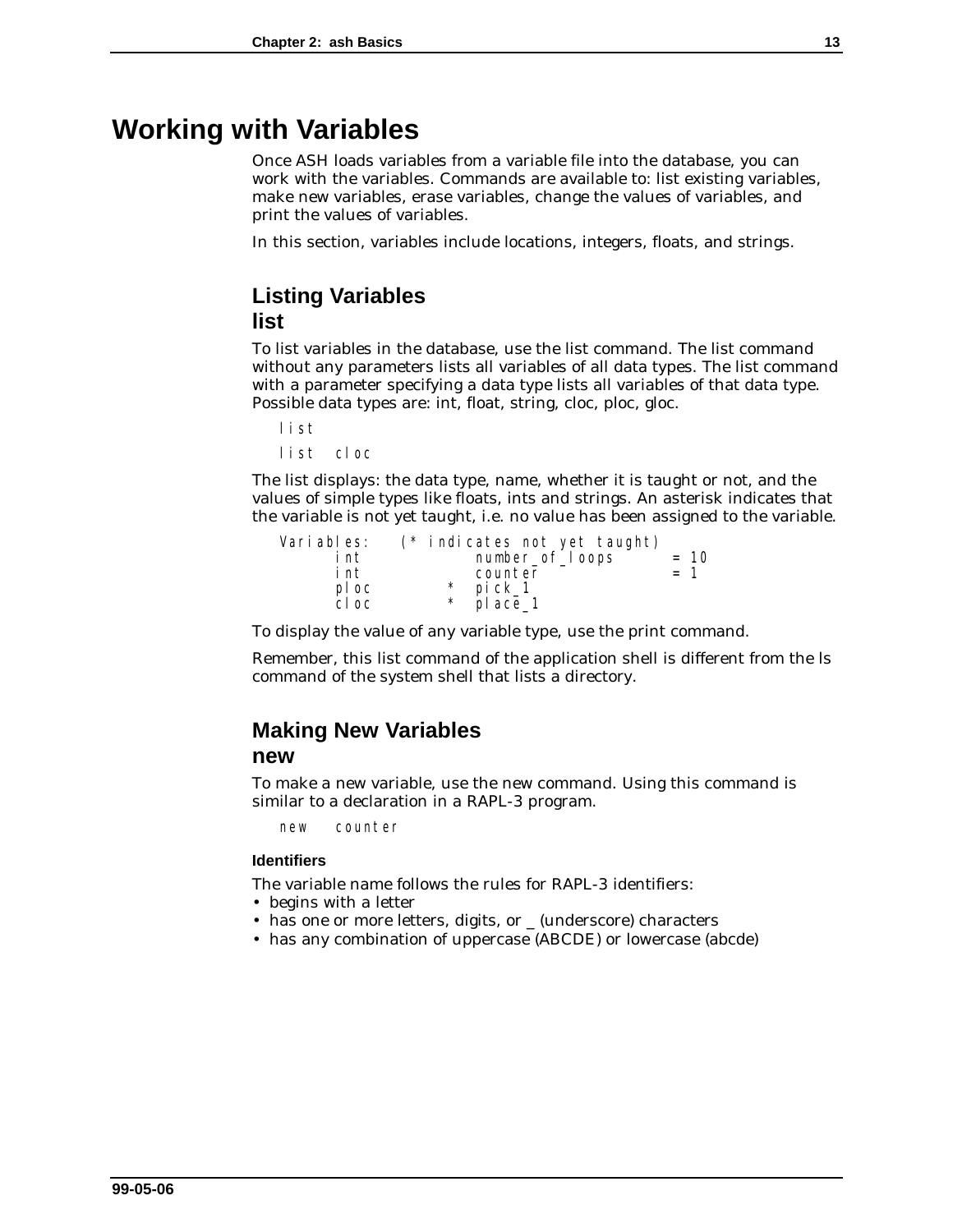#### **Data Types**

A prefix, identical to the RAPL-3 implicit declaration prefix, is used to indicate the data type.

| <b>Example</b>    | <b>Prefix Character</b> |              | Data Type |                       |
|-------------------|-------------------------|--------------|-----------|-----------------------|
| counter<br>new    |                         | none         | int       | integer               |
| new %difference   | %                       | percent sign | float     | floating point number |
| new \$message[20] | \$                      | dollar sign  | string[]  | string of characters  |
| new _safe         |                         | underscore   | cloc      | cartesian location    |
| #dispense<br>new  | #                       | number sign  | ploc      | precision location    |

For a string variable, you must specify its length in characters.

You cannot create a gloc with the new command.

#### **Arrays (One Dimension)**

You can make arrays by specifying a size in square brackets. The size is a positive integer, but the indexing begins at zero.

| <b>Example</b>          | <b>Description</b>                                                                                     |
|-------------------------|--------------------------------------------------------------------------------------------------------|
| counter[3]              | a one-dimensional array of integers                                                                    |
| new                     | counter[0], counter[1], and counter[2]                                                                 |
| %di ff $[5]$            | a one-dimensional array of floats                                                                      |
| new                     | diff[0], diff[1], diff[2], diff[3], and diff[4]                                                        |
| new<br>\$message[20][2] | a one-dimensional array of strings<br>message[0] and message[1]<br>each with a length of 20 characters |
| _safe[16]               | a one-dimensional array of cartesian locations                                                         |
| new                     | safe[0] to safe[15]                                                                                    |
| #di spense[24]          | a one-dimensional array of precision locations                                                         |
| new                     | dispense[0] to dispense[23]                                                                            |

In the example of an array of strings, the string length in characters is specified first and then the number of strings. Compare this to the single string in the previous table.

You can make a one-dimensional array of any data type: int, float, string, cloc, or ploc.

#### **Arrays (Two Dimensions)**

You can also make two-dimensional arrays. There are two methods to make a two-dimensional array: top-down and bottom-up.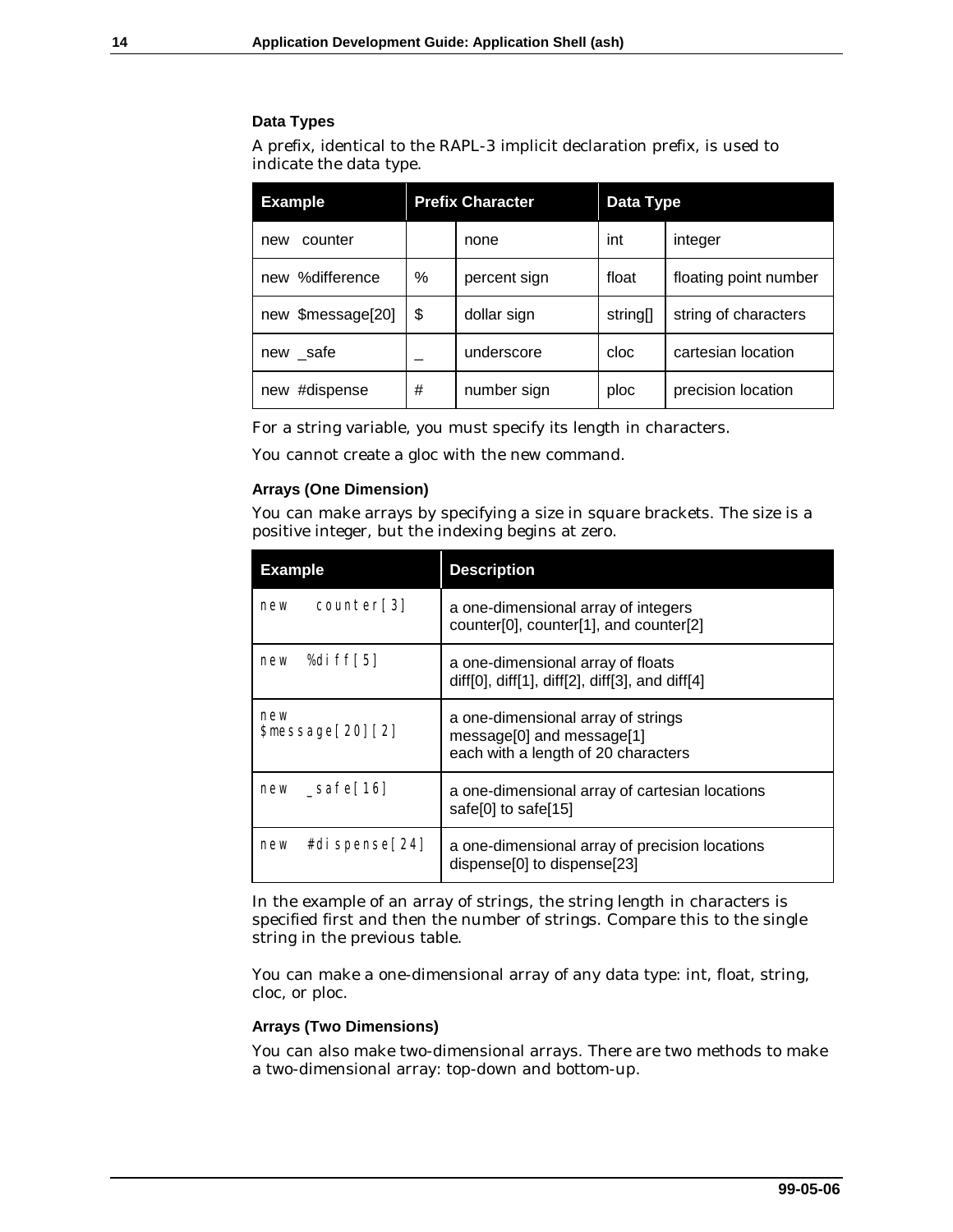#### **Top-Down Method**

The top-down method follows the same format used by ASH to display the values in an array.

First, specify the higher-level element. Second, specify the number of lower-level elements in each of the higher-level elements. With the top-down method, the two dimensions are separated by a comma within one set of square brackets.

| <b>Example</b>               | <b>Description</b>                                                                                                                                                                                                                              |
|------------------------------|-------------------------------------------------------------------------------------------------------------------------------------------------------------------------------------------------------------------------------------------------|
| $new$ counter [2, 2]         | a two-dimensional array of integers<br>$counter[0, 0]$ , counter $[0, 1]$ ,<br>counter[1,0], counter[1,1]                                                                                                                                       |
| new %diff $[2, 5]$           | a two-dimensional array of floats<br>di $ff[0, 0]$ , di $ff[0, 1]$ , di $ff[0, 2]$ ,<br>di $\mathsf{f}\mathsf{f}[0,3]$ , di $\mathsf{f}\mathsf{f}[0,4]$<br>di ff[1,0], di ff[1,1], di ff[1,2],<br>di $\mathsf{ff}[1,3]$ , di $\mathsf{ff}[1,4]$ |
| $new$ $\subseteq$ safe[5,16] | a two-dimensional array of cartesian locations<br>$safe[0, 0]$ $safe[0, 15]$<br>$safe[4, 0]$ $safe[4, 15]$                                                                                                                                      |
| new<br>#di spense $[10, 24]$ | a two-dimensional array of precision locations<br>di spense $[0, 0]$ $\ldots$ di spense $[0, 23]$<br>di spense $[9, 0]$ di spense $[9, 23]$                                                                                                     |

#### **Bottom-Up Method**

The bottom-up method is similar to the method used to make a one-dimensional array of strings.

First, specify the size of the lower-level element in the array. Second, specify the higher-level number of these elements you want in the array. With the bottom-up method, each dimension is written in its own complete set of square brackets.

| <b>Example</b>             | <b>Description</b>                                                                                                                                                                                                                                 |
|----------------------------|----------------------------------------------------------------------------------------------------------------------------------------------------------------------------------------------------------------------------------------------------|
| $new$ counter[2][2]        | a two-dimensional array of integers<br>$counter[0, 0]$ , counter $[0, 1]$ ,<br>$counter[1,0]$ , counter[1,1]                                                                                                                                       |
| %di ff[5][2]<br>new        | a two-dimensional array of floats<br>di ff $[0, 0]$ , di ff $[0, 1]$ , di ff $[0, 2]$ ,<br>di $\mathsf{ff}[0,3]$ , di $\mathsf{ff}[0,4]$<br>di ff <sup>[1,0],</sup> di ff <sup>[1,1],</sup> di ff <sup>[1,2],</sup><br>di $ff[1,3]$ , di $ff[1,4]$ |
| $new = safe[16][5]$        | a two-dimensional array of cartesian locations<br>$safe[0, 0]$ $safe[0, 15]$<br>$\cdots$<br>$safe[4, 0]$ $safe[4, 15]$                                                                                                                             |
| new<br>#di spense[24] [10] | a two-dimensional array of precision locations<br>di spense $[0, 0]$ di spense $[0, 23]$<br>di spense $[9, 0]$ di spense $[9, 23]$                                                                                                                 |
|                            |                                                                                                                                                                                                                                                    |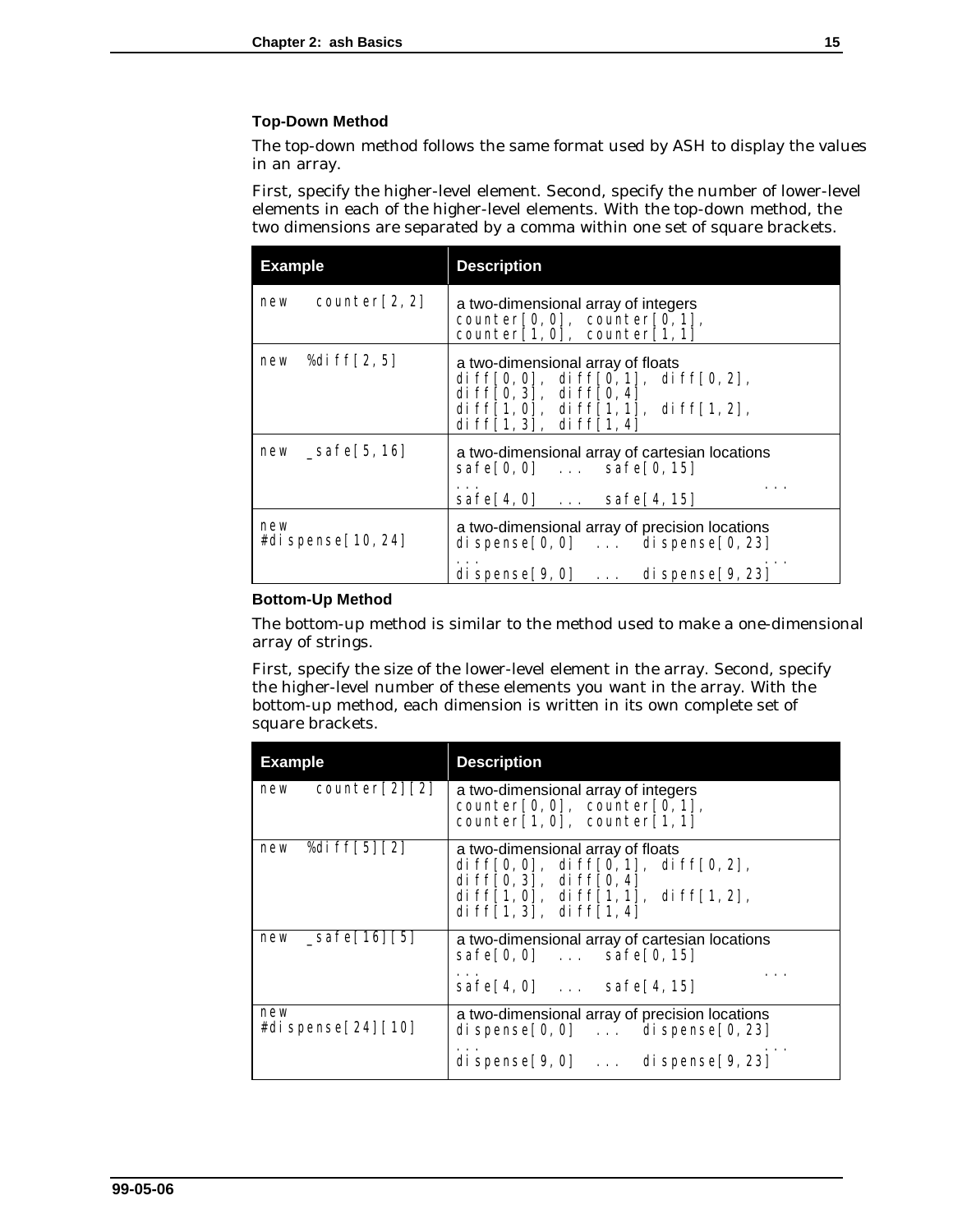<span id="page-21-0"></span>You can make a two-dimensional array of int, float, cloc, or ploc, but not string.

You cannot make an array of teachables with more than two dimensions.

#### **Excess Variables**

You can make any variable. If, when you run the application, the variable is not used by the program, the system displays a message that the variable is being ignored.

## **Teaching Variables here, set**

When you use the new command, or when you use ASH's (or the compiler's) .v3 file generator, variables are created but have no values assigned to them.

To assign values to variables or "teach" these teachable variables, there are two commands: here and set. With the here command, you can pack position data into a location variable. With the set command, you can set a value with a constant or set a value with another variable.

#### **Using the here Command With Locations**

The here command is used with locations. This command obtains data about the current position of the arm and assigns that data to the location variable.

Since the here command obtains current position data, you must move the arm to the desired position before using the here command.

Simple locations.

| here | safe loc |
|------|----------|
| here | poi nt1  |

Elements of arrays.

here place[2][3] here a[4,10]

#### **Using the set Command With Ints, Floats, and Strings**

The set command is used with ints, floats, and strings. With the set command, you specify the value to be assigned: an integer value, a floating point value, or a string of characters. You can also use the set command to initialize locations, but they have limited uses.

Integer and float constants can be positive or negative. String constants are enclosed in double quotes.

#### **Simple Variables**

Integer constants and integer variables.

```
set count step = -2set number_of_loops = 100
set number_of_loops = number_of_samples
```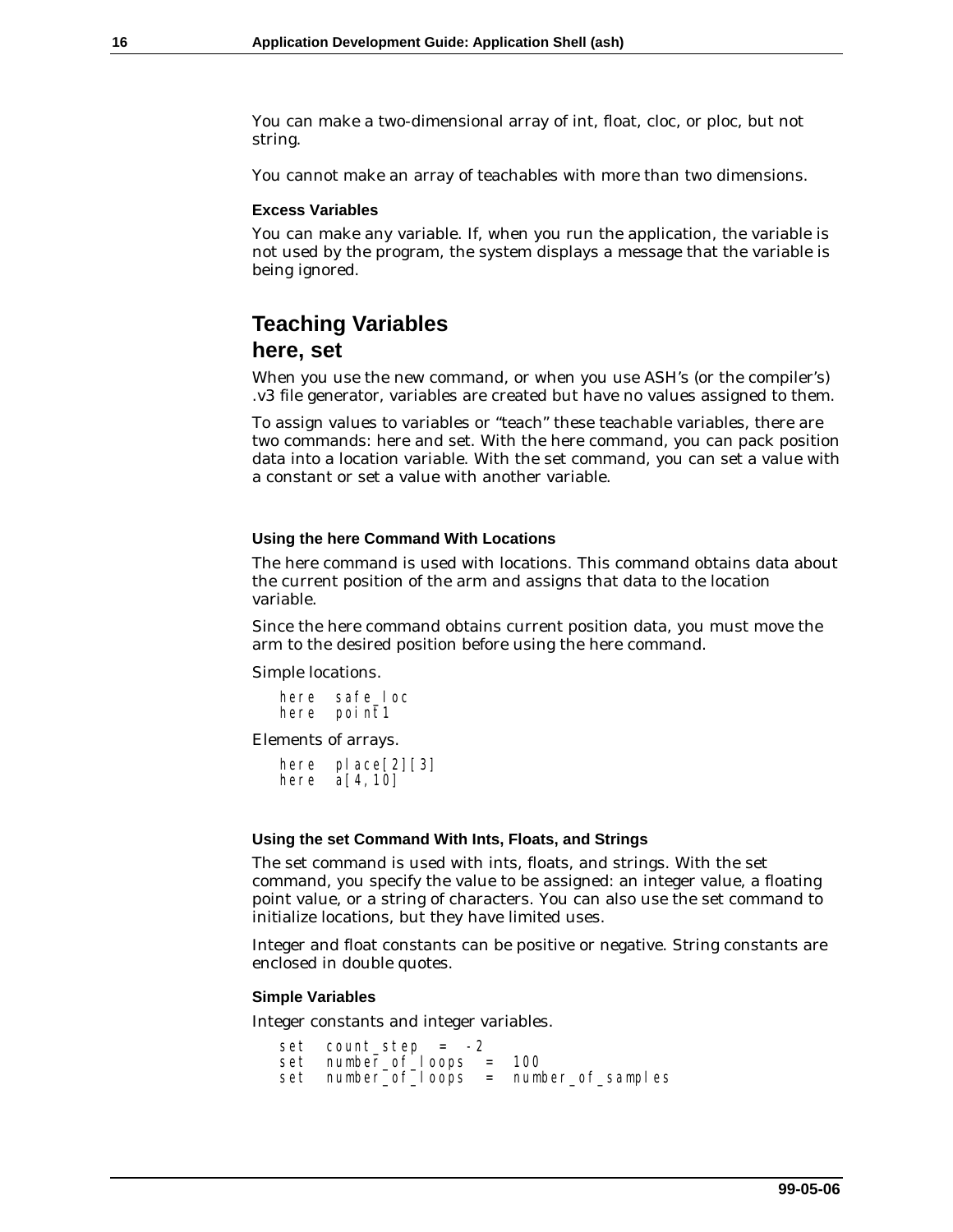Float constants and float variables.

set  $factor = -0.5$ set  $x_i$  ncrement = 1.66666 set y\_increment = x\_increment

String constant and string variable.

set message\_pause = "Waiting for input."  $set$  message $\bar{1}$  = message $\bar{2}$ 

#### **Arrays**

You must set each element of the array separately. You cannot set the entire array at once.

Array of integers with constants.

| set | a[O] | =   | 32  |
|-----|------|-----|-----|
| set | a[1] | $=$ | 64  |
| set | a[2] | $=$ | 128 |
| set | аГ31 | =   | 256 |

Array of integers with variables.

| set | b[0] | $=$ | a[O] |
|-----|------|-----|------|
| set | b[1] | $=$ | a[1] |
| set | b[2] | $=$ | a[2] |
| set | b[3] | $=$ | a[3] |

Array of strings with constants. Use double quotes around the string constant.

| set error_string[0] | = "No errors"                               |
|---------------------|---------------------------------------------|
| set error_string[1] | = "Missing part 1"                          |
| set error_string[2] | = "Missing part 2"                          |
|                     | set error_string[3] = "Incomplete assembly" |

Array of strings with variables.

```
set error_string[0] = message[10]
 set error_string[1] = message[11]
 set error_string[2] = message[12]
   set error\overline{\text{1}}string\overline{\text{1}}3] = message\overline{\text{1}}3]
```
#### **String Limit**

Any string that has been declared as a specific size can take only that number of characters. If you try to set a larger number of characters into the string variable, the extra characters are lost.

Example with constant:

```
new $message[20]
 set message = "Re-set counter to 1000."
   print message
     = "Re-set counter to 10"
```
Example with variable:

```
 new $message1[25]
  set message1 = "Re-set counter to 1000."
   print message1
= "Re-set counter to 1000."
  new $message2[20]
 set message2 = message1
   print message2
     = "Re-set counter to 10"
```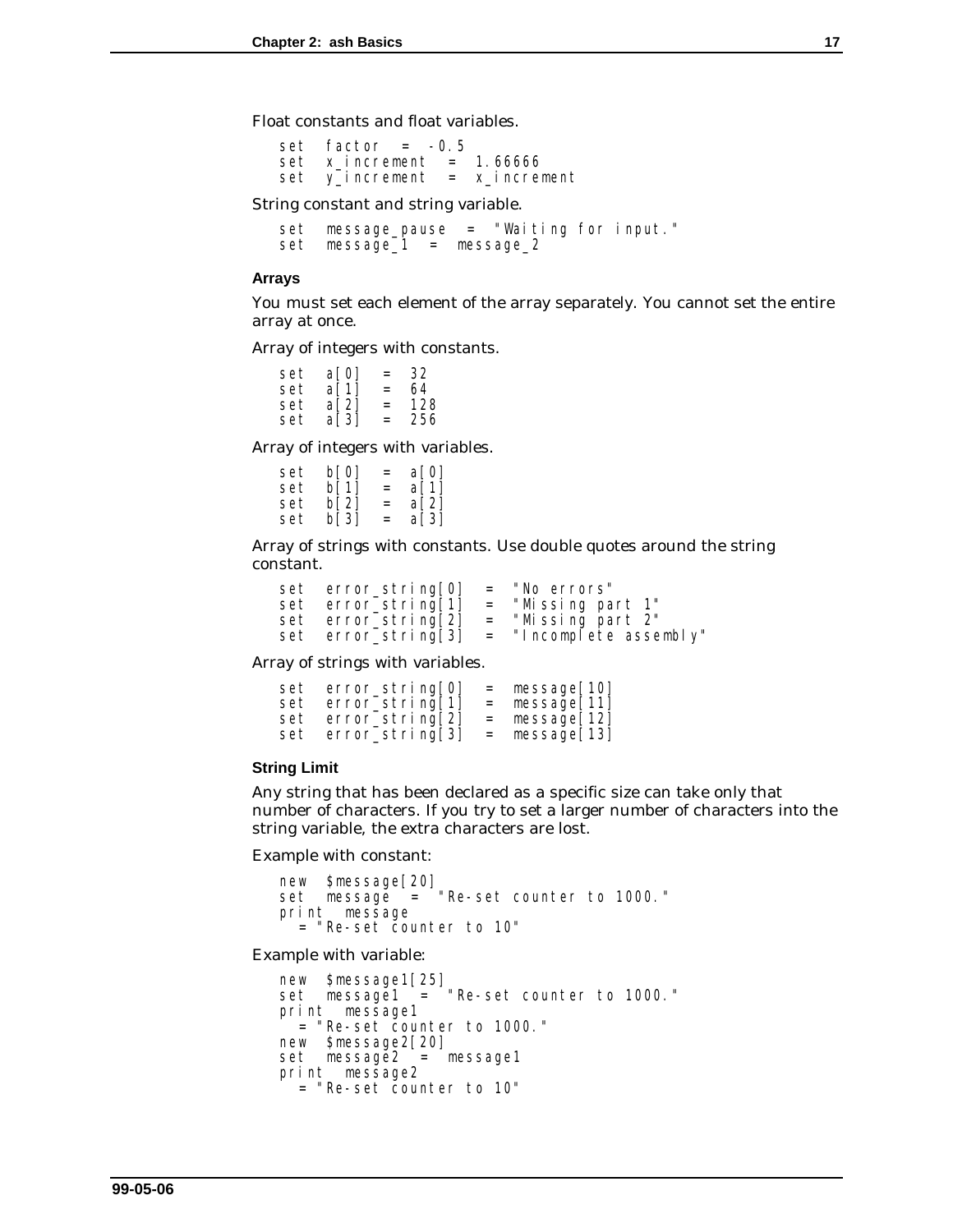This problem can exist whether the variable is in the database and variable file as a result of the new command or as a result of ASH's v3 file generator reviewing a program with a declaration such as

teachable string[20] message2

You can display the size of a string with the list command.

#### **Values From Other Variables**

If you set a value using another variable, the current value is used and any further changes to one variable have no affect on the other variable. For example:

| new al pha         | create an integer                                      |
|--------------------|--------------------------------------------------------|
| new beta           | create an integer                                      |
| set alpha = $5$    | set alpha to the value of the constant 5               |
| $set$ beta = alpha | set beta to current value of variable alpha which is 5 |
| set alpha = $10$   | set alpha to the value of the constant 10              |
| print alpha        | display the value of alpha                             |
| $= 10$             | the value when it was last set                         |
| pri nt<br>beta     | display the value of beta                              |
| $= 5$              | the value when it was last set                         |
|                    |                                                        |

#### **Values From New Variables**

When you set a value using a second variable, that second variable must already be in the database. If you try to set a value and that second variable does not exist, the system asks if you want to create that variable. Even if you respond "yes" and the system makes that second variable, the system takes its unset value (zero) and uses that in your original set command. You must set the value of the second variable and then use that in setting the first variable. For example:

| set $y = z$             | try to set y to the value of z                            |
|-------------------------|-----------------------------------------------------------|
| Variable z not          | Variable z does not exist                                 |
| found.<br>-- create it? | system prompts to create it                               |
| yes                     | respond with yes                                          |
|                         | variable z is created                                     |
|                         | variable z has not been set by user and is zero           |
|                         | original command is executed: sets y to value of z (zero) |
| print z                 | display the value of z                                    |
| $= 0$                   | the value when it was created                             |
| print y                 | display the value of y                                    |
| $= 0$                   | the value when it was set to equal z                      |
| $set$ z =<br>- 5        | z is set to 5                                             |
| set $y = z$             | original command now works: y is set to 5                 |
| print z                 | display the value of z                                    |
| $= 5$                   | the value when it was last set                            |
| print y                 | display the value of y                                    |
| 5                       | the value when it was last set                            |
|                         |                                                           |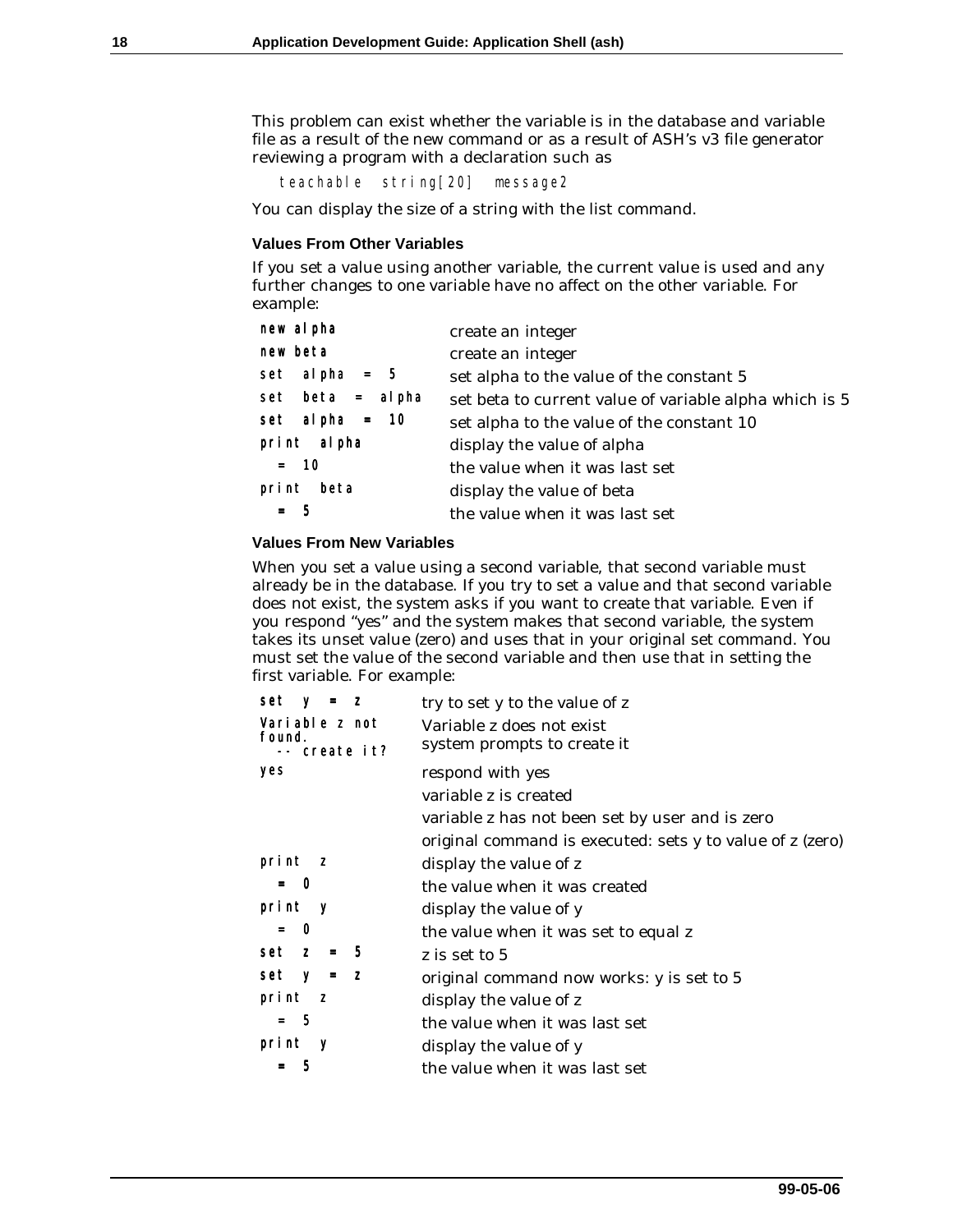#### <span id="page-24-0"></span>**Using the set Command With Locations**

In the same way that you can set a value for an int, float, or string variable, you can set the value for a location variable with the set command.

#### **Variables**

A location variable can be set with another location variable of the same type.

```
set safe_point_9 = safe_point_1<br>set path_out[0] = path_in[0]
       path\_out[0] = path\_in[0]
```
#### **Constants**

When you use the set command with constants, you must specify the exact value to be assigned to the variable.

With a cloc location variable, you must specify exact cartesian axis distances and rotational orientations.

A cloc is composed of five to eight floats for cartesian axis distances, rotational orientations, and extra axes. The application shell promotes integers to floats where necessary and ignores unneeded extra axis values. For example:

set plate\_xfrm = {12.0,0.0,42.0,0.0,0.0,0.0,30.0,0.0} set stack  $x$ frm = {20,15,5,0,-90,0,0,0}

You cannot move to the resulting cloc. You can only use it to modify a coordinate system or a location, such as specifying a base offset, a tool transform, a world shift (wshift), or a tool shift (tshift).

Normally location variables are modified with the here command.

### **Displaying Values of Variables print or ?**

After loading variables into the database from a file or after teaching a variable with the here or set command, you can display the value of a variable with the print command. You must specify the variable.

```
print number_of_cycles
= 10
```
The ? (question mark) is an alias for the print command.

```
? number_of_cycles
= 10
```
If you specify an array, ASH displays all elements of the array.

| pri nt               |     | di fference |
|----------------------|-----|-------------|
| [0, 0]               | $=$ | 33.3333     |
| ГО. 11               | $=$ | 16. 6667    |
| $\lceil 1, 0 \rceil$ | $=$ | 25,0000     |
| [1, 1]               | $=$ | 12.5000     |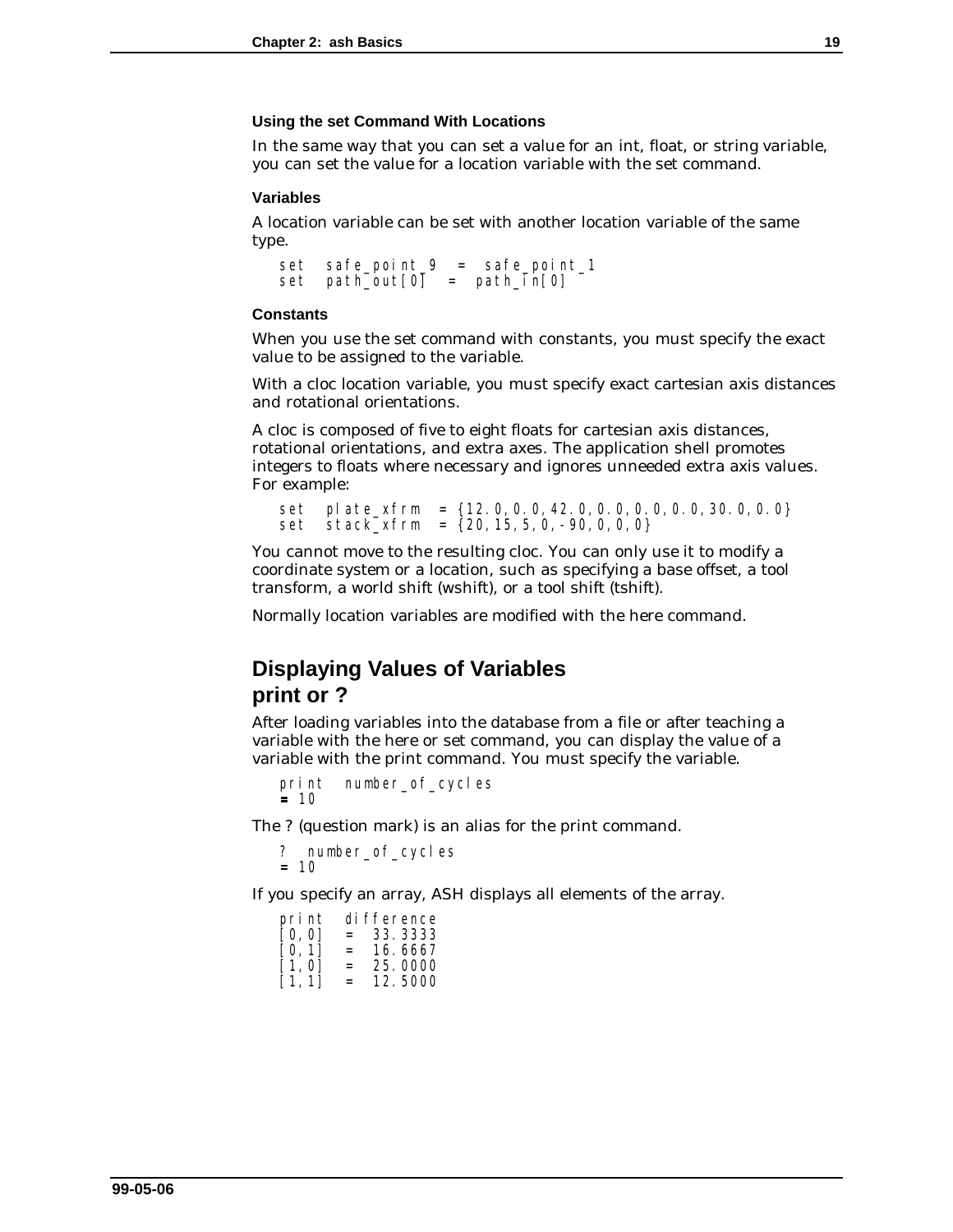# <span id="page-25-0"></span>**Deleting Variables erase, eraseall**

To erase a variable and its value from the database, use the erase command. You must specify the variable to erase. You can erase an array, but not part of an array.

| erase | number_of_loops |
|-------|-----------------|
| erase | pi ck_1         |
| erase | safe            |
| erase | di spense       |

To erase all variables and their values from the database, use the eraseall command.

eraseall

With both the erase command and the eraseall command, ASH prompts you to confirm the action.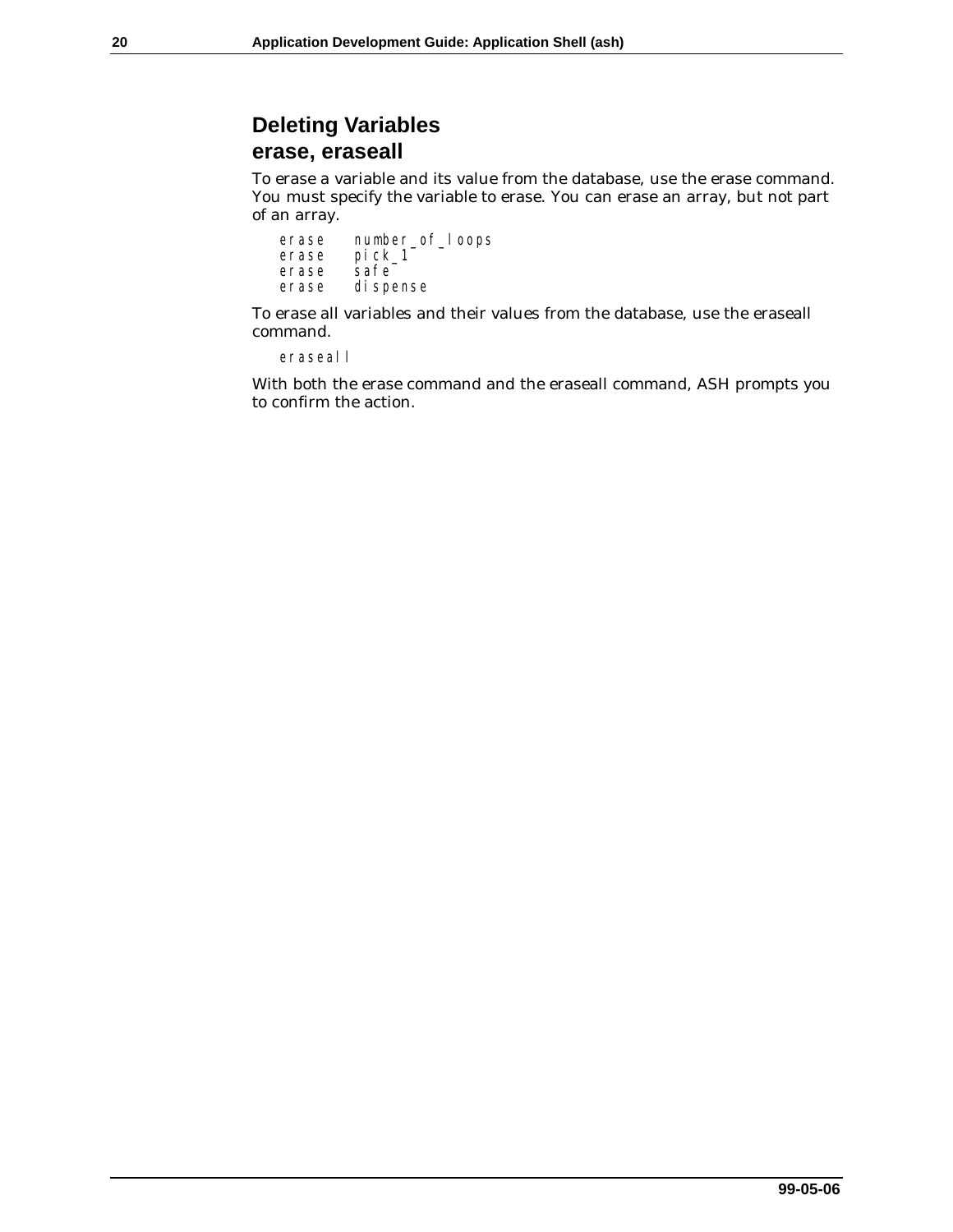# <span id="page-26-0"></span>**Merging Data**

When you work in the database, you are modifying data to save to a variable file. While working in the database, you may want to include data from an existing variable file. For example, you may have taught several locations and saved them to a file, and now want these same locations in the database to include them in a new variable file.

To get data from an existing file, use the merge command.

When you merge data, you usually use two other commands. You often erase unneeded data from the database before or after merging data into the database. Also, you often save data from the database to variable files as well as merge data from files to the database.

# **Preparing the Database erase & eraseall**

You may work on a series of variable files with very different content. If this is the case, you may want to erase all data in the database with the eraseall command. You can then load the contents of the next variable file with the merge command. Since there are no variables in the database to conflict, the merge command loads the entire contents of the file into the database without prompting for confirmation.

Alternatively, you may be working with data in the database and, after saving to one file, want some, but not all, of that data for the second file. If this is the case, you can erase unwanted data from the database with the erase command.

# **Adding Teachables From Another File merge**

You can load data from any variable file into the database with the merge command.

As it prepares to load data, the merge command checks for name conflicts where a variable in the file has the same name as a variable in the database. If a conflict occurs, ASH asks you whether you want to accept or reject the value from the file into the database. If you accept, the file value over-writes the existing database value. If you reject, the existing database value remains. You can do this for each variable, one at a time, or for all variables, all at once. Each time ASH asks, you have four options.

|        | single variable | every variable |
|--------|-----------------|----------------|
| accept | ves             | all            |
| reject | no              | ignore         |

At the first conflict, a message with the variable name is displayed, such as:

Variable name: accept new value (yes/no/all/ignore)?

If you respond for that single variable (with yes or no), ASH accepts or rejects that variable and then displays a similar message for the next conflicting variable.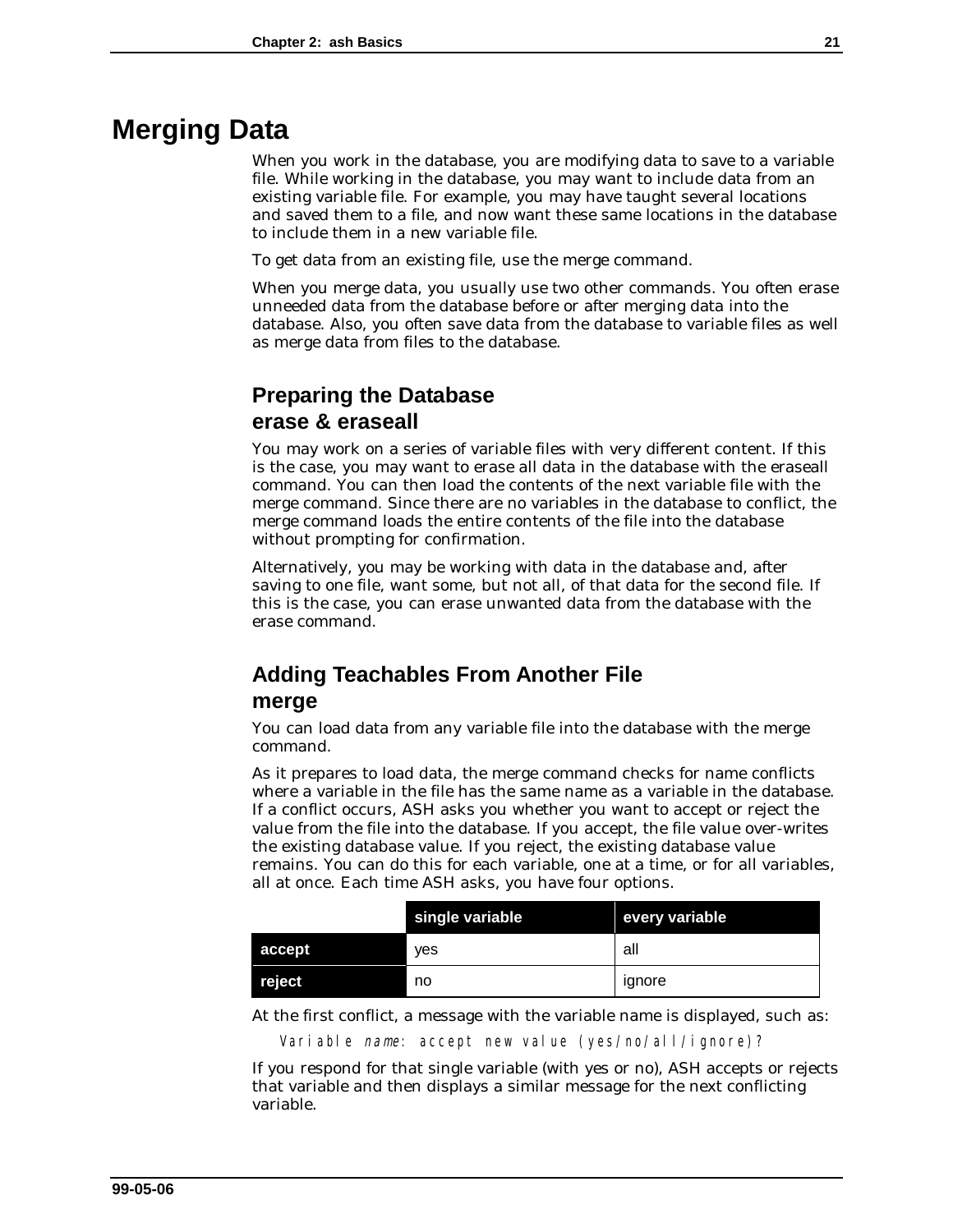<span id="page-27-0"></span>If you respond for every conflicting variable (with all or ignore), ASH accepts or rejects the current specific variable and all remaining conflicting variables.

After you have merged some or all of the variables from a second file into the database, work with those variables and then save them to a file.

# **Cleaning Up the Database erase**

When loading data from a file into the database, the merge command prompts for a response (yes, no, all, ignore) only if there is a name conflict. Any variable with a unique name is automatically loaded into the database from the file. You may get variables in the database that you do not need. You can erase these from the database with the erase command.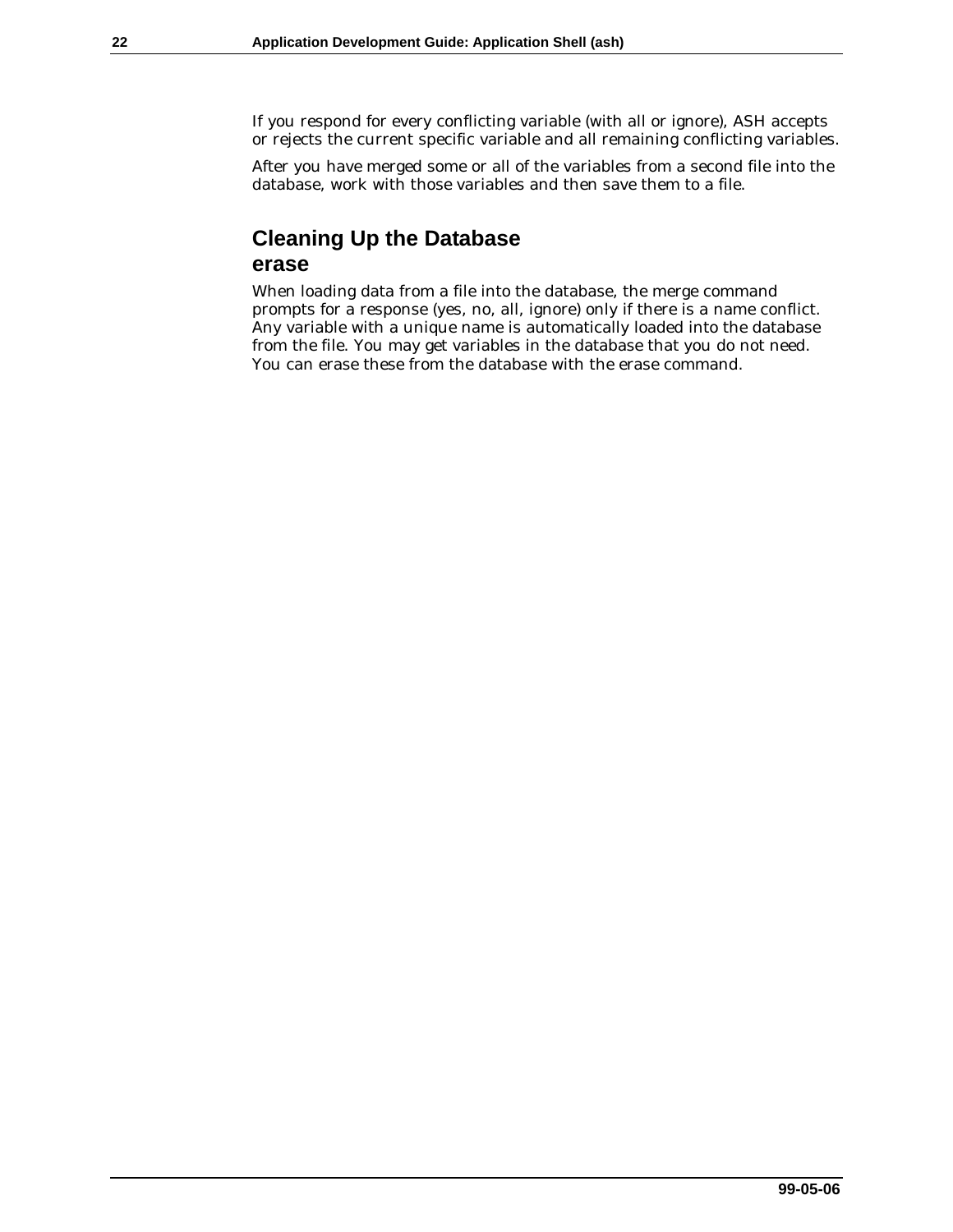# <span id="page-28-0"></span>**Saving Data**

When you set values to variables, teach locations, or make other modifications, you make changes in the database. Data is saved from the database to the variable file. When you run a program, the system uses the data in the variable file to initialize the variables in the program.

Whether saving is done automatically or by the save command, the new data over-writes the existing .v3 file. To keep an old .v3 file, use the system shell's commands for copying, renaming, or moving files.

# **Automatic Saving**

Whenever you make a change in the database, ASH automatically saves to the variable file. You do not need to use the save command.

The application shell saves to the default variable file, set when ASH is started.

If you do not specify a variable file when you start ASH, the default variable file is the file with the same name as the application. For example, if you started the application "test" without specifying a file, the default variable file is "test.v3". The automatic save feature does not save to any other file.

If you specify a variable file when you start ASH, the default variable file is the file that you specified. For example, if you started the application "test" with the file "alpha.v3", the automatic save feature saves the data to "alpha.v3".

To save to a different file you must use the save command.

# **Saving to a Specific File**

#### **save**

You can save to any file with the save command.

If you do not specify a file, ASH saves to the default variable file.

You can specify any file, existing or new, and can specify the path, absolute or relative, to the file.

save alpha.v3 save \app\test\alpha.v3 save ..\test\alpha.v3

If you do not specify the .v3 extension, ASH adds it to the file name.

save alpha save \app\test\alpha save ..\test\alpha

Once the data has been saved to a variable file, that variable file can be used with a program file.

# **Saving to Multiple Files**

When you save to a file, the data is copied into the file, but the data is still in the database until you exit from the application or power down. You can further modify the data in the database and save that to another file. In this way, you can build several similar variable files.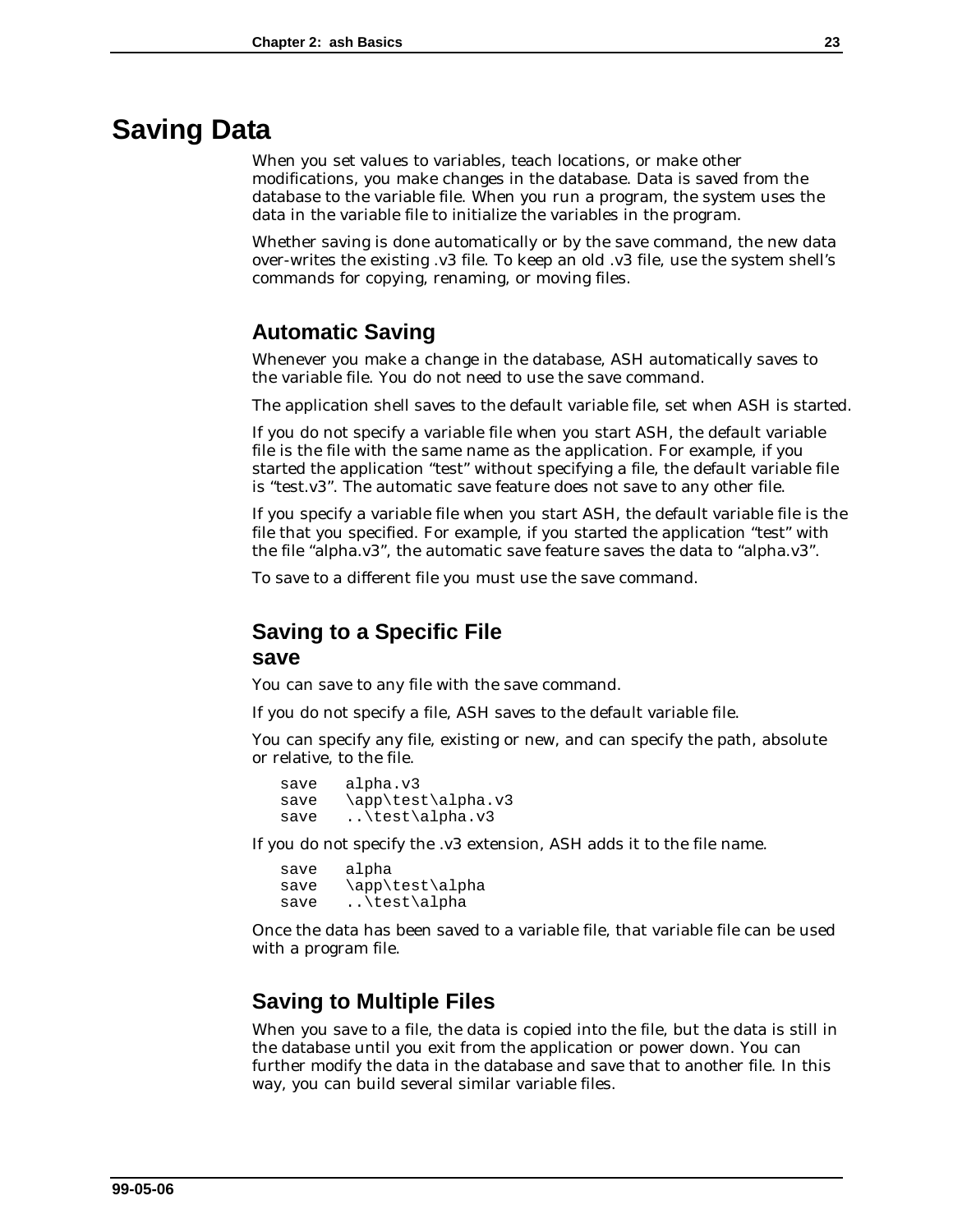# <span id="page-29-0"></span>**Configuring the Arm**

Before moving the arm to teach locations, several settings may need to be made.

The commands listed below are described in detail in the next chapter, *Application Shell Commands*.

### **Homing the Arm home**

home home home home

# **Getting Arm Data w0, wcmd, w1, w2, wact, w3, w4, wend, w5**

| w0 | wcmd | display commanded position             |
|----|------|----------------------------------------|
| w1 |      | continually display actual position    |
| w2 | wact | display actual position                |
| w3 |      | continually display commanded position |
| w4 | wend | display the next motion end-point      |
| w5 |      | display velocity command               |

# **Preparing to Move base, tool, griptype\_set, speed**

These commands have equivalents in RAPL-3. If you set one of these with ASH and do not set it in the program, when you run the program, the ASH setting is maintained. If you set one of these with ASH and then set it in the program, when the program is run, the ASH setting is over-written.

You need to set the tool transform before teaching locations in ASH.

| base         |          | base offset, re-define the world coordinate system        |
|--------------|----------|-----------------------------------------------------------|
| tool         | tool set | tool transform, re-define the tool coordinate system      |
| griptype_set |          | displays/sets the type of gripper used (air, servo, none) |
| speed        |          | displays/sets the current speed setting                   |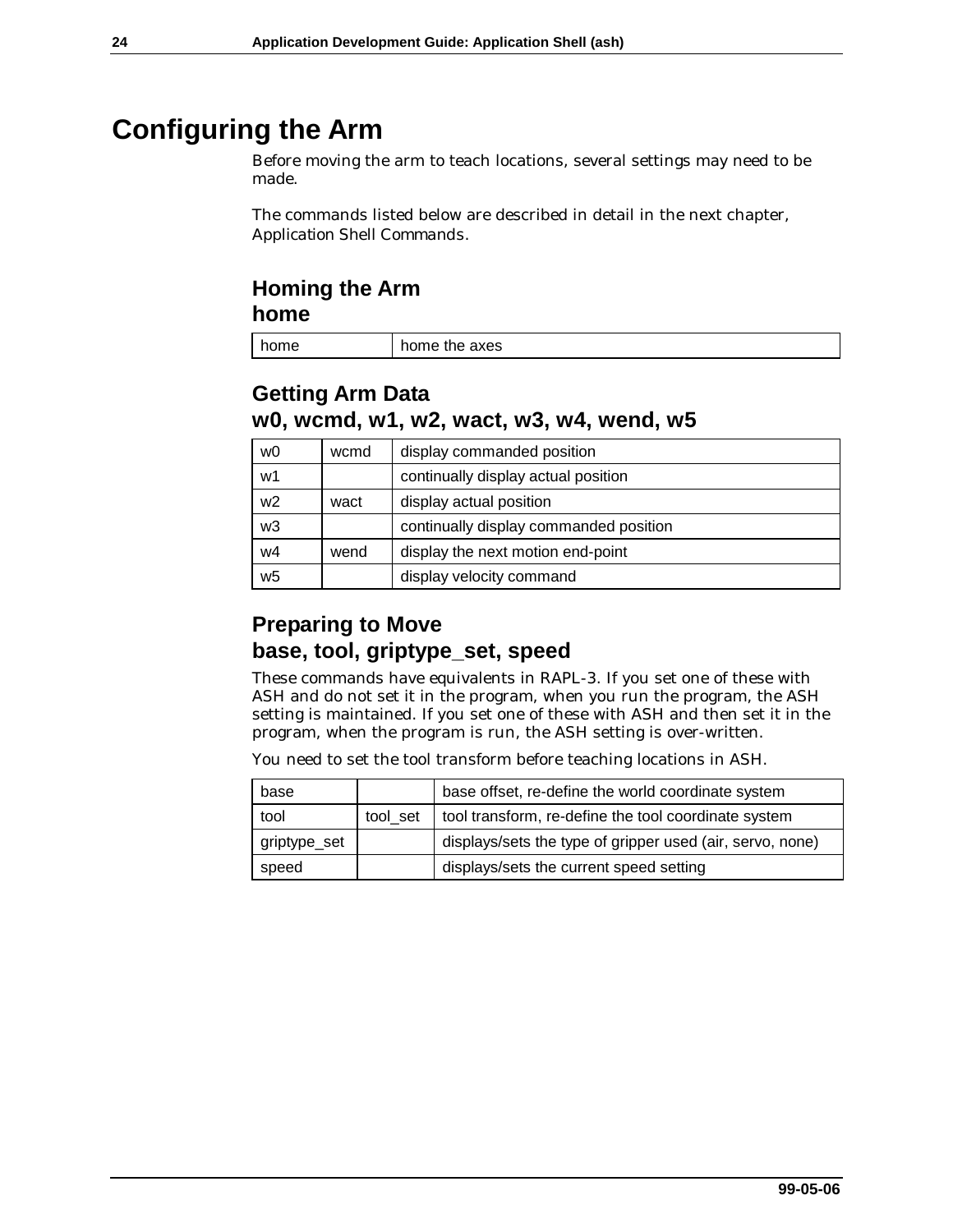# <span id="page-30-0"></span>**Moving the Arm**

The application shell with its database modifies teachable variables. Most importantly, it modifies locations. Before a location can be taught with the here command, the arm must be moved to a position.

You can move the arm with the teach pendant or with ASH. The application shell contains the most common robot motion commands.



*Motion using ASH can be dangerous. The arm tries to complete the motion command as specified. If the increment is too large, a collision could result, damaging the arm, work pieces, or other equipment. Use small increments and slow speed. Be prepared to hit an e-stop. Use the teach pendant where releasing a motion key stops motion.*

The motion commands are described in detail in the next chapter, *Application Shell Commands*.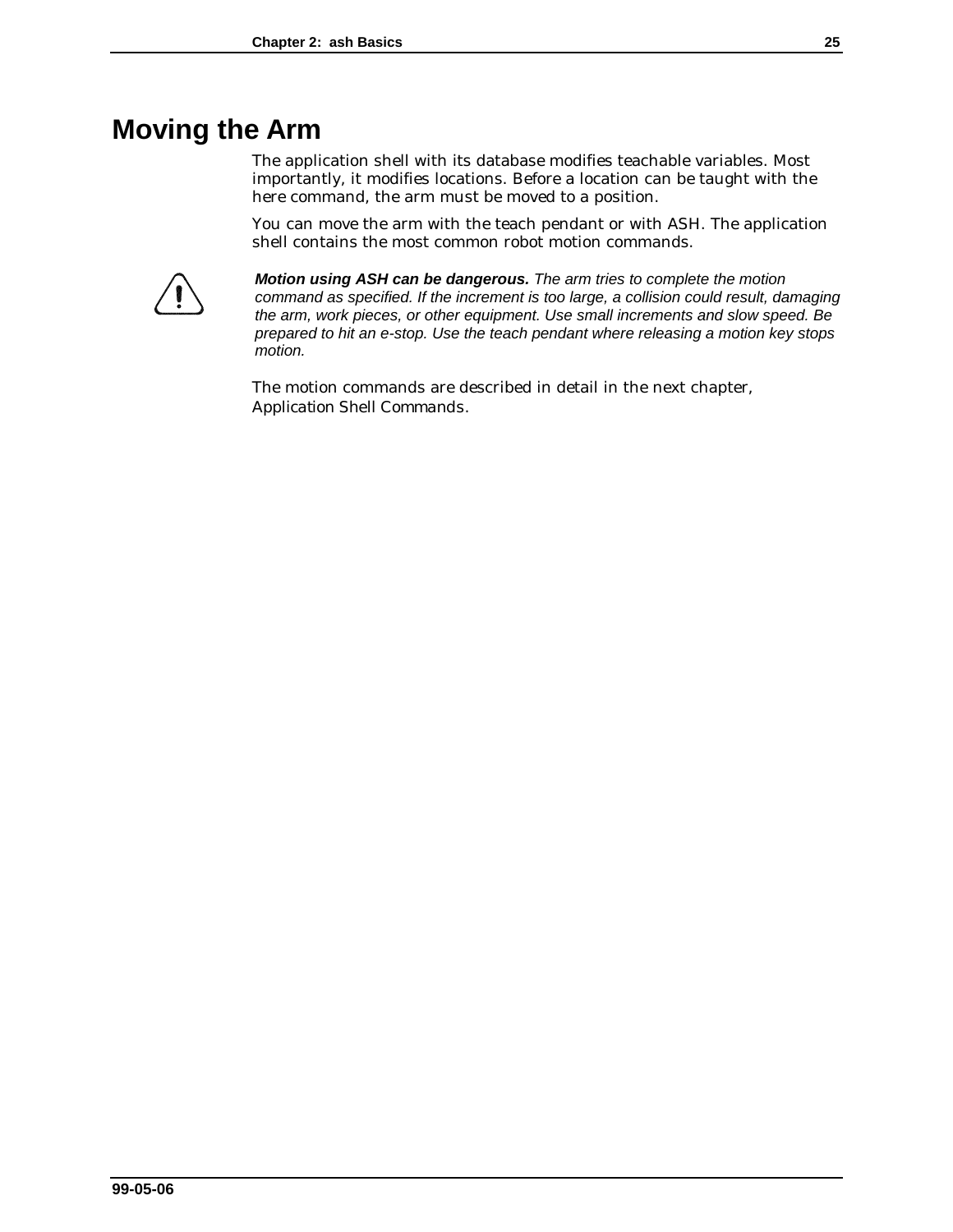# <span id="page-31-0"></span>**Transferring Control**

The application shell and the teach pendant are similar devices. One is a command-line interpreter using keyboard and monitor, and the other is a hand-held device using a keypad and LCD display. Through either device, you can create variables, set values to variables, teach locations, and move the arm.

Additionally, the program can move the arm.

Unsafe operation would result if more than one of these had control of the arm. The system is designed for only one to have control of the arm at one time.

# **Opening an Application**

When the application is opened from  $ASH - by$  starting ASH and specifying an application by name — ASH is the parent process. When the pendant is started from ASH, it does so as a child process of ASH.

You can check the status of the pendant process with the system shell's ps command. The pendant is labeled "stpv3".

### **Securing Control at the Pendant**

With both ASH and the pendant running, either can be used to move the arm or perform other operations such as modifying variables. If you use the pendant and successfully move the arm, control is secured at the pendant. Control remains there until you explicitly transfer it to ASH or run a program.

# **Transferring from ASH to the Pendant pendant**

You can start the pendant process and transfer control from ASH to it with the pendant command.

application name>pendant

#### **Explicitly Transferring Control to the Pendant**

If the pendant process is already running, the pendant command transfers control from ASH to the pendant.

### **Transferring from the Pendant to ASH**

If the pendant has control, it must explicitly give control to another process. Another process, such as ASH, cannot take control.

At the teach pendant keypad, press Shift + ESC to transfer control to ASH. The transfer function can also be reached by repeatedly pressing ESC to move up the hierarchy of screens to the Terminate Pendant screen.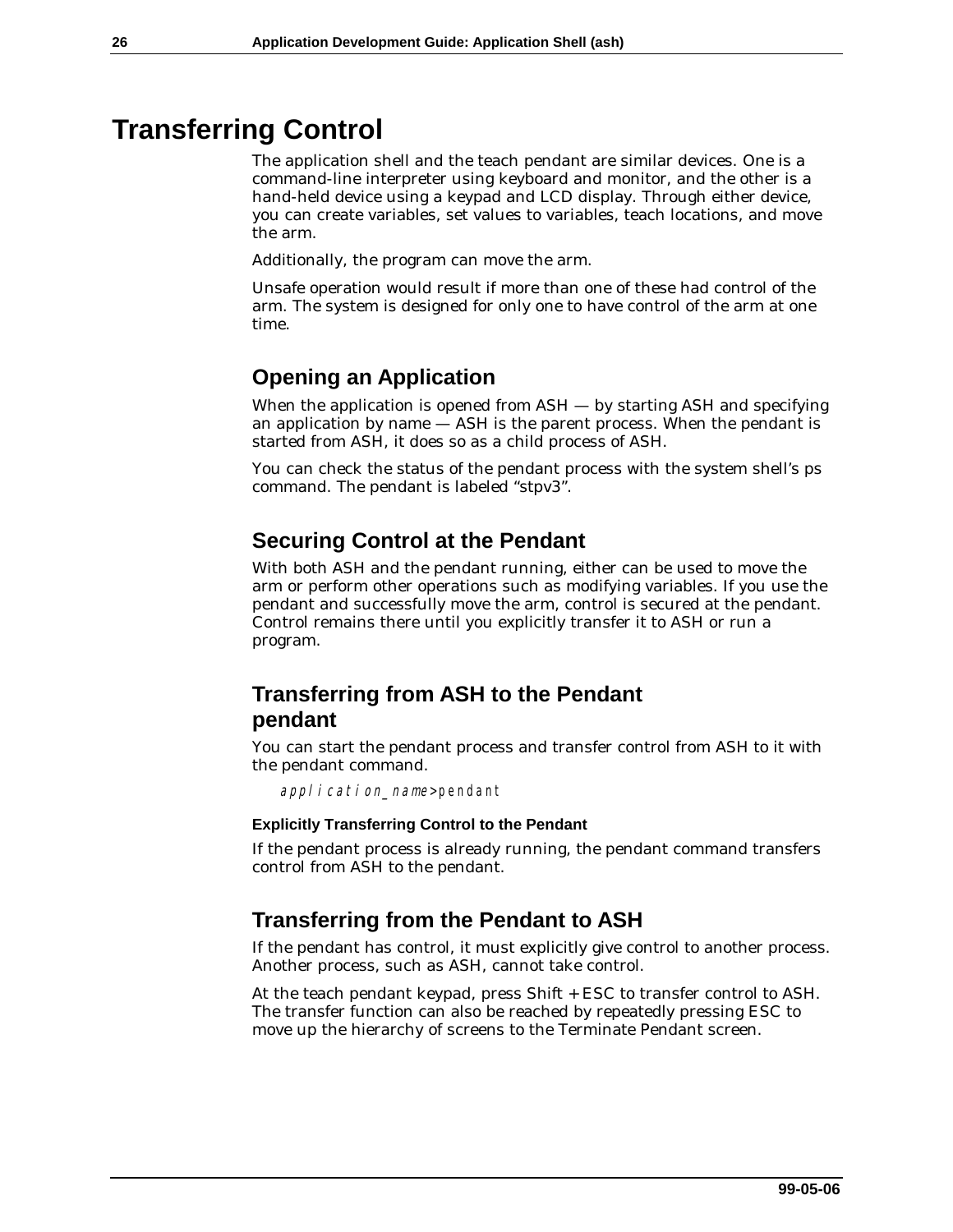# <span id="page-32-0"></span>**Securing Control by a Program**

When a program is run, control is readied to be transferred to the program. If the program successfully moves the arm, control is secured by the program. Control remains there until the program explicitly transfers control with the ctl\_give() command or releases it with ctl\_rel() command.

Having the program use the terminal or the pendant for taking input from the keyboard or keypad, is just using that device for standard input/output and does not affect point of control of the robot.

# **Understanding Control**

For more on points of control and transferring control, see the chapter on P*oints of Control*.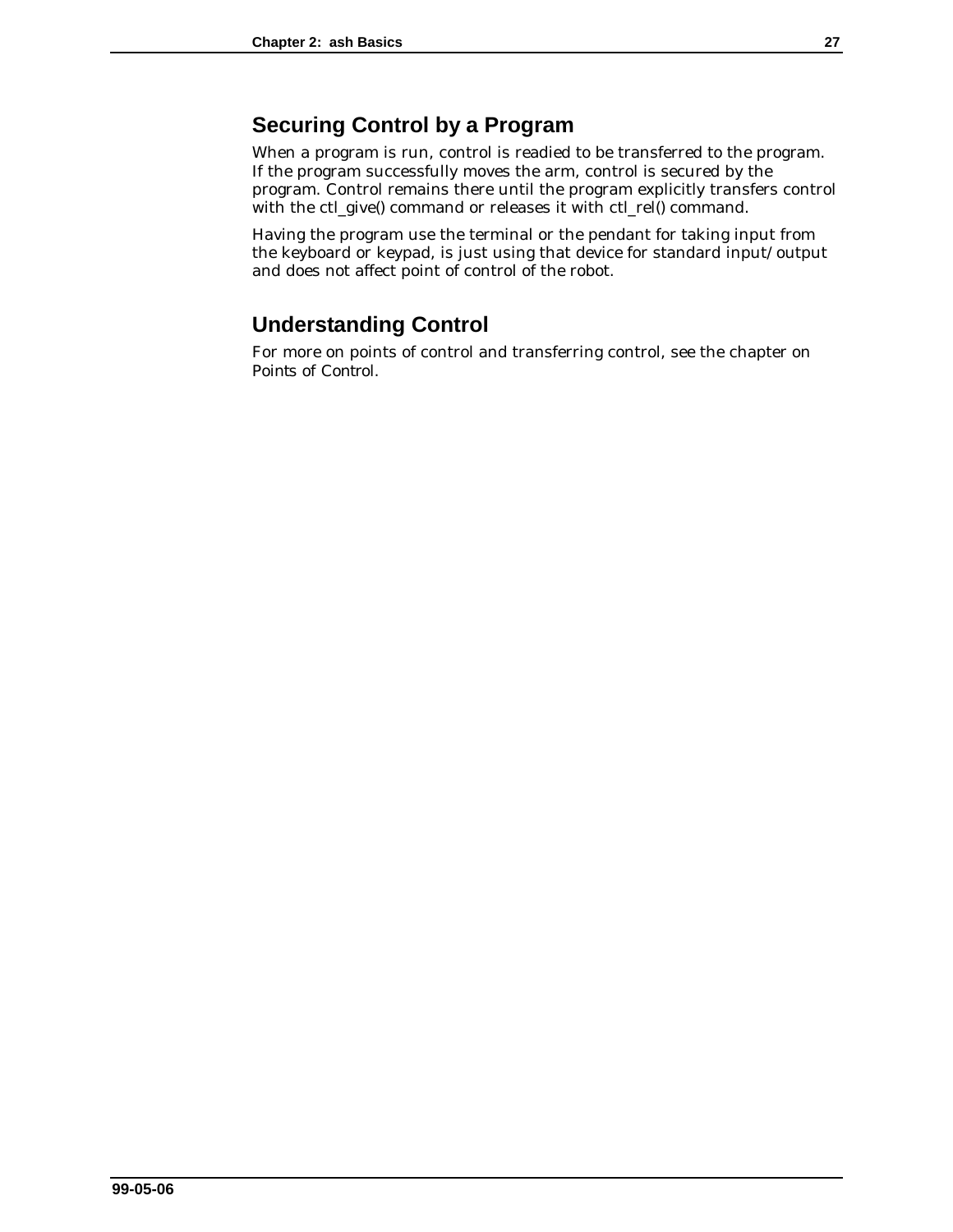# <span id="page-33-0"></span>**Running an Application**

You can run an application from ASH. You can run the application that you have open, or run any other application.

# **Running the Default Program**

#### **run**

You can run the application with the run command.

application\_name>run

The run command executes the program file with the same name as the application using the variable file with the same name as the application name.

For example, if you are in the application "test", the run command executes "test" with "test.v3".

# **Running Any Program** *filename*

Normally, with one program file and one variable file under one application, the run command is sufficient.

If needed, you can run any application by specifying the program. You can optionally specify the variable file.

Use this method if you have multiple program files or multiple variable files, or want to test run a file in another directory without exiting out of the current application shell.

```
test>test1
test>test1: test1.v3
test>test1: al pha. v3
dispense>..\test\test1:..\test\alpha.v3
```
# **Running from the System Shell**

You can run any application from the system shell.

It can be more efficient to run your application without ASH. Your application needs memory to run and ASH takes up some memory. If you are finished developing your application, you can exit from ASH (which frees the memory) and run your application from the system shell prompt.

To run from the system shell, you must use the filename, either specifying the path to the file or first changing the working directory to the application's directory. If you specify only the program file, the system uses the variable file with the same name as the program file. You can specify the variable file with the : (full colon) as you can in ASH.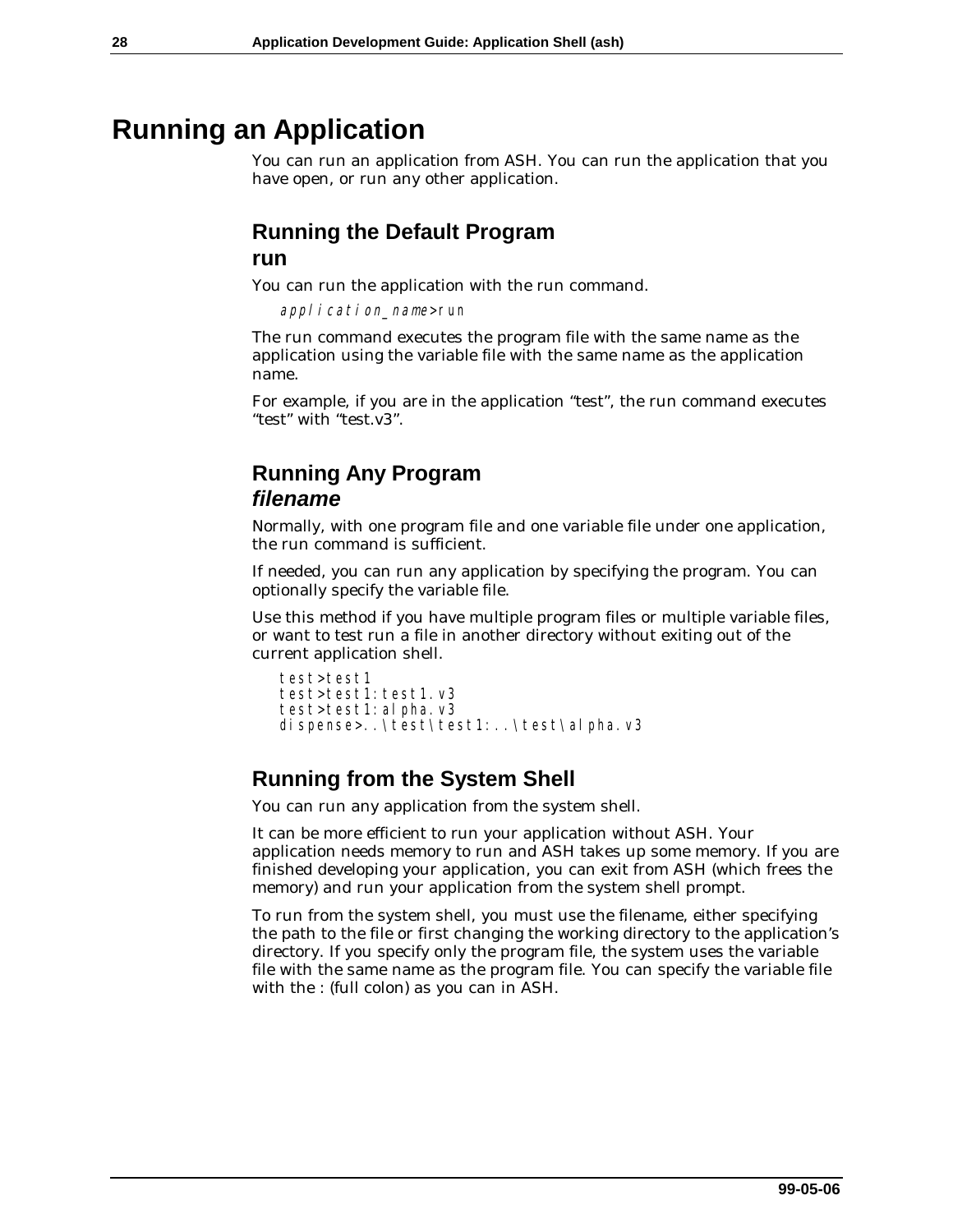# <span id="page-34-0"></span>**Running in the Background &**

You can run an application in the background. This gives you back the prompt to enter other commands while the program is executing. Use an & (ampersand) after the executable.

```
test>run &
test>test1 &
test>test1:test1.v3 &
```
Once the program successfully moves the robot, the program has control of robot motion and you cannot use any robot motion commands of ASH.

If the program is run from ASH, the program is a child process of ASH. If you exit ASH, which terminates the ASH process, all child processes of ASH, including the program, are sent a SIGHUP signal. If a child process does not mask or handle SIGHUP, then it is terminated by CROS.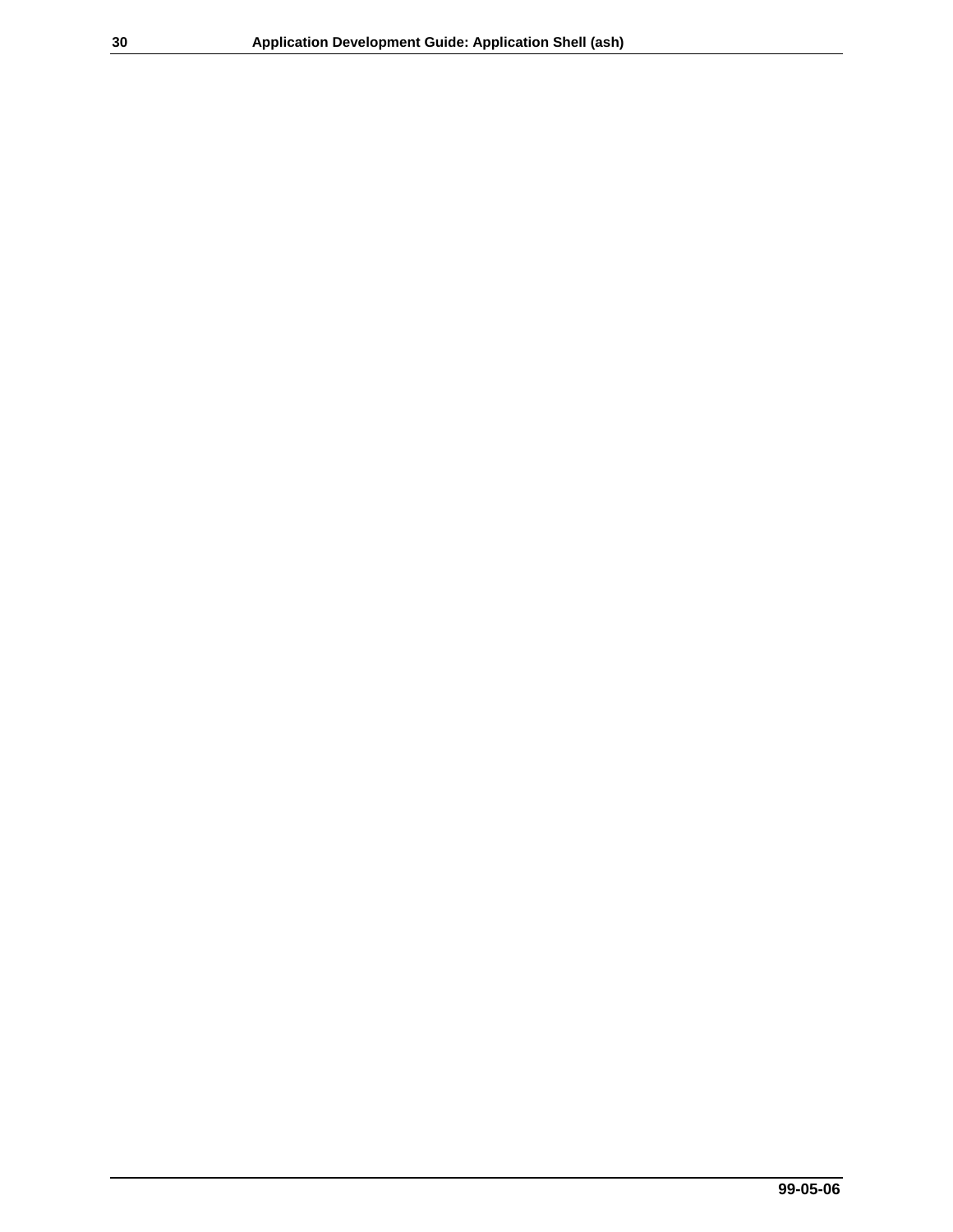# **Application Shell Commands**

This chapter describes the commands that you can use through the application shell (ASH). There are four sections:

- categories of ASH commands
- details of individual ASH commands, listed alphabetically
- command line features
- system shell commands available in ASH

Almost all robot commands (motion, gripper, calibration, coordinate systems, etc.) call RAPL-3 commands from the libraries. Further details of these commands are in the *RAPL-3 Language Reference Guide*.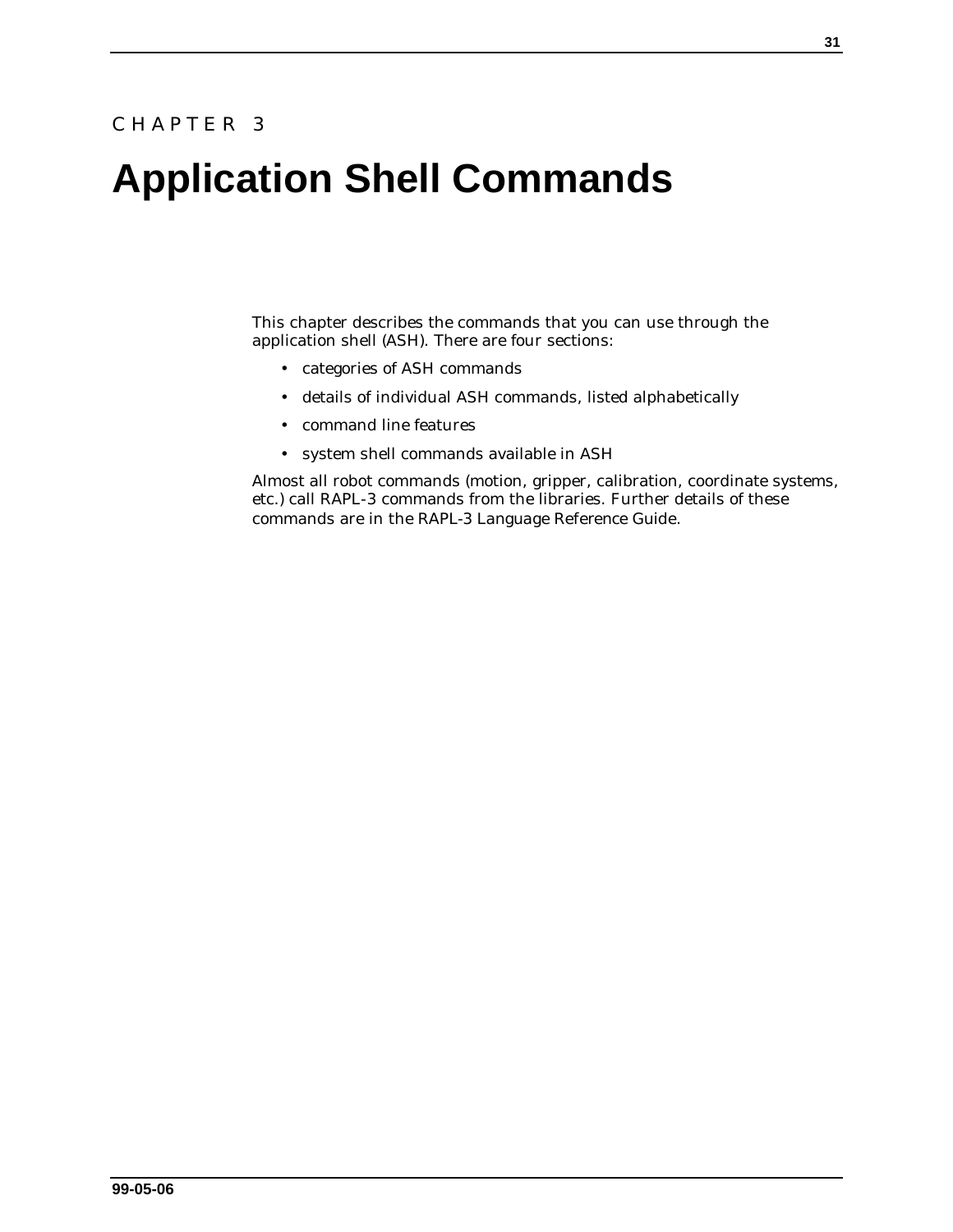# **Categories of Commands**

Details of the commands are given in the alphabetical listing.

| <b>Start Up and Exit</b>               |                                                                             |
|----------------------------------------|-----------------------------------------------------------------------------|
| ash                                    | start the application shell                                                 |
| exit                                   | exit the current application shell                                          |
| ver                                    | display the version of the application shell                                |
| Variables, Values, and Locations       |                                                                             |
| erase                                  | erase variable and value                                                    |
| eraseall                               | erase all variables and values                                              |
| here                                   | store current coordinates into location variable                            |
| list                                   | list variable types and names and values for int, float and<br>string types |
| merge                                  | merge variable records from a .v3 file                                      |
| new                                    | create a new variable                                                       |
| print, ?                               | display the value of a variable                                             |
| refresh                                | refresh .v3 file and database from program                                  |
| save                                   | save variables to a .v3 file                                                |
| set, !                                 | set (assign) a value to a variable                                          |
| <b>Coordinate Systems</b>              |                                                                             |
| base, base set                         | base offset, re-define the world coordinate system                          |
| tool, tool_set                         | tool transform, re-define the tool coordinate system                        |
| tshift                                 | modify location in tool coordinate system                                   |
| wshift                                 | modify location in world coordinate system                                  |
| <b>Calibration, Homing, and Status</b> |                                                                             |
| ampstat                                | obtain the status of F3 amplifiers                                          |
| arm status,<br>armstat                 | display robot arm status information                                        |
| armpower, arm                          | enable/disable arm power                                                    |
| calrdy                                 | move to calrdy position                                                     |
| cirerror                               | clear motion errors on F-series robots                                      |
| home                                   | home the axes                                                               |
| robotver                               | display robot version                                                       |
| w0, wcmd                               | display commanded position                                                  |
| w1                                     | continually display actual position                                         |
| w2, wact                               | display actual position                                                     |
| w3                                     | continually display commanded position                                      |
| w4, wend                               | display end-point position                                                  |
| w5                                     | display position error                                                      |
| <b>Arm Configuration</b>               |                                                                             |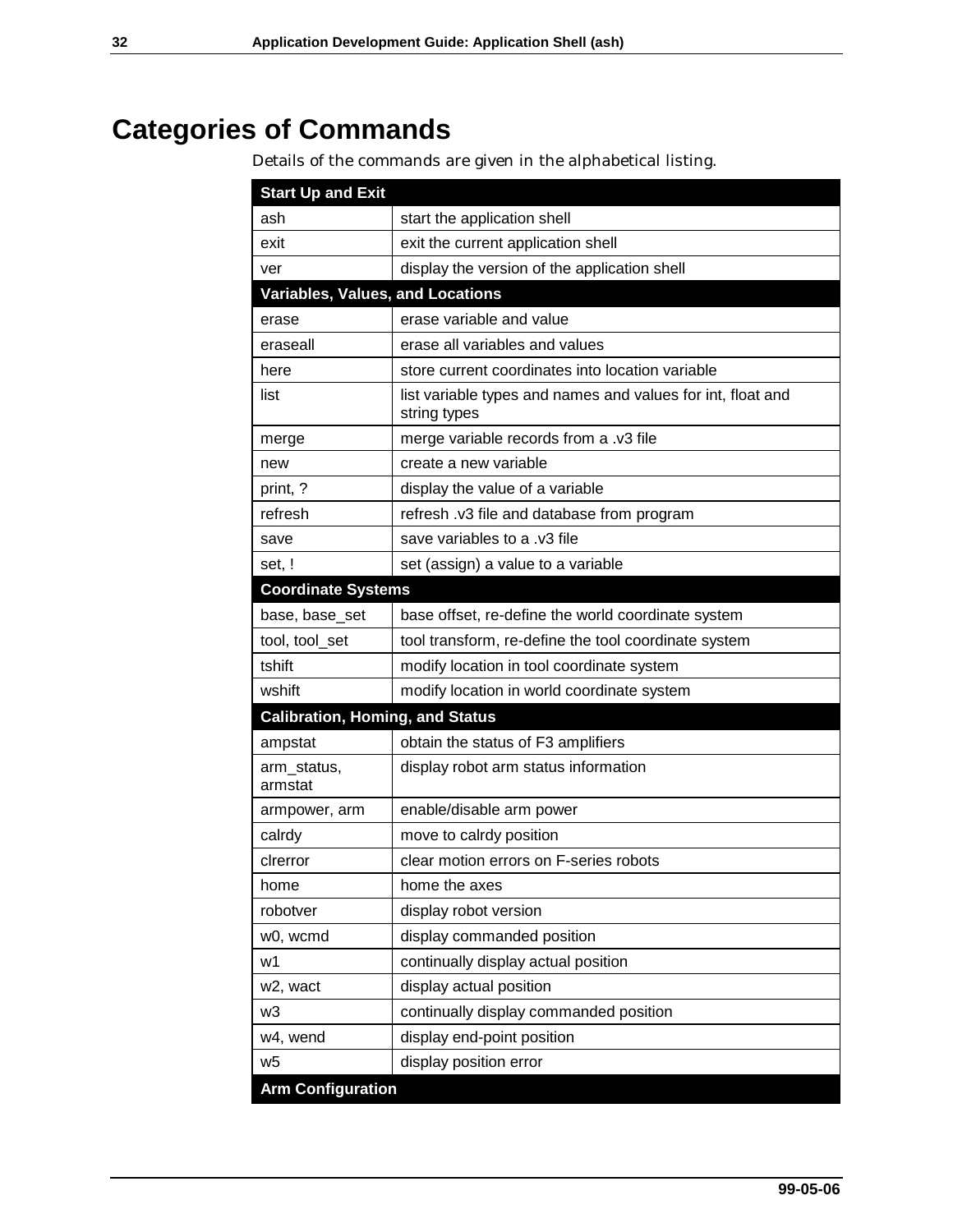| accel                 | display/set accelerations                             |  |
|-----------------------|-------------------------------------------------------|--|
| cfg_save              | save robot configuration                              |  |
| linacc_set, linacc    | display/set linear acceleration                       |  |
| linspd_set, linspd    | display/set linear speed                              |  |
| rotacc_set, rotacc    | display/set the maximum rotational acceleration       |  |
| rotspd_set,<br>rotspd | display/set the maximum rotational speed              |  |
| servoerr              | display the servo error detection parameters          |  |
| <b>Machine</b>        |                                                       |  |
| use                   | display/select robot to use (if more than one)        |  |
| <b>Motion</b>         |                                                       |  |
| align                 | align to world axis                                   |  |
| appro, appros         | move to approach position                             |  |
| calrdy                | move to calrdy position                               |  |
| depart, departs       | move to depart position                               |  |
| finish                | finish motion                                         |  |
| halt                  | halt (stop) motion                                    |  |
| joint                 | rotate a joint                                        |  |
| limp                  | limp joint(s)                                         |  |
| lock                  | lock joint(s)                                         |  |
| motor                 | rotate a motor                                        |  |
| move, moves           | move to a location                                    |  |
| nolimp                | unlimp joint(s)                                       |  |
| online                | set online mode                                       |  |
| pitch, pitchs         | pitch tool centre point (in tool coordinate system)   |  |
| ready                 | move to ready position                                |  |
| roll, rolls           | roll tool centre point (in tool coordinate system)    |  |
| speed                 | set speed                                             |  |
| stance,<br>stance_set | place arm in pose                                     |  |
| tx, txs               | jog along the tool X axis                             |  |
| ty, tys               | jog along the tool Y axis                             |  |
| tz, tzs               | jog along the tool Z axis                             |  |
| unlock                | unlock joint(s)                                       |  |
| WX, WXS               | jog along the world X axis                            |  |
| wy, wys               | jog along the world Y axis                            |  |
| WZ, WZS               | jog along the world Z axis                            |  |
| xrot, xrots           | rotate around the world X axis                        |  |
| yaw, yaws             | yaw the tool centre point (in tool coordinate system) |  |
| yrot, yrots           | rotate around the world Y axis                        |  |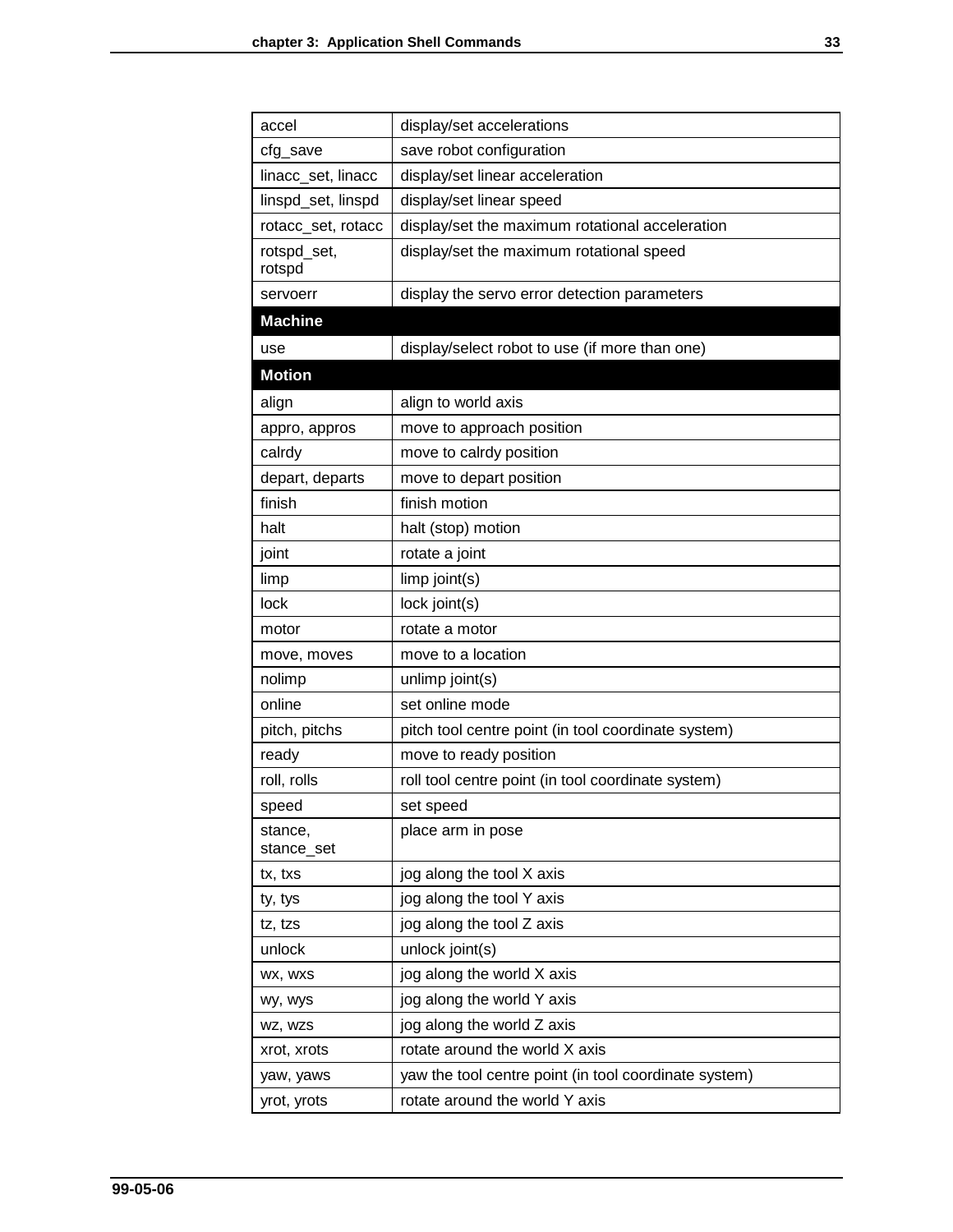| zrot, zrots                  | rotate around the world Z axis                          |  |
|------------------------------|---------------------------------------------------------|--|
| <b>Gripper</b>               |                                                         |  |
| gripdist_set, grip           | move servo gripper fingers to a distance                |  |
| grip_close,<br>gclose, gc    | close the gripper                                       |  |
| grip_open,<br>gopen, go      | open the gripper                                        |  |
| griptype_set,<br>gtype       | display/set the type of gripper used (air, servo, none) |  |
| wgrip                        | display servo gripper finger distance                   |  |
| Input/Output                 |                                                         |  |
| input                        | display state of channel                                |  |
| output                       | set state of channel                                    |  |
| <b>Pendant</b>               |                                                         |  |
| pendant                      | start the pendant and transfer control to pendant       |  |
| <b>Application Execution</b> |                                                         |  |
| run                          | run (execute) a program                                 |  |
| file_name                    | run (execute) a program                                 |  |
| <b>Help</b>                  |                                                         |  |
| help                         | display help on commands                                |  |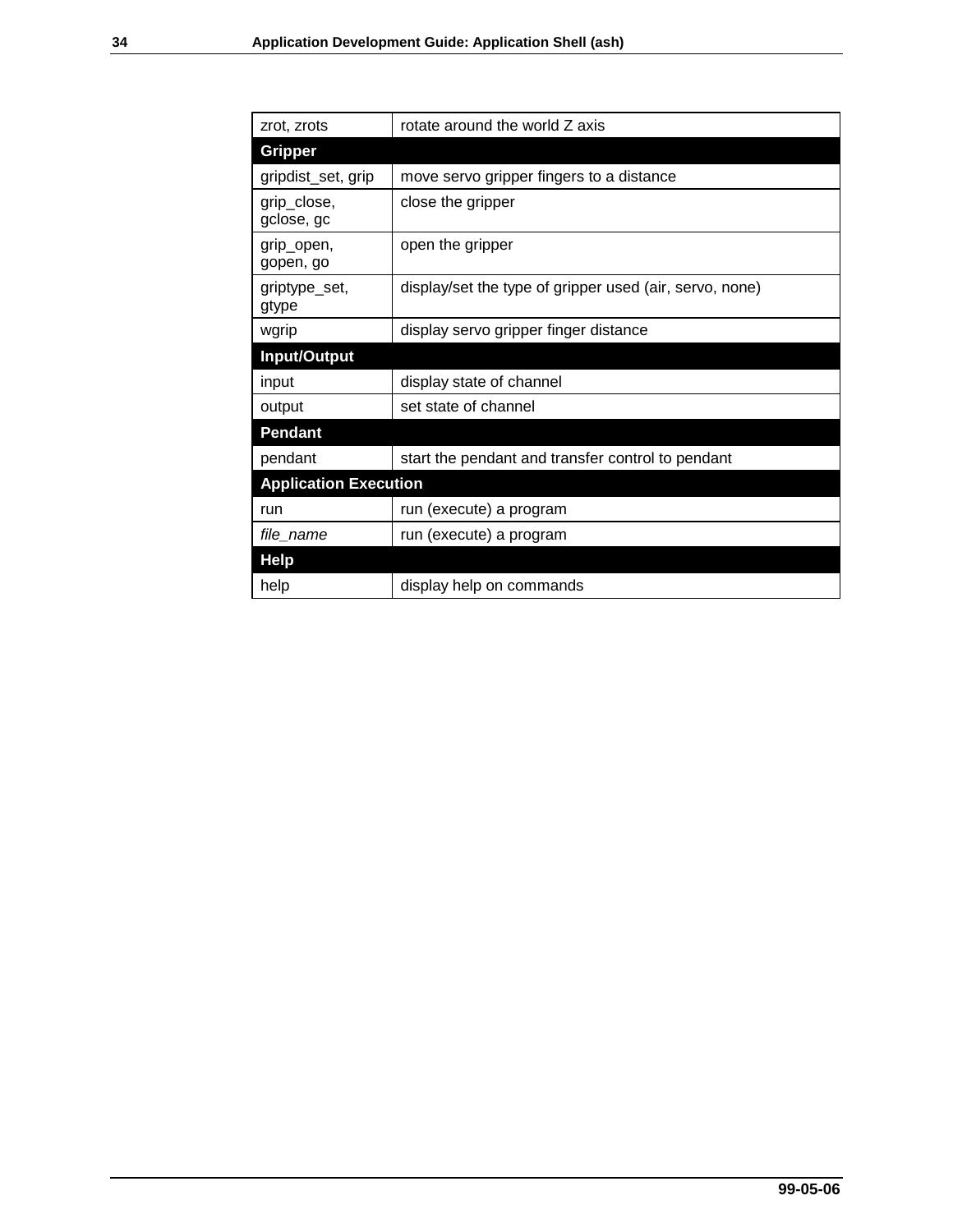### **Detailed Descriptions**

These are detailed descriptions of all ASH commands listed alphabetically.

#### *file\_name*

Description Runs the specified program file with the specified variable file. Starting the application shell changes the working directory to the directory with the application's name. If you want to run a file in another directory, you can either change the working directory (with the cd command) and enter the filename, or enter the full path to that file. You can use either the relative path from the working directory or the absolute path. If you have multiple files in the application directory, specify by filename to run a file. If you run from the system shell, you must specify by filename. If you are finished developing your application, you can exit out of ASH and run your program from the system shell. Exiting from ASH frees space in memory that could be used by larger programs. Format The following short-forms are used in the next table. *xpath* the path to the executable program file *xname* the executable program file name *vpath* the path to the variable file *vname* the variable file name File names can be entered according to any of the following formats. The separator between program file and variable file is : (full colon). *xname* **program file name (uses variable file of same name)** *xname*: *vname* **program** file name with variable file name *xname***:***vpath***/***vname* program file name with variable file path and variable file name *xpath***/***xname* program file path and program file name (uses variable file of same name) *xpath***/***xname***:***vname* program file path and program file name with variable file name *xpath***/***xname***:***vpath***/***v name* program file path and program file name with variable file path and variable file name The .v3 extension is optional. Examples test1 test1 test1 with test1.v3 test1:alpha test1 with alpha.v3 test1:samples/beta test1 with (from samples directory) beta.v3 test/prep (from test directory) prep with prep.v3 test/prep:alpha (from test directory) prep with alpha.v3 test/prep:samples/beta (from test directory) prep with (from samples

directory) beta.v3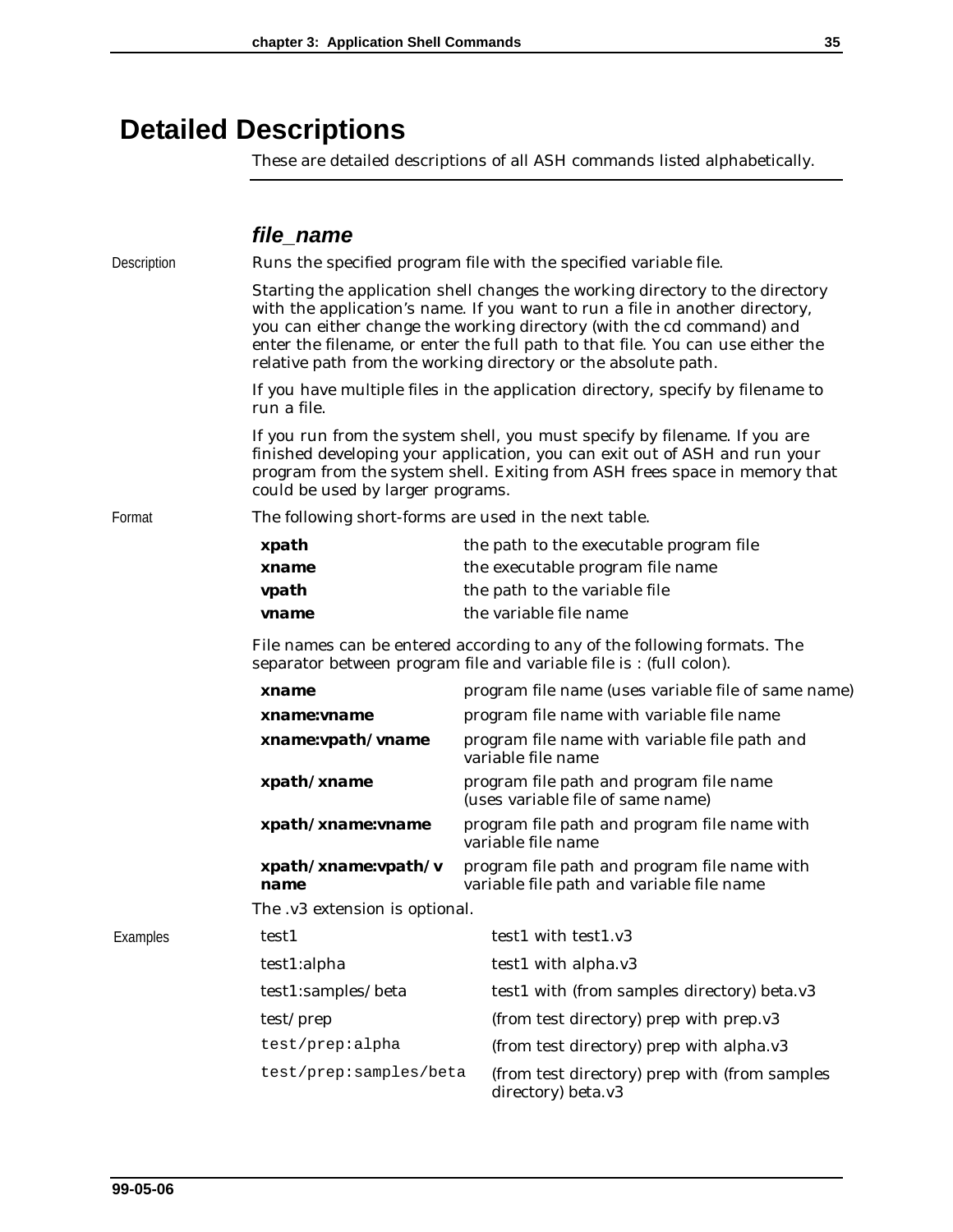| See Also        | runs the program with the same name as the application<br>run<br>places the program in the background<br>& (in Features)                                                                                     |  |
|-----------------|--------------------------------------------------------------------------------------------------------------------------------------------------------------------------------------------------------------|--|
| Category        | Execution                                                                                                                                                                                                    |  |
| See             | ?<br>Displays the value of the specified variable in the current database.<br>print                                                                                                                          |  |
|                 |                                                                                                                                                                                                              |  |
|                 | Į                                                                                                                                                                                                            |  |
| See             | Sets (assigns) a value to a variable.<br>set                                                                                                                                                                 |  |
|                 |                                                                                                                                                                                                              |  |
|                 | accel                                                                                                                                                                                                        |  |
| Description     | Displays or sets the current <b>acceleration</b> settings of the robot. The units are<br>degrees/sec <sup>2</sup> for rotation joints and inches or mm/sec <sup>2</sup> for linear joints such<br>as tracks. |  |
| Warning         | Setting the accelerations to large values can cause mechanical damage to the<br>robot.                                                                                                                       |  |
|                 | <b>Display</b>                                                                                                                                                                                               |  |
| Syntax          | accel                                                                                                                                                                                                        |  |
| Parameters      | none                                                                                                                                                                                                         |  |
| Example         | accel                                                                                                                                                                                                        |  |
| Result          | Current Accelerations are:<br>$J1=499.9999, J2=499.9999, J3=499.9999, J4=2250, J5=499.9999$                                                                                                                  |  |
|                 | <b>Set</b>                                                                                                                                                                                                   |  |
| Syntax          | accel j1, j2, j3, j4, j5, j6                                                                                                                                                                                 |  |
| Parameters      | Six required parameters.                                                                                                                                                                                     |  |
|                 | joint 1 acceleration<br>j1                                                                                                                                                                                   |  |
|                 | $\cdots$<br>$\bullet$ , $\bullet$ , $\bullet$                                                                                                                                                                |  |
|                 | joint 6 acceleration<br>$j\theta$                                                                                                                                                                            |  |
| Example         | 0.3, 0.2, 0.2, 0.2, 0.2, 0.2<br>accel                                                                                                                                                                        |  |
|                 | Sets acceleration values of joint 1 to 0.3 and joints 2 through 6 to 0.2.                                                                                                                                    |  |
| RAPL-3 Language | accels_set(), accels_get().                                                                                                                                                                                  |  |
| RAPL-II         | Similar to @@ACCEL                                                                                                                                                                                           |  |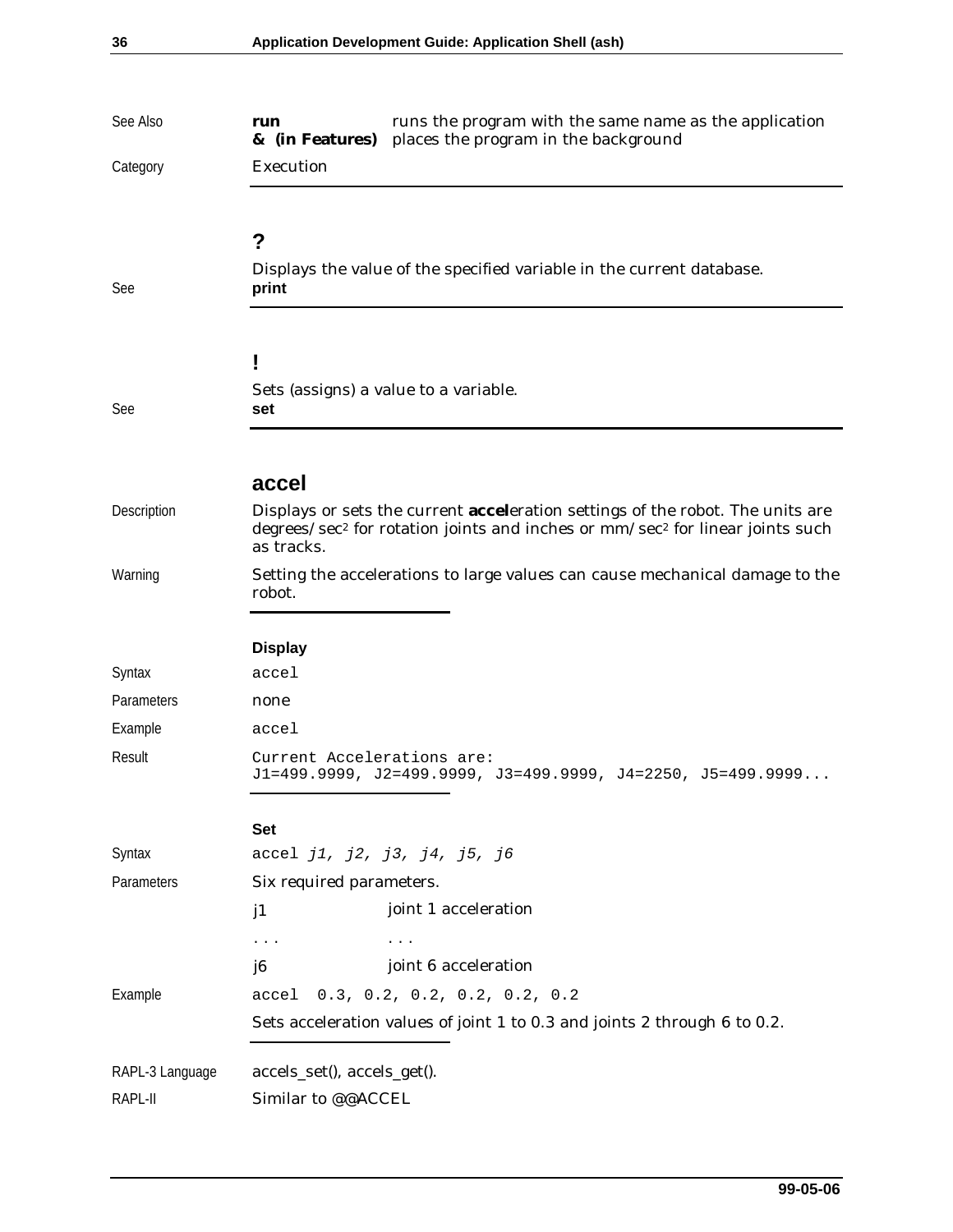| See Also | linacc set<br>rotacc set | displays/sets linear acceleration<br>displays/sets rotational acceleration |
|----------|--------------------------|----------------------------------------------------------------------------|
| Category | Arm Configuration        |                                                                            |

# **align**

| Description                                  | Aligns the tool parallel to the nearest or a specific world axis. |                               |
|----------------------------------------------|-------------------------------------------------------------------|-------------------------------|
| Syntax                                       | align axis                                                        |                               |
| Parameter<br>One required parameter.<br>axis |                                                                   | the axis to align to, one of: |
|                                              | n                                                                 | the nearest world axis        |
|                                              | $\mathbf{x}$                                                      | the world X axis              |
|                                              | $-X$                                                              | the world -X axis             |
|                                              | y                                                                 | the world Y axis              |
|                                              | $-y$                                                              | the world -Y axis             |
|                                              | Z                                                                 | the world Z axis              |
|                                              | $-Z$                                                              | the world -Z axis             |
| Examples                                     | align x<br>align -z                                               |                               |
| RAPL-3 Language                              | Same as align().                                                  |                               |
| RAPL-II                                      | Similar to ALIGN.                                                 |                               |
| Category                                     | Motion Arm Configuration                                          |                               |

### **ampstat**

Display F3 amplifier status information. See **amp\_status**

#### **amp\_status**

| Alias       | ampstat                                                                                             |
|-------------|-----------------------------------------------------------------------------------------------------|
| Description | Display F3 amplifier status information. Displays nothing for A Series robots.                      |
| Syntax      | amp status                                                                                          |
| Parameter   | There are no parameters.                                                                            |
| Examples    | amp status                                                                                          |
| Result      | Waist module:<br>DSP code version 16<br>Intel I196 code version 292<br>Temperature is: 25.8 degrees |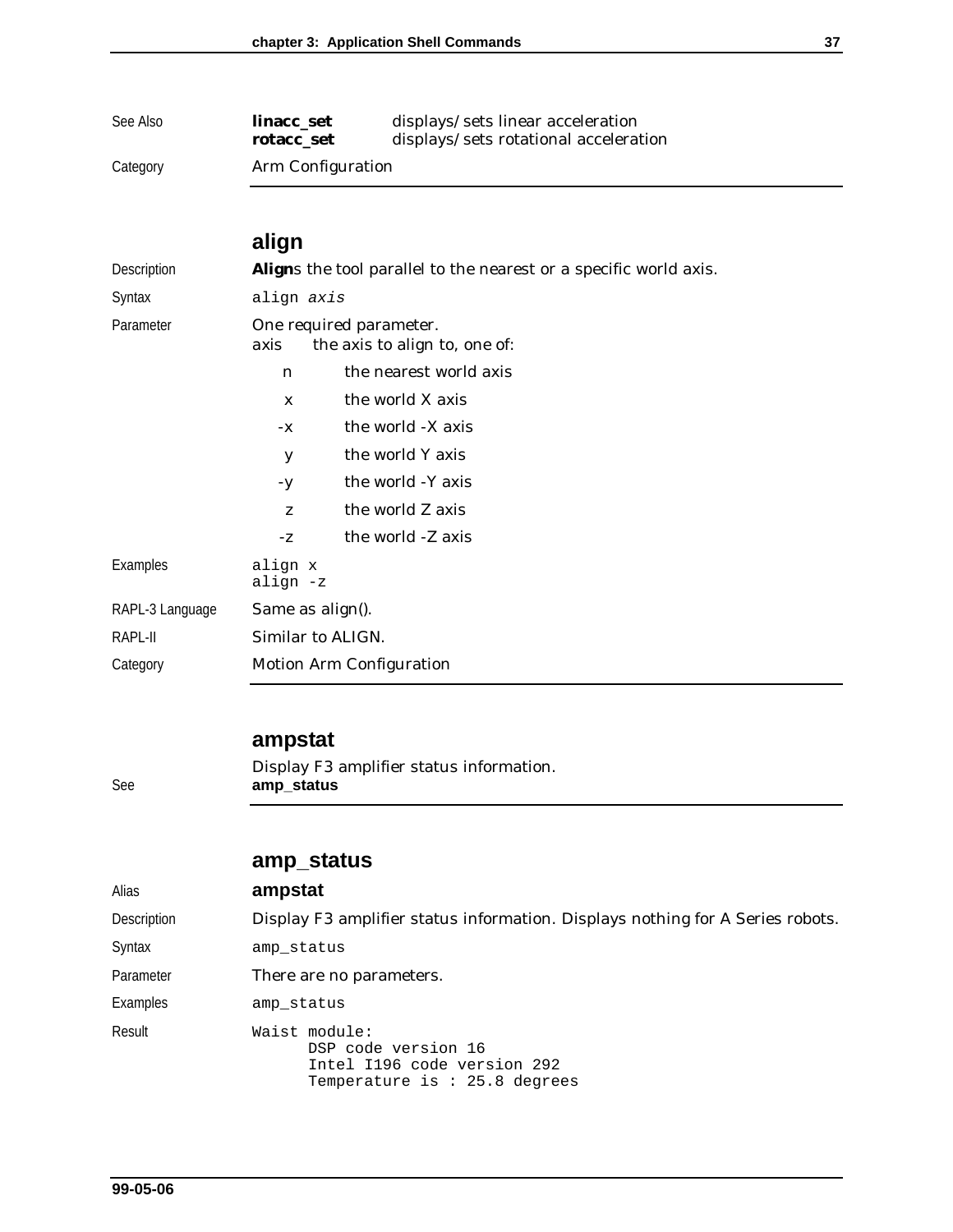| Category        | Calibration, Homing, and Status                                                                                                                                                        |  |
|-----------------|----------------------------------------------------------------------------------------------------------------------------------------------------------------------------------------|--|
| See Also        | arm_status                                                                                                                                                                             |  |
| RAPL-II         | No equivalent.                                                                                                                                                                         |  |
| RAPL-3 Language | No direct equivalent. The commands robotispowered() and robot_servo_stat()<br>provide arm power and amplifier status information.                                                      |  |
|                 | Arm Power is OFF<br>Amplifier Status<br>$1 \ldots \ldots$ OK<br>$2 \ldots \ldots$ OK<br>$3 \ldots \ldots$ OK<br>$4 \ldots \ldots$ OK<br>50K<br>$6 \ldots \ldots$ . OK<br>$7 \ldots 0K$ |  |
|                 | Track module:<br>DSP code version 18<br>Intel I196 code version 292<br>Temperature is $: 27.3$ degrees                                                                                 |  |
|                 | Wrist module:<br>DSP code version 16<br>Intel I196 code version 292<br>Temperature is: $27.3$ degrees                                                                                  |  |

### **appro, appros**

| Description     | Moves the tool point to an <b>appro</b> ach position. An approach position is a<br>position near a location, but a specified distance away from the location<br>along the "approach/depart" tool axis. Used as a preliminary position before<br>moving carefully to the exact location. |                                                                                                                                  |
|-----------------|-----------------------------------------------------------------------------------------------------------------------------------------------------------------------------------------------------------------------------------------------------------------------------------------|----------------------------------------------------------------------------------------------------------------------------------|
|                 |                                                                                                                                                                                                                                                                                         | The motion from the current position is joint interpolated with appro and<br>cartesian interpolated, straight line, with appros. |
| Syntax          |                                                                                                                                                                                                                                                                                         | appro location_name, distance<br>appros location_name, distance                                                                  |
| Parameters      | Two required parameters.                                                                                                                                                                                                                                                                |                                                                                                                                  |
|                 | <i>Location_name</i>                                                                                                                                                                                                                                                                    | the name of the cartesian location to approach                                                                                   |
|                 | <i>Distance</i>                                                                                                                                                                                                                                                                         | the distance away from the location, along the<br>"approach/depart" tool axis, in current units (mm or in)                       |
| Examples        | appro place_1, 2<br>appros place_2, 1                                                                                                                                                                                                                                                   |                                                                                                                                  |
| RAPL-3 Language |                                                                                                                                                                                                                                                                                         | Same as appro() and appros().                                                                                                    |
| RAPL-II         | Same as APPRO, without and with the s parameter.                                                                                                                                                                                                                                        |                                                                                                                                  |
| See Also        | depart<br>departs<br>tool                                                                                                                                                                                                                                                               | moves away from the current position<br>moves away from the current position in a straight line<br>re-defines the tool axis      |
| Category        | Motion                                                                                                                                                                                                                                                                                  |                                                                                                                                  |
|                 |                                                                                                                                                                                                                                                                                         |                                                                                                                                  |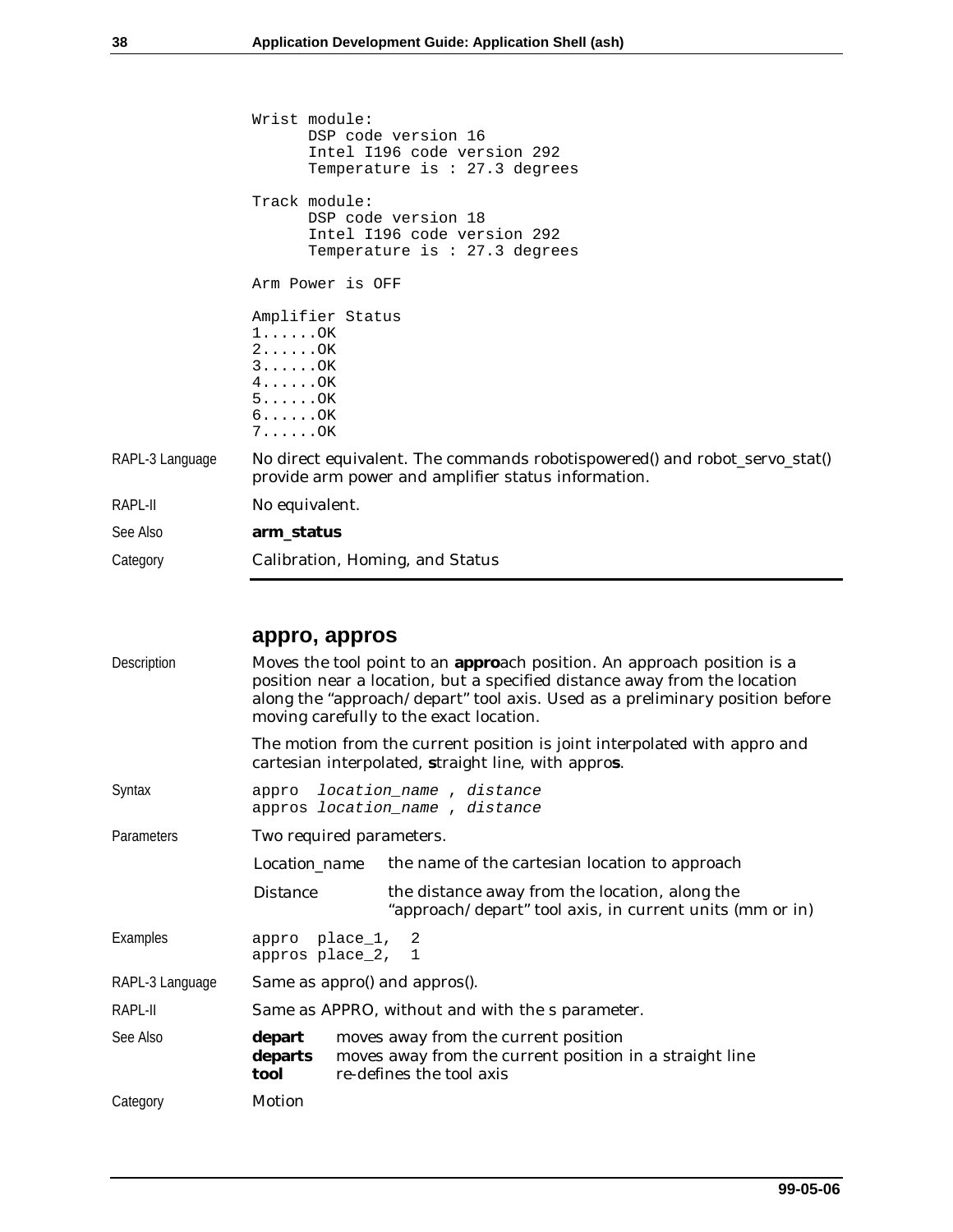#### **arm**

Enables or disables robot arm power. See **armpower**

#### **arm\_status**

| Alias           | armstat                                                                                                                                                                                                                                           |  |
|-----------------|---------------------------------------------------------------------------------------------------------------------------------------------------------------------------------------------------------------------------------------------------|--|
| Description     | Displays robot arm status information.                                                                                                                                                                                                            |  |
| Syntax          | arm status                                                                                                                                                                                                                                        |  |
| Parameter       | There are no parameters.                                                                                                                                                                                                                          |  |
| Examples        | arm status                                                                                                                                                                                                                                        |  |
| Result          | Robot arm is of type F3<br>Arm power is OFF Robot is calibrated<br>Units are Metric  Online is OFF<br>Physical stance: forward up noflip                                                                                                          |  |
|                 | Current Tool Transform is:<br>$tx=0$ , $ty=0$ , $tz=0$ , $yaw=0$ , $pitch=0$ , $roll=0$                                                                                                                                                           |  |
|                 | Current Base Transform is:<br>$wx=0$ , $wy=0$ , $wz=0$ , $xrot=0$ , $yrot=0$ , $zrot=0$                                                                                                                                                           |  |
|                 | Axis<br>locked done<br>limped<br>$\mathbf 1$<br>Y<br>N<br>Υ<br>2<br>$\mathbf Y$<br>Y<br>N<br>3<br>$\mathbf Y$<br>N<br>Y<br>$\overline{4}$<br>$\mathbf Y$<br>Y<br>N<br>5<br>N<br>$\mathbf Y$<br>Υ<br>$\epsilon$<br>Y<br>N<br>Υ<br>7<br>Y<br>Y<br>N |  |
| RAPL-3 Language | No direct equivalent. The commands server_info(), robot_info(), units_get()<br>and axis_status() provide the same information.                                                                                                                    |  |
| RAPL-II         | No equivalent.                                                                                                                                                                                                                                    |  |
| See Also        | ampstat                                                                                                                                                                                                                                           |  |
| Category        | Calibration, Homing, and Status                                                                                                                                                                                                                   |  |
|                 |                                                                                                                                                                                                                                                   |  |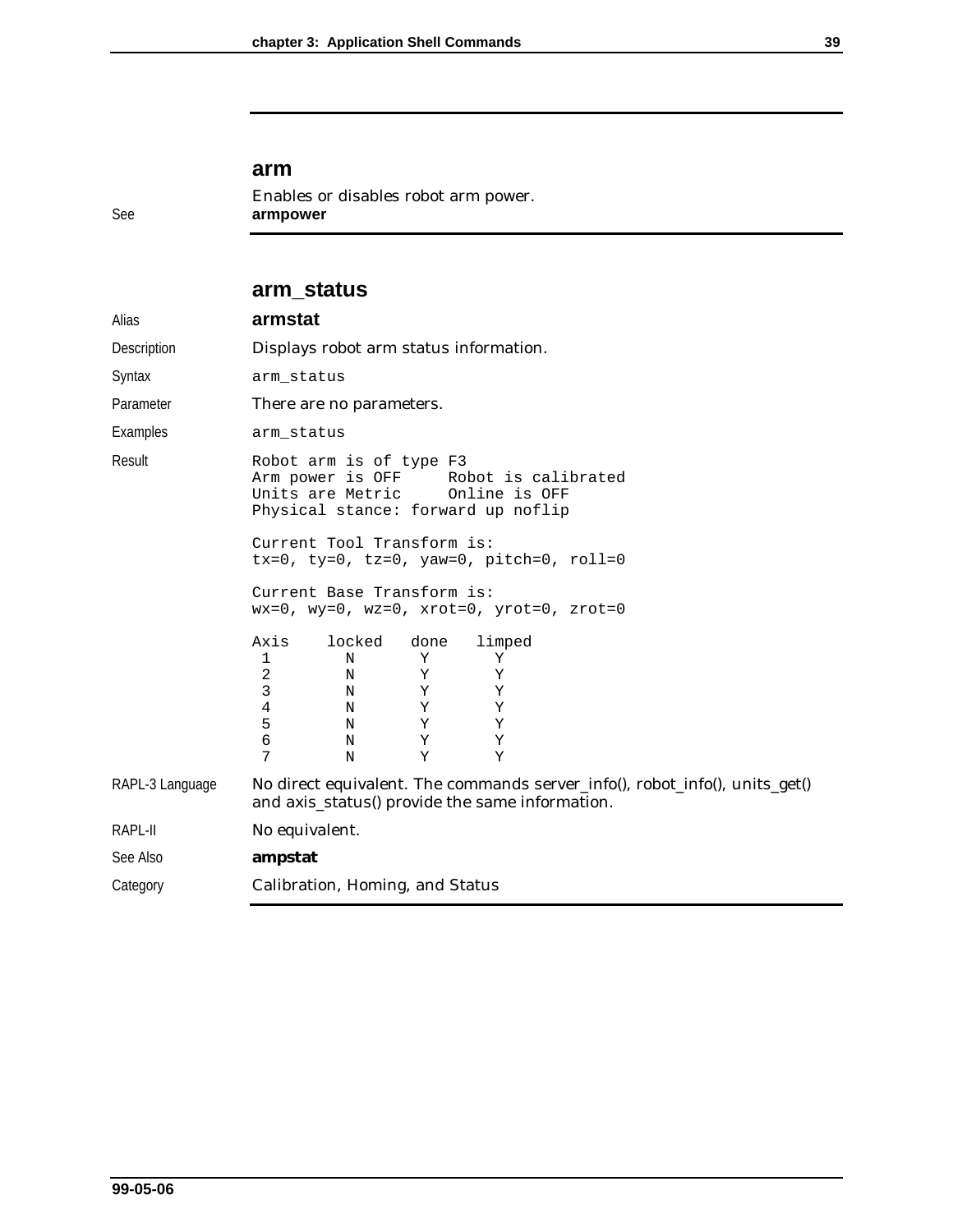| armpower                                                                                                                         |  |
|----------------------------------------------------------------------------------------------------------------------------------|--|
| arm                                                                                                                              |  |
| Enables or disables robot arm power.                                                                                             |  |
| The disable command immediately shuts off arm power, if currently on. The<br>arm power switch on the front panel has no effect.  |  |
| The enable command allows the arm power to be turned on. The arm power<br>switch must be manually operated to turn on arm power. |  |
| armpower onoff                                                                                                                   |  |
| One required parameter.<br>onoff the flag, one of:<br>di sabl e<br>0<br>enabl e                                                  |  |
| armpower 0<br>armpower 1<br>arm O<br>arm 1                                                                                       |  |
| Same as armpower().                                                                                                              |  |
| Same as ARM.                                                                                                                     |  |
| Calibration, Homing, and Status                                                                                                  |  |
|                                                                                                                                  |  |

#### **armstat**

Displays robot arm status information. See **arm\_status**

#### **base**

#### Alias **base\_set**

Description Displays or sets the robot **base** offset; re-definition of the world coordinate system.

If a base offset is set, then the cfg\_save command must be used in order to save it as part of the robot power on configuration. Do not run cfg\_save if the base offset being set is not the one that you want the robot to power on with.

#### **Display**

| Syntax            | base                                                                                    |
|-------------------|-----------------------------------------------------------------------------------------|
| <b>Parameters</b> | There are no parameters.                                                                |
| Example           | base                                                                                    |
| Result            | Current Base Transform is:<br>$wx=0$ , $wy=0$ , $wz=0$ , $zrot=0$ , $yrot=0$ , $xrot=0$ |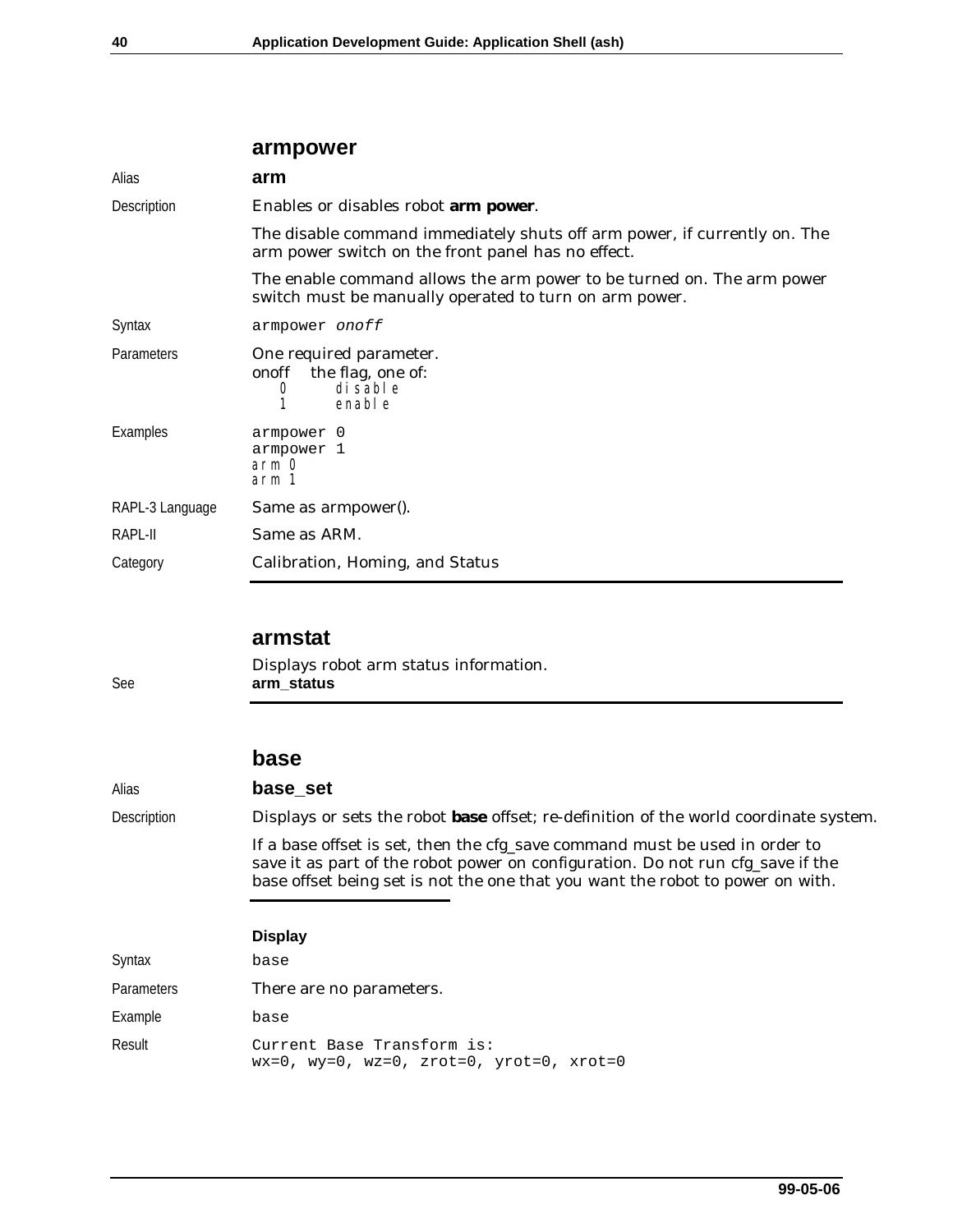|                 | <b>Set</b>               |                                                                     |  |
|-----------------|--------------------------|---------------------------------------------------------------------|--|
| Syntax          |                          | base x, y, z, zrot, yrot, xrot                                      |  |
| Parameters      | Six required parameters. |                                                                     |  |
|                 | $\boldsymbol{X}$         | distance along the world X axis                                     |  |
|                 | y                        | distance along the world Y axis                                     |  |
|                 | Z                        | distance along the world Z axis                                     |  |
|                 | zrot                     | rotation about the world Z axis                                     |  |
|                 | yrot                     | rotation about the world Y axis                                     |  |
|                 | xrot                     | rotation about the world X axis                                     |  |
| Example         | base                     | 1, 2, 3, 45, 10, 15                                                 |  |
|                 |                          |                                                                     |  |
| RAPL-3 Language |                          | Same as base_get(), base_set().                                     |  |
| RAPL-II         | Similar to BASE.         |                                                                     |  |
| See Also        | tool                     | cfg_save save robot configuration<br>displays/sets a tool transform |  |
| Category        | Coordinate Systems       |                                                                     |  |
|                 |                          |                                                                     |  |

### **base\_set**

Sets a base offset. See **base**

### **calrdy**

| <b>Description</b> | Moves the robot to the calibration ready position.                                                                                                   |  |  |
|--------------------|------------------------------------------------------------------------------------------------------------------------------------------------------|--|--|
|                    | For an F3 or A465 robot, the calrdy position is straight up, the same as the<br>ready position with joint 3 rotated an addition 90°.                 |  |  |
|                    | For an A255 robot, the calrdy position is straight out with the arm links from<br>shoulder (joint 2) to wrist (joint 5) aligned to the world X axis. |  |  |
| Syntax             | calrdy                                                                                                                                               |  |  |
| <b>Parameters</b>  | There are no parameters.                                                                                                                             |  |  |
| Example            | calrdy                                                                                                                                               |  |  |
| RAPL-3 Language    | Same as $caldy()$ .                                                                                                                                  |  |  |
| RAPL-II            | Same as CALRDY.                                                                                                                                      |  |  |
| See Also           | moves to the ready position.<br>ready                                                                                                                |  |  |
| Category           | Motion                                                                                                                                               |  |  |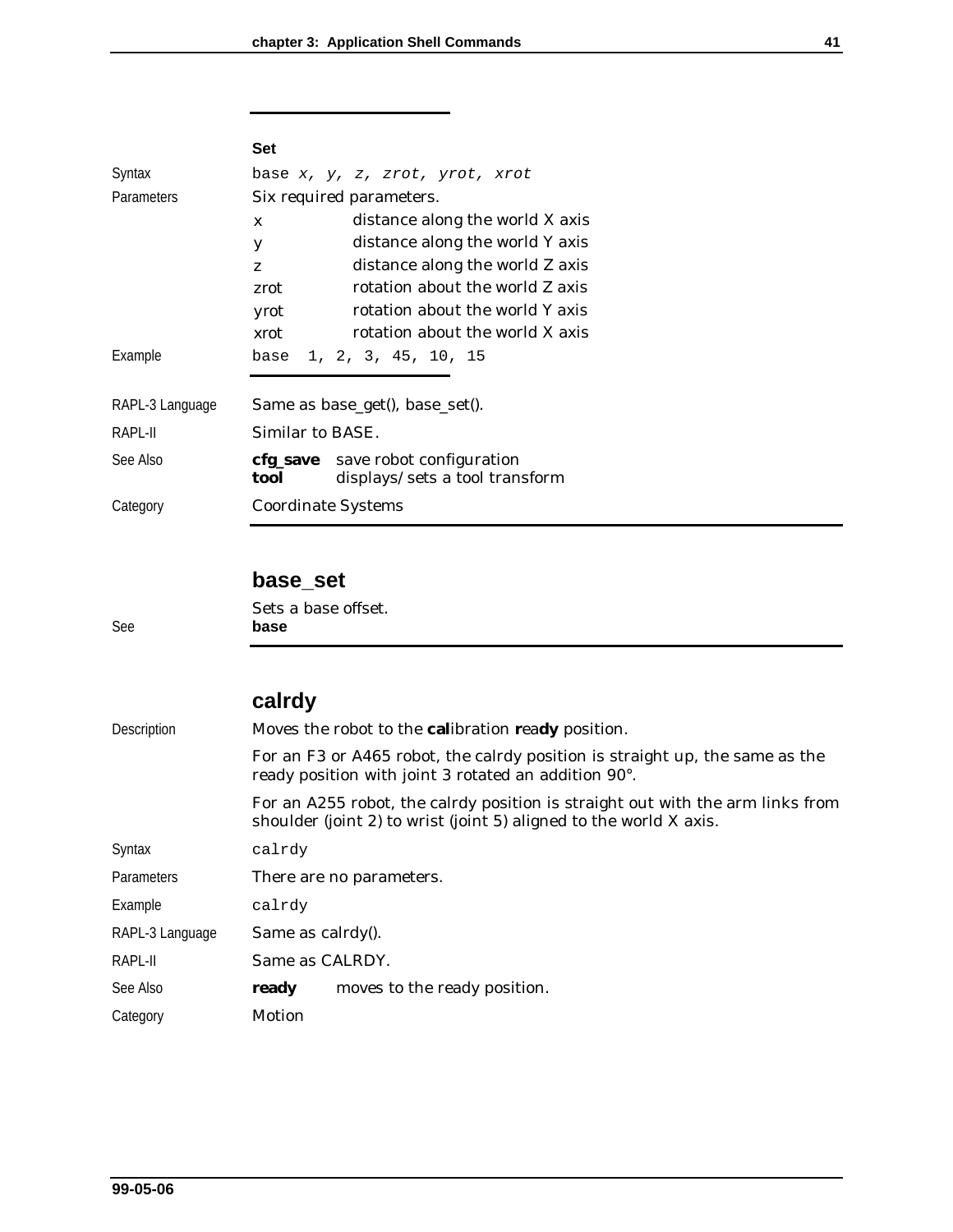|                 | cfg_save                                                                                                                                                                                                             |  |  |  |
|-----------------|----------------------------------------------------------------------------------------------------------------------------------------------------------------------------------------------------------------------|--|--|--|
| Description     | Saves the current robot configuration information. This consists of:                                                                                                                                                 |  |  |  |
|                 | Whether the robot is on a track or not. This can be set in RAPL-3 with<br>track_spec_set().                                                                                                                          |  |  |  |
|                 | The total number of axes in the system. Maximum of 8. This can be set<br>$\bullet$<br>in a RAPL-3 program with the axes_set() command.                                                                               |  |  |  |
|                 | The tool offset. This can be set in the application shell by using the tool<br>$\bullet$<br>command or a RAPL-3 program using the tool_set() command.                                                                |  |  |  |
|                 | The base offset. This can be set in the application shell by using the<br>$\bullet$<br>base_set command or a RAPL-3 program using the base_set() command.                                                            |  |  |  |
|                 | If a track is present, the positive and negative travel lengths from the<br>$\bullet$<br>zero position. This can be set in RAPL-3 with the jointlim_set() command.                                                   |  |  |  |
|                 | The gripper type: air, servo or none. This can be set in the application<br>shell by using the griptype_set command or in a RAPL-3 program with<br>the griptype_set() command.                                       |  |  |  |
|                 | The engineering units to be used: Metric (mm) or English (inches). This<br>$\bullet$<br>can be set in the application shell by using the /diag/setup command or<br>in a RAPL-3 program with the units_set() command. |  |  |  |
|                 | With the exception of the base and tool offset all of the above parameters can<br>also be set using the /diag/configur utility in the system shell.                                                                  |  |  |  |
| Syntax          | cfg_save                                                                                                                                                                                                             |  |  |  |
| Parameters      | There are no parameters.                                                                                                                                                                                             |  |  |  |
| Example         | $cfq \; save()$                                                                                                                                                                                                      |  |  |  |
| RAPL-3 Language | No direct equivalent. The combination of track_spec_set(), axes_set(),<br>tool_set(), base_set(), jointlim_set(), griptype_set() and units_set() provides<br>equivalent functionality.                               |  |  |  |
| RAPL-II         | @@SETUP, @TRACK and @XLIMITS provided some of the same functionality.                                                                                                                                                |  |  |  |
| See Also        | tool transform, re-define the tool coordinate system<br>tool set<br>displays/sets gripper type used (air, servo, none)<br>gtype<br>base offset, re-define the world coordinate system<br>base_set                    |  |  |  |
| Category        | Arm Configuration                                                                                                                                                                                                    |  |  |  |
|                 |                                                                                                                                                                                                                      |  |  |  |

**clrerror**

| Description | Clears persistent error bits on the F3 amplifier. This includes runaways,<br>collisions, overspeeds, and encoder faults. After an error of this type, the<br>clear_error() command must be invoked before arm power can be re-engaged. |
|-------------|----------------------------------------------------------------------------------------------------------------------------------------------------------------------------------------------------------------------------------------|
|             | Note: This is command only works with the F-series arms.                                                                                                                                                                               |
| Syntax      | clrerror                                                                                                                                                                                                                               |
| Parameters  | There are no parameters.                                                                                                                                                                                                               |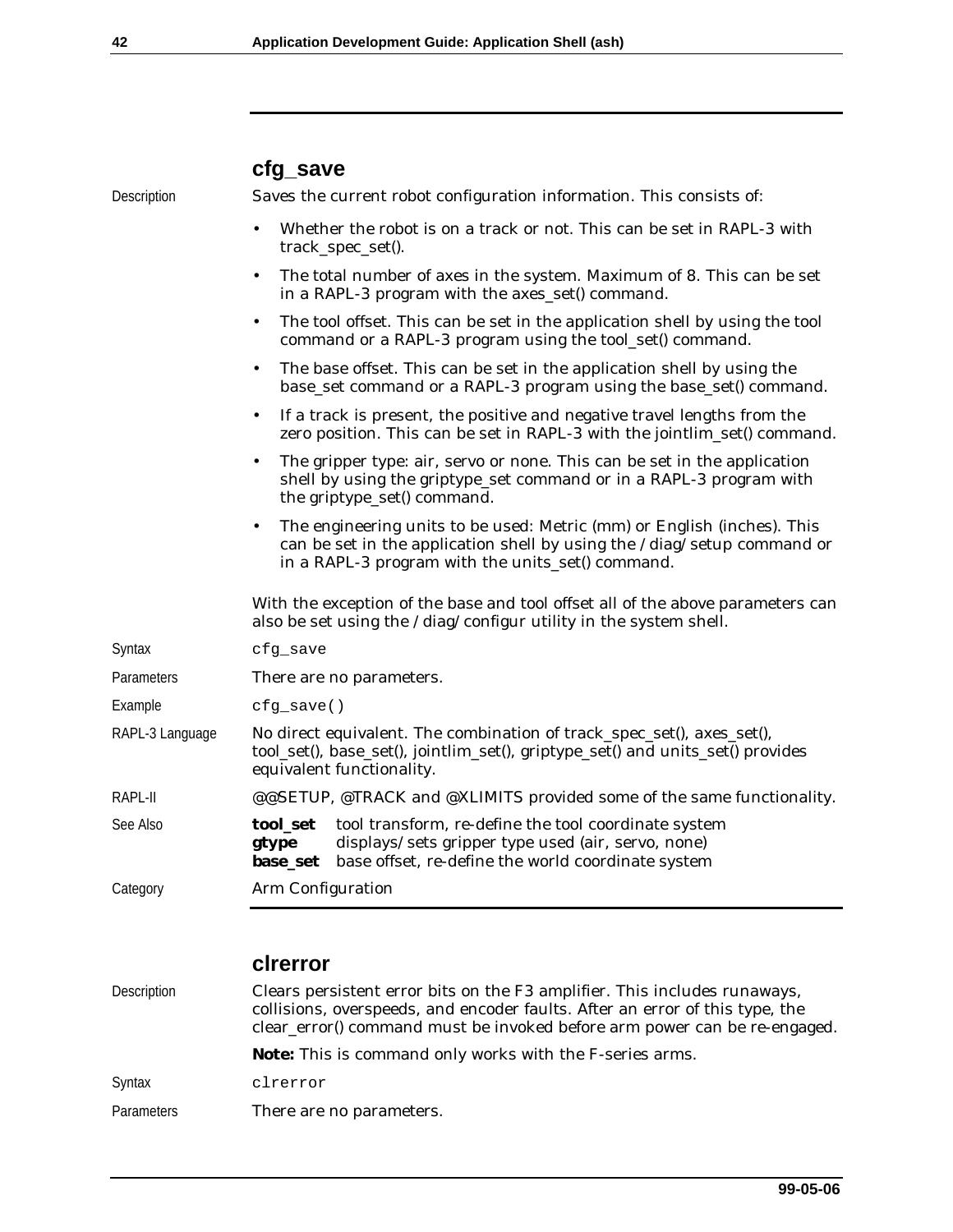| Example         | clreror()                       |
|-----------------|---------------------------------|
| Result          | Error state has been cleared.   |
| RAPL-3 Language | Same as clear error().          |
| RAPL-II         | No equivalent.                  |
| Category        | Calibration, Homing, and Status |

# **depart, departs**

| Description | <b>Departs</b> from a position. Moves the tool point from the current position to a<br>position that is a specified distance away, along the "approach/depart" tool<br>axis. Often used to slowly and carefully move the tool away from an exact<br>location before moving quickly elsewhere. |  |  |
|-------------|-----------------------------------------------------------------------------------------------------------------------------------------------------------------------------------------------------------------------------------------------------------------------------------------------|--|--|
|             | Can be used from any position, not only locations.                                                                                                                                                                                                                                            |  |  |
|             | A positive value moves away from the current position, in the negative<br>direction of the tool axis. A negative value moves in the opposite direction,<br>forward, past the position.                                                                                                        |  |  |
|             | The motion from the current position is joint interpolated with depart and<br>cartesian interpolated, straight line, with departs.                                                                                                                                                            |  |  |
| Syntax      | depart distance<br>departs distance                                                                                                                                                                                                                                                           |  |  |
| Parameters  | Takes one required parameter.                                                                                                                                                                                                                                                                 |  |  |
|             | the distance from the position, in current units<br>distance                                                                                                                                                                                                                                  |  |  |
| Examples    | 100<br>depart<br>departs<br>3                                                                                                                                                                                                                                                                 |  |  |
| RAPL-3      | Same as depart() and departs().                                                                                                                                                                                                                                                               |  |  |
| RAPL-II     | Same as DEPART, without and with the s parameter.                                                                                                                                                                                                                                             |  |  |
| See Also    | appro/appros<br>moves to an appro position<br>re-defines the tool axes<br>tool                                                                                                                                                                                                                |  |  |
| Category    | Motion                                                                                                                                                                                                                                                                                        |  |  |
|             |                                                                                                                                                                                                                                                                                               |  |  |

#### **erase**

| <b>Description</b> | <b>Erases</b> (deletes) the specified variable and its value from the current<br>database. |  |  |
|--------------------|--------------------------------------------------------------------------------------------|--|--|
| Syntax             | erase variable_name                                                                        |  |  |
| Parameters         | Takes one required parameter:                                                              |  |  |
|                    | the name of the variable to erase<br>variable name                                         |  |  |
| Examples           | erase a<br>erase place 1                                                                   |  |  |
| Confirmation       | Erase variable 'name' and its value?                                                       |  |  |
| Response           | Takes one response:                                                                        |  |  |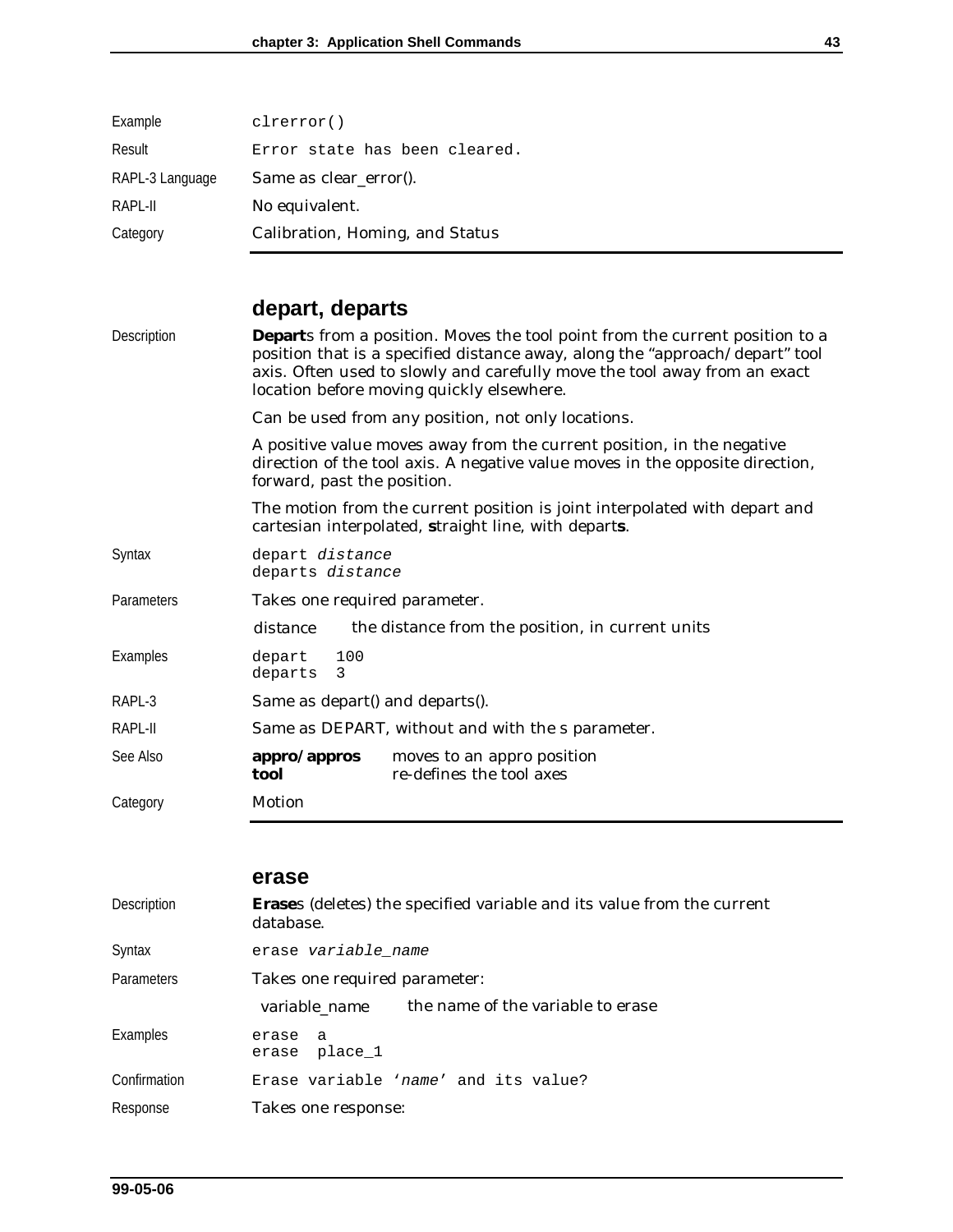|          | y or yes                                                     | erase the variable and value                  |  |
|----------|--------------------------------------------------------------|-----------------------------------------------|--|
|          | n or no                                                      | do not erase the variable and value           |  |
|          | Any other response displays a prompt for a correct response. |                                               |  |
| See Also | eraseall                                                     | erases all variables and values from database |  |
| Category | Variables, Values, and Locations                             |                                               |  |

### **eraseall**

| Description  | <b>Erases (deletes) all variables and their values from the current database.</b> |                                                  |  |
|--------------|-----------------------------------------------------------------------------------|--------------------------------------------------|--|
| Syntax       | eraseall                                                                          |                                                  |  |
| Parameters   | There are no parameters.                                                          |                                                  |  |
| Example      | eraseall                                                                          |                                                  |  |
| Confirmation | Erase ALL teachable variable values: are you sure?                                |                                                  |  |
| Response     | Takes one response:                                                               |                                                  |  |
|              | yes<br><sub>or</sub><br>У                                                         | Erase all variables and values                   |  |
|              | <sub>or</sub><br>no<br>n                                                          | do not erase any variables and value             |  |
|              | Any other response displays a prompt for a correct response.                      |                                                  |  |
| See Also     | erase                                                                             | erases a single variable and value from database |  |
| Category     | Variables, Values, and Locations                                                  |                                                  |  |

### **exit**

| Alias             | quit                                                                                                                                                                                                                                                                                                                |  |  |
|-------------------|---------------------------------------------------------------------------------------------------------------------------------------------------------------------------------------------------------------------------------------------------------------------------------------------------------------------|--|--|
| Description       | Exits the current application shell.                                                                                                                                                                                                                                                                                |  |  |
|                   | Returns to the parent process of this application shell, normally a system<br>shell.                                                                                                                                                                                                                                |  |  |
|                   | The application shell will not allow you to exit if the pendant has point of<br>control. At the teach pendant keypad, press Shift + ESC to transfer control<br>to ASH. The transfer function can also be reached by repeatedly pressing<br>ESC to move up the hierarchy of screens to the Terminate Pendant screen. |  |  |
| Warning           | Exiting from ASH sends a SIGHUP signal to all child processes of ASH,<br>including any programs started from ASH. A child process that does not<br>mask or handle a SIGHUP will be terminated by CROS.                                                                                                              |  |  |
| Syntax            | exit                                                                                                                                                                                                                                                                                                                |  |  |
| <b>Parameters</b> | There are no parameters.                                                                                                                                                                                                                                                                                            |  |  |
| See Also          | ash<br>starts a new application shell<br>exit (in the system shell) exits from the system shell                                                                                                                                                                                                                     |  |  |
| Category          | Start Up and Exit                                                                                                                                                                                                                                                                                                   |  |  |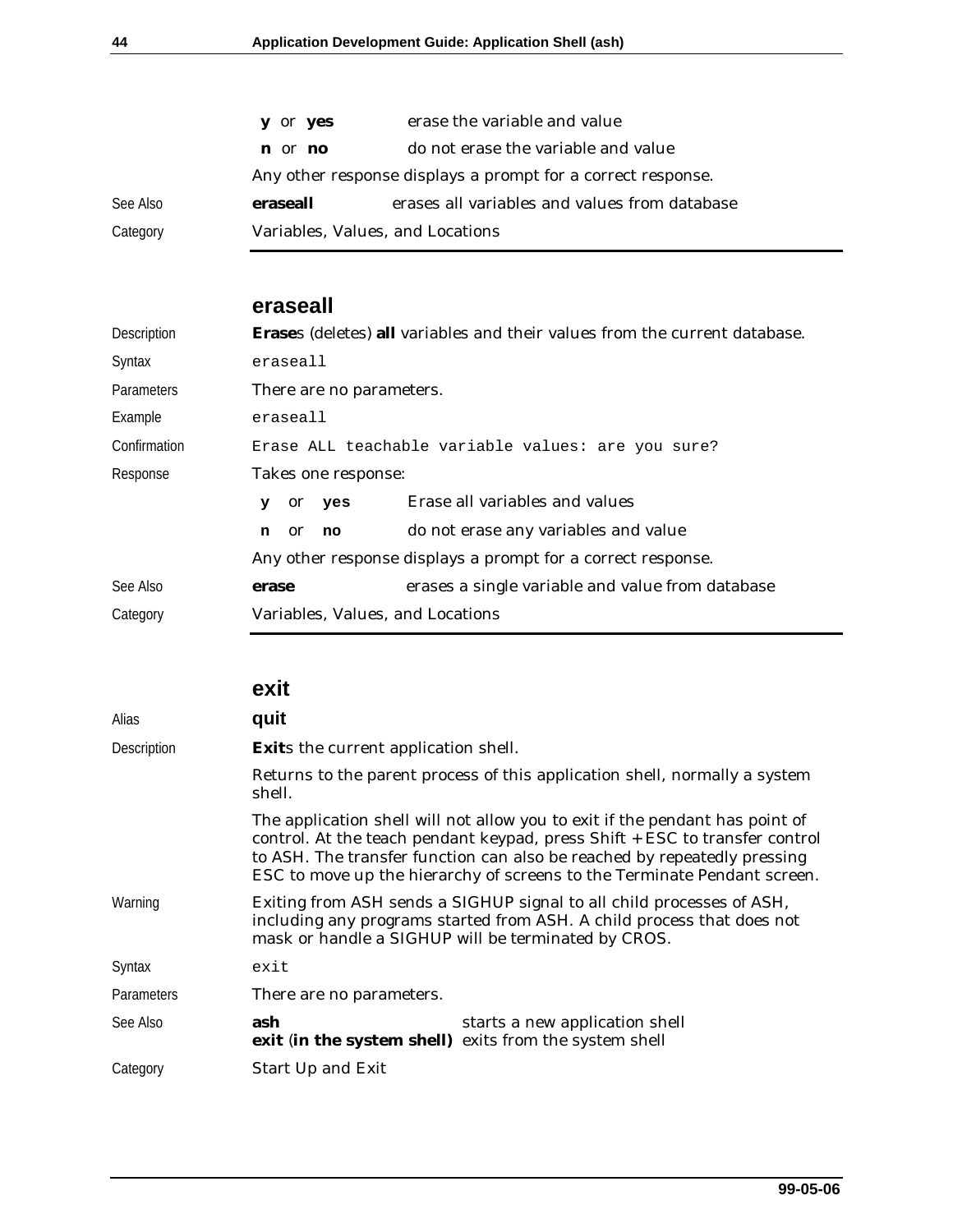# **finish**

| Description     | <b>Finishes arm motion before further program execution. Note: finish does not</b><br>wait for gripper motions to finish. |                            |  |
|-----------------|---------------------------------------------------------------------------------------------------------------------------|----------------------------|--|
| Syntax          | finish                                                                                                                    |                            |  |
| Parameters      | There are no parameters.                                                                                                  |                            |  |
| Example         | finish                                                                                                                    |                            |  |
| RAPL-3 Language | Same as finish().                                                                                                         |                            |  |
| RAPL-II         | Same as FINISH.                                                                                                           |                            |  |
| See Also        | online                                                                                                                    | sets online mode on or off |  |
| Category        | Motion                                                                                                                    |                            |  |
|                 |                                                                                                                           |                            |  |

#### **gc**

| Closes the gripper.<br>grip_close |  |
|-----------------------------------|--|
|-----------------------------------|--|

# **gclose**

| Closes the gripper. |  |
|---------------------|--|
| grip_close          |  |

#### **go**

| Opens the gripper. |
|--------------------|
| grip_open          |

Opens the gripper.

#### **gopen**

See **grip\_close**

See **grip\_close**

See **grip\_open**

# See **grip\_open**

### **grip**

Sets the gripper distance. See **gripdist\_set**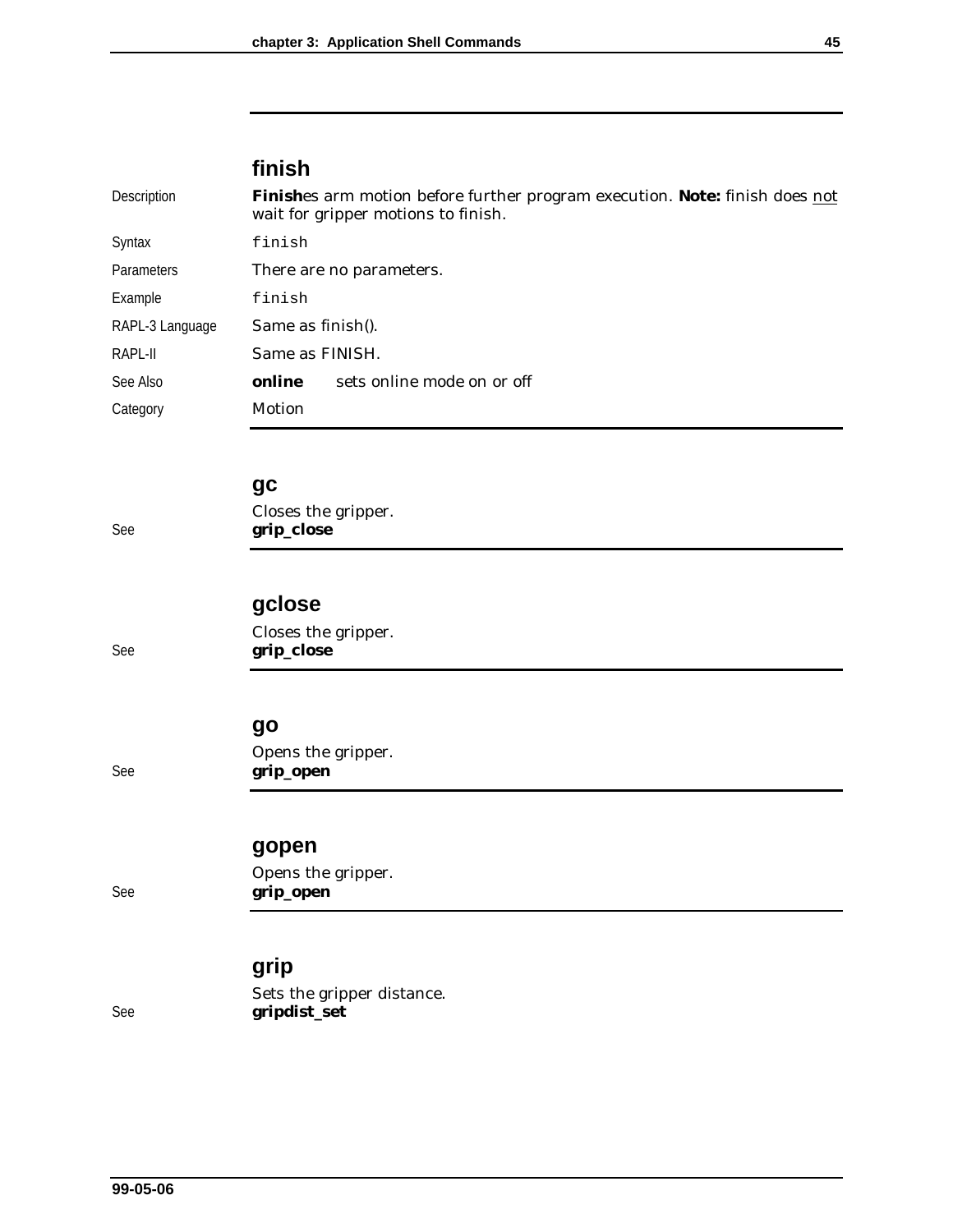# **gripdist\_set**

| Alias           | grip                                                                                                                                                                                                                            |                                                                                                                                                    |  |  |  |  |
|-----------------|---------------------------------------------------------------------------------------------------------------------------------------------------------------------------------------------------------------------------------|----------------------------------------------------------------------------------------------------------------------------------------------------|--|--|--|--|
| Description     | Moves the servo-gripper fingers to a specified distance apart from each<br>other. Fingers move in an opening or closing direction depending on the<br>starting position. Distance is in currently set units: metric or English. |                                                                                                                                                    |  |  |  |  |
|                 | Gripper type must be set to 2 (servo) for the gripdist_set command to<br>function.                                                                                                                                              |                                                                                                                                                    |  |  |  |  |
| Warning         |                                                                                                                                                                                                                                 | This command operates at 100% force. Do not use this command to hold an<br>object. Use grip_close or grip_open which operates with the servo loop. |  |  |  |  |
| Syntax          | gripdist_set distance<br>grip distance                                                                                                                                                                                          |                                                                                                                                                    |  |  |  |  |
| Parameters      | One required parameter.                                                                                                                                                                                                         |                                                                                                                                                    |  |  |  |  |
|                 | distance                                                                                                                                                                                                                        | the distance between fingers in current units: a float                                                                                             |  |  |  |  |
| Examples        | gripdist_set<br>1.0<br>grip $10.5$                                                                                                                                                                                              |                                                                                                                                                    |  |  |  |  |
| RAPL-3 Language | Same as gripdist_set().                                                                                                                                                                                                         |                                                                                                                                                    |  |  |  |  |
| RAPL-II         | Same as GRIP.                                                                                                                                                                                                                   |                                                                                                                                                    |  |  |  |  |
| See Also        | grip_close<br>grip_open<br>griptype_set                                                                                                                                                                                         | closes the gripper<br>opens the gripper<br>displays/sets the type of gripper used (air, servo, none)                                               |  |  |  |  |
| Category        | Gripper                                                                                                                                                                                                                         |                                                                                                                                                    |  |  |  |  |

# **grip\_close**

| Aliases           | gclose, gc                                                                          |                                                                                |  |
|-------------------|-------------------------------------------------------------------------------------|--------------------------------------------------------------------------------|--|
| Description       | <b>Closes</b> the <b>grip</b> per fingers with an optionally specified servo force. |                                                                                |  |
| Syntax            | grip close [force]<br>qclose [force]<br>qc [force]                                  |                                                                                |  |
| <b>Parameters</b> | One optional parameter.                                                             |                                                                                |  |
|                   | force                                                                               | the percentage of force (servo-gripper only)                                   |  |
|                   |                                                                                     | If no parameter is given, the last force setting is used (servo-gripper only). |  |
| Examples          | grip close<br>grip close<br>qclose 20<br>gclose<br>qc 70<br>$\texttt{gc}$           | - 60                                                                           |  |
| RAPL-3            | Same as grip_close().                                                               |                                                                                |  |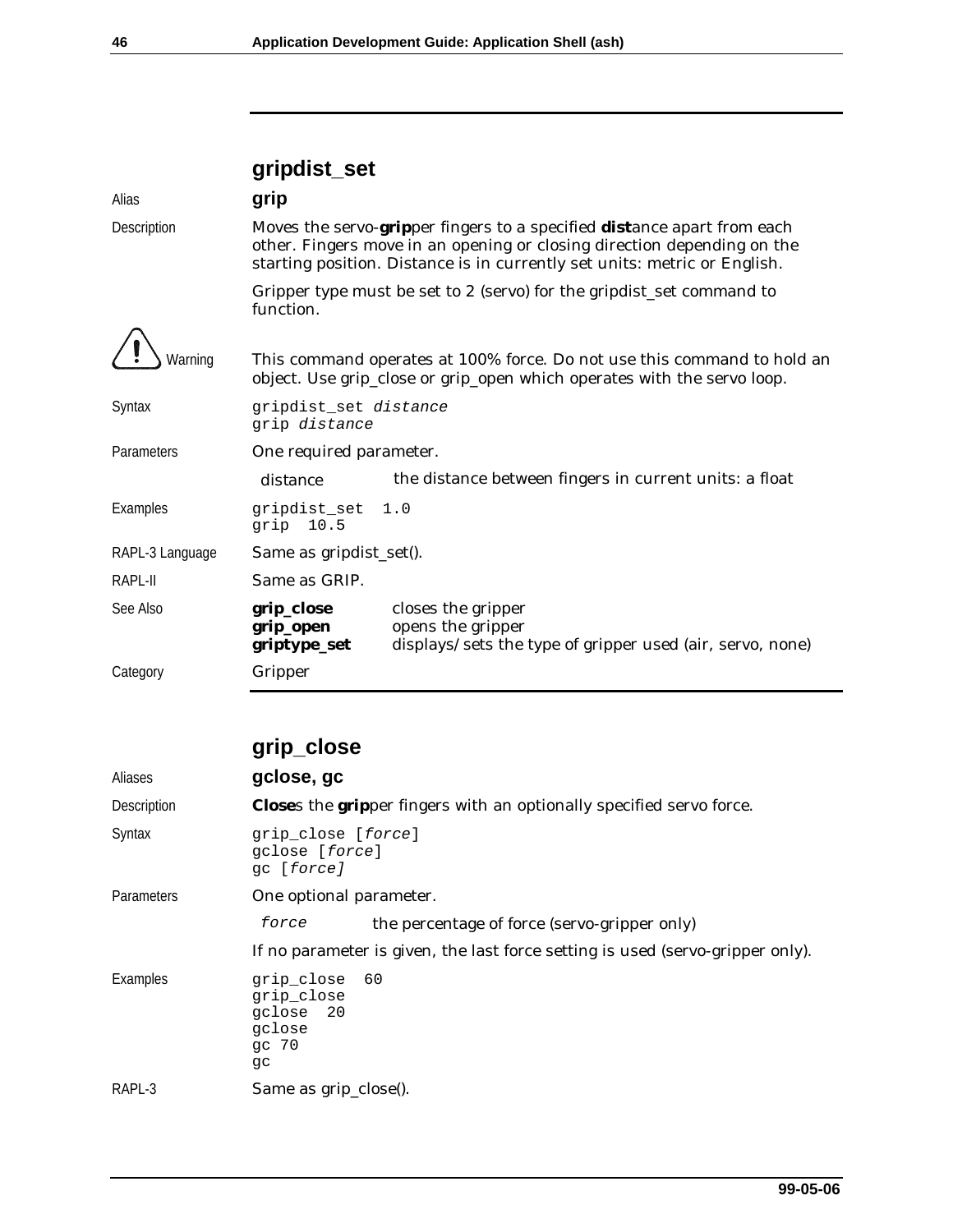| RAPL-II  | Same as CLOSE.                            |                                                                                                                                                                        |
|----------|-------------------------------------------|------------------------------------------------------------------------------------------------------------------------------------------------------------------------|
| See Also | grip_open<br>gripdist_set<br>griptype_set | opens the gripper fingers: opposite of grip_close<br>moves the fingers to a specified separation distance<br>displays/sets the type of gripper used (air, servo, none) |
| Category | Gripper                                   |                                                                                                                                                                        |

# **grip\_open**

| Aliases           | gopen, go                                                                          |                                                                                                                                                                        |  |  |
|-------------------|------------------------------------------------------------------------------------|------------------------------------------------------------------------------------------------------------------------------------------------------------------------|--|--|
| Description       | <b>Opens</b> the <b>grip</b> per fingers with an optionally specified servo force. |                                                                                                                                                                        |  |  |
| Syntax            | grip_open [force]<br>gopen [force]<br>qo [force]                                   |                                                                                                                                                                        |  |  |
| <b>Parameters</b> | One optional parameter.                                                            |                                                                                                                                                                        |  |  |
|                   | force                                                                              | the percentage of force (servo-gripper only)                                                                                                                           |  |  |
|                   |                                                                                    | If no parameter is given, the last force setting is used (servo-gripper only).                                                                                         |  |  |
| Examples          | 25<br>grip_open<br>grip_open<br>gopen<br>10<br>qopen<br>go 75<br>qo                |                                                                                                                                                                        |  |  |
| RAPL-3 Language   | Same as grip_open().                                                               |                                                                                                                                                                        |  |  |
| RAPL-II           | Same as OPEN.                                                                      |                                                                                                                                                                        |  |  |
| See Also          | grip_close<br>gripdist_set<br>griptype_set                                         | closes the gripper fingers: opposite of grip_open<br>moves the fingers to a specified separation distance<br>displays/sets the type of gripper used (air, servo, none) |  |  |
| Category          | Gripper                                                                            |                                                                                                                                                                        |  |  |

|                             | griptype_set                                                                                                                                                                                                                              |  |  |  |  |
|-----------------------------|-------------------------------------------------------------------------------------------------------------------------------------------------------------------------------------------------------------------------------------------|--|--|--|--|
| Alias                       | gtype                                                                                                                                                                                                                                     |  |  |  |  |
| Description                 | Displays or sets the gripper type attached to the robot.                                                                                                                                                                                  |  |  |  |  |
| Syntax<br><b>Parameters</b> | Note that the gripper type must be set to 2 (servo) for the <b>gripdist_set</b><br>command to work.<br>griptype_set [type]<br>There is one optional parameter:                                                                            |  |  |  |  |
|                             | The type of gripper the robot has attached. Valid values are<br>type<br>"none", "air" or "servo" (equivalent to codes 0, 1 or 2) If this<br>argument is omitted, then the gtype command displays what the<br>gripper is currently set to. |  |  |  |  |
| Example1                    | griptype_set                                                                                                                                                                                                                              |  |  |  |  |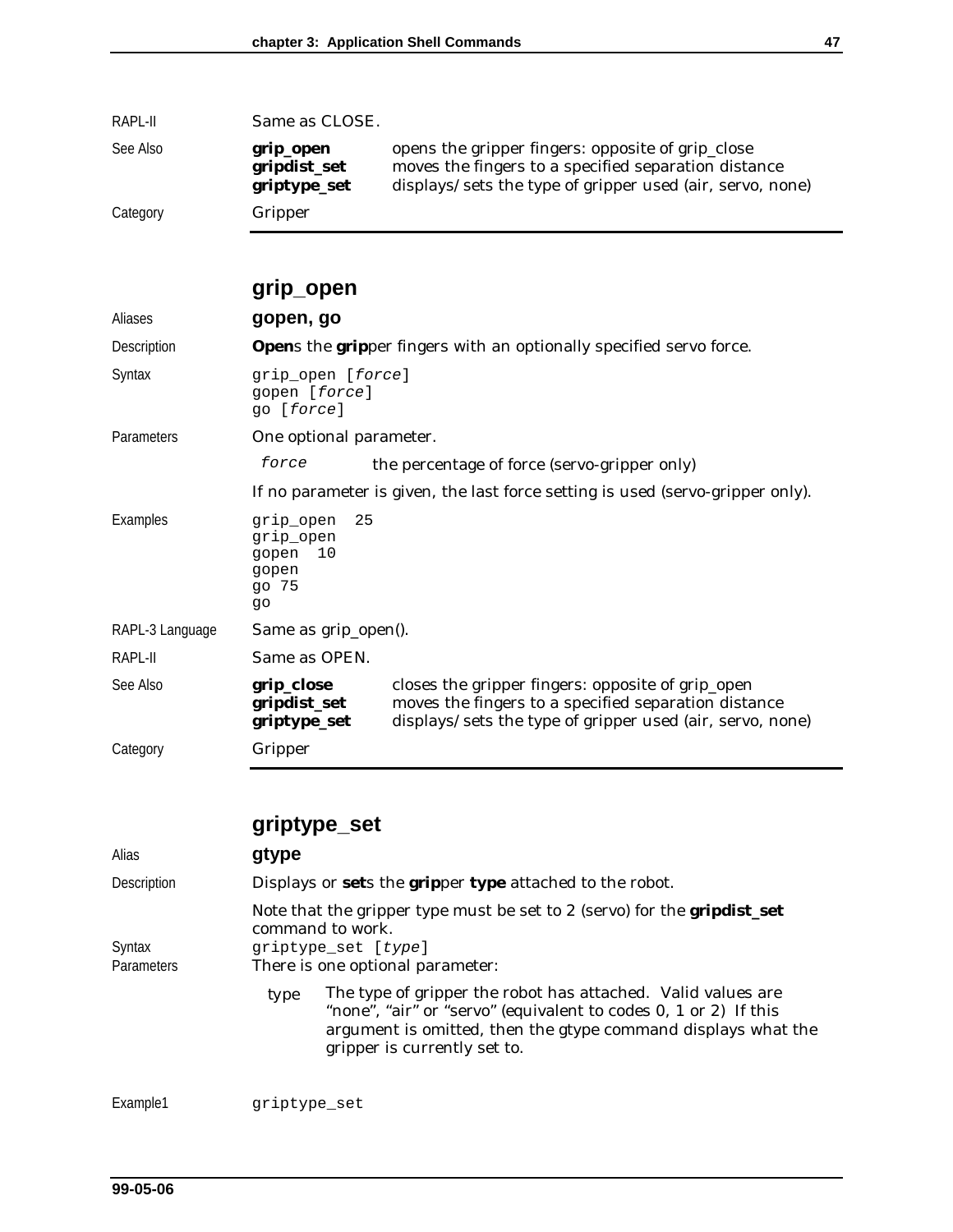| Possible Responses | Gripper type set to 1--AIR<br>Gripper type set to 2--SERVO<br>Gripper type not set |                                                                                                                                                                                  |  |  |
|--------------------|------------------------------------------------------------------------------------|----------------------------------------------------------------------------------------------------------------------------------------------------------------------------------|--|--|
| Example2           | griptype set servo                                                                 |                                                                                                                                                                                  |  |  |
| Result             |                                                                                    | The robot gripper type is set to servo. Note: for this setting<br>to persist when the controller is rebooted, the <b>cfg save</b><br>command must be used to record the setting. |  |  |
| RAPL-3 Language    |                                                                                    | Same as griptype_set() and griptype_get()                                                                                                                                        |  |  |
| RAPL-II            |                                                                                    | Same as @@SETUP: response to gripper type query                                                                                                                                  |  |  |
| See Also           | wgrip<br>cfg_save                                                                  | displays the finger separation distance of a servo gripper<br>save current robot configuration                                                                                   |  |  |
| Category           | Gripper                                                                            |                                                                                                                                                                                  |  |  |
|                    |                                                                                    |                                                                                                                                                                                  |  |  |

#### **gtype**

Displays or sets the gripper type. See **griptype\_set**

#### **help**

| Description       | Displays help on application shell commands. Displays: command name,<br>parameters, brief description.                                                   |
|-------------------|----------------------------------------------------------------------------------------------------------------------------------------------------------|
|                   | Although many system shell commands are accessible from the application<br>shell, help on system shell commands is available only from the system shell. |
| Syntax            | [command_name]<br>help                                                                                                                                   |
| <b>Parameters</b> | One optional parameter:                                                                                                                                  |
|                   | command name<br>the command for which you want help                                                                                                      |
|                   | No parameter gives a list of all application shell commands.                                                                                             |
| Examples          | help<br>help list<br>help move                                                                                                                           |
| See Also          | help (in the system shell)<br>displays help on system commands                                                                                           |
| Category          | Help                                                                                                                                                     |
|                   |                                                                                                                                                          |

#### **here**

Description Stores the current arm coordinates into a specified location variable. Used to teach locations. This location is **here** at these coordinates.

> If the location variable does not exist, makes a new location variable. The type of location variable (cloc or ploc) is specified by a type prefix. The default type is cloc, if no prefix is provided.

Also, the here command displays the coordinates of the current position.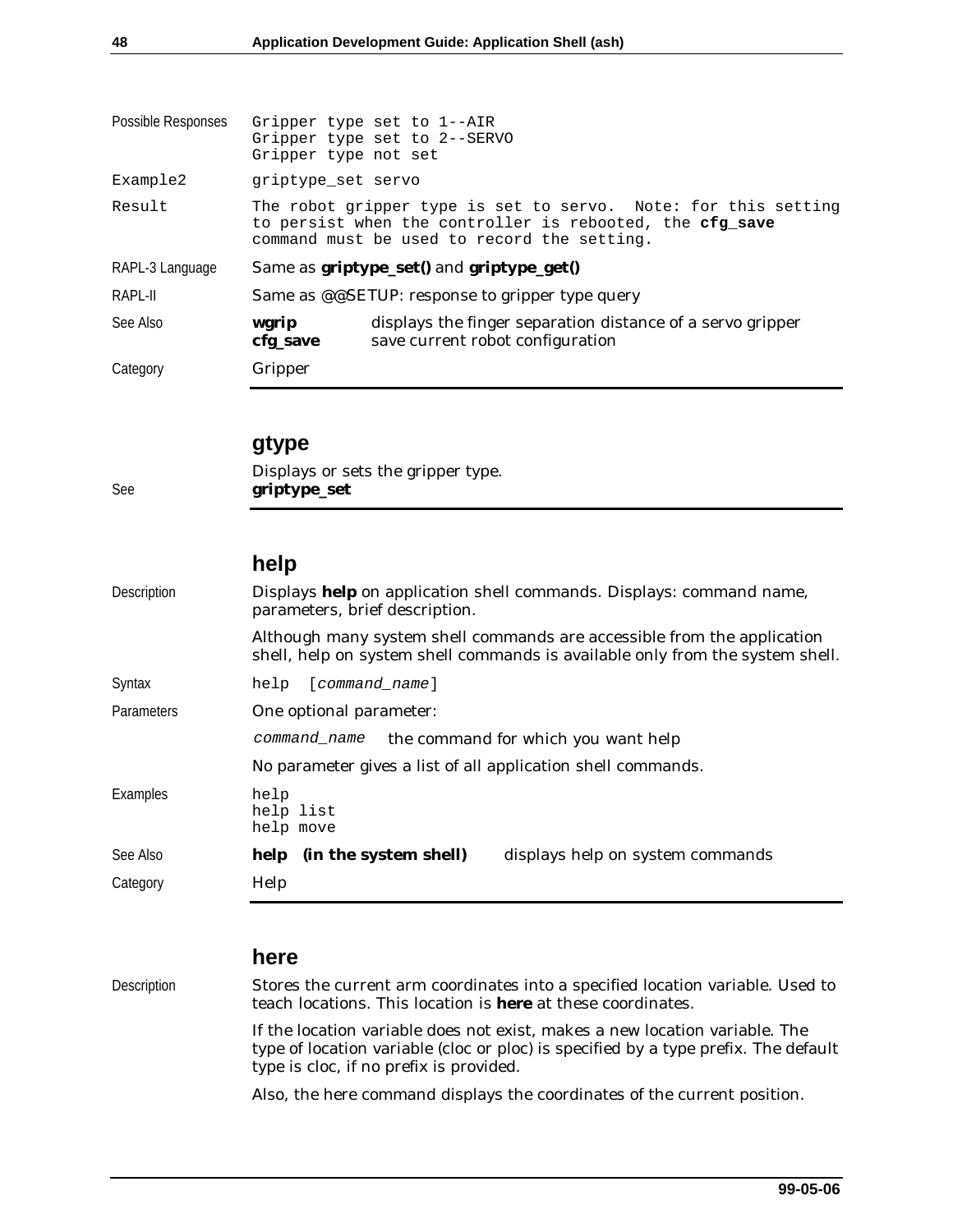|  | Syntax | here |  | [ [type_prefix]location_name ] |  |  |
|--|--------|------|--|--------------------------------|--|--|
|--|--------|------|--|--------------------------------|--|--|

Parameters No parameter, displays the current position. One optional parameter. The parameter has an optional prefix.

location\_name the name of the location

type\_prefix the prefix indicating data type

The location name follows the rules for RAPL-3 identifiers.

- begins with a letter
- one or more letters, digits, or \_ (underscore) characters
- any combination of uppercase (ABCDE) or lowercase (abcde)

The type prefix indicates one of the two location data types.

| <b>Type Prefix Character</b>                                                              |                |                                                  |                                                 |                                                                                     |                    |                                                            |
|-------------------------------------------------------------------------------------------|----------------|--------------------------------------------------|-------------------------------------------------|-------------------------------------------------------------------------------------|--------------------|------------------------------------------------------------|
|                                                                                           |                |                                                  |                                                 |                                                                                     |                    |                                                            |
|                                                                                           |                |                                                  |                                                 | cloc                                                                                | cartesian location |                                                            |
| #                                                                                         |                |                                                  |                                                 | ploc                                                                                | precision location |                                                            |
| here point2<br>here #dispense9<br>here thisloc<br><i>ii</i> defaults to cartesian<br>here |                |                                                  |                                                 |                                                                                     |                    |                                                            |
|                                                                                           |                |                                                  |                                                 |                                                                                     |                    |                                                            |
| <b>NAME</b>                                                                               | x              | Y<br><b>TRACKY</b>                               | z                                               |                                                                                     | <b>YROT</b>        | <b>XROT</b>                                                |
| <b>WORLD</b>                                                                              | (mm)           | (mm)                                             |                                                 |                                                                                     | $(\text{deg})$     | $(\text{deg})$                                             |
|                                                                                           |                | 0.000                                            | 0.000                                           |                                                                                     | 0.000              | 0.000                                                      |
|                                                                                           |                | 0.000                                            |                                                 |                                                                                     |                    |                                                            |
| Same as here().                                                                           |                |                                                  |                                                 |                                                                                     |                    |                                                            |
|                                                                                           |                |                                                  |                                                 |                                                                                     |                    |                                                            |
| new<br>wact                                                                               |                |                                                  |                                                 |                                                                                     |                    |                                                            |
|                                                                                           |                |                                                  |                                                 |                                                                                     |                    |                                                            |
|                                                                                           | <b>Example</b> | <b>TRACKX</b><br>0.000<br>0.000<br>Same as HERE. | <b>Description</b><br>underscore<br>number sign | makes a new variable<br>displays robot position<br>Variables, Values, and Locations | (mm)               | <b>Location Data Type</b><br><b>ZROT</b><br>(deg)<br>0.000 |

#### **home**

| Description       | Homes all axes or specified axes.           |
|-------------------|---------------------------------------------|
| Syntax            | home $[axis [, axis [, axis]]]$             |
| <b>Parameters</b> | A list of optional parameters               |
|                   | axis<br>which axis to home                  |
|                   | If no parameters are given, homes all axes. |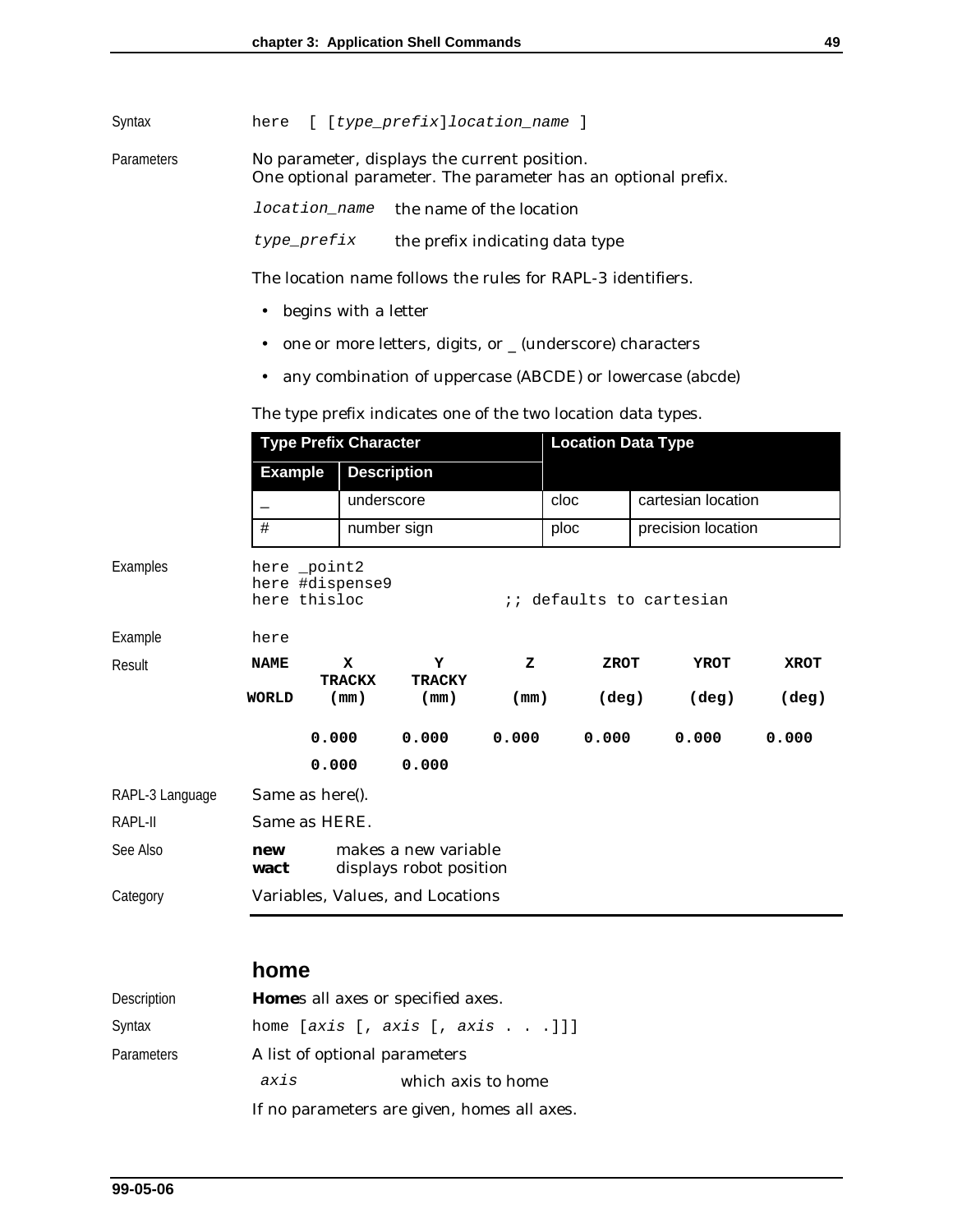| home<br>home 7<br>home $2, 3, 4$ |
|----------------------------------|
| Similar to home().               |
| Same as HOME.                    |
| calibrates axes<br>cal           |
| Calibration, Homing, and Status  |
|                                  |

# **input**

| Description       | Examines the state of a parallel I/O (input/output) channel. Displays the<br>state or stores the state in an integer variable. |                                                                                  |  |  |
|-------------------|--------------------------------------------------------------------------------------------------------------------------------|----------------------------------------------------------------------------------|--|--|
| Syntax            | input channel [, variable]                                                                                                     |                                                                                  |  |  |
| <b>Parameters</b> | One required and one optional parameter.                                                                                       |                                                                                  |  |  |
|                   | channel                                                                                                                        | the number of the parallel I/O line to check, $1 \ldots 16$                      |  |  |
|                   | variable                                                                                                                       | the variable to store the result                                                 |  |  |
|                   |                                                                                                                                | If no variable is used, the result is displayed instead of stored in a variable. |  |  |
| Examples          | input 2<br>input 4, x                                                                                                          |                                                                                  |  |  |
| Example & Result  | input 2<br>$input 2 = 0$                                                                                                       |                                                                                  |  |  |
| RAPL-3 Language   | Same as input().                                                                                                               |                                                                                  |  |  |
| RAPL-II           | Same as IFSIG.                                                                                                                 |                                                                                  |  |  |
| See Also          | output                                                                                                                         | sets the state of an output channel                                              |  |  |
| Category          | Input/Output                                                                                                                   |                                                                                  |  |  |

# **joint**

| Description     | Rotates a rotational <b>joint</b> (of an articulated arm) by a specified number of<br>degrees, or moves a linear <b>joint</b> (of a track or gantry) by a specified number<br>of current units (metric or English). |                                                                                              |  |  |  |
|-----------------|---------------------------------------------------------------------------------------------------------------------------------------------------------------------------------------------------------------------|----------------------------------------------------------------------------------------------|--|--|--|
| Syntax          | joint axis, distance                                                                                                                                                                                                |                                                                                              |  |  |  |
| Parameters      | Two required parameters.                                                                                                                                                                                            |                                                                                              |  |  |  |
|                 | axis                                                                                                                                                                                                                | the axis being moved: an int                                                                 |  |  |  |
|                 | distance                                                                                                                                                                                                            | the distance of travel: a float (positive or negative)<br>an integer is converted to a float |  |  |  |
| Examples        | joint 1 22.5<br>$joint$ 2 +30<br>joint 3 -15.0<br>joint<br>200<br>7                                                                                                                                                 |                                                                                              |  |  |  |
| RAPL-3 Language | Same as joint().                                                                                                                                                                                                    |                                                                                              |  |  |  |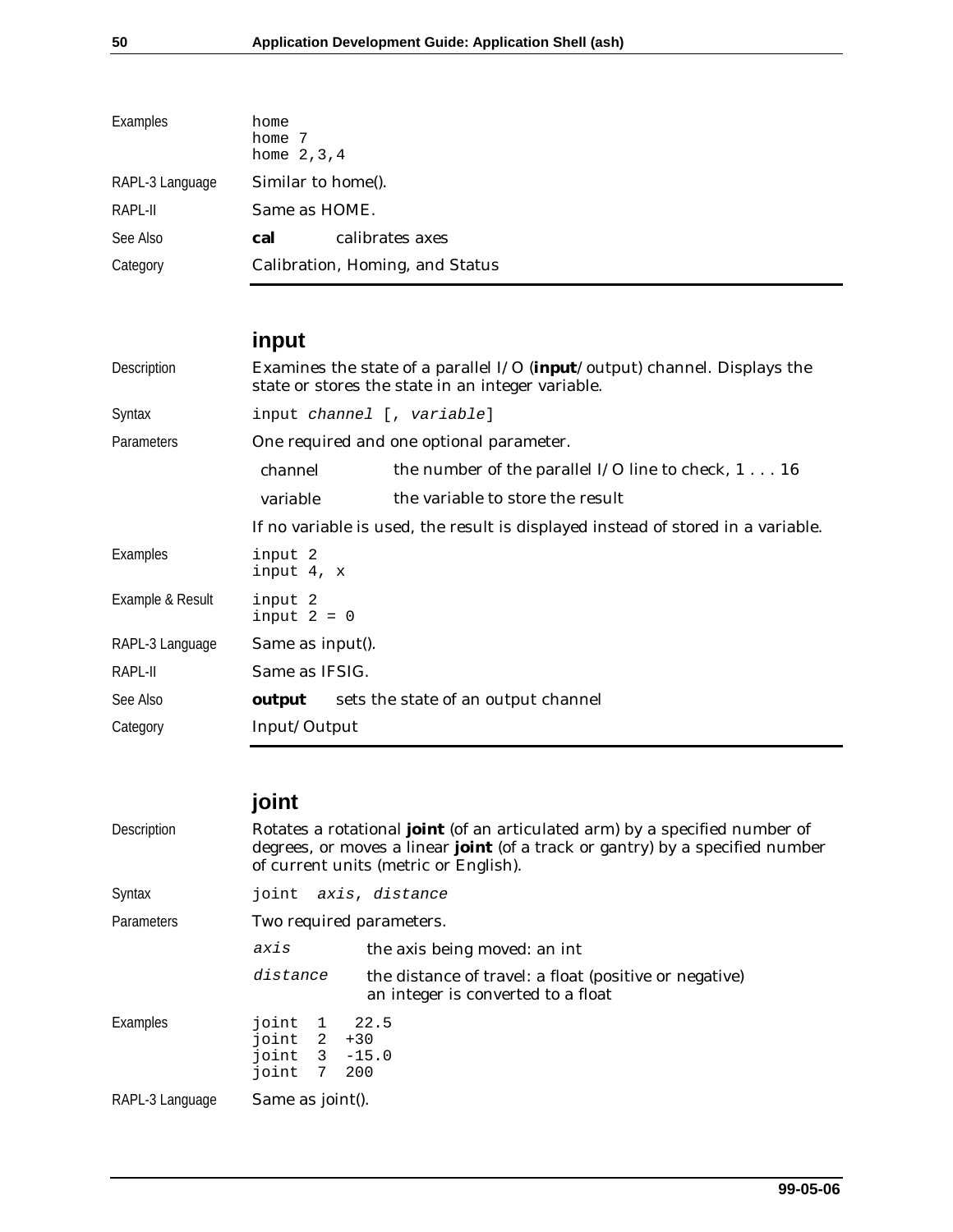| RAPL-II         | Same as JOINT.                                                                                                                                                                         |  |  |  |  |
|-----------------|----------------------------------------------------------------------------------------------------------------------------------------------------------------------------------------|--|--|--|--|
| See Also        | rotates a motor by specified encoder pulses<br>motor                                                                                                                                   |  |  |  |  |
| Category        | Motion                                                                                                                                                                                 |  |  |  |  |
|                 |                                                                                                                                                                                        |  |  |  |  |
|                 | limp                                                                                                                                                                                   |  |  |  |  |
| Description     | Limps one joint, more than one joint, or all joints.                                                                                                                                   |  |  |  |  |
| Warning         | Limping releases the joint and the link can fall due to gravity. Carelessly<br>limping axes, especially joints 2 (shoulder) and 3 (elbow), can cause a fall<br>which can cause damage. |  |  |  |  |
|                 | F3 joints will move little or none, although starting from a straight-out<br>position, joints 2 and 3 will move slowly. You can safely limp from the calrdy<br>position.               |  |  |  |  |
|                 | A465 and A255 joints will fall quickly. Support the arm. It is not safe to limp<br>the arm from any position without adequate support.                                                 |  |  |  |  |
| Syntax          | $[axis]$ $[, axis]$<br>limp                                                                                                                                                            |  |  |  |  |
| Parameters      | One or more optional parameter. If no parameter is given then all axes are<br>limped.                                                                                                  |  |  |  |  |
|                 | axis<br>the axis to be limped                                                                                                                                                          |  |  |  |  |
|                 | If no parameter is given then all axes are limped.                                                                                                                                     |  |  |  |  |
| Examples        | limp<br>limp<br>1<br>4, 5, 6<br>limp<br>limp<br>7                                                                                                                                      |  |  |  |  |
| RAPL-3 Language | Same as limp().                                                                                                                                                                        |  |  |  |  |
| RAPL-II         | Same as LIMP.                                                                                                                                                                          |  |  |  |  |
| See Also        | unlimps joint(s)<br>nolimp<br>moves to the calibration ready (zero) position<br>calrdy                                                                                                 |  |  |  |  |
| Category        | Motion                                                                                                                                                                                 |  |  |  |  |
|                 |                                                                                                                                                                                        |  |  |  |  |
|                 | <b>linacc</b>                                                                                                                                                                          |  |  |  |  |
| See             | Displays or sets the linear acceleration.<br>linacc_set                                                                                                                                |  |  |  |  |
|                 |                                                                                                                                                                                        |  |  |  |  |

### **linacc\_set**

#### Alias **linacc**

Description Displays the current value of the robot's linear acceleration or sets it to the value specified.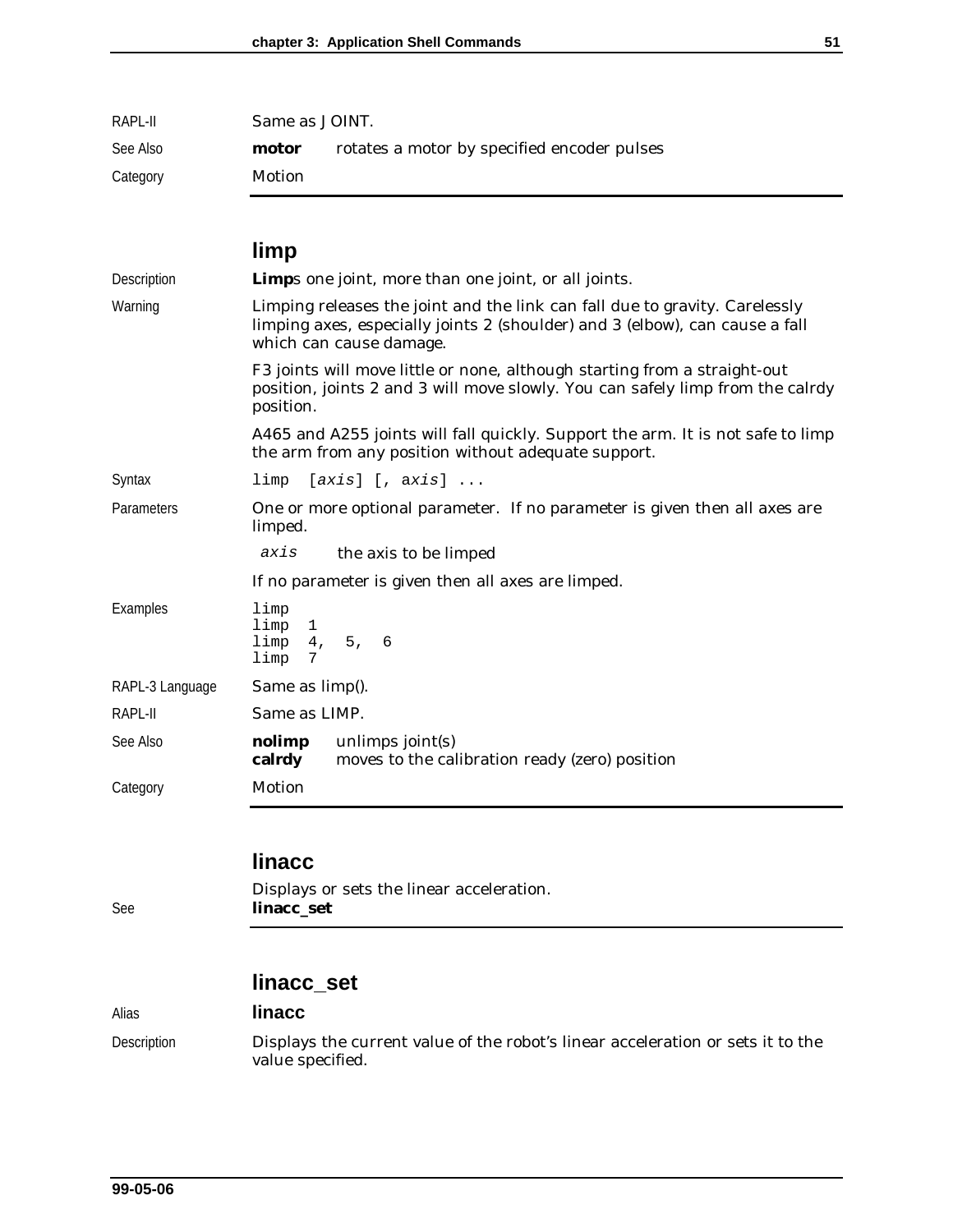|                 | <b>Display</b>                                                                                                                                                         |  |  |  |
|-----------------|------------------------------------------------------------------------------------------------------------------------------------------------------------------------|--|--|--|
| Syntax          | linacc_set                                                                                                                                                             |  |  |  |
| Parameters      | none                                                                                                                                                                   |  |  |  |
| Example         | linacc_set                                                                                                                                                             |  |  |  |
| Result          | Current Linear Acceleration is 100.000                                                                                                                                 |  |  |  |
|                 | <b>Set</b>                                                                                                                                                             |  |  |  |
| Syntax          | linacc_set acc                                                                                                                                                         |  |  |  |
| Parameter       | Takes one parameter.                                                                                                                                                   |  |  |  |
|                 | the acceleration in the current engineering unit system<br>acc<br>(English or Metric); a float                                                                         |  |  |  |
| Examples        | 95.5<br>linacc_set<br>linacc_set<br>120                                                                                                                                |  |  |  |
| RAPL-3 Language | Same as linacc_set(), linacc_get().                                                                                                                                    |  |  |  |
| RAPL-II         | Same as @CLINACC                                                                                                                                                       |  |  |  |
| See Also        | accel<br>displays/sets acceleration<br>displays/sets linear speed<br>linspd_set<br>displays/sets speed<br>speed<br>displays/sets rotational acceleration<br>rotacc_set |  |  |  |
| Category        | Arm Configuration                                                                                                                                                      |  |  |  |
| See             | linspd<br>Displays or sets the linear speed.<br>linspd_set                                                                                                             |  |  |  |
|                 | linspd_set                                                                                                                                                             |  |  |  |
| Alias           | linspd                                                                                                                                                                 |  |  |  |
| Description     | Displays the current value of the robot's linear speed or sets it to the value<br>specified.                                                                           |  |  |  |
|                 | <b>Display</b>                                                                                                                                                         |  |  |  |
| Syntax          | linspd_set                                                                                                                                                             |  |  |  |
| Parameters      | none                                                                                                                                                                   |  |  |  |
| Example         | linspd_set                                                                                                                                                             |  |  |  |
| Result          | Current Linear Speed is 10.0000                                                                                                                                        |  |  |  |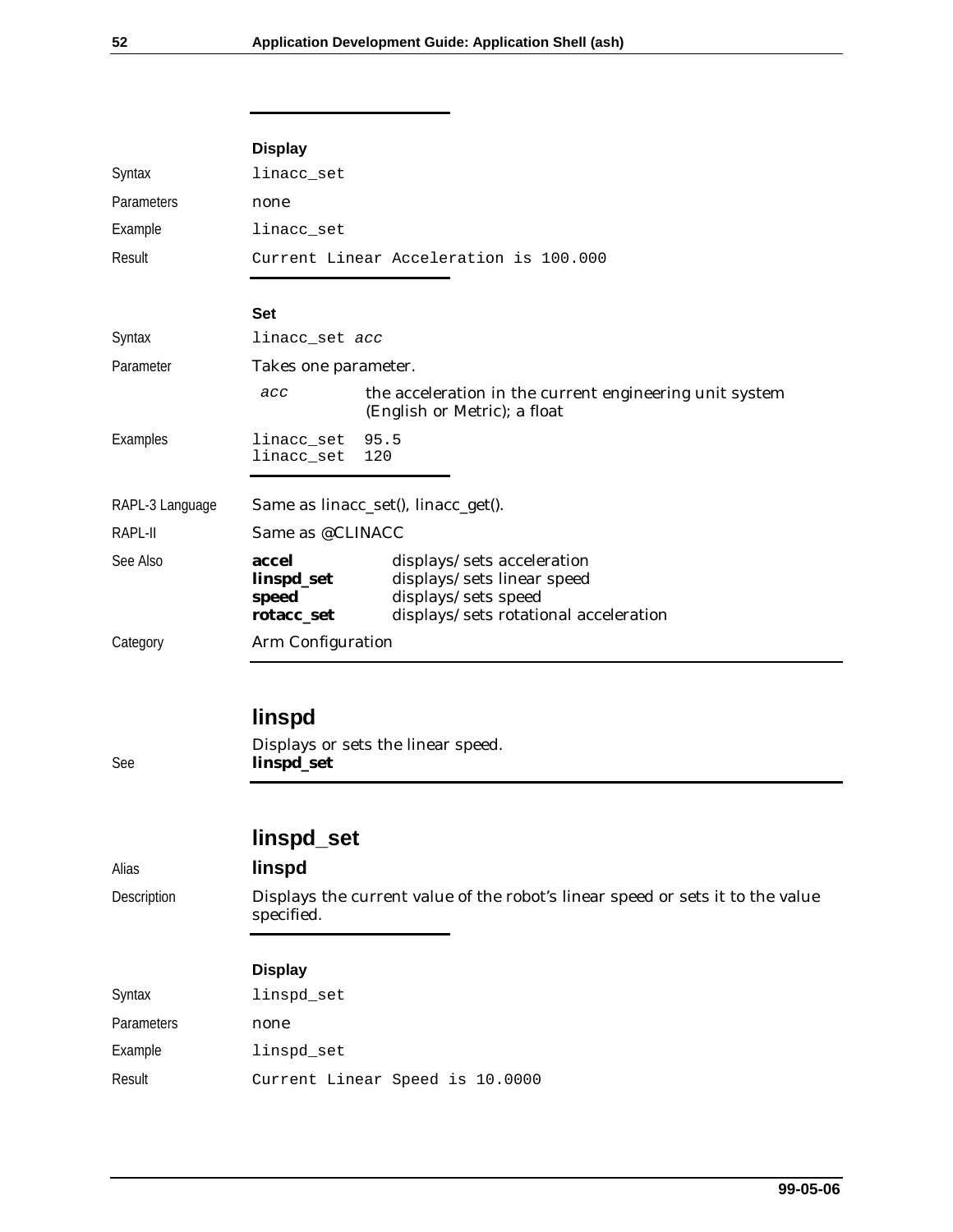|                 | <b>Set</b>                                 |                                                                                                                                 |  |  |
|-----------------|--------------------------------------------|---------------------------------------------------------------------------------------------------------------------------------|--|--|
| Syntax          | linspd set                                 | speed                                                                                                                           |  |  |
| Parameter       | Takes one parameter.                       |                                                                                                                                 |  |  |
|                 | speed                                      | the speed in the current engineering unit system (English or<br>Metric); a float                                                |  |  |
| Examples        | linspd_set 25.5<br>linspd_set 15           |                                                                                                                                 |  |  |
|                 |                                            |                                                                                                                                 |  |  |
| RAPL-3 Language | Same as linspd_set(), linspd_get().        |                                                                                                                                 |  |  |
| RAPL-II         | Same as @CLINSPD                           |                                                                                                                                 |  |  |
| See Also        | accel<br>linacc_set<br>speed<br>rotspd_set | displays/sets acceleration<br>displays/sets linear acceleration<br>displays/sets speed<br>displays/sets rotational acceleration |  |  |
| Category        | Arm Configuration                          |                                                                                                                                 |  |  |
|                 |                                            |                                                                                                                                 |  |  |

### **list**

| Description      | Lists variables in the current database. Lists: data type, whether taught or<br>not, name and value for simple types. |                                                                |                                                                                                                          |                 |
|------------------|-----------------------------------------------------------------------------------------------------------------------|----------------------------------------------------------------|--------------------------------------------------------------------------------------------------------------------------|-----------------|
| Syntax           | list [type]                                                                                                           |                                                                |                                                                                                                          |                 |
| Parameters       | One optional parameter.                                                                                               |                                                                |                                                                                                                          |                 |
|                  | type                                                                                                                  | the data type to list only variables of that type, any one of: |                                                                                                                          |                 |
|                  |                                                                                                                       | int                                                            | integer                                                                                                                  |                 |
|                  |                                                                                                                       | float                                                          | floating point number                                                                                                    |                 |
|                  |                                                                                                                       | string                                                         | string                                                                                                                   |                 |
|                  |                                                                                                                       | cloc                                                           | cartesian location                                                                                                       |                 |
|                  |                                                                                                                       | ploc                                                           | precision location                                                                                                       |                 |
|                  |                                                                                                                       | gloc                                                           | generic location                                                                                                         |                 |
| Examples         | list<br>list<br>cloc<br>list<br>int                                                                                   |                                                                |                                                                                                                          |                 |
| Example & Result | list<br>Variables:<br>int<br>int<br>ploc<br>cloc                                                                      |                                                                | (* indicates not yet taught)<br>number_of_loops<br>counter<br>* pick_1<br>* place 1                                      | $= 10$<br>$= 1$ |
| See Also         | erase<br>eraseall<br>new<br>print                                                                                     |                                                                | erases a variable and value<br>erases all variables and values<br>makes a new variable<br>prints the value of a variable |                 |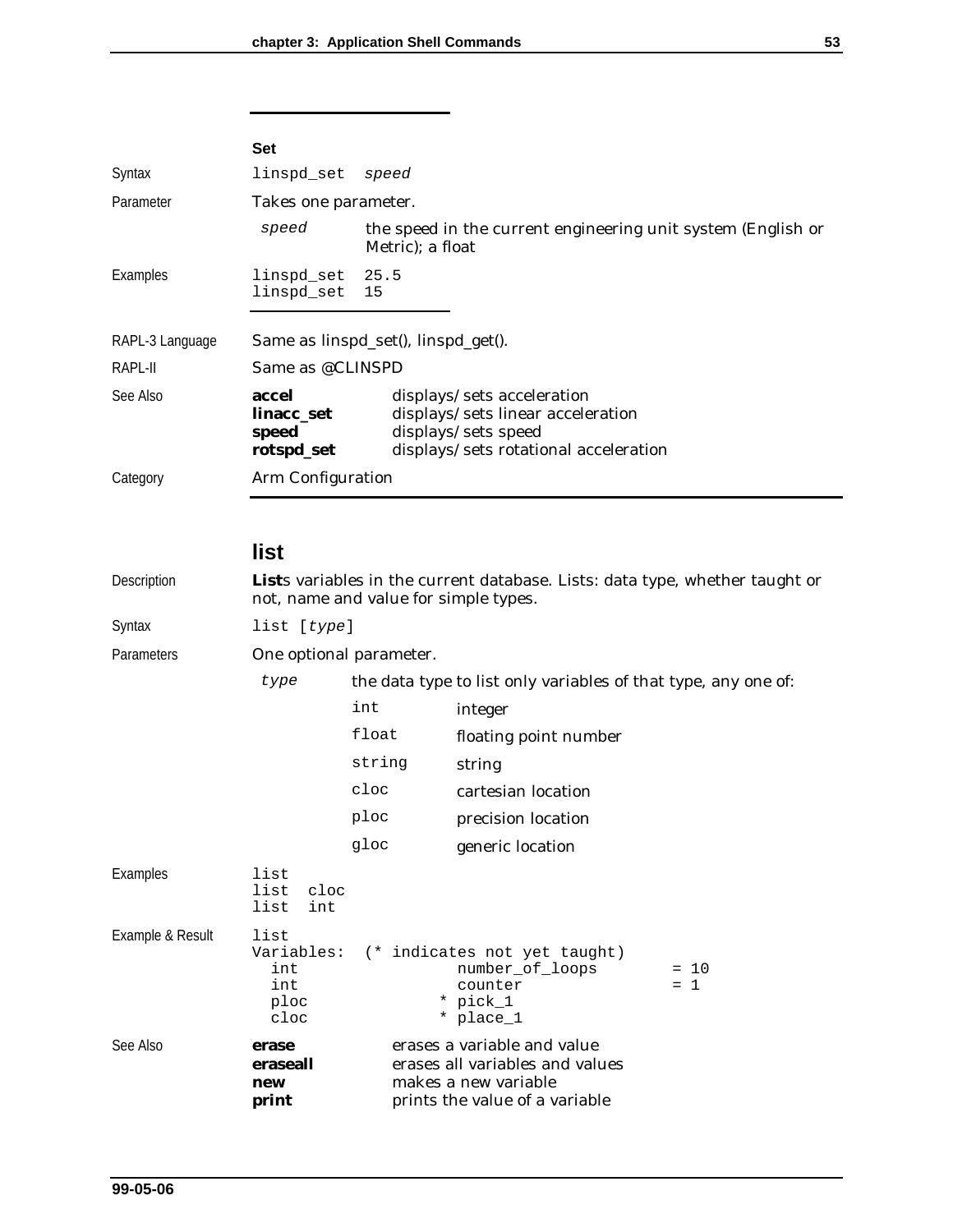|          | set a value to a variable<br>set                  |  |  |
|----------|---------------------------------------------------|--|--|
|          | <b>ls</b> (system shell) lists directory contents |  |  |
| Category | Variables, Values, and Locations                  |  |  |

### **lock**

| Description       | Locks one or more joints.                                  |  |  |  |
|-------------------|------------------------------------------------------------|--|--|--|
| Caution           | Motion with move or moves can cause unexpected arm motion. |  |  |  |
| Syntax            | lock $axis [$ , $axis]$                                    |  |  |  |
| <b>Parameters</b> | One required and other optional parameters.                |  |  |  |
|                   | axis<br>the axis to be locked                              |  |  |  |
| Examples          | lock 7<br>$lock$ 2, 3, 4, 5                                |  |  |  |
| RAPL-3 Language   | Same as lock().                                            |  |  |  |
| RAPL-II           | Same as LOCK.                                              |  |  |  |
| See Also          | <b>unlock</b> unlocks joint(s)                             |  |  |  |
| Category          | Motion                                                     |  |  |  |

|                    | merge                                                                                                                                                                                                                                                  |                                                        |                                                                                             |  |  |
|--------------------|--------------------------------------------------------------------------------------------------------------------------------------------------------------------------------------------------------------------------------------------------------|--------------------------------------------------------|---------------------------------------------------------------------------------------------|--|--|
| <b>Description</b> | Merges variables and their values from a file into the current database.                                                                                                                                                                               |                                                        |                                                                                             |  |  |
|                    | A conflict occurs when a variable in the file has the same name as a variable<br>in the database. If a conflict occurs, the system prompts to accept (copy) the<br>value from the file into the database, over-writing the existing database<br>value. |                                                        |                                                                                             |  |  |
| Syntax             | merge                                                                                                                                                                                                                                                  | file name                                              |                                                                                             |  |  |
| Parameter          | One required parameter.                                                                                                                                                                                                                                |                                                        |                                                                                             |  |  |
|                    |                                                                                                                                                                                                                                                        | <i>file name</i><br>the name of the file to merge from |                                                                                             |  |  |
| Responses          | In cases of conflict, the message displays:                                                                                                                                                                                                            |                                                        |                                                                                             |  |  |
|                    | Variable name: accept new value (yes/no/all/ignore)?                                                                                                                                                                                                   |                                                        |                                                                                             |  |  |
|                    | Responses are:                                                                                                                                                                                                                                         |                                                        |                                                                                             |  |  |
|                    | Response                                                                                                                                                                                                                                               |                                                        | Description                                                                                 |  |  |
|                    | Letter                                                                                                                                                                                                                                                 | Word                                                   |                                                                                             |  |  |
|                    | У                                                                                                                                                                                                                                                      | yes                                                    | Accept the file value for this variable.<br>Lose the existing database value.               |  |  |
|                    | n                                                                                                                                                                                                                                                      | no                                                     | Reject the file value for this variable.<br>Keep the existing database value.               |  |  |
|                    | a                                                                                                                                                                                                                                                      | all                                                    | Accept the file values for all variables.<br>Lose any conflicting existing database values. |  |  |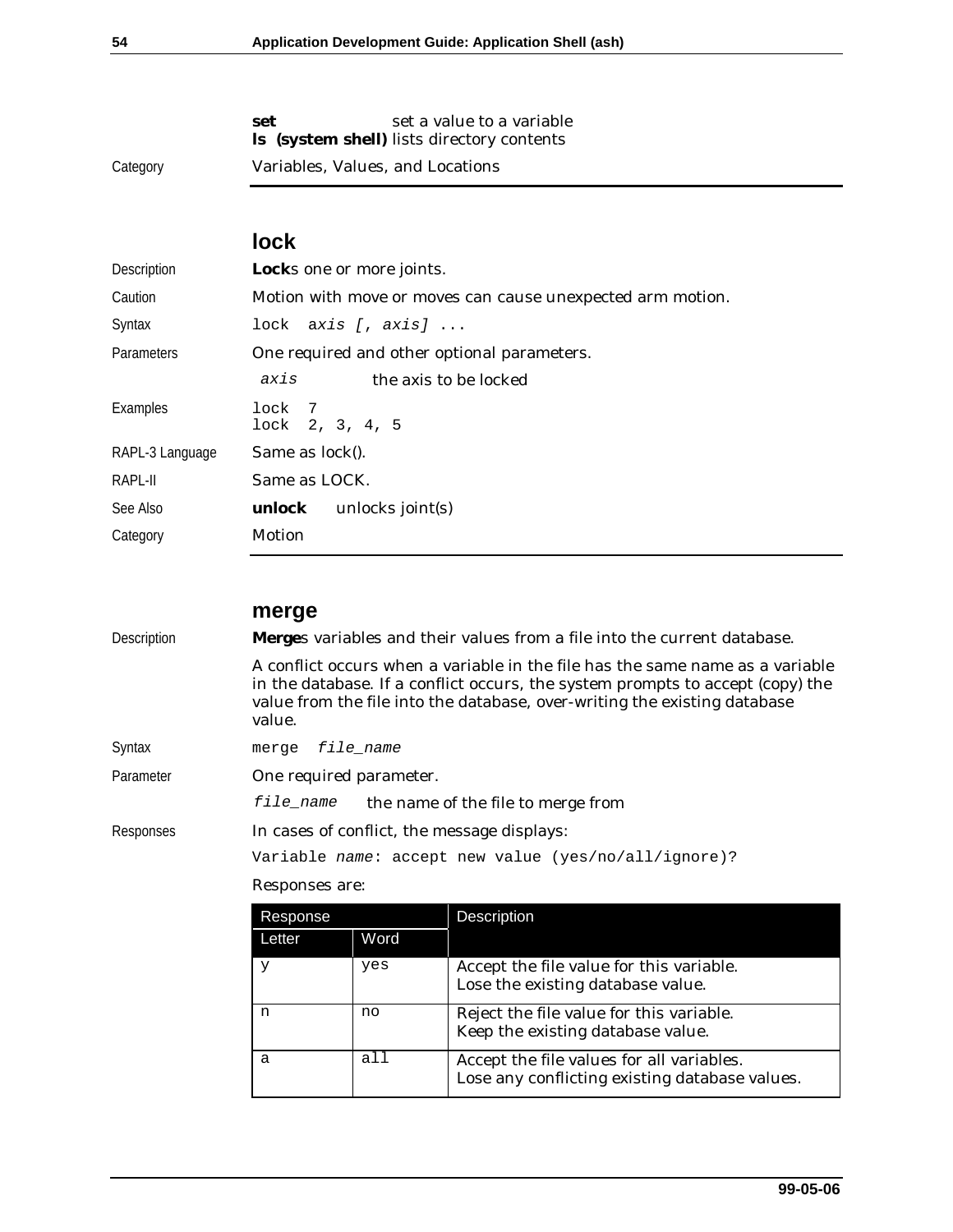|          |                                  | ignore | Reject the file values for all variables.<br>Keep the existing database values. |
|----------|----------------------------------|--------|---------------------------------------------------------------------------------|
| See Also | save                             |        | saves variables and values from database to a file                              |
| Category | Variables, Values, and Locations |        |                                                                                 |

#### **motor**

| Description     | Rotates a <b>motor</b> by a specified number of encoder pulses. |                                                             |  |  |  |
|-----------------|-----------------------------------------------------------------|-------------------------------------------------------------|--|--|--|
| Syntax          | motor axis, pulses                                              |                                                             |  |  |  |
| Parameters      | Two required parameters.                                        |                                                             |  |  |  |
|                 | axis                                                            | the axis being rotated: an int                              |  |  |  |
|                 | pulses                                                          | the number of encoder pulses: an int (positive or negative) |  |  |  |
| Examples        | motor<br>1,<br>motor 2, +1500<br>motor 3, -2500<br>motor 7,     | 4500<br>10500                                               |  |  |  |
| RAPL-3 Language |                                                                 | Same as motor() without third parameter of condition.       |  |  |  |
| RAPL-II         | Same as MOTOR without third parameter of condition.             |                                                             |  |  |  |
| See Also        | joint                                                           | rotates joint by value given in degrees                     |  |  |  |
| Category        | Motion                                                          |                                                             |  |  |  |

#### **move, moves**

| Description     | Moves the tool tip to a specified location.       |                                                                                                                                |  |
|-----------------|---------------------------------------------------|--------------------------------------------------------------------------------------------------------------------------------|--|
|                 |                                                   | The motion from the current position is joint interpolated with move and<br>cartesian interpolated, straight line, with moves. |  |
| Syntax          | location_name<br>move<br>moves location name      |                                                                                                                                |  |
| Parameters      | One required parameter.                           |                                                                                                                                |  |
|                 | <i>location_na</i> the destination location<br>me |                                                                                                                                |  |
| Examples        | move point1<br>moves place 2                      |                                                                                                                                |  |
| RAPL-3 Language | Same as move(), moves().                          |                                                                                                                                |  |
| RAPL-II         |                                                   | Same as MOVE without and with the s parameter.                                                                                 |  |
| See Also        | appro/appros<br>depart/departs<br>finish          | moves to an approach position<br>moves to a depart position<br>finishes current motion                                         |  |
| Category        | Motion                                            |                                                                                                                                |  |
|                 |                                                   |                                                                                                                                |  |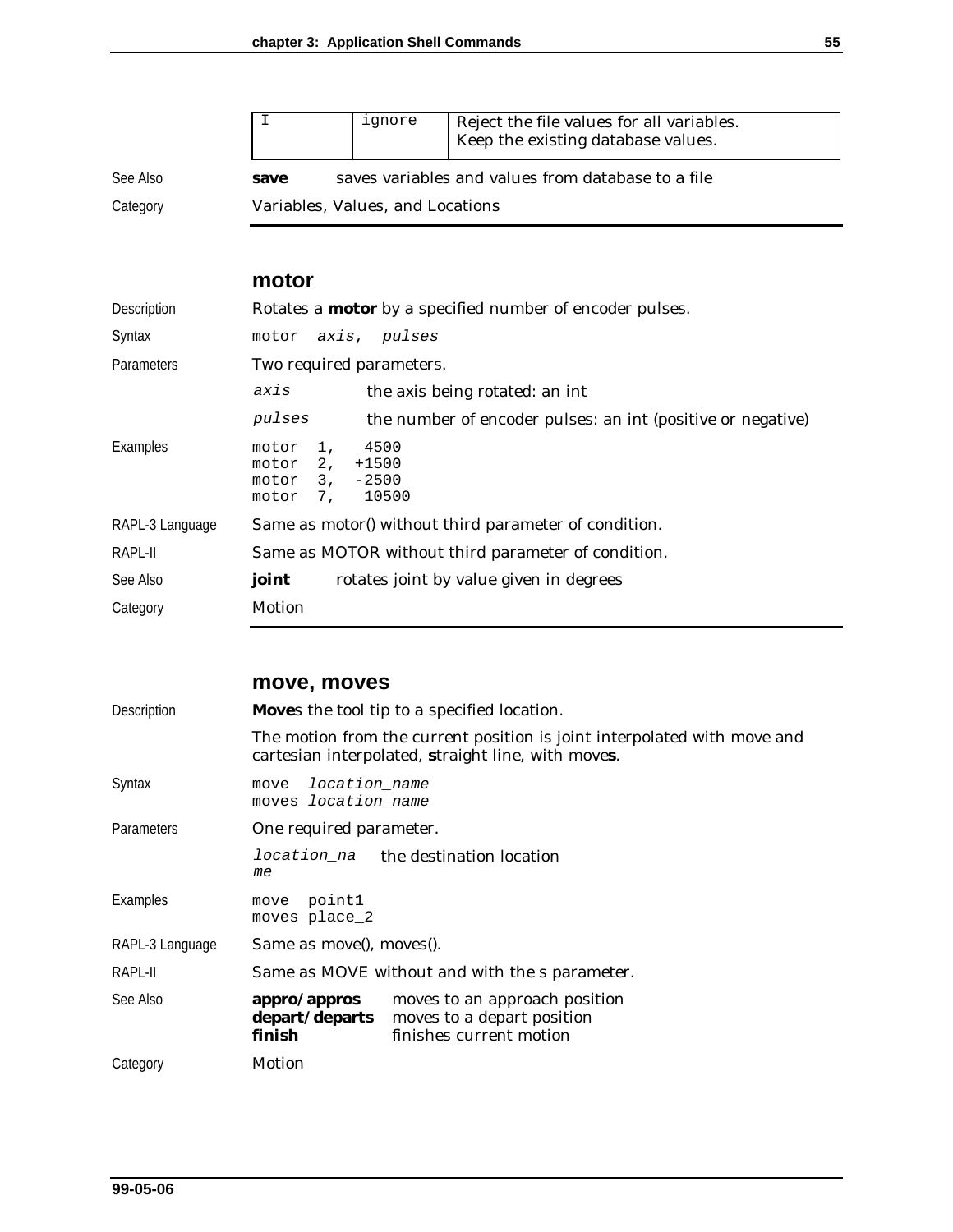#### **new**

Description Creates a **new** variable in the current database. Similar to a declaration in a RAPL-3 program using an implicit declaration prefix.

Syntax new type prefixvariable\_name[dimension\_size][dimension\_size]...

Parameters One required parameter which has two parts and optional dimension(s).

 $type\_prefix$  the prefix indicating data type variable\_name the name of the variable dimension\_siz the size of a dimension for an array

e

The variable name follows the rules for RAPL-3 identifiers.

- begins with a letter
- one or more letters, digits, or \_ (underscore) characters
- any combination of uppercase (ABCDE) or lowercase (abcde)

The type prefix indicates one of the five data types.

| <b>Type Prefix Character</b> |                    | Data Type |                       |
|------------------------------|--------------------|-----------|-----------------------|
| Example                      | <b>Description</b> |           |                       |
|                              | none               | int       | integer               |
| $\%$                         | percent sign       | float     | floating point number |
| S                            | dollar sign        | string[]  | string of characters  |
|                              | underscore         | cloc      | cartesian location    |
| #                            | number sign        | ploc      | precision location    |

Arrays are made by giving dimensions. The square brackets are necessary. The dimension size in the new command is a positive integer. The variable's index numbering begins at zero.

| new %calc[3]             | a one-dimensional array of floats<br>calc $[0]$ , calc $[1]$ , and calc $[2]$                                 |
|--------------------------|---------------------------------------------------------------------------------------------------------------|
| new<br>\$message[20][5]  | a one-dimensional array of strings,<br>each string able to hold 20 characters,<br>message[0] to message $[4]$ |
| new<br>$\#pallet[6][12]$ | a two-dimensional array of plocs,<br>pallet[0][0] to pallet[5][11]                                            |

The limits on dimensions of arrays are: one dimension of string and two dimension of int, float, cloc, and ploc.

| Limits on Dimensions of Arrays |                |  |
|--------------------------------|----------------|--|
| Data Type                      | Limit          |  |
| int                            | two dimensions |  |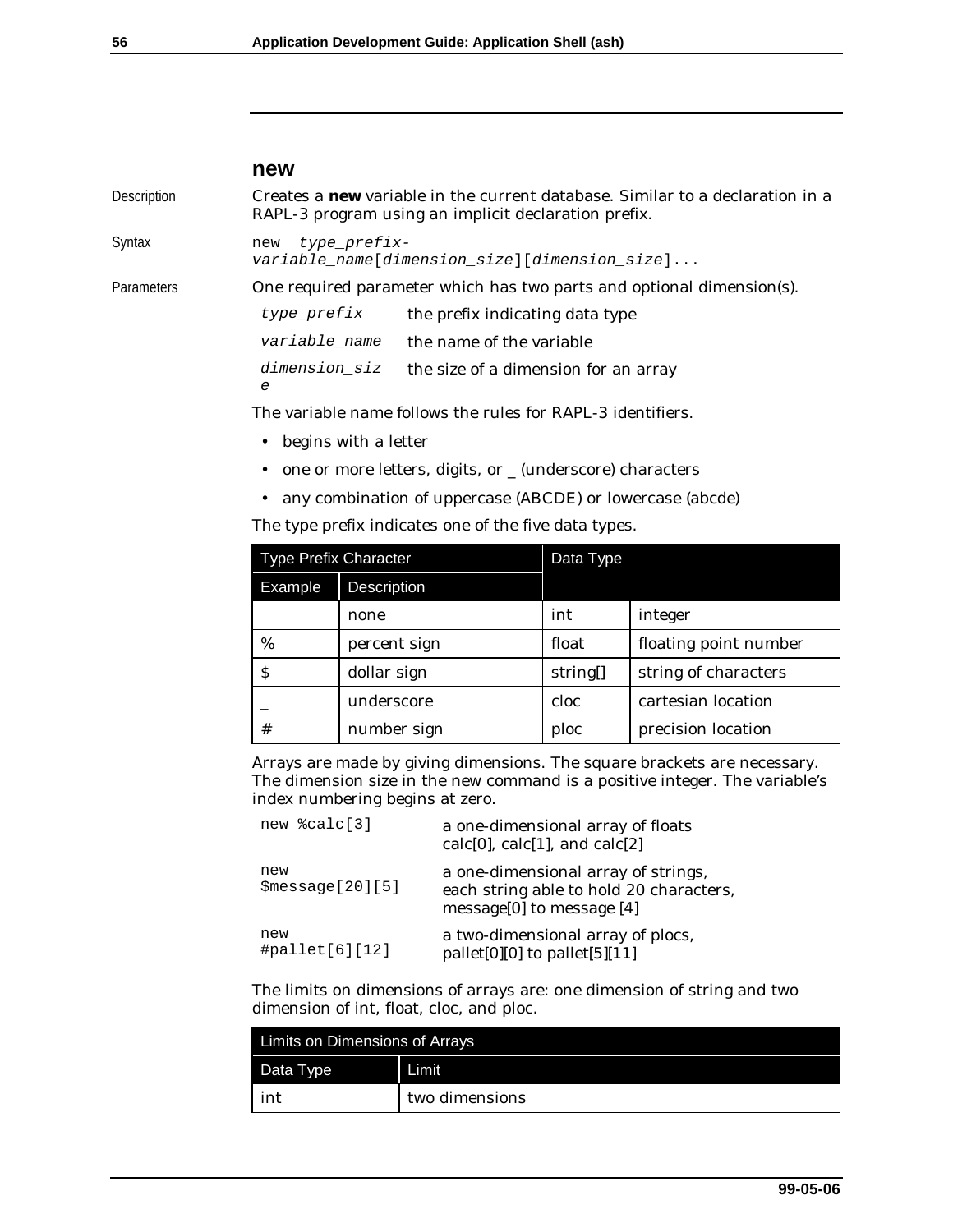|          | float                                                                                                  | two dimensions                                                                                                                                              |
|----------|--------------------------------------------------------------------------------------------------------|-------------------------------------------------------------------------------------------------------------------------------------------------------------|
|          | string[]                                                                                               | one dimension                                                                                                                                               |
|          | cloc                                                                                                   | two dimensions                                                                                                                                              |
|          | ploc                                                                                                   | two dimensions                                                                                                                                              |
| Examples | new counter<br>new %difference<br>new \$message[20]<br>new safe<br>new #dispense<br>new #pallet[12][8] |                                                                                                                                                             |
| See Also | erase<br>eraseall<br>list<br>print<br>set                                                              | erases a variable and value<br>erases all variables and values<br>lists variables and values<br>prints the value of a variable<br>set a value to a variable |
| Category | Variables, Values, and Locations                                                                       |                                                                                                                                                             |

# **nolimp**

| Unlimps one, more than one, or all joints.                                                |                                                                    |  |
|-------------------------------------------------------------------------------------------|--------------------------------------------------------------------|--|
| [axis [, axis]…]<br>nolimp                                                                |                                                                    |  |
| Zero or more optional parameters. If no parameter is given then all axes are<br>unlimped. |                                                                    |  |
| axis                                                                                      | the axis to be unlimped                                            |  |
|                                                                                           |                                                                    |  |
|                                                                                           |                                                                    |  |
|                                                                                           |                                                                    |  |
| limp                                                                                      | $limps$ joint(s)                                                   |  |
| Motion                                                                                    |                                                                    |  |
|                                                                                           | nolimp 1<br>nolimp 4, 5, 6<br>Same as nolimp().<br>Same as NOLIMP. |  |

### **online**

| Description |        |                                    |      | Sets the <b>online</b> mode to the specified value. |  |
|-------------|--------|------------------------------------|------|-----------------------------------------------------|--|
| Syntax      | online | mode                               |      |                                                     |  |
| Parameter   |        | One required parameter.            |      |                                                     |  |
|             | mode   | the online mode to be set, one of: |      |                                                     |  |
|             |        | 0                                  | off  | space in queue for 1 motion command                 |  |
|             |        | 1                                  | on   | space in queue for 8 motion command                 |  |
|             |        | 2                                  | wait | fill queue with motion commands                     |  |
|             |        |                                    |      |                                                     |  |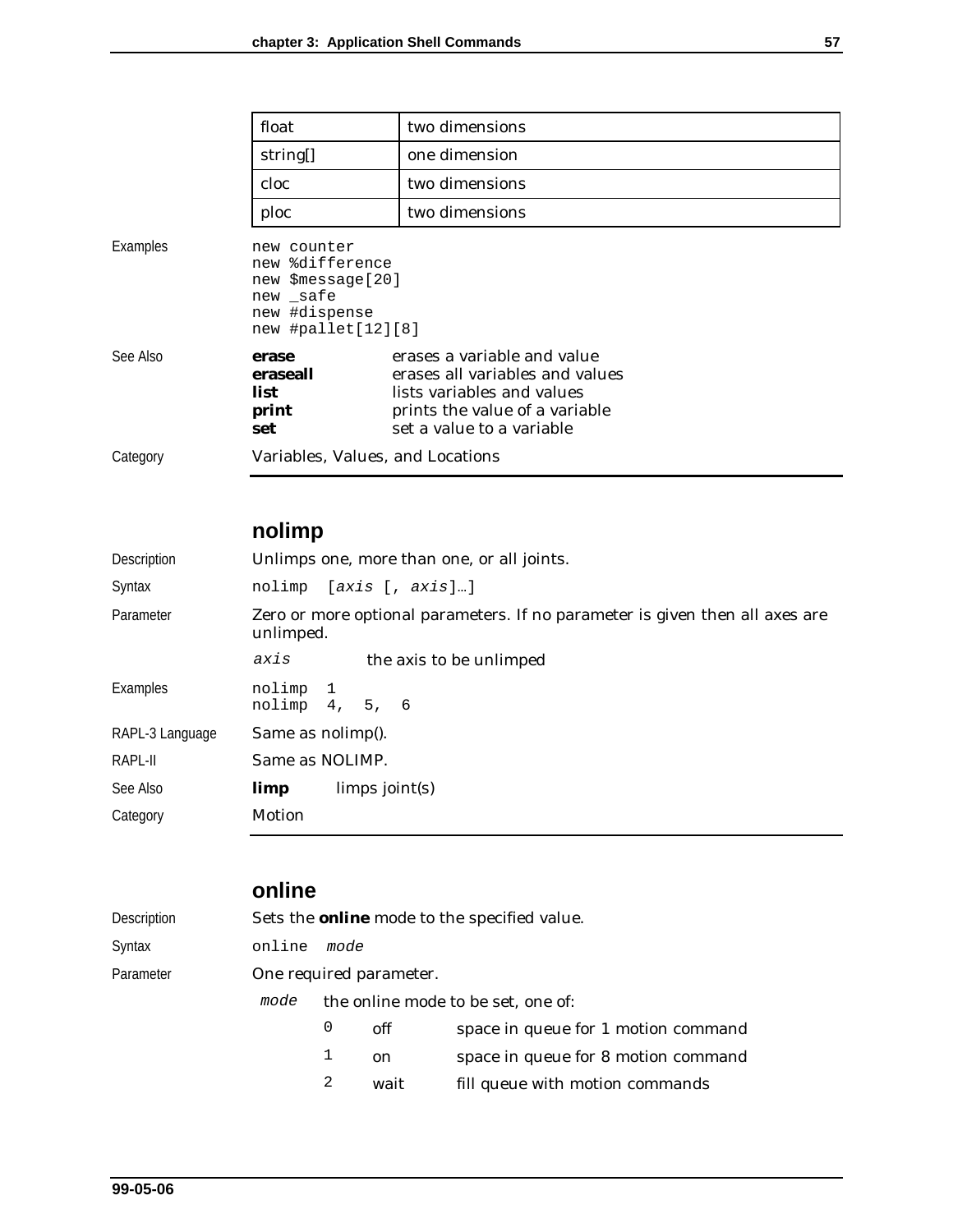|                 |                   | 3            | proceed             | begin execution of commands    |
|-----------------|-------------------|--------------|---------------------|--------------------------------|
|                 |                   | 4            | track               | enable sensor tracking inputs  |
|                 |                   | 5            | notrack             | disable sensor tracking inputs |
| Examples        | online            | $\mathbf{1}$ |                     |                                |
| RAPL-3 Language | Same as online(). |              |                     |                                |
| RAPL-II         | Same as ONLINE.   |              |                     |                                |
| See Also        | finish            |              | finishes one motion |                                |
| Category        | Motion            |              |                     |                                |
|                 |                   |              |                     |                                |

#### **output**

| Description       | Sets the state of a parallel I/O (input/output) channel. |                                                           |  |
|-------------------|----------------------------------------------------------|-----------------------------------------------------------|--|
| Syntax            | output channel, state                                    |                                                           |  |
|                   |                                                          |                                                           |  |
| <b>Parameters</b> | Two required parameters.                                 |                                                           |  |
|                   | channel                                                  | the number of the parallel I/O line to set, $1 \ldots 16$ |  |
|                   | state                                                    | the state of the output, one of:                          |  |
|                   |                                                          | off<br>$\Omega$                                           |  |
|                   |                                                          | 1<br><sub>on</sub>                                        |  |
| Examples          | output 2, 0<br>output 4, 1                               |                                                           |  |
| RAPL-3 Language   | Same as output().                                        |                                                           |  |
| RAPL-II           |                                                          | Same as OUTPUT with different parameters.                 |  |
| See Also          | input                                                    | examines the state of an input channel                    |  |
| Category          | Input/Output                                             |                                                           |  |

#### **pendant**

Description Starts and transfers control to the teach **pendant**. If the pendant software is already running, then only point of control is transferred. Control is transferred back from the pendant by pressing SHIFT and ESC together on the pendant keyboard. The application shell will not allow you to exit if the pendant has point of control. At the teach pendant keypad, press Shift + ESC to transfer control to ASH. The transfer function can also be reached by repeatedly pressing ESC to move up the hierarchy of screens to the Terminate Pendant screen. Syntax pendant Parameters There are no parameters. Example **pendant**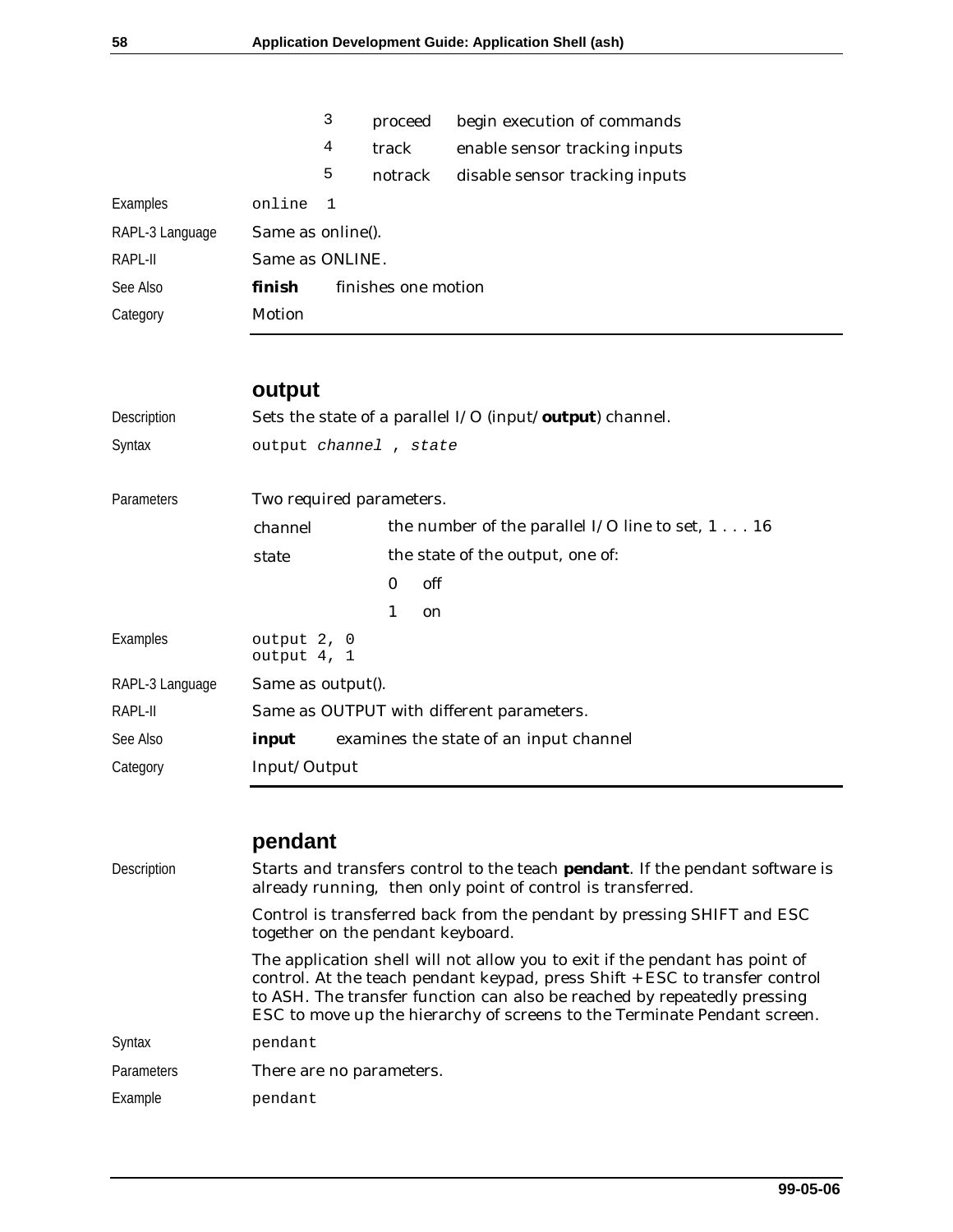| Result   | Starting pendant<br>Transferring robot control to the pendant |
|----------|---------------------------------------------------------------|
| See Also | exit                                                          |
| Category | Pendant                                                       |

# **pitch, pitchs**

| Description     | Pitches the tool centre point by a specified angle about the tool Y axis.                                                                          |                                                                                                                                                                                                                                               |  |
|-----------------|----------------------------------------------------------------------------------------------------------------------------------------------------|-----------------------------------------------------------------------------------------------------------------------------------------------------------------------------------------------------------------------------------------------|--|
|                 | around the axis.                                                                                                                                   | The motion from the current position is joint interpolated with pitch and<br>cartesian interpolated, straight line, with pitchs. With the pitchs command,<br>the tool tip stays on the tool y axis, in the same place, while the tool rotates |  |
| Caution         |                                                                                                                                                    | The <b>pitchs</b> command should only be used with <b>online</b> mode on.                                                                                                                                                                     |  |
| Syntax          | pitch angle<br>pitchs angle                                                                                                                        |                                                                                                                                                                                                                                               |  |
| Parameters      | One required parameter.                                                                                                                            |                                                                                                                                                                                                                                               |  |
|                 | angle                                                                                                                                              | the amount of rotation in degrees                                                                                                                                                                                                             |  |
| Examples        | 22.5<br>pitch<br>pitchs 10                                                                                                                         |                                                                                                                                                                                                                                               |  |
| RAPL-3 Language | Same as pitch() and pitchs().                                                                                                                      |                                                                                                                                                                                                                                               |  |
| RAPL-II         | No equivalent. In RAPL-3, pitch is a rotation in the tool frame of reference. In<br>RAPL-II, PITCH was a rotation in the world frame of reference. |                                                                                                                                                                                                                                               |  |
| See Also        | yaw, yaws<br>roll, rolls<br>xrot, xrots<br>yrot, yrots<br>zrot, zrots                                                                              | yaw the tool by a specified angle<br>roll the tool by a specified angle<br>rotate the tool about the world X axis<br>rotate the tool about the world Y axis<br>rotate the tool about the world Z axis                                         |  |
| Category        | Motion                                                                                                                                             |                                                                                                                                                                                                                                               |  |
|                 |                                                                                                                                                    |                                                                                                                                                                                                                                               |  |

|                   | print                                                                                                                                             |
|-------------------|---------------------------------------------------------------------------------------------------------------------------------------------------|
| Alias             | ?                                                                                                                                                 |
| Description       | Displays ( <b>print</b> s to screen) the value of a variable in the current database.<br>For an array, displays the entire contents of the array. |
| Syntax            | variable name<br>print<br>variable_name<br>?                                                                                                      |
| Parameters        | One required parameter:<br>variable_nam the name of the variable whose value is to be printed<br>e                                                |
| Example<br>Result | number of cycles<br>print<br>$= 10$                                                                                                               |
| See Also          | erases a variable and value<br>erase<br>erases all variables and values<br>eraseall                                                               |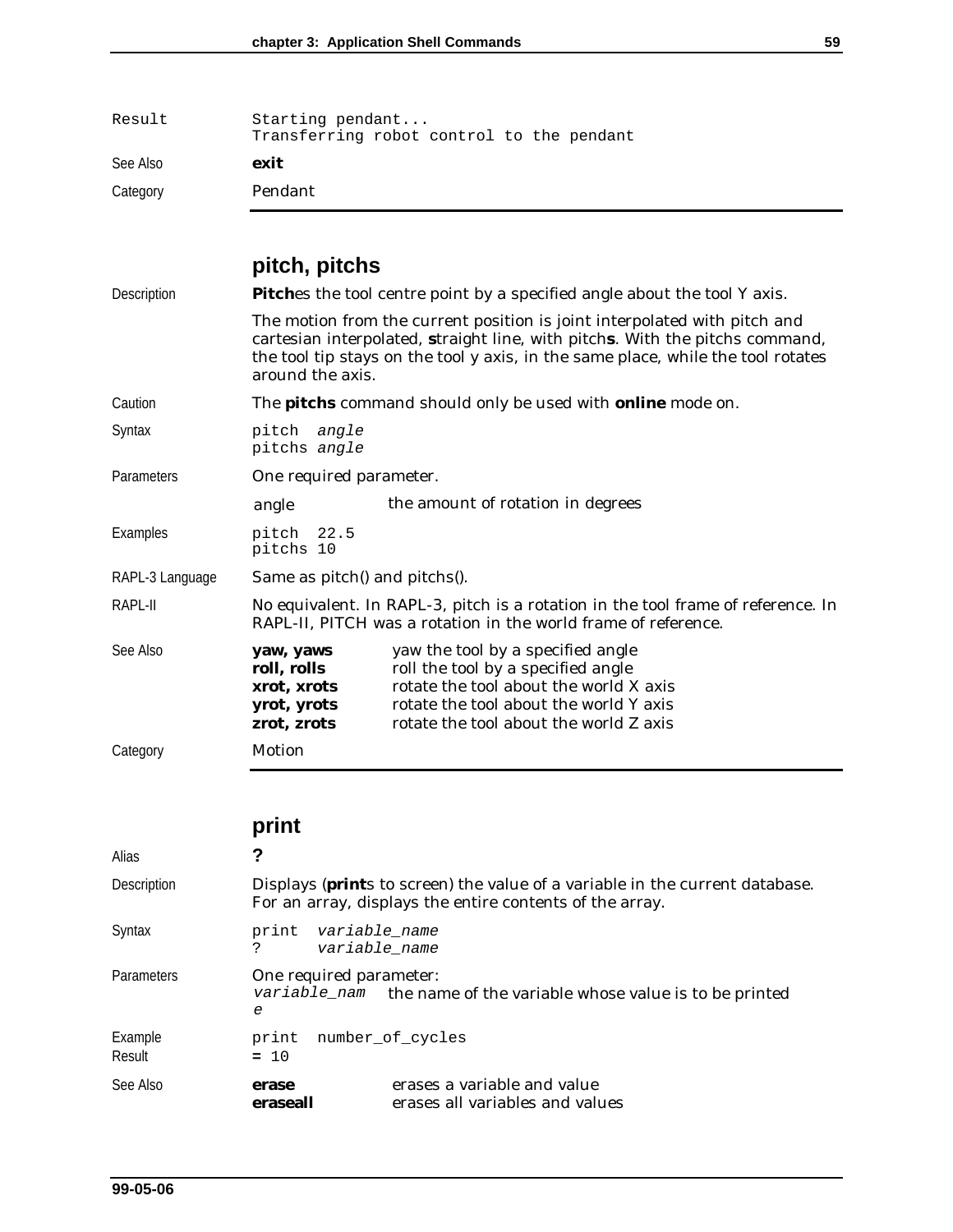|          | list       | lists variables and values                           |  |  |
|----------|------------|------------------------------------------------------|--|--|
|          | new<br>set | creates a new variable<br>sets a value to a variable |  |  |
| Category |            | Variables, Values, and Locations                     |  |  |

# **quit**

Quits the current application shell. See **exit**

# **ready**

| Description     |                  | Moves the arm to the <b>ready</b> position. |
|-----------------|------------------|---------------------------------------------|
| Syntax          | ready            |                                             |
| Parameter       |                  | There are no parameters.                    |
| Example         | ready            |                                             |
| RAPL-3 Language | Same as ready(). |                                             |
| Rapl-II         | Same as READY.   |                                             |
| See Also        | calrdy           | moves to the calrdy position                |
| Category        | Motion           |                                             |
|                 |                  |                                             |

# **refresh**

| Description | <b>Refreshes</b> the database from the program file. Used after a newer program<br>file has been transferred to the controller.<br>The refresh command compares the age of the program file and the variable<br>file. If the program file is newer (implying that the program has just been<br>transferred to the controller), then ASH refreshes the variable file and adds<br>any new teachable variables to the database. |                                                                                                  |  |
|-------------|------------------------------------------------------------------------------------------------------------------------------------------------------------------------------------------------------------------------------------------------------------------------------------------------------------------------------------------------------------------------------------------------------------------------------|--------------------------------------------------------------------------------------------------|--|
|             |                                                                                                                                                                                                                                                                                                                                                                                                                              |                                                                                                  |  |
|             | application.                                                                                                                                                                                                                                                                                                                                                                                                                 | This command is designed to work with a single program file in an                                |  |
| Syntax      | refresh                                                                                                                                                                                                                                                                                                                                                                                                                      |                                                                                                  |  |
| Parameter   | There are no parameters.                                                                                                                                                                                                                                                                                                                                                                                                     |                                                                                                  |  |
| Example     | refresh                                                                                                                                                                                                                                                                                                                                                                                                                      |                                                                                                  |  |
| See Also    | merge<br>save                                                                                                                                                                                                                                                                                                                                                                                                                | merge in the contents of another v3 file<br>explicitly save the current database to another file |  |
| Category    |                                                                                                                                                                                                                                                                                                                                                                                                                              | Variables, Values, and Locations                                                                 |  |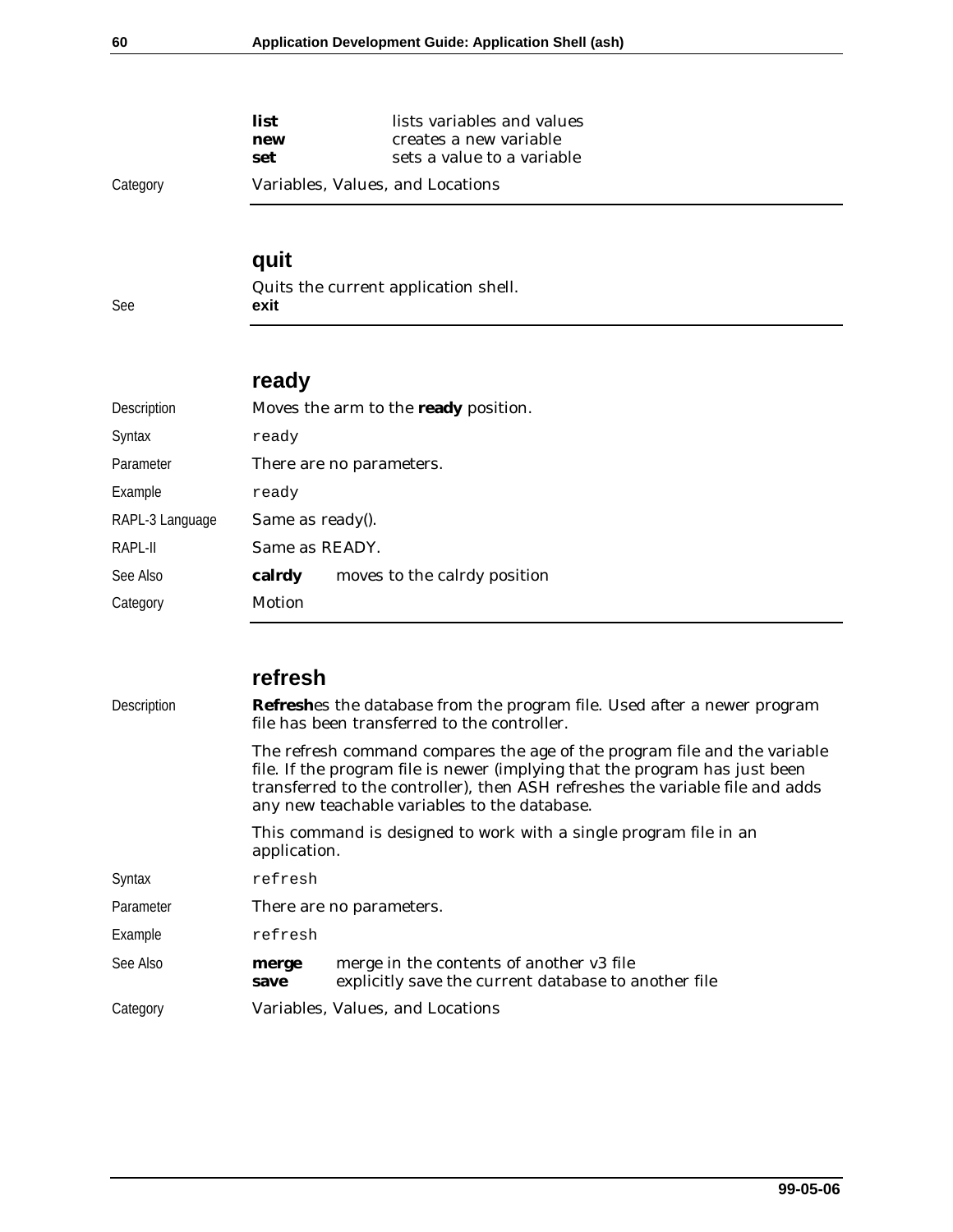### **robotver**

| Displays the robot version, the strings embedded in the robot kinematics<br>code. This is useful in helping CRS to remotely diagnose problems. |  |  |
|------------------------------------------------------------------------------------------------------------------------------------------------|--|--|
| robotver                                                                                                                                       |  |  |
| There are no parameters.                                                                                                                       |  |  |
| robotver                                                                                                                                       |  |  |
| Version string: 'Rapl-3 Kin Core build 109 - A255 Kinematics<br>Model v2.0D, Jun 18 1998 11:02:43'                                             |  |  |
| Same as verstring get().                                                                                                                       |  |  |
| Same as verstring_get().                                                                                                                       |  |  |
| displays version information about ASH<br>ver                                                                                                  |  |  |
| Calibration, Homing, and Status                                                                                                                |  |  |
|                                                                                                                                                |  |  |

# **roll, rolls**

| Description     | <b>Rolls</b> the tool by a specified angle about the tool "approach/depart" axis.                                                                |                                                                                                                                                                                                                                                |  |
|-----------------|--------------------------------------------------------------------------------------------------------------------------------------------------|------------------------------------------------------------------------------------------------------------------------------------------------------------------------------------------------------------------------------------------------|--|
|                 | axis.                                                                                                                                            | The motion from the current position is joint interpolated with roll and<br>cartesian interpolated, straight line, with rolls. With the rolls command, the<br>tool tip stays on the axis, in the same place, while the tool rotates around the |  |
| Caution         | The rolls command should only be used with online mode on.                                                                                       |                                                                                                                                                                                                                                                |  |
| Syntax          | roll<br>angle<br>rolls angle                                                                                                                     |                                                                                                                                                                                                                                                |  |
| Parameters      | One required parameter.                                                                                                                          |                                                                                                                                                                                                                                                |  |
|                 | angle                                                                                                                                            | the amount of rotation in degrees                                                                                                                                                                                                              |  |
| Examples        | roll<br>45<br>rolls 22.5                                                                                                                         |                                                                                                                                                                                                                                                |  |
| RAPL-3 Language | Same as roll() and rolls().                                                                                                                      |                                                                                                                                                                                                                                                |  |
| RAPL-II         | No equivalent. In RAPL-3, roll is a rotation in the tool frame of reference. In<br>RAPL-II, ROLL was a rotation in the world frame of reference. |                                                                                                                                                                                                                                                |  |
| See Also        | pitch, pitchs<br>yaw, yaws<br>xrot, xrots<br>yrot, yrots<br>zrot, zrots                                                                          | pitchs the tool by a specified angle<br>yaws the tool by a specified angle<br>rotates the tool about the world X axis<br>rotates the tool about the world Y axis<br>rotates the tool about the world Z axis                                    |  |
| Category        | Motion                                                                                                                                           |                                                                                                                                                                                                                                                |  |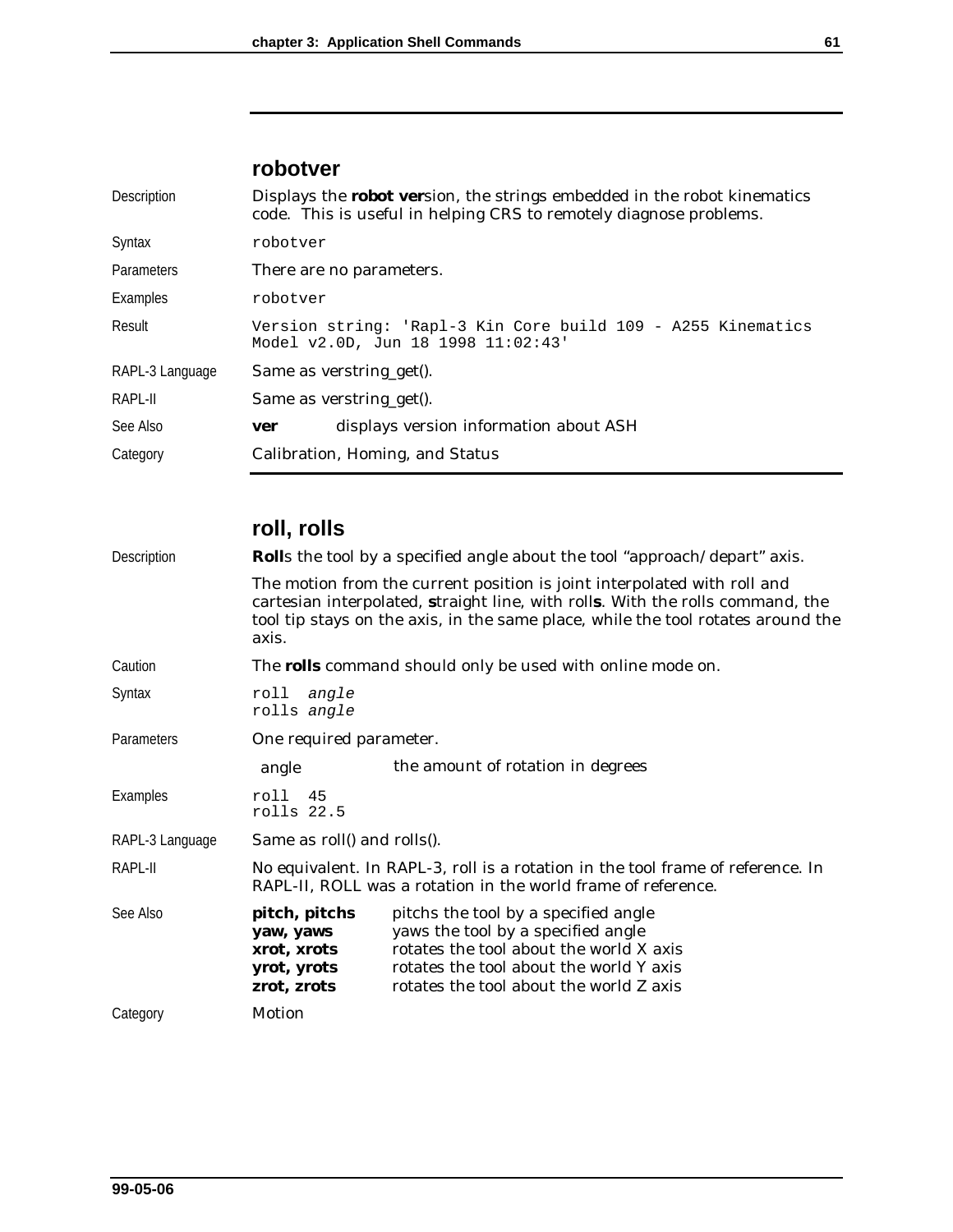#### **rotacc**

Sets or displays the maximum **rot**ational **acc**eleration. See **rotacc\_set**

#### **rotacc\_set**

| Alias           | rotacc                                                                                                                                                                                                                                                                                                                                                                 |                                                                                                                                                        |  |
|-----------------|------------------------------------------------------------------------------------------------------------------------------------------------------------------------------------------------------------------------------------------------------------------------------------------------------------------------------------------------------------------------|--------------------------------------------------------------------------------------------------------------------------------------------------------|--|
| Description     | This parameter is used to set the maximum rotational acceleration the robot<br>can achieve. The value is used when performing straight line motions in<br>online mode and when using the teach pendant. It is not possible to set the<br>value of this parameter to be greater than the default value which is robot<br>dependent. Units are given in degrees/sec/sec. |                                                                                                                                                        |  |
| Syntax          | rotacc_set [value]                                                                                                                                                                                                                                                                                                                                                     |                                                                                                                                                        |  |
| Parameters      | If the <i>value</i> parameter is omitted, then <b>rotacc_set</b> simply displays the<br>current value of the rotational acceleration.                                                                                                                                                                                                                                  |                                                                                                                                                        |  |
| Example1        | rotacc set                                                                                                                                                                                                                                                                                                                                                             |                                                                                                                                                        |  |
| Sample Result   | Current Rotational Acceleration is 25.0                                                                                                                                                                                                                                                                                                                                |                                                                                                                                                        |  |
| Example2        | rotacc set 30                                                                                                                                                                                                                                                                                                                                                          |                                                                                                                                                        |  |
| Result          | The rotational acceleration is set to 30 degrees/sec/sec                                                                                                                                                                                                                                                                                                               |                                                                                                                                                        |  |
| RAPL-3 Language | Same as rotacc_set() and rotacc_get()                                                                                                                                                                                                                                                                                                                                  |                                                                                                                                                        |  |
| RAPL-II         | Same as @CROTACC                                                                                                                                                                                                                                                                                                                                                       |                                                                                                                                                        |  |
| See Also        | accel<br>linacc_set<br>linspd_set<br>rotspd_set<br>speed                                                                                                                                                                                                                                                                                                               | displays/sets acceleration<br>displays/sets linear acceleration<br>displays/sets linear speed<br>displays/sets rotational speed<br>displays/sets speed |  |
| Category        | Motion                                                                                                                                                                                                                                                                                                                                                                 |                                                                                                                                                        |  |
|                 |                                                                                                                                                                                                                                                                                                                                                                        |                                                                                                                                                        |  |

#### **rotspd**

Sets or displays the maximum **rot**ational **sp**ee**d**. See **rotspd\_set**

#### **rotspd\_set**

#### Alias **rotspd**

Description This parameter is used to **set** the maximum **rot**ational **sp**ee**d** the robot can achieve. The value is used when performing straight line motions in online mode and when using the teach pendant. It is not possible to set the value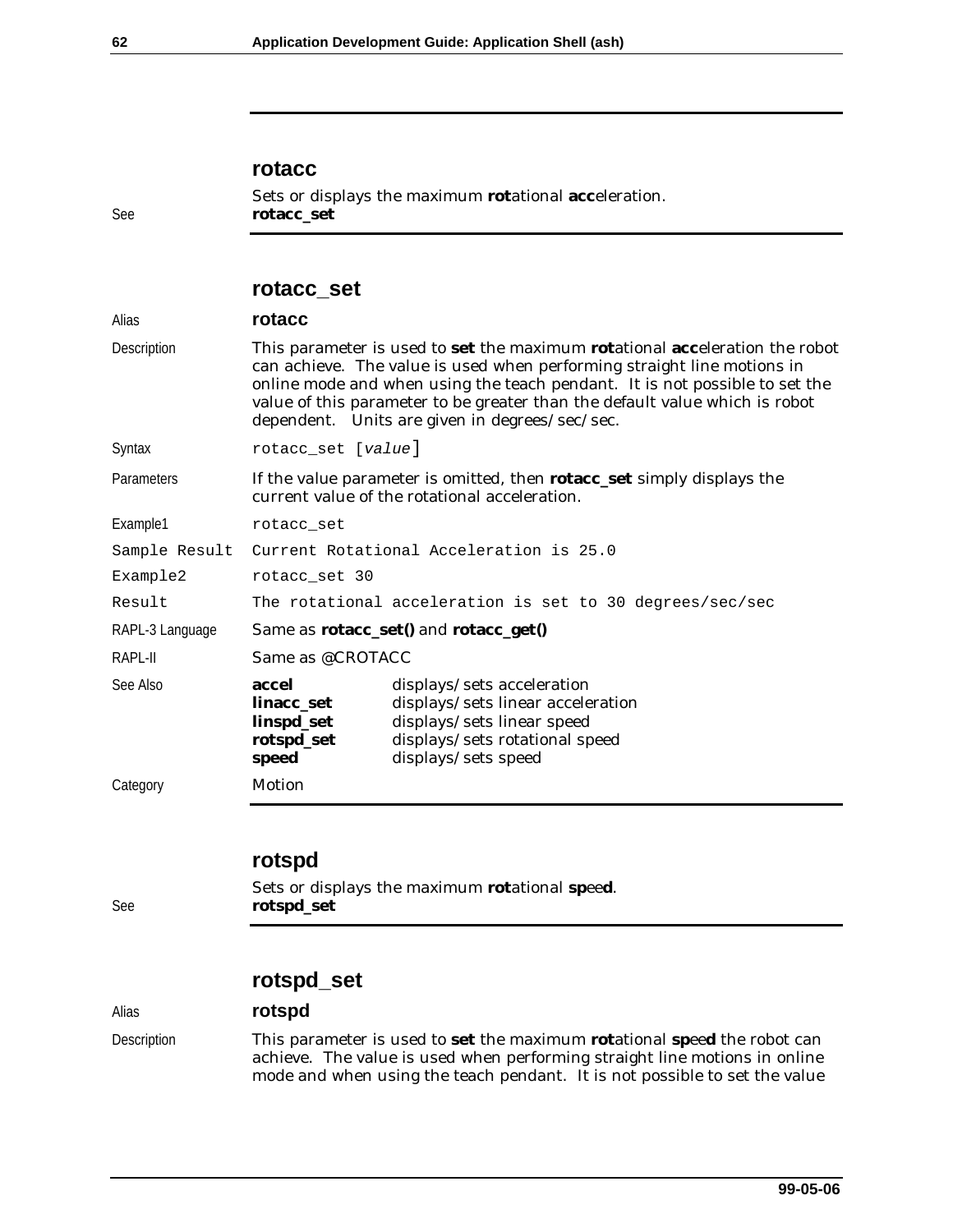of this parameter to be greater than the default value which is robot dependent. Units are given in degrees/sec.

| Syntax            | rotspd_set [value]                                                                                                                    |                                                                                                                                                               |  |
|-------------------|---------------------------------------------------------------------------------------------------------------------------------------|---------------------------------------------------------------------------------------------------------------------------------------------------------------|--|
| <b>Parameters</b> | If the <i>value</i> parameter is omitted, then <b>rotspd_set</b> simply displays the<br>current value of the rotational acceleration. |                                                                                                                                                               |  |
| Example1          | rotspd set                                                                                                                            |                                                                                                                                                               |  |
|                   | Sample Result Current Rotational Speed is 180.0                                                                                       |                                                                                                                                                               |  |
| Example2          | rotspd set 120                                                                                                                        |                                                                                                                                                               |  |
| Result            | The rotational speed is set to 120 degrees/sec/sec                                                                                    |                                                                                                                                                               |  |
| RAPL-3 Language   | Same as rotspd_set() and rotspd_get()                                                                                                 |                                                                                                                                                               |  |
| RAPL-II           | Same as @CROTSPD                                                                                                                      |                                                                                                                                                               |  |
| See Also          | accel<br>linacc set<br>linspd_set<br>rotacc_set<br>speed                                                                              | displays/sets acceleration<br>displays/sets linear acceleration<br>displays/sets linear speed<br>displays/sets rotational acceleration<br>displays/sets speed |  |

Category Motion

#### **run**

| Description       | <b>Runs</b> (executes) the application's program. |                                                                                                                                                                                                  |  |
|-------------------|---------------------------------------------------|--------------------------------------------------------------------------------------------------------------------------------------------------------------------------------------------------|--|
|                   |                                                   | Runs the program file with the same name as the current application and<br>uses the variable file with the same name. For example, in the application<br>named test, runs "test" with "test.v3". |  |
| Syntax            | run                                               |                                                                                                                                                                                                  |  |
| <b>Parameters</b> | There are no parameters.                          |                                                                                                                                                                                                  |  |
| Examples          | run                                               |                                                                                                                                                                                                  |  |
| See Also          | file_name                                         | runs a specified program and specified variable file                                                                                                                                             |  |
| Category          | Execution                                         |                                                                                                                                                                                                  |  |

#### **save**

| Description | <b>Saves</b> variables and values from the current database to a variable file. |                                                                                                                                                                   |  |
|-------------|---------------------------------------------------------------------------------|-------------------------------------------------------------------------------------------------------------------------------------------------------------------|--|
|             |                                                                                 | If no file name is specified, the system saves to a file with the same name as<br>the application. For example, in the application "test", it saves to "test.v3". |  |
| Syntax      | [file name]<br>save                                                             |                                                                                                                                                                   |  |
| Parameter   | One optional parameter.                                                         |                                                                                                                                                                   |  |
|             | file name                                                                       | the name of the variable file                                                                                                                                     |  |
|             | The file name can include a path to another directory.                          |                                                                                                                                                                   |  |
|             |                                                                                 | The .v3 extension is optional. If not specified, it is added by the system.                                                                                       |  |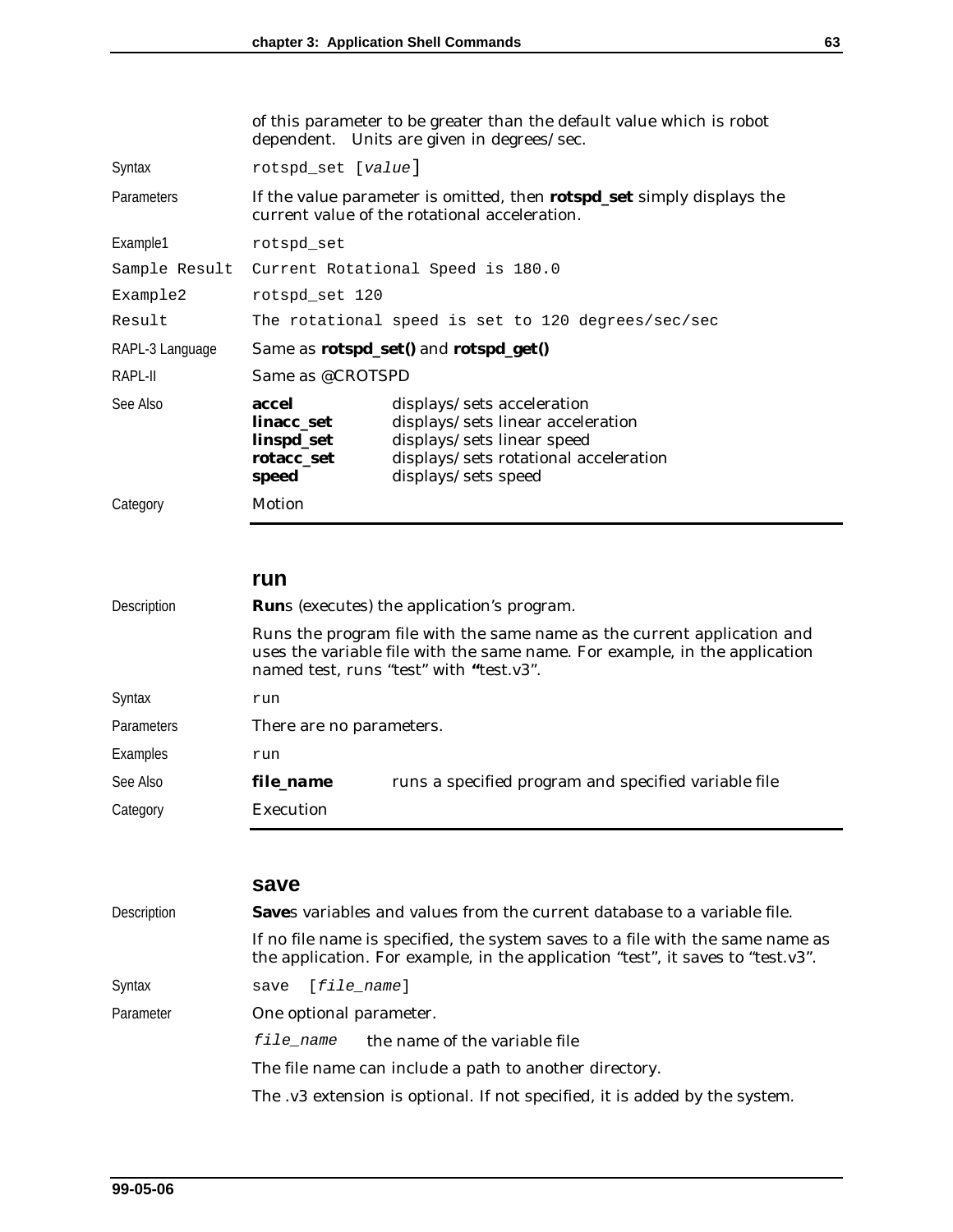| Examples | save                                                  |  |
|----------|-------------------------------------------------------|--|
|          | test<br>save                                          |  |
|          | save test.v3                                          |  |
|          | save $\ap{\rightarrow}$ final $\fin$ al.v3            |  |
| See Also | merges variables from a file to the database<br>merge |  |
| Category | Variables, Values, and Locations                      |  |

### **servoerr**

| Description       | Display the servo error detection parameters for each axis. |                                                     |      |                                                                                                                                                                            |                                                                   |                                                         |
|-------------------|-------------------------------------------------------------|-----------------------------------------------------|------|----------------------------------------------------------------------------------------------------------------------------------------------------------------------------|-------------------------------------------------------------------|---------------------------------------------------------|
| Syntax            |                                                             | servoerr                                            |      |                                                                                                                                                                            |                                                                   |                                                         |
| <b>Parameters</b> |                                                             | There are no parameters.                            |      |                                                                                                                                                                            |                                                                   |                                                         |
| Examples          | servoerr                                                    |                                                     |      |                                                                                                                                                                            |                                                                   |                                                         |
| Result            | Servo Error Detection Parameters are as follows:            |                                                     |      |                                                                                                                                                                            |                                                                   |                                                         |
|                   | Axis 2:                                                     | Axis 1:<br>Axis 3:<br>Axis 4:<br>Axis 5:<br>Axis 6: | 300, | Overspeed Collision<br>Threshold Error Max Error Max<br>(pulses/cycle) (pulses) (pulses) (cycles)<br>230, 500,<br>230, 500,<br>230, 500,<br>300, 500,<br>230, 500,<br>500, | Runaway<br>1000,<br>1000,<br>1000,<br>1000,<br>1000, 100<br>1000, | Timeout<br>Threshold<br>100<br>100<br>100<br>100<br>100 |
| RAPL-3 Language   | Similar to servoerr_params().                               |                                                     |      |                                                                                                                                                                            |                                                                   |                                                         |
| RAPL-II           | Similar to @SERVERR.                                        |                                                     |      |                                                                                                                                                                            |                                                                   |                                                         |
| Category          | Arm Configuration                                           |                                                     |      |                                                                                                                                                                            |                                                                   |                                                         |

#### **set**

| Alias             |                                                                                                                                                                          |
|-------------------|--------------------------------------------------------------------------------------------------------------------------------------------------------------------------|
| Description       | <b>Sets</b> (assigns) a value to a variable in the current database.                                                                                                     |
|                   | If a variable does not exist, you can create a variable and set a value at the<br>same time. Use a prefix to specify the data type, as detailed with the new<br>command. |
| Syntax            | set variable name = value<br>variable_name = value<br>set type_prefix-variable_name = value<br>type prefix-variable name = value                                         |
| <b>Parameters</b> | Two required parameters:                                                                                                                                                 |
|                   | $variable_n$ the variable in the database<br>ame                                                                                                                         |
|                   | value<br>the value being assigned to the variable, either:                                                                                                               |
|                   | a constant any one of:                                                                                                                                                   |
|                   | a signed or unsigned integer                                                                                                                                             |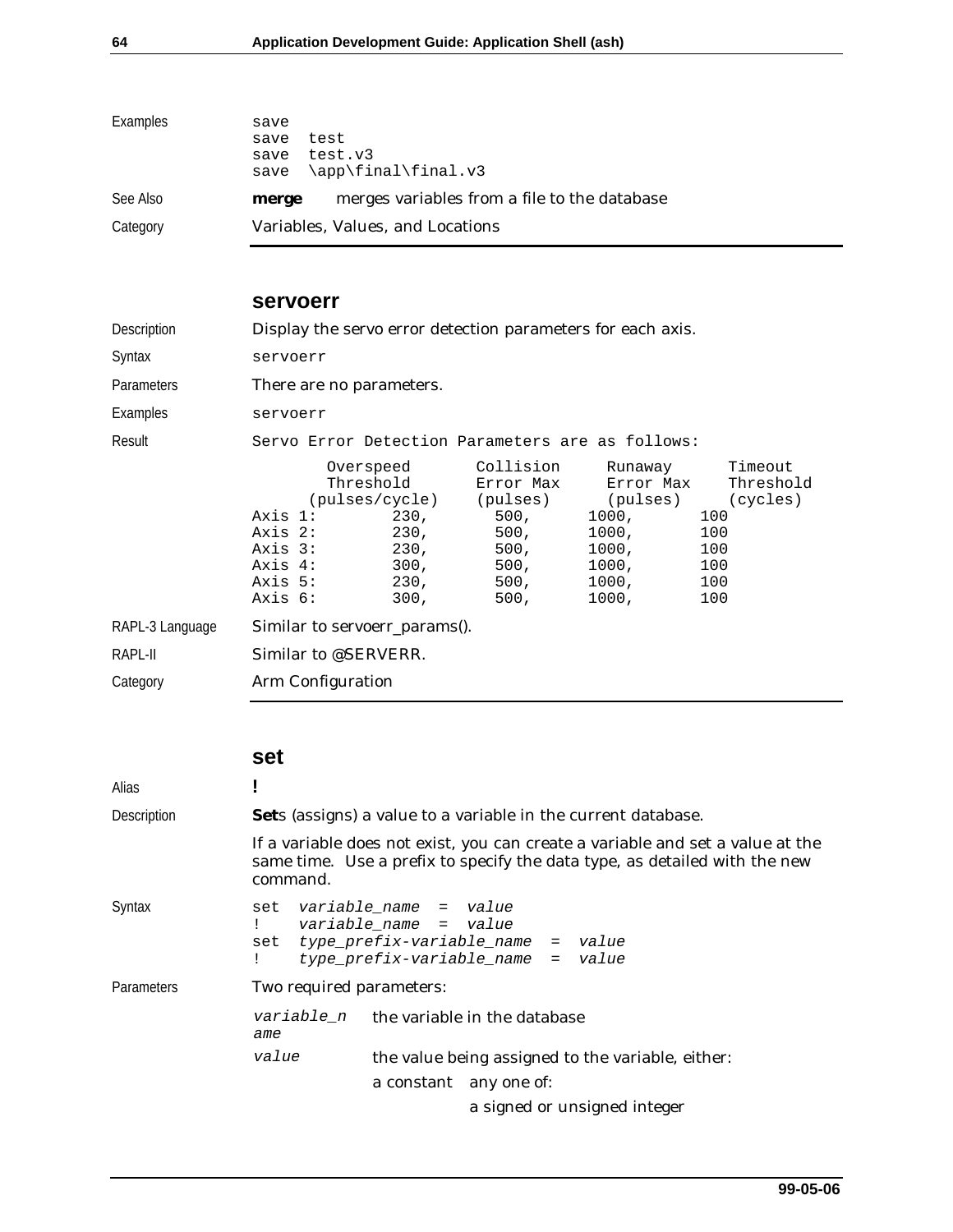|            | signed or unsigned floating point number                                     |  |  |  |
|------------|------------------------------------------------------------------------------|--|--|--|
|            | a simple string in double quotes                                             |  |  |  |
|            | a cartesian location in the form:<br>$\{x, y, z, yaw, pitch, roll, e1, e2\}$ |  |  |  |
| a variable | variable_name_2, any variable in the<br>database                             |  |  |  |
|            | a scalar variable: variable_name_2                                           |  |  |  |
|            | a one dimensional array:<br>variable_name_2[index]                           |  |  |  |
|            | a two dimensional array:<br>variable_name_2[index][index]                    |  |  |  |

If you set the value with a second variable, any subsequent value settings of that second variable do not affect the first variable.

To set the value using a second variable, that second variable must already be in the database.

| Examples | set<br>set                                | number_of_loops = 100<br>number_of_loops = 100<br>set place[2][3] = ${20, 15, 5, 0, -90, 0, 0, 0}$<br>set safe_place_5 = safe_place_1<br>$inspect[8] = dispense[8]$ |
|----------|-------------------------------------------|---------------------------------------------------------------------------------------------------------------------------------------------------------------------|
| See Also | erase<br>eraseall<br>list<br>new<br>print | erases a variable and value<br>erases all variables and values<br>lists variables and values<br>creates a new variable<br>displays the value of a variable          |
| Category | Variables, Values, and Locations          |                                                                                                                                                                     |

#### **speed**

Description Displays the current **speed** setting, or sets the speed for all subsequent motions.

#### **Display**

| Syntax     | speed               |
|------------|---------------------|
| Parameters | none                |
| Example    | speed               |
| Result     | Current speed is 25 |
|            |                     |

#### **Set**

| Syntax    | speed <i>percent</i> |  |                                      |
|-----------|----------------------|--|--------------------------------------|
| Parameter | Takes one parameter. |  |                                      |
|           | Percent              |  | the percentage of full speed: an int |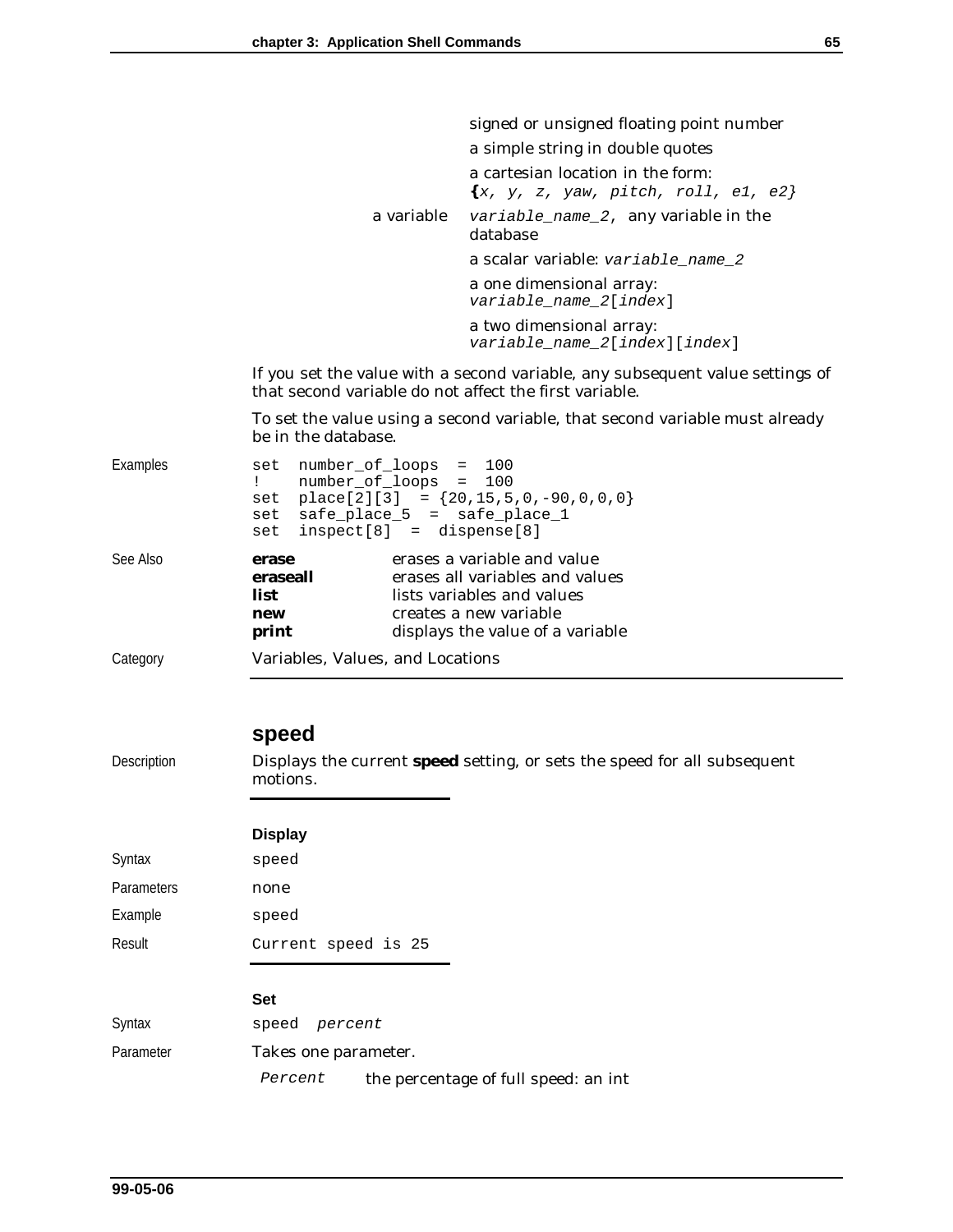| Examples        | speed<br>50<br>speed 25                                       |                                                                                                                                                                          |  |  |  |
|-----------------|---------------------------------------------------------------|--------------------------------------------------------------------------------------------------------------------------------------------------------------------------|--|--|--|
| RAPL-3 Language |                                                               | Same as speed_get(), speed_set(), and their alias, speed().                                                                                                              |  |  |  |
| RAPL-II         |                                                               | Same as SPEED.                                                                                                                                                           |  |  |  |
| See Also        | accel<br>linacc set<br>linspd_set<br>rotacc_set<br>rotspd_set | displays/sets acceleration<br>displays/sets linear acceleration<br>displays/sets linear speed<br>displays/sets rotational acceleration<br>displays/sets rotational speed |  |  |  |
| Category        | Motion                                                        |                                                                                                                                                                          |  |  |  |
|                 |                                                               |                                                                                                                                                                          |  |  |  |

#### **stance**

| Alias       | stance set                                                                    |
|-------------|-------------------------------------------------------------------------------|
| Description | Displays the current stance setting, or places the arm in a specified stance. |
|             | Stance is a specific configuration of a joint or joints.                      |
|             | nianlaw                                                                       |

#### **Display**

| Syntax            | stance                                                                  |  |  |  |  |
|-------------------|-------------------------------------------------------------------------|--|--|--|--|
| <b>Parameters</b> | There are no parameters.                                                |  |  |  |  |
| Example           | stance                                                                  |  |  |  |  |
| Result            | Requested stance: forward up free<br>Physical stance: forward up noflip |  |  |  |  |

#### **Set**

| Syntax            | shoulder elbow wrist<br>stance |                                          |          |                                                |  |
|-------------------|--------------------------------|------------------------------------------|----------|------------------------------------------------|--|
| <b>Parameters</b> |                                | Three required parameters as one string. |          |                                                |  |
|                   | shoulder                       | the stance of the shoulder, one of:      |          |                                                |  |
|                   |                                | f                                        | forward  | toward front of arm                            |  |
|                   |                                | b                                        | back     | toward back of arm                             |  |
|                   |                                | х                                        | free     | controller chooses closest to current position |  |
|                   |                                | p                                        | previous | last commanded stance position                 |  |
|                   |                                | C                                        | current  | current arm configuration                      |  |
|                   | elbow                          | the stance of the elbow, one of:         |          |                                                |  |
|                   |                                | u                                        | up       | away from base                                 |  |
|                   |                                | d                                        | down     | towards base                                   |  |
|                   |                                | x                                        | free     | controller chooses closest to current position |  |
|                   |                                | p                                        | previous | last commanded stance position                 |  |
|                   |                                | C                                        | current  | current arm configuration                      |  |
|                   |                                |                                          |          |                                                |  |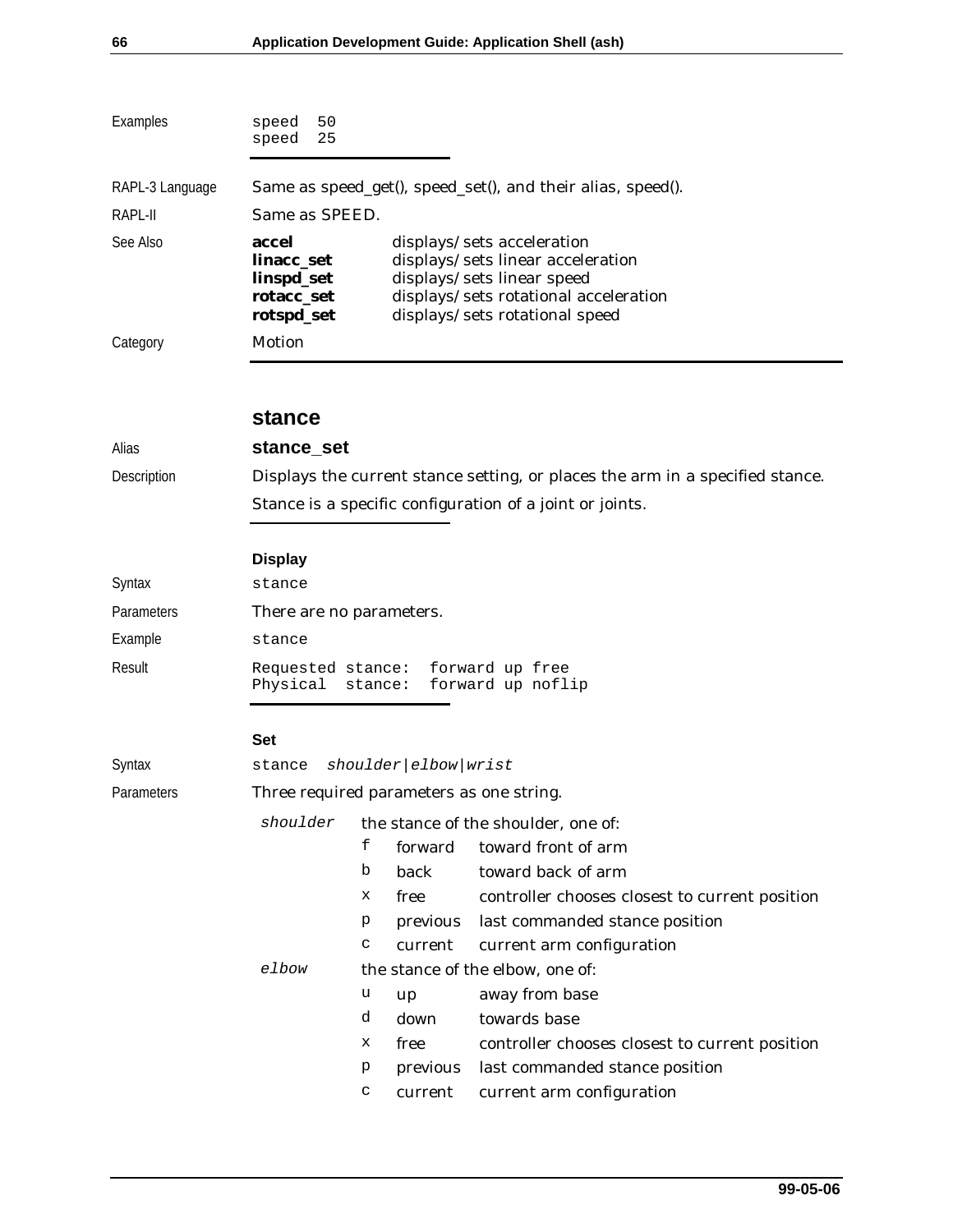|                 | wrist            |            | the stance of the wrist, one of: |                                     |                                                |  |
|-----------------|------------------|------------|----------------------------------|-------------------------------------|------------------------------------------------|--|
|                 |                  |            | f                                | flip                                | 4 and 5 rotated $180^{\circ}$ and 5 reversed   |  |
|                 |                  |            | n                                | noflip                              | no rotation or reversal                        |  |
|                 |                  |            | х                                | free                                | controller chooses closest to current position |  |
|                 |                  |            | p                                | previous                            | last commanded stance position                 |  |
|                 |                  |            | $\mathtt{C}$                     | current                             | current arm configuration                      |  |
| Examples        | stance<br>stance | fun<br>XXX |                                  |                                     |                                                |  |
| RAPL-3 Language |                  |            |                                  | Same as stance_get(), stance_set(). |                                                |  |
| RAPL-II         | Same as POSE.    |            |                                  |                                     |                                                |  |
| Category        | Motion           |            |                                  |                                     |                                                |  |

#### **stance\_set**

Displays the current stance setting, or places the arm in a specified stance. See **stance**

#### **tool**

#### Alias **tool\_set**

Description Displays the current **tool** transform or sets a tool transform, a re-definition of the origin point and orientation of the tool coordinate system.

> If a tool transform is set, then the cfg\_save command must be used in order to save it as part of the robot power on configuration. Do not run cfg\_save if the tool transform being set is not the one that you want the robot to power on with.

#### **Display**

|                   | ------                                                                                                              |
|-------------------|---------------------------------------------------------------------------------------------------------------------|
| Syntax            | tool                                                                                                                |
| <b>Parameters</b> | There are no parameters.                                                                                            |
| Example           | tool                                                                                                                |
| Result            | Tool Transform is:<br>$tx=0.00000$ , $ty=0.00000$ , $tz=150.00000$ , $yaw=0.00000$ ,<br>pitch=0.00000, roll=0.00000 |
|                   | <b>Set</b>                                                                                                          |
| Syntax            | tool x, y, z, yaw, pitch, roll                                                                                      |
| <b>Parameters</b> | Six required parameters.                                                                                            |
|                   | the distance along the X axis, in current units: a float<br>X                                                       |

y the distance along the Y axis, in current units: a float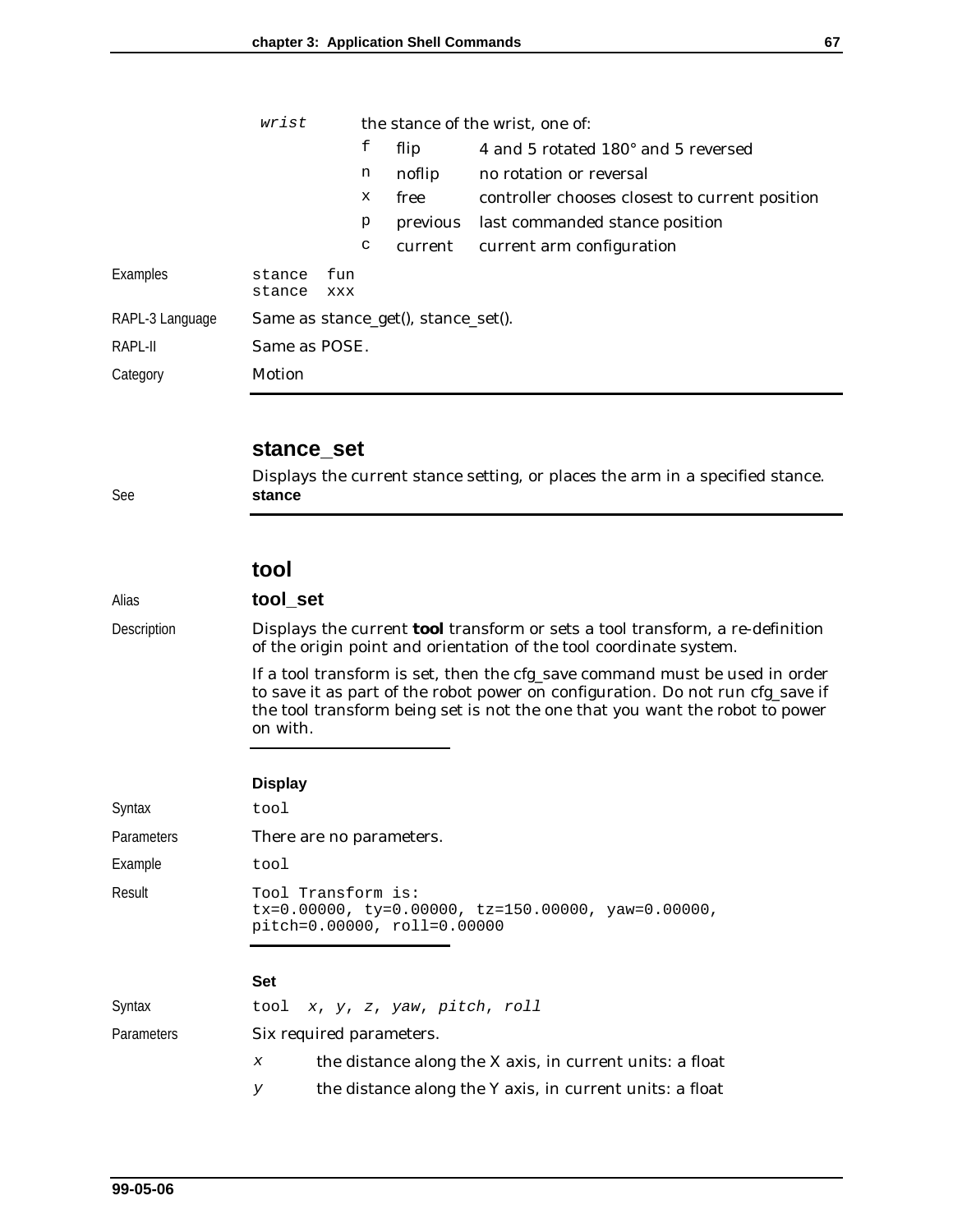|                 | $\boldsymbol{Z}$                | the distance along the Z axis, in current units: a float                                                                                                                 |  |  |
|-----------------|---------------------------------|--------------------------------------------------------------------------------------------------------------------------------------------------------------------------|--|--|
|                 | yaw                             | the rotation around the "normal" axis, in degrees: a float<br>on an F3, rotation around the tool X axis,<br>on an A465 or A255, rotation around the tool Z axis          |  |  |
|                 | pitc<br>h                       | the rotation around the "orientation" axis, in degrees: a float<br>on an F3, A465, or A255, rotation around the tool Y axis                                              |  |  |
|                 | roll                            | the rotation around the "approach/depart" axis, in degrees: a float<br>on an F3, rotation around the tool Z axis,<br>on an A465 or A255, rotation around the tool X axis |  |  |
| Examples        |                                 | tool $2.0, 0.0, 3.0, 0.0, 90.0, 0.0$                                                                                                                                     |  |  |
| RAPL-3 Language | Same as tool_get(), tool_set(). |                                                                                                                                                                          |  |  |
| RAPL-II         | Same as TOOL.                   |                                                                                                                                                                          |  |  |
| See Also        | base                            | cfg_save save robot configuration<br>displays/sets a base offset                                                                                                         |  |  |
| Category        | <b>Coordinate Systems</b>       |                                                                                                                                                                          |  |  |

# **tool\_set**

Displays the current **tool** transform or sets a tool transform. See **tool**

### **tshift**

| Description       | Modifies a location by a specified distance and rotation in the tool<br>coordinated system, a tool system shift. |                                                                                                                                                                 |  |  |
|-------------------|------------------------------------------------------------------------------------------------------------------|-----------------------------------------------------------------------------------------------------------------------------------------------------------------|--|--|
| Syntax            | tshift                                                                                                           | location, toolX, toolY, toolZ, yaw, pitch, roll                                                                                                                 |  |  |
| <b>Parameters</b> | Seven required parameters                                                                                        |                                                                                                                                                                 |  |  |
|                   | location                                                                                                         | the cartesian location variable to modify                                                                                                                       |  |  |
|                   | toolX                                                                                                            | the offset in the tool X direction.                                                                                                                             |  |  |
|                   | toolY                                                                                                            | the offset in the tool Y direction.                                                                                                                             |  |  |
|                   | toolZ                                                                                                            | the offset in the tool Z direction.                                                                                                                             |  |  |
|                   | yaw                                                                                                              | the rotation around the "normal" axis, in degrees<br>on an F3, rotation around the tool X axis,<br>on an A465 or A255, rotation around the tool Z axis          |  |  |
|                   | pitch                                                                                                            | the rotation around the "orientation" axis, in degrees<br>on an F3, A465, or A255, rotation around the tool Y axis                                              |  |  |
|                   | roll                                                                                                             | the rotation around the "approach/depart" axis, in degrees<br>on an F3, rotation around the tool Z axis,<br>on an A465 or A255, rotation around the tool X axis |  |  |
| Example           | tshift                                                                                                           | myloc, 1.5, 0, 0, 0, 0, 22.5                                                                                                                                    |  |  |
| RAPL-3 Language   | Same as shift_t $($ ).                                                                                           |                                                                                                                                                                 |  |  |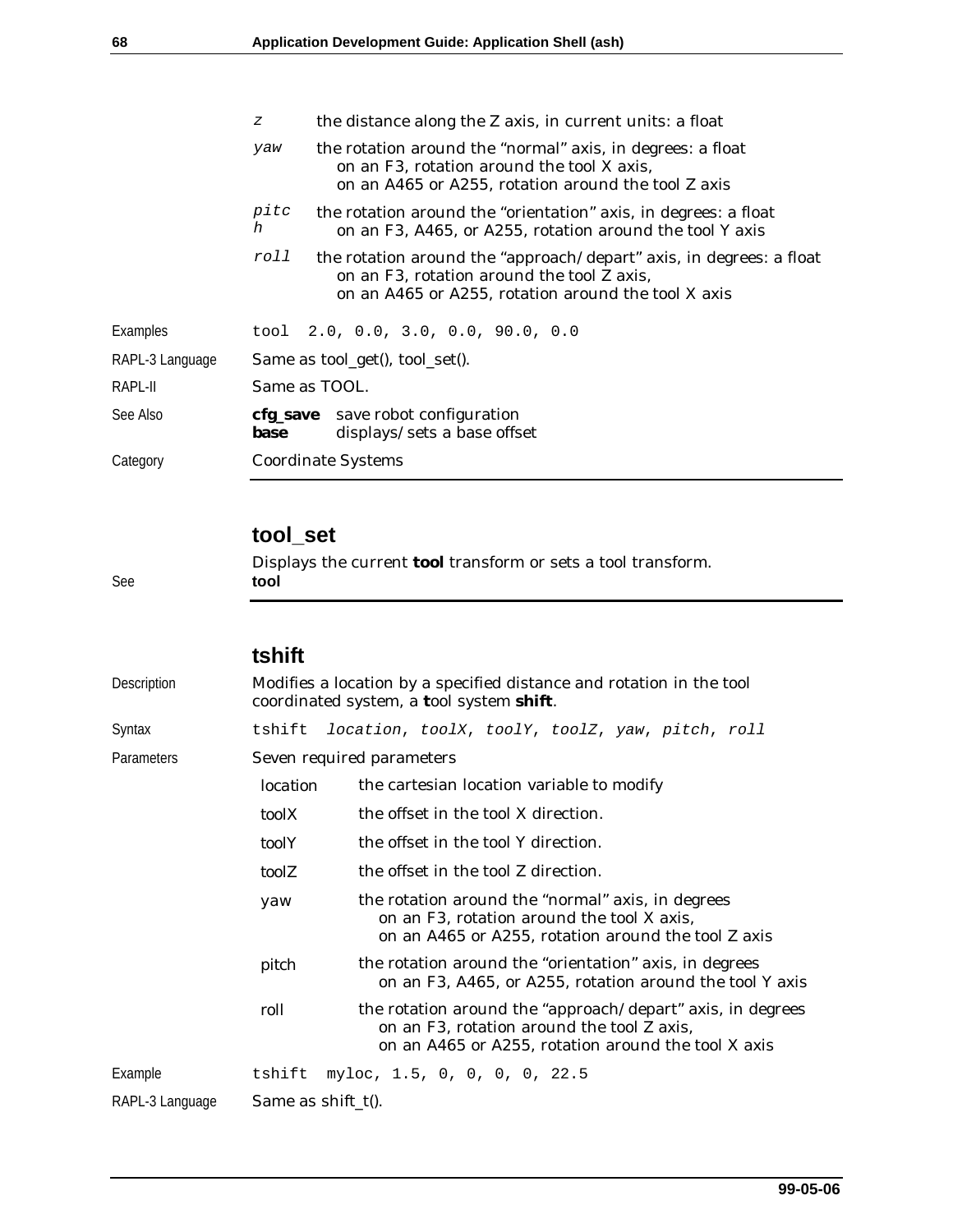| RAPL-II  | No equivalent.     |                                                 |
|----------|--------------------|-------------------------------------------------|
| See Also | wshift             | shift a location in the world coordinate system |
| Category | Coordinate Systems |                                                 |

|                 | tx, txs                                                                                          |                                                                                                                                                                                                                                                                                            |  |  |
|-----------------|--------------------------------------------------------------------------------------------------|--------------------------------------------------------------------------------------------------------------------------------------------------------------------------------------------------------------------------------------------------------------------------------------------|--|--|
| Description     | specified amount.                                                                                | In the tool frame of reference, jogs the tool centre point along the $X$ axis by a                                                                                                                                                                                                         |  |  |
|                 | The motion is joint interpolated with tx and cartesian interpolated, straight<br>line, with txs. |                                                                                                                                                                                                                                                                                            |  |  |
| Syntax          | tx distance<br>txs distance                                                                      |                                                                                                                                                                                                                                                                                            |  |  |
| Parameters      | There is one required parameter.                                                                 |                                                                                                                                                                                                                                                                                            |  |  |
|                 | distance                                                                                         | the distance to move the tool centre point, in the current units                                                                                                                                                                                                                           |  |  |
| Examples        | $tx - 100$<br>4.5<br>txs                                                                         |                                                                                                                                                                                                                                                                                            |  |  |
| RAPL-3 Language |                                                                                                  | Same as jog_t(TOOL_X), tx, and jog_ts(TOOL_X), txs.                                                                                                                                                                                                                                        |  |  |
| RAPL-II         |                                                                                                  | No equivalent. Similar to JOG, but in the tool frame of reference.                                                                                                                                                                                                                         |  |  |
| See Also        | ty, tys<br>tz, tzs<br>yaw, yaws<br>pitch, pitchs<br>roll, rolls                                  | jog the tool centre point along the tool Y axis<br>jog the tool centre point along the tool Z axis<br>jog the tool centre point around the tool "normal" axis<br>jog the tool centre point around the tool "orientation" axis<br>jog the tool centre point around the tool "approach" axis |  |  |
| Category        | Motion                                                                                           |                                                                                                                                                                                                                                                                                            |  |  |

# **ty, tys**

| Description     | In the tool frame of reference, jogs the tool centre point along the Y axis by a<br>specified amount. |                                                                                                                                                               |  |
|-----------------|-------------------------------------------------------------------------------------------------------|---------------------------------------------------------------------------------------------------------------------------------------------------------------|--|
|                 | line, with tys.                                                                                       | The motion is joint interpolated with ty and cartesian interpolated, straight                                                                                 |  |
| Syntax          | ty distance<br>tys distance                                                                           |                                                                                                                                                               |  |
| Parameters      |                                                                                                       | There is one required parameter.                                                                                                                              |  |
|                 | distance                                                                                              | the distance to move the tool centre point, in the current units                                                                                              |  |
| Examples        | $ty$ 20<br>tys $-4.5$                                                                                 |                                                                                                                                                               |  |
| RAPL-3 Language |                                                                                                       | Same as jog_t(TOOL_Y), ty, and jog_ts(TOOL_Y), tys.                                                                                                           |  |
| RAPL-II         |                                                                                                       | No equivalent. Similar to JOG, but in the tool frame of reference.                                                                                            |  |
| See Also        | tx, txs<br>tz, tzs<br>yaw, yaws                                                                       | jog the tool centre point along the tool X axis<br>jog the tool centre point along the tool Z axis<br>jog the tool centre point around the tool "normal" axis |  |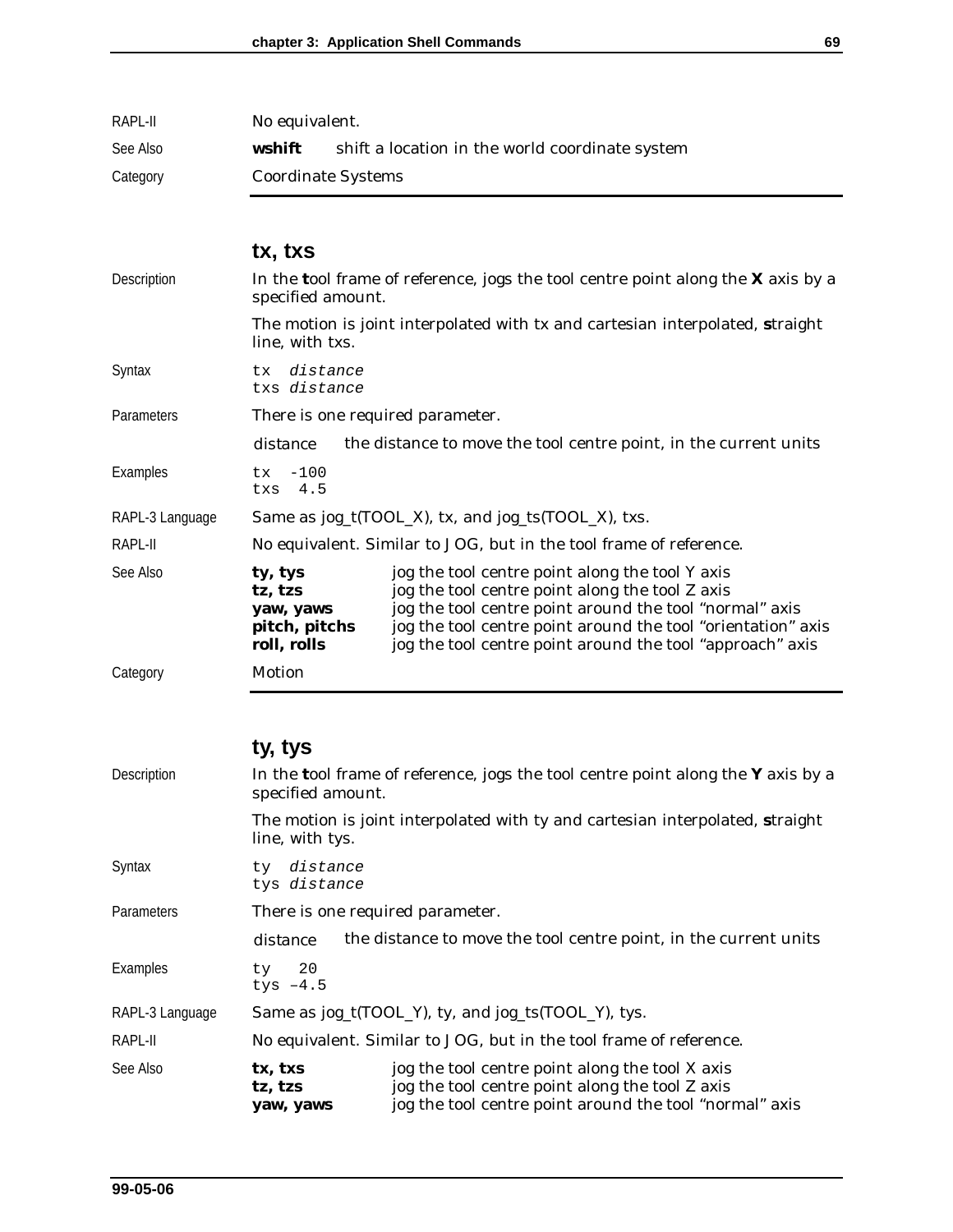|                                                                                                                        | pitch, pitchs<br>roll, rolls                                    | jog the tool centre point around the tool "orientation" axis<br>jog the tool centre point around the tool "approach" axis                                                                                                                                                                  |  |
|------------------------------------------------------------------------------------------------------------------------|-----------------------------------------------------------------|--------------------------------------------------------------------------------------------------------------------------------------------------------------------------------------------------------------------------------------------------------------------------------------------|--|
| Category                                                                                                               | Motion                                                          |                                                                                                                                                                                                                                                                                            |  |
|                                                                                                                        |                                                                 |                                                                                                                                                                                                                                                                                            |  |
|                                                                                                                        | tz, tzs                                                         |                                                                                                                                                                                                                                                                                            |  |
| Description<br>In the tool frame of reference, jogs the tool centre point along the $Z$ axis by a<br>specified amount. |                                                                 |                                                                                                                                                                                                                                                                                            |  |
|                                                                                                                        | line, with tzs.                                                 | The motion is joint interpolated with tz and cartesian interpolated, straight                                                                                                                                                                                                              |  |
| Syntax                                                                                                                 | distance<br>t.z<br>tzs distance                                 |                                                                                                                                                                                                                                                                                            |  |
| Parameters                                                                                                             | There is one required parameter.                                |                                                                                                                                                                                                                                                                                            |  |
|                                                                                                                        | distance                                                        | the distance to move the tool centre point, in the current units                                                                                                                                                                                                                           |  |
| Examples                                                                                                               | 300<br>tz<br>tzs $-4.5$                                         |                                                                                                                                                                                                                                                                                            |  |
| RAPL-3 Language                                                                                                        |                                                                 | Same as jog_t(TOOL_Z), tz, and jog_ts(TOOL_Z), tzs.                                                                                                                                                                                                                                        |  |
| RAPL-II                                                                                                                |                                                                 | No equivalent. Similar to JOG, but in the tool frame of reference.                                                                                                                                                                                                                         |  |
| See Also                                                                                                               | tx, txs<br>ty, tys<br>yaw, yaws<br>pitch, pitchs<br>roll, rolls | jog the tool centre point along the tool X axis<br>jog the tool centre point along the tool Y axis<br>jog the tool centre point around the tool "normal" axis<br>jog the tool centre point around the tool "orientation" axis<br>jog the tool centre point around the tool "approach" axis |  |
| Category                                                                                                               | Motion                                                          |                                                                                                                                                                                                                                                                                            |  |
|                                                                                                                        |                                                                 |                                                                                                                                                                                                                                                                                            |  |

## **unlock**

| Description     | Unlocks one, more than one, or all joints.                                                |  |  |
|-----------------|-------------------------------------------------------------------------------------------|--|--|
| Syntax          | $[axis]$ , $[axis]$<br>unlock                                                             |  |  |
| Parameters      | Zero or more optional parameters. If no parameter is given then all axes are<br>unlocked. |  |  |
|                 | axis<br>the axis to be unlocked                                                           |  |  |
| Examples        | unlock 7<br>unlock $2, 3$                                                                 |  |  |
| RAPL-3 Language | Same as unlock().                                                                         |  |  |
| RAPL-II         | Same as UNLOCK.                                                                           |  |  |
| See Also        | $locks$ joint $(s)$<br>lock                                                               |  |  |
| Category        | Motion                                                                                    |  |  |
|                 |                                                                                           |  |  |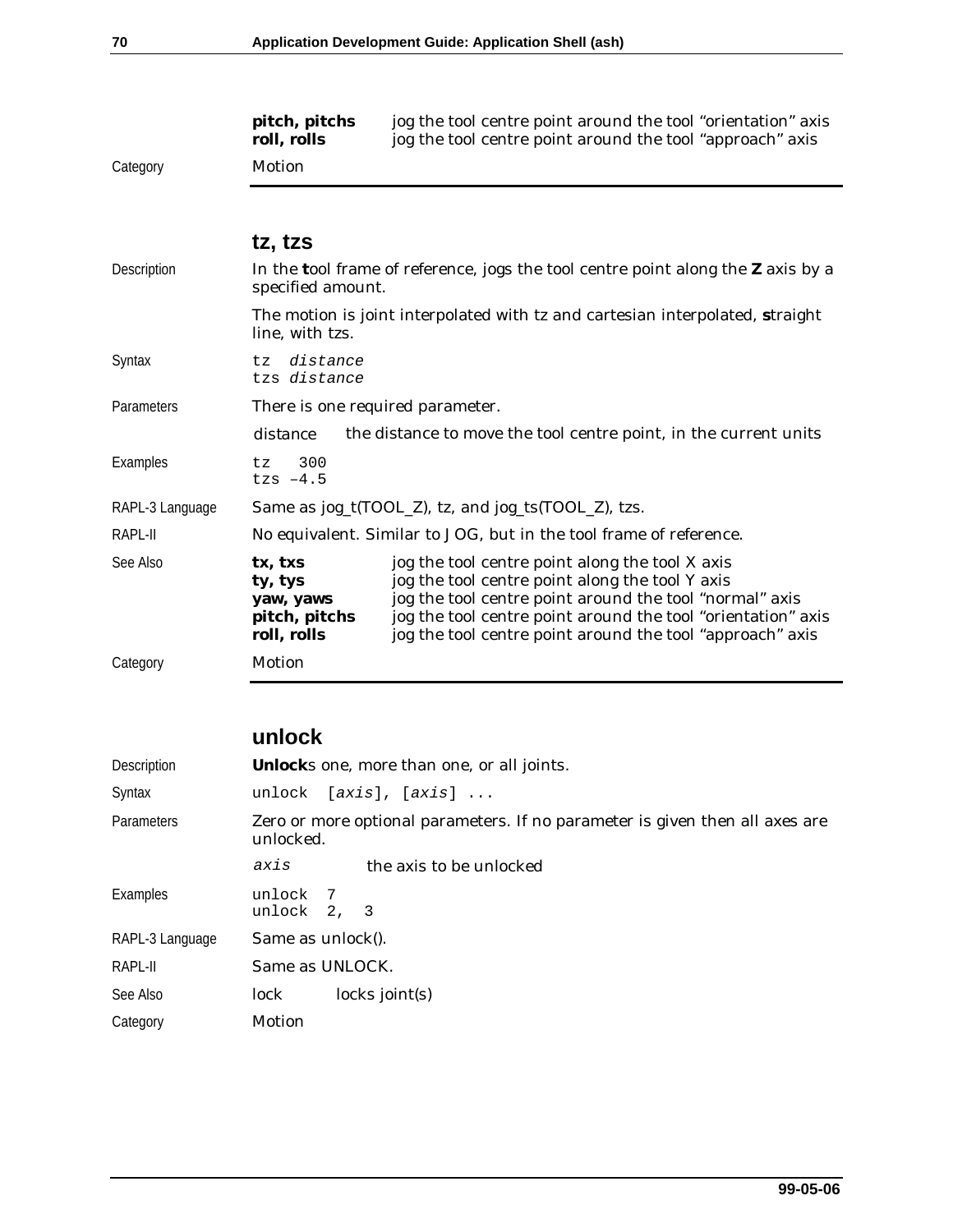| Description     | For systems with more than one robot.                                                                                                         |  |  |
|-----------------|-----------------------------------------------------------------------------------------------------------------------------------------------|--|--|
|                 | Displays or selects the robot for communication with ASH. More specifically,<br>displays or selects the socket of interprocess communication. |  |  |
|                 |                                                                                                                                               |  |  |
|                 | <b>Display</b>                                                                                                                                |  |  |
| Syntax          | use                                                                                                                                           |  |  |
| Parameters      | none                                                                                                                                          |  |  |
| Example         | use                                                                                                                                           |  |  |
| Result          | using 'DEFAULT'                                                                                                                               |  |  |
|                 | <b>Select</b>                                                                                                                                 |  |  |
| Syntax          | use socket                                                                                                                                    |  |  |
| Parameters      | One parameter, a string between double quotes.                                                                                                |  |  |
|                 | the path to the socket in the filesystem: a string<br>socket                                                                                  |  |  |
|                 | <b>DEFAULT</b><br>the string to reset to the default robot                                                                                    |  |  |
| Examples        | use "/dev/robot"<br>use "DEFAULT"                                                                                                             |  |  |
| RAPL-3 Language | Same as server_set / server_get                                                                                                               |  |  |
| RAPL-II         | No equivalent.                                                                                                                                |  |  |
| Category        | Machine                                                                                                                                       |  |  |
|                 |                                                                                                                                               |  |  |
|                 | w <sub>0</sub>                                                                                                                                |  |  |
| See             | Displays the commanded position.<br>wcmd                                                                                                      |  |  |
|                 |                                                                                                                                               |  |  |
|                 | w <sub>1</sub>                                                                                                                                |  |  |
| Description     | Continually displays the actual position (where the arm has actually gone),<br>in motor pulses. Is terminated by typing Ctrl-E.               |  |  |
| Syntax          | w1                                                                                                                                            |  |  |
| Parameter       | There are no parameters.                                                                                                                      |  |  |
| Example         | w1                                                                                                                                            |  |  |
| Result          | Actual Position (motor pulses):<br>$-1$<br>$-1$<br>-2<br>-1<br>-5                                                                             |  |  |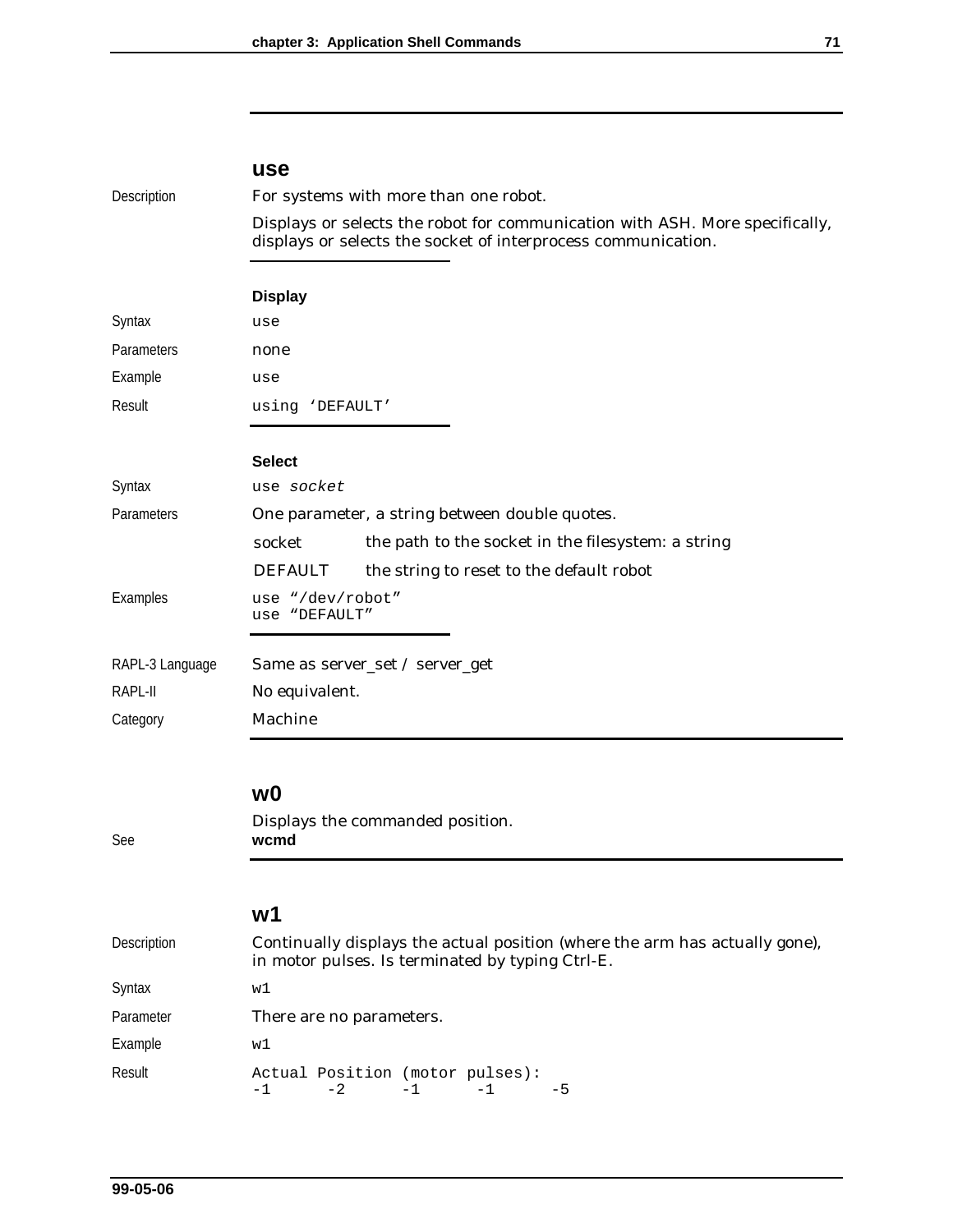| RAPL-3 language | Similar to pos_get().           |                              |  |
|-----------------|---------------------------------|------------------------------|--|
| RAPL-II         | Same as W1.                     |                              |  |
| See Also        | wact                            | displays the actual position |  |
| Category        | Calibration, Homing, and Status |                              |  |

### **w2**

### Displays the actual position. See **wact**

### **w3**

| Description     | Continually displays the commanded position (where the controller has<br>commanded the arm to go), in motor pulses. Is terminated by typing Ctrl-E. |  |  |  |  |  |
|-----------------|-----------------------------------------------------------------------------------------------------------------------------------------------------|--|--|--|--|--|
| Syntax          | w3                                                                                                                                                  |  |  |  |  |  |
| Parameters      | There are no parameters.                                                                                                                            |  |  |  |  |  |
| Examples        | w3                                                                                                                                                  |  |  |  |  |  |
| Result          | Commanded Position (motor pulses):<br>$-2$<br>$-1$<br>$-1$<br>$-5$<br>$-1$                                                                          |  |  |  |  |  |
| RAPL-3 language | Similar to pos_get().                                                                                                                               |  |  |  |  |  |
| RAPL-II         | Same as W <sub>3</sub> .                                                                                                                            |  |  |  |  |  |
| See Also        | displays commanded position<br>wcmd                                                                                                                 |  |  |  |  |  |
| Category        | Calibration, Homing, and Status                                                                                                                     |  |  |  |  |  |

### **w4**

Displays the endpoint position. See **wend**

### **w5**

| <b>Description</b> | Continually displays the position error, that is, the difference between where<br>the controller has commanded the arm to go and where it actually is, in<br>motor pulses. Is terminated by typing Ctrl-E. |  |  |  |  |
|--------------------|------------------------------------------------------------------------------------------------------------------------------------------------------------------------------------------------------------|--|--|--|--|
| Syntax             | w5                                                                                                                                                                                                         |  |  |  |  |
| Parameters         | There are no parameters.                                                                                                                                                                                   |  |  |  |  |
| Examples           | w5                                                                                                                                                                                                         |  |  |  |  |
| Result             | Position Error (motor pulses):<br>$+0$<br>$+0$<br>$+0$<br>$+0$<br>$+0$<br>$+0$<br>$+0$                                                                                                                     |  |  |  |  |
| RAPL-3 language    | Similar to pos_get().                                                                                                                                                                                      |  |  |  |  |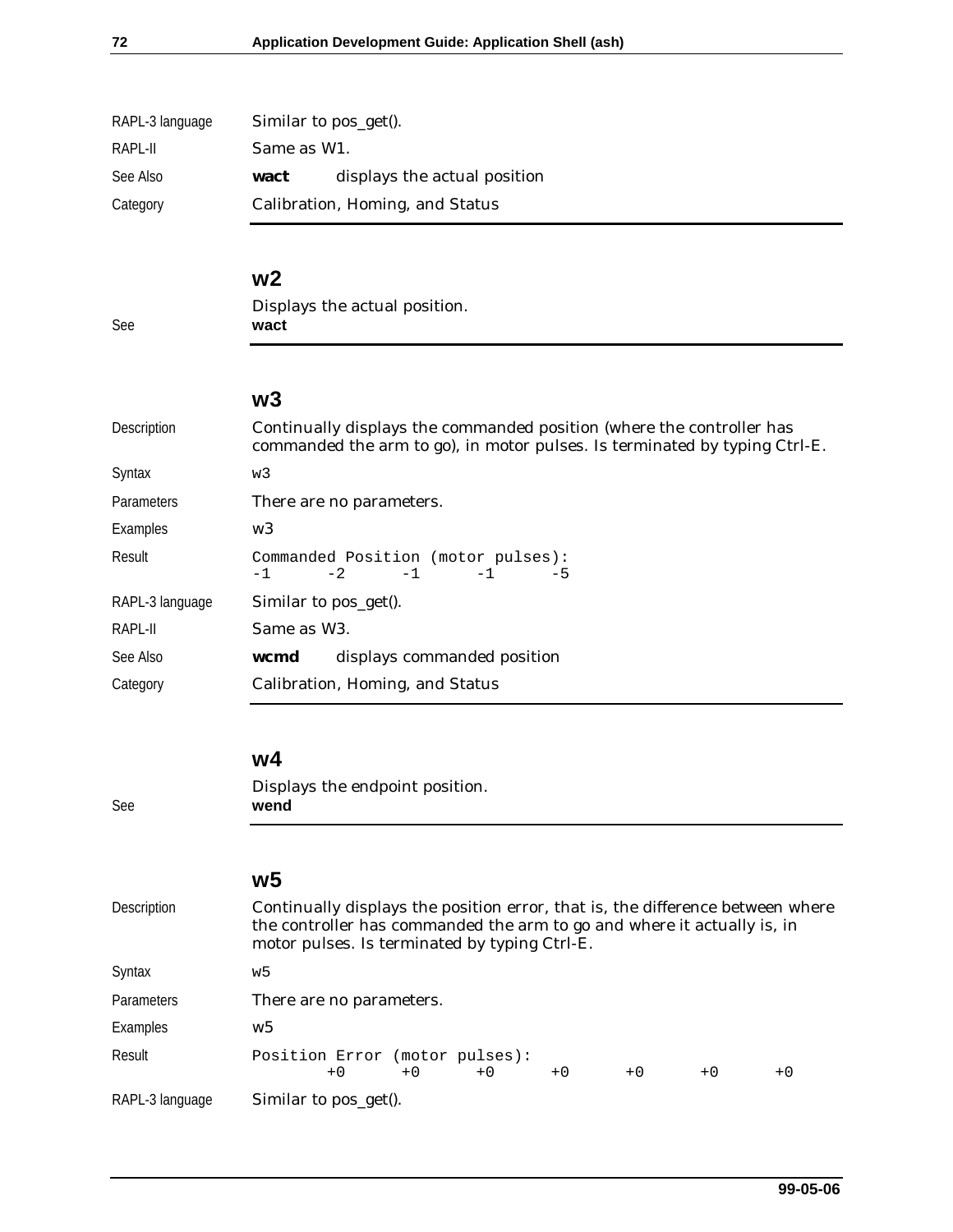| RAPI -II | Same as W <sub>5</sub> . |                                                         |
|----------|--------------------------|---------------------------------------------------------|
| See Also | wact<br>wcmd             | displays actual position<br>displays commanded position |
| Category |                          | Calibration, Homing, and Status                         |

#### **wact**

#### Alias **w2**

Description Displays the actual robot position in motor counts, joint angles and world coordinates. Displays **w**here **act**ual.

Syntax wact

Parameters There are no parameters.

Example wact

Result Mactual Position :

| PULSES | $-1$<br>$+0$                     | Axis 1/7 Axis 2/8<br>$-34$<br>$+0$ | Axis 3<br>$-1$     | Axis 4<br>$-1$     | Axis 5<br>$-5$     | Axis 6<br>$+0$     |
|--------|----------------------------------|------------------------------------|--------------------|--------------------|--------------------|--------------------|
| JOINTS | Axis 1/7<br>$-0.005$<br>$+0.000$ | Axis 2/8<br>$+0.170$<br>$+0.000$   | Axis 3<br>$-0.005$ | Axis 4<br>$+0.022$ | Axis 5<br>$-0.270$ | Axis 6<br>$+0.000$ |

|       | X/TrackX        | Y/TrackY        | Z         | Z-Rot    | Y-Rot    | X-Rot    |
|-------|-----------------|-----------------|-----------|----------|----------|----------|
| WORLD | $\mathsf{in}$ ) | $(\texttt{in})$ | (in)      | (dea)    | (dea)    | (deg)    |
|       | $+22.000$       | $-0.002$        | $+10.030$ | $-0.005$ | $-0.023$ | $-0.270$ |
|       | $+0.000$        | $+0.000$        |           |          |          |          |

RAPL-3 Language Similar to pos\_get(). RAPL-II Same as W2. See Also **wcmd** where commanded **wend** where endpoint **here** stores or displays current robot position Category Calibration, Homing, and Status

#### **wcmd**

| Alias             | w0                                                                                                                                                                        |
|-------------------|---------------------------------------------------------------------------------------------------------------------------------------------------------------------------|
| Description       | Displays the commanded position (where the controller has commanded the<br>arm to go), in motor pulses, joint angles, and world coordinates. Displays<br>where commanded. |
| Syntax            | wcmd                                                                                                                                                                      |
| <b>Parameters</b> | There are no parameters.                                                                                                                                                  |
| Example           | wcmd                                                                                                                                                                      |
| Result            | Commanded Position:                                                                                                                                                       |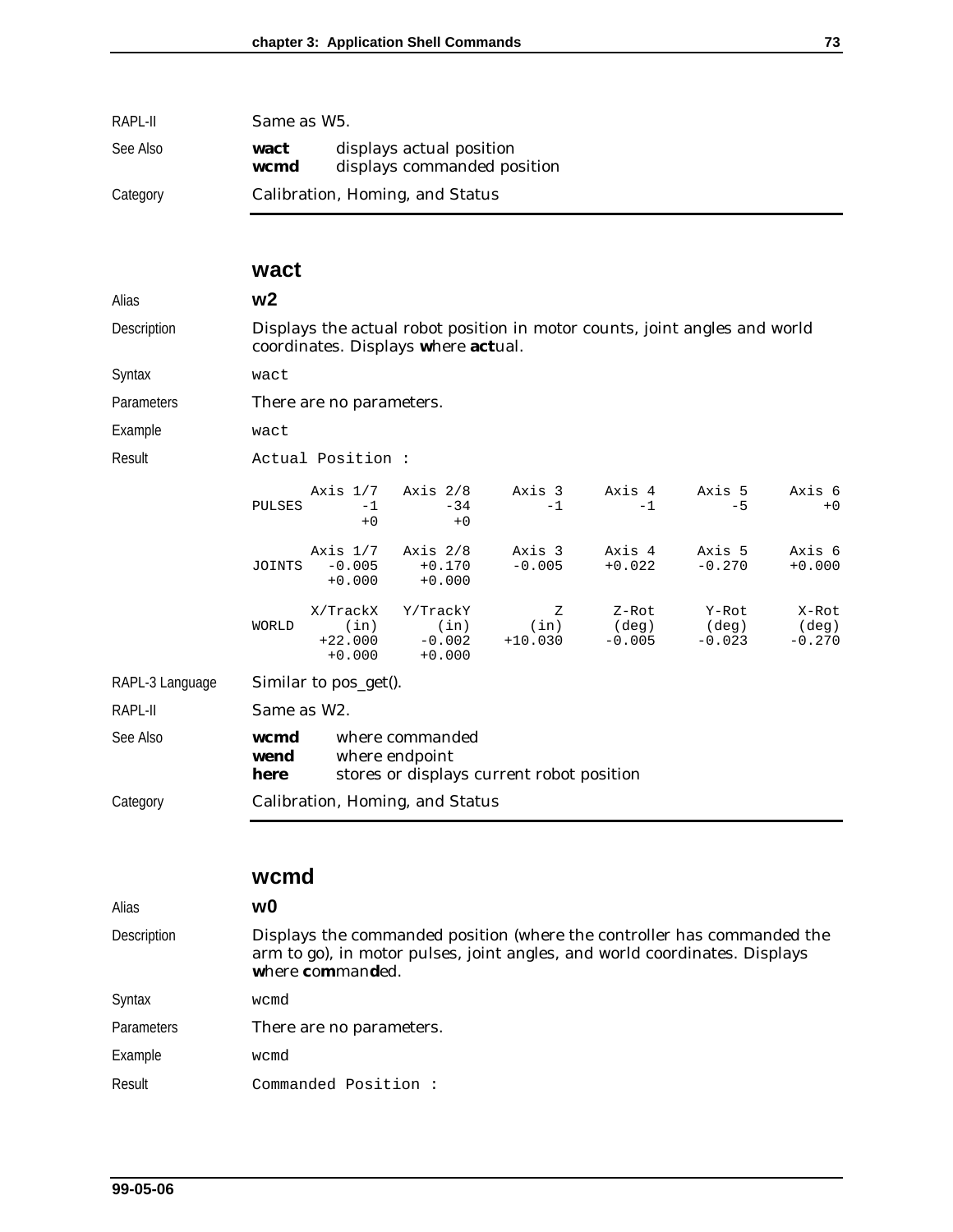| Axis 3<br>Axis 5<br>Axis $1/7$<br>Axis $2/8$<br>Axis 4<br>$-0.005$<br>$+0.170$<br>$-0.005$<br>$+0.022$<br>$-0.270$<br>JOINTS<br>$+0.000$<br>$+0.000$<br>X/TrackX<br>Y/TrackY<br>Z-Rot<br>Y-Rot<br>Ζ<br>(in)<br>(in)<br>(in)<br>(deq)<br><b>WORLD</b><br>(deg)<br>$-0.002$<br>$+10.030$<br>$-0.005$<br>$+22.000$<br>$-0.023$<br>$+0.000$<br>$+0.000$<br>RAPL-3 Language<br>Similar to pos_get().<br>RAPL-II<br>Same as W <sub>0</sub> .<br>See Also<br>where actual<br>wact<br>where endpoint<br>wend<br>stores or displays current robot position<br>here<br>Category<br>Calibration, Homing, and Status | PULSES | Axis $1/7$<br>$-1$<br>$+0$ | Axis 2/8<br>$-34$<br>$+0$ | Axis 3<br>$-1$ | Axis 4<br>$-1$ | Axis 5<br>$-5$ | Axis 6<br>$+0$             |
|----------------------------------------------------------------------------------------------------------------------------------------------------------------------------------------------------------------------------------------------------------------------------------------------------------------------------------------------------------------------------------------------------------------------------------------------------------------------------------------------------------------------------------------------------------------------------------------------------------|--------|----------------------------|---------------------------|----------------|----------------|----------------|----------------------------|
|                                                                                                                                                                                                                                                                                                                                                                                                                                                                                                                                                                                                          |        |                            |                           |                |                |                | Axis 6<br>$+0.000$         |
|                                                                                                                                                                                                                                                                                                                                                                                                                                                                                                                                                                                                          |        |                            |                           |                |                |                | X-Rot<br>(deq)<br>$-0.270$ |
|                                                                                                                                                                                                                                                                                                                                                                                                                                                                                                                                                                                                          |        |                            |                           |                |                |                |                            |
|                                                                                                                                                                                                                                                                                                                                                                                                                                                                                                                                                                                                          |        |                            |                           |                |                |                |                            |
|                                                                                                                                                                                                                                                                                                                                                                                                                                                                                                                                                                                                          |        |                            |                           |                |                |                |                            |
|                                                                                                                                                                                                                                                                                                                                                                                                                                                                                                                                                                                                          |        |                            |                           |                |                |                |                            |

### **wend**

| Alias           | w4                                                                                                   |                                            |                                          |                                                                              |                              |                             |                            |
|-----------------|------------------------------------------------------------------------------------------------------|--------------------------------------------|------------------------------------------|------------------------------------------------------------------------------|------------------------------|-----------------------------|----------------------------|
| Description     |                                                                                                      |                                            | coordinates. Displays where endpoint.    | Displays the robot endpoint position in motor pulses, joint angles and world |                              |                             |                            |
| Syntax          | wend                                                                                                 |                                            |                                          |                                                                              |                              |                             |                            |
| Parameters      |                                                                                                      | There are no parameters.                   |                                          |                                                                              |                              |                             |                            |
| Example         | wend                                                                                                 |                                            |                                          |                                                                              |                              |                             |                            |
| Result          |                                                                                                      | Endpoint Position:                         |                                          |                                                                              |                              |                             |                            |
|                 | <b>PULSES</b>                                                                                        | Axis $1/7$<br>$+0$<br>$+204032$            | Axis $2/8$<br>$+0$<br>$+0$               | Axis 3<br>$-51200$                                                           | Axis 4<br>$+0$               | Axis 5<br>$+0$              | Axis 6<br>$+0$             |
|                 | <b>JOINTS</b>                                                                                        | Axis $1/7$<br>$+0.000$<br>$+59.023$        | Axis $2/8$<br>$+0.000$<br>$+0.000$       | Axis 3<br>$-90.000$                                                          | Axis 4<br>$+0.000$           | Axis 5<br>$+0.000$          | Axis 6<br>$+0.000$         |
|                 | WORLD                                                                                                | X/TrackX<br>(in)<br>$+17.520$<br>$+59.023$ | Y/TrackY<br>(in)<br>$+0.000$<br>$+0.000$ | Ζ<br>(in)<br>$+24.213$                                                       | $Z-Rot$<br>(deq)<br>$+0.000$ | Y-Rot<br>(deq)<br>$+90.000$ | X-Rot<br>(deq)<br>$+0.000$ |
| RAPL-3 Language |                                                                                                      | Similar to pos_get().                      |                                          |                                                                              |                              |                             |                            |
| RAPL-II         | Same as W4.                                                                                          |                                            |                                          |                                                                              |                              |                             |                            |
| See Also        | where actual<br>wact<br>wcmd<br>where commanded<br>stores or displays current robot position<br>here |                                            |                                          |                                                                              |                              |                             |                            |
| Category        | Calibration, Homing, and Status                                                                      |                                            |                                          |                                                                              |                              |                             |                            |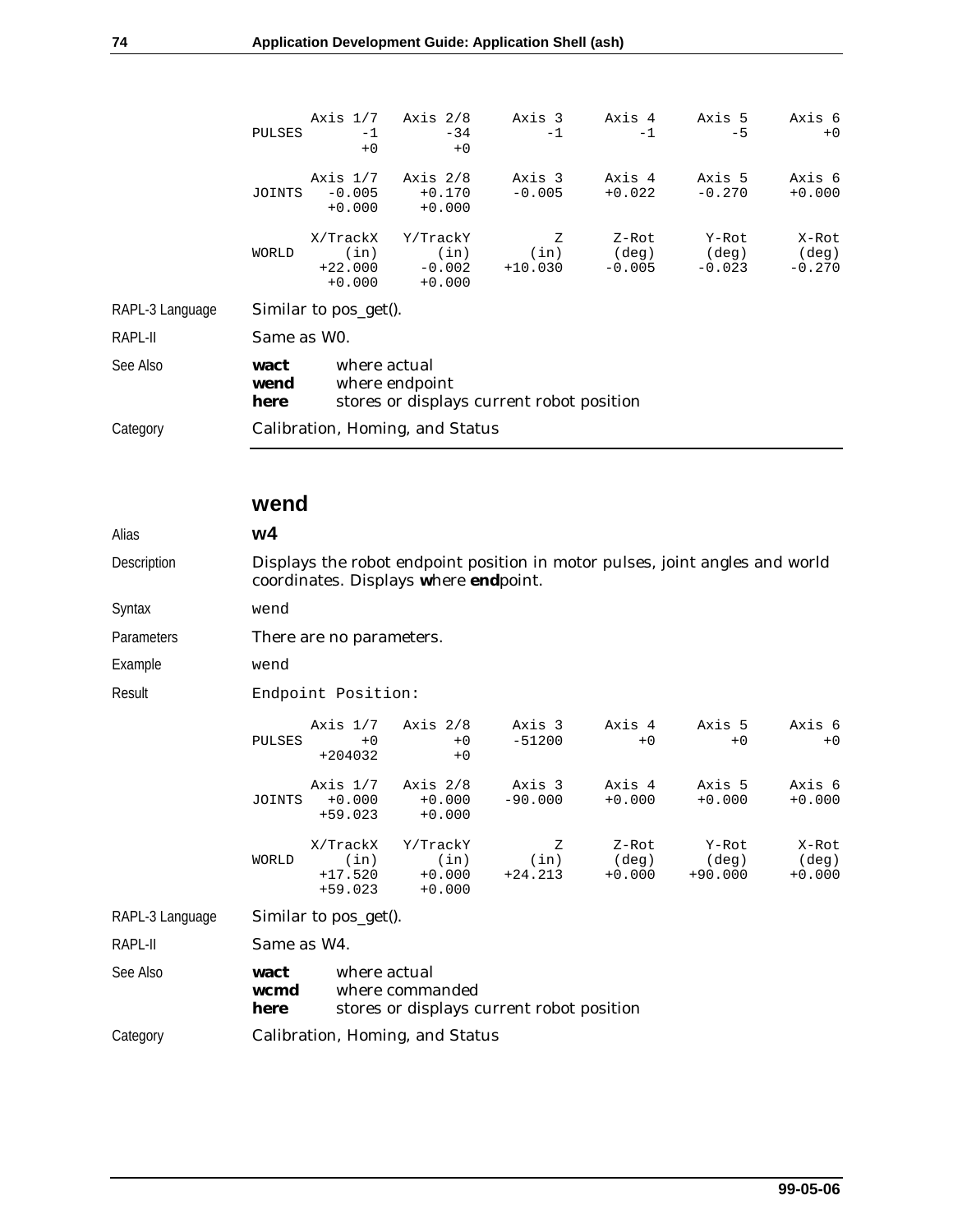# **wgrip**

| Description     |               | Displays the current distance between fingers of a servo gripper. Displays<br>what gripper distance. |  |  |  |  |
|-----------------|---------------|------------------------------------------------------------------------------------------------------|--|--|--|--|
|                 |               | Gripper type must be set to 2 (servo) for this wgrip command to work.                                |  |  |  |  |
| Syntax          | wgrip         |                                                                                                      |  |  |  |  |
| Parameters      |               | There are no parameters.                                                                             |  |  |  |  |
| Example         | wqrip         |                                                                                                      |  |  |  |  |
| Result          |               | Gripper distance = $2.80473$                                                                         |  |  |  |  |
| RAPL-3 Language |               | Same as gripdist_get().                                                                              |  |  |  |  |
| RAPL-II         |               | Same as $IX=WGRIP($ ).                                                                               |  |  |  |  |
| See Also        | grip<br>gtype | moves fingers to specified distance<br>displays/sets the type of gripper used (air, servo, none)     |  |  |  |  |
| Category        | Gripper       |                                                                                                      |  |  |  |  |

### **wshift**

| Description     | Modifies a location by a specified distance and rotation in the world<br>coordinate system, a world system shift. |  |                                                    |  |  |
|-----------------|-------------------------------------------------------------------------------------------------------------------|--|----------------------------------------------------|--|--|
| Syntax          | wshift                                                                                                            |  | location, worldX, worldY, worldZ, zrot, yrot, xrot |  |  |
| Parameters      | Seven required parameters:                                                                                        |  |                                                    |  |  |
|                 | location                                                                                                          |  | the cartesian location variable to modify          |  |  |
|                 | worldX                                                                                                            |  | the offset in the world X direction                |  |  |
|                 | worldY                                                                                                            |  | the offset in the world Y direction                |  |  |
|                 | worldZ                                                                                                            |  | the offset in the world Z direction                |  |  |
|                 | zrot                                                                                                              |  | the rotation about the world Z axis, in degrees    |  |  |
|                 | yrot                                                                                                              |  | the rotation about the world Y axis, in degrees    |  |  |
|                 | xrot                                                                                                              |  | the rotation about the world X axis, in degrees    |  |  |
| Examples        | wshift                                                                                                            |  | myloc, 62.5, 0, 0, 0, 0, 45                        |  |  |
| RAPL-3 Language | Same as $\text{shift}_w()$ .                                                                                      |  |                                                    |  |  |
| RAPL-II         | Same as SHIFTA.                                                                                                   |  |                                                    |  |  |
| See Also        | tshift                                                                                                            |  | shift a location in the tool coordinate system     |  |  |
| Category        | Coordinate Systems                                                                                                |  |                                                    |  |  |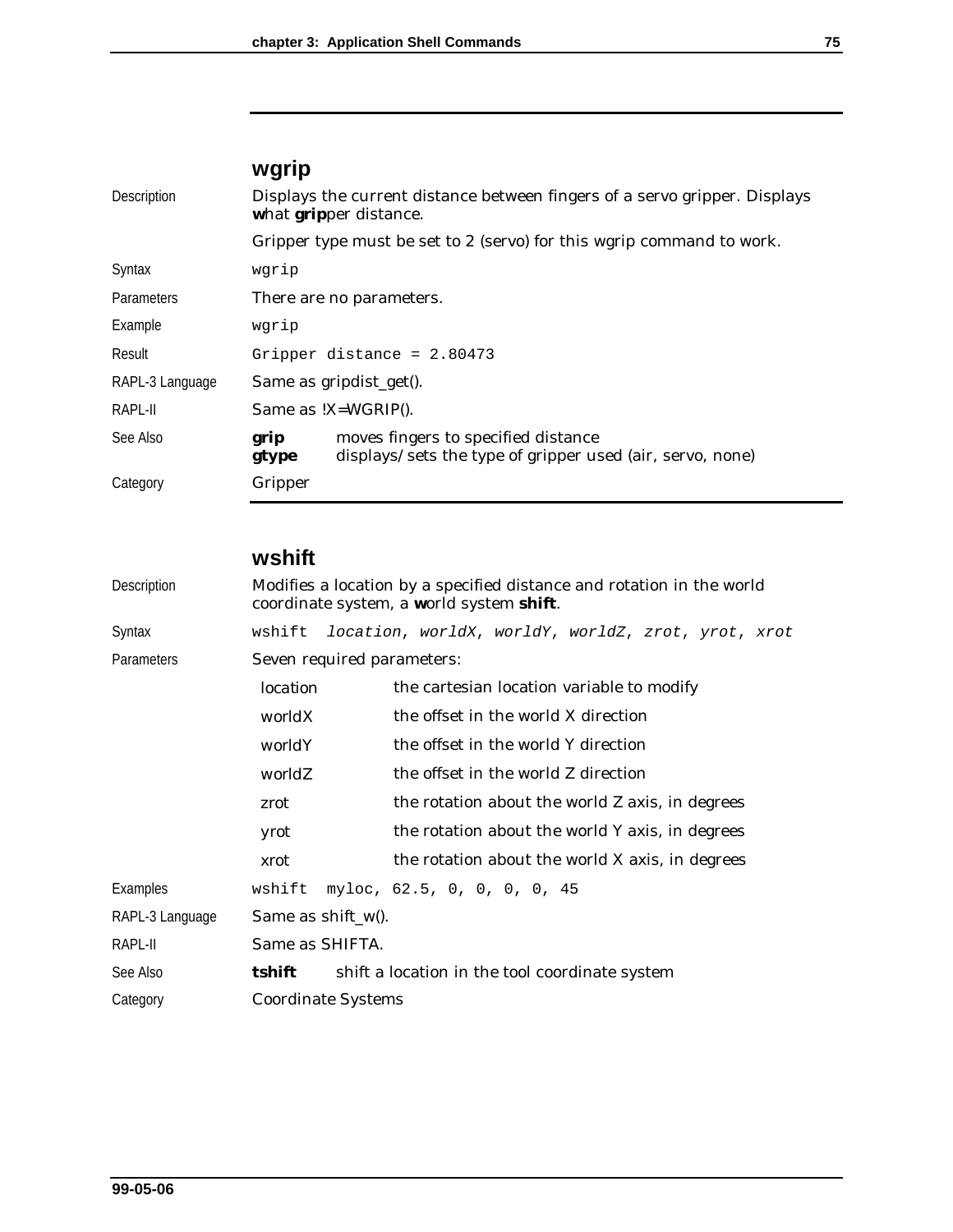|                 | WX, WXS                                                                                                  |                                                                                                                                                                                                                                                                     |  |  |  |  |
|-----------------|----------------------------------------------------------------------------------------------------------|---------------------------------------------------------------------------------------------------------------------------------------------------------------------------------------------------------------------------------------------------------------------|--|--|--|--|
| Description     | In the world frame of reference, jogs the tool centre point along the $X$ axis by<br>a specified amount. |                                                                                                                                                                                                                                                                     |  |  |  |  |
|                 | line, with wxs.                                                                                          | The motion is joint interpolated with wx and cartesian interpolated, straight                                                                                                                                                                                       |  |  |  |  |
| Syntax          | distance<br><b>WX</b><br>wxs distance                                                                    |                                                                                                                                                                                                                                                                     |  |  |  |  |
| Parameters      | One required parameter.                                                                                  |                                                                                                                                                                                                                                                                     |  |  |  |  |
|                 | distance                                                                                                 | the distance to move the tool centre point, in the current units                                                                                                                                                                                                    |  |  |  |  |
| Examples        | 200<br><b>WX</b><br>$wxs -4.5$                                                                           |                                                                                                                                                                                                                                                                     |  |  |  |  |
| RAPL-3 Language |                                                                                                          | Same as jog_w(WORLD_X), wx() and jog_ws(WORLD_X), wxs().                                                                                                                                                                                                            |  |  |  |  |
| RAPL-II         | Same as X. Similar to JOG.                                                                               |                                                                                                                                                                                                                                                                     |  |  |  |  |
| See Also        | wy, wys<br>WZ, WZS<br>xrot, xrots<br>yrot, yrots<br>zrot, zrots                                          | jog the tool centre point along the world Y axis<br>jog the tool centre point along the world Z axis<br>jog the tool centre point around the world X axis<br>jog the tool centre point around the world Y axis<br>jog the tool centre point around the world Z axis |  |  |  |  |
| Category        | Motion                                                                                                   |                                                                                                                                                                                                                                                                     |  |  |  |  |
| Description     | wy, wys<br>a specified amount.                                                                           | In the world frame of reference, jogs the tool centre point along the $Y$ axis by                                                                                                                                                                                   |  |  |  |  |
|                 | line, with wys.                                                                                          | The motion is joint interpolated with wy and cartesian interpolated, straight                                                                                                                                                                                       |  |  |  |  |
| Syntax          | wy distance<br>wys distance                                                                              |                                                                                                                                                                                                                                                                     |  |  |  |  |
| Parameters      | One required parameter.                                                                                  |                                                                                                                                                                                                                                                                     |  |  |  |  |
|                 |                                                                                                          | distance the distance to move the tool centre point, in the current units                                                                                                                                                                                           |  |  |  |  |
| Examples        | 300<br><b>WY</b><br>$wys -4.5$                                                                           |                                                                                                                                                                                                                                                                     |  |  |  |  |
| RAPL-3 Language |                                                                                                          | Same as jog_w(WORLD_Y), wy() and jog_ws(WORLD_Y), wys().                                                                                                                                                                                                            |  |  |  |  |
| RAPL-II         | Same as Y. Similar to JOG.                                                                               |                                                                                                                                                                                                                                                                     |  |  |  |  |
| See Also        | WX, WXS<br>WZ, WZS<br>xrot, xrots<br>yrot, yrots<br>zrot, zrots                                          | jog the tool centre point along the world X axis<br>jog the tool centre point along the world Z axis<br>jog the tool centre point around the world X axis<br>jog the tool centre point around the world Y axis<br>jog the tool centre point around the world Z axis |  |  |  |  |
| Category        | Motion                                                                                                   |                                                                                                                                                                                                                                                                     |  |  |  |  |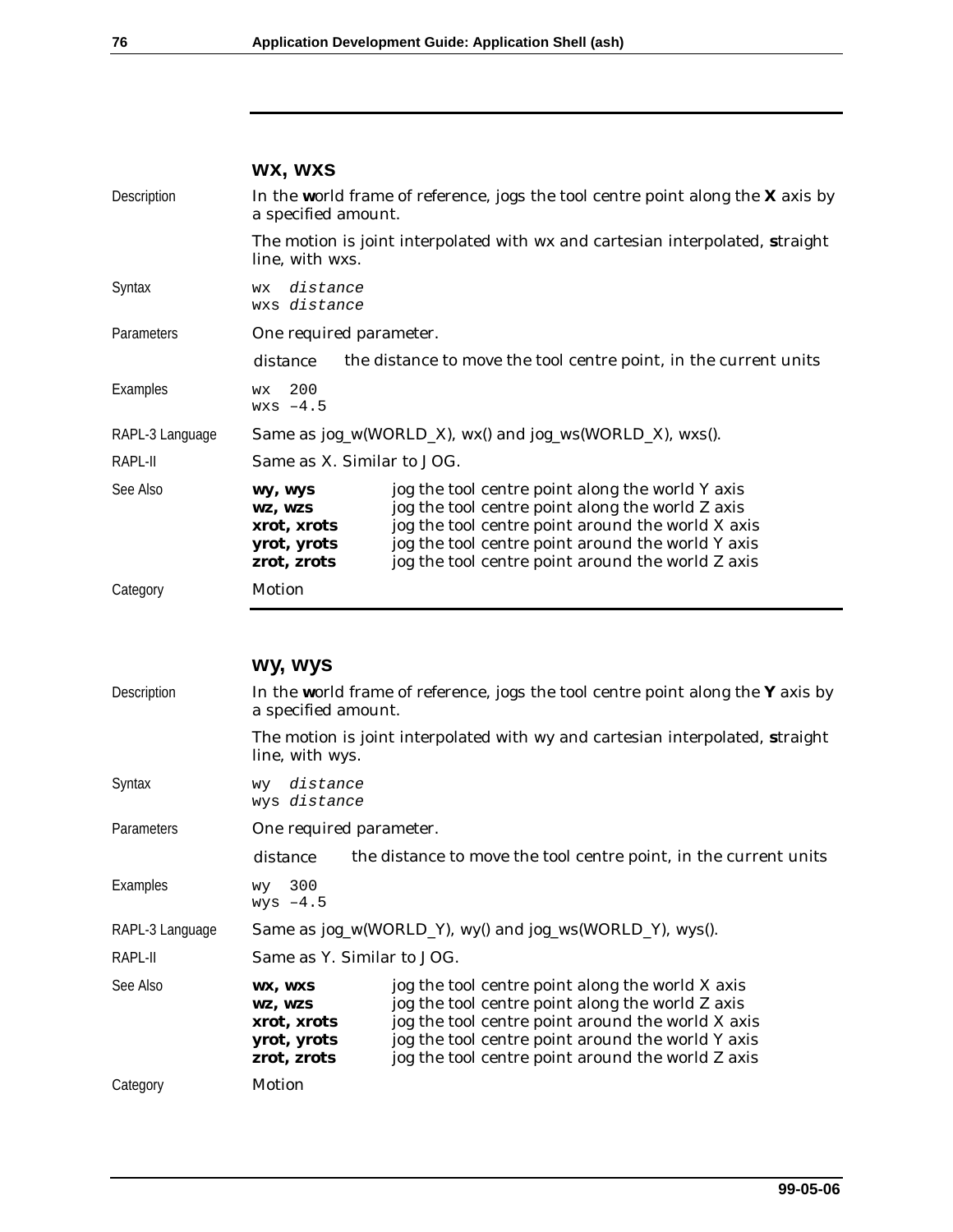|                 | WZ, WZS                                                                                                       |                                                                                                                                                                                                                                                                     |
|-----------------|---------------------------------------------------------------------------------------------------------------|---------------------------------------------------------------------------------------------------------------------------------------------------------------------------------------------------------------------------------------------------------------------|
| Description     | In the world frame of reference, jogs the tool centre point along the <b>Z</b> axis by<br>a specified amount. |                                                                                                                                                                                                                                                                     |
|                 | line, with wzs.                                                                                               | The motion is joint interpolated with wz and cartesian interpolated, straight                                                                                                                                                                                       |
| Syntax          | distance<br><b>WZ</b><br>wzs distance                                                                         |                                                                                                                                                                                                                                                                     |
| Parameters      | One required parameter.                                                                                       |                                                                                                                                                                                                                                                                     |
|                 | distance                                                                                                      | the distance to move the tool centre point, in the current units                                                                                                                                                                                                    |
| Examples        | 400<br>WZ<br>$wzs -4.5$                                                                                       |                                                                                                                                                                                                                                                                     |
| RAPL-3 Language | Same as jog_w(WORLD_Z), wz() and jog_ws(WORLD_Z), wzs().                                                      |                                                                                                                                                                                                                                                                     |
| RAPL-II         | Same as Z. Similar to JOG.                                                                                    |                                                                                                                                                                                                                                                                     |
| See Also        | WX, WXS<br>wy, wys<br>xrot, xrots<br>yrot, yrots<br>zrot, zrots                                               | jog the tool centre point along the world X axis<br>jog the tool centre point along the world Y axis<br>jog the tool centre point around the world X axis<br>jog the tool centre point around the world Y axis<br>jog the tool centre point around the world Z axis |
| Category        | Motion                                                                                                        |                                                                                                                                                                                                                                                                     |

#### **ver**

| Description     | Displays the version of the application shell being used. |                                                                  |
|-----------------|-----------------------------------------------------------|------------------------------------------------------------------|
| Syntax          | ver                                                       |                                                                  |
| Parameter       | There are no parameters.                                  |                                                                  |
| Example         | ver                                                       |                                                                  |
| Result          | ash (application shell) Revision: 1.62                    |                                                                  |
| RAPL-3 Language | No equivalent.                                            |                                                                  |
| RAPL-II         | No equivalent.                                            |                                                                  |
| See Also        | (in the system shell)<br>ver<br>crosver                   | displays version of the system shell<br>displays version of CROS |
| Category        | Start Up and Exit                                         |                                                                  |

#### **xrot, xrots**

Description In the world frame of reference, jogs the tool centre point around the X axis by a specified amount. Performs an **X rot**ation.

> The motion is joint interpolated with xrot and cartesian interpolated, **s**traight line, with xrots.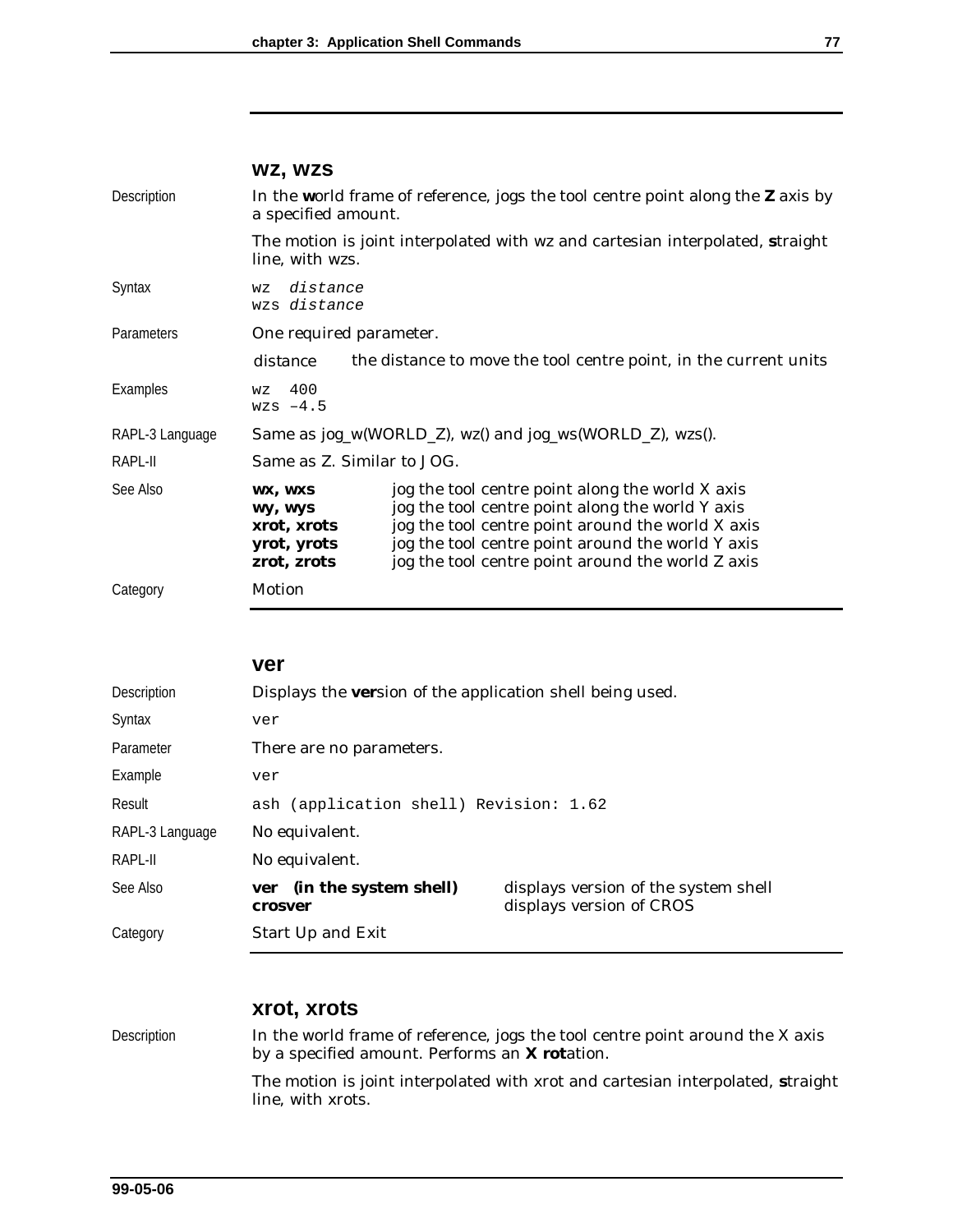| Syntax          | angle<br>xrot<br>angle<br>xrots                                                                                                                                                                                       |  |
|-----------------|-----------------------------------------------------------------------------------------------------------------------------------------------------------------------------------------------------------------------|--|
| Parameters      | One required parameter.                                                                                                                                                                                               |  |
|                 | the distance to move the tool centre point, in degrees<br>angle                                                                                                                                                       |  |
| Examples        | 45<br>xrot<br>$xrots -22.5$                                                                                                                                                                                           |  |
| RAPL-3 Language | Same as jog_w(WORLD_XROT), xrot() and jog_ws(WORLD_XROT), xrots().                                                                                                                                                    |  |
| RAPL-II         | Same as ROLL. In RAPL-II, ROLL was the rotation in the world frame of<br>reference around the X axis. In RAPL-3, this is called xrot.                                                                                 |  |
| See Also        | rotation around the world Y axis<br>yrot<br>rotation around the world Z axis<br>zrot<br>jog along the world X axis<br><b>WX</b><br>jog along the world Y axis<br><b>WY</b><br>jog along the world Z axis<br><b>WZ</b> |  |
| Category        | Motion                                                                                                                                                                                                                |  |
|                 | yaw, yaws                                                                                                                                                                                                             |  |
| Description     | Yaws, rotates, the tool by a specified angle about the tool "normal" axis.                                                                                                                                            |  |

The motion from the current position is joint interpolated with yaw and cartesian interpolated, **s**traight line, with yaw**s**. With the yaws command, the tool centre point stays on the axis, in the same place, while the tool rotates around the axis.

Caution The yaws command should only be used with online mode on.

| Syntax            | yaw <i>angle</i><br>yaws angle                                                                                                                 |                                                                                                                                                                                                         |
|-------------------|------------------------------------------------------------------------------------------------------------------------------------------------|---------------------------------------------------------------------------------------------------------------------------------------------------------------------------------------------------------|
| <b>Parameters</b> | There is one required parameter.                                                                                                               |                                                                                                                                                                                                         |
|                   | angle                                                                                                                                          | the number of degrees to rotate the tool                                                                                                                                                                |
| Examples          | yaw $2.5$<br>yaws 10                                                                                                                           |                                                                                                                                                                                                         |
| RAPL-3 Language   | Same as $yaw()$ and $yaws()$                                                                                                                   |                                                                                                                                                                                                         |
| RAPL-II           | No equivalent. In RAPL-3, yaw is a rotation in the tool frame of reference. In<br>RAPL-II, YAW was a rotation in the world frame of reference. |                                                                                                                                                                                                         |
| See Also          | pitch, pitchs<br>roll, rolls<br>xrot, xrots<br>yrot, yrots<br>zrot, zrots                                                                      | pitch the tool by a specified angle<br>roll the tool by a specified angle<br>rotate the tool about the world X axis<br>rotate the tool about the world Y axis<br>rotate the tool about the world Z axis |
| Category          | Motion                                                                                                                                         |                                                                                                                                                                                                         |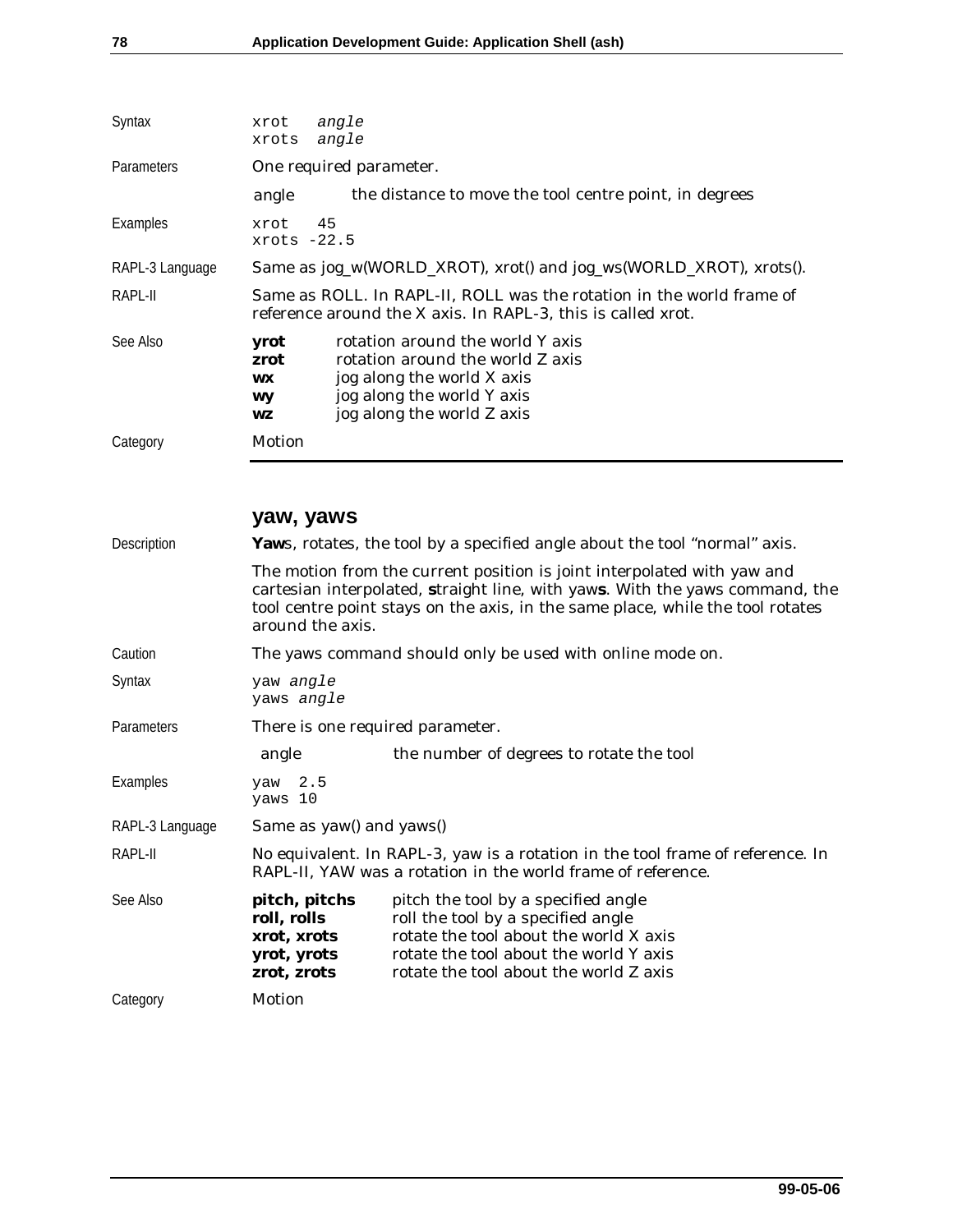|                 | yrot, yrots                                                                                                                                                                                             |  |
|-----------------|---------------------------------------------------------------------------------------------------------------------------------------------------------------------------------------------------------|--|
| Description     | In the world frame of reference, jogs the tool centre point around the Y axis<br>by a specified amount. Performs a Y rotation.                                                                          |  |
|                 | The motion is joint interpolated with yrot and cartesian interpolated, straight<br>line, with yrots.                                                                                                    |  |
| Syntax          | angle<br>yrot<br>angle<br>yrots                                                                                                                                                                         |  |
| Parameters      | One required parameter.                                                                                                                                                                                 |  |
|                 | the distance to move the tool centre point, in degrees<br>angle                                                                                                                                         |  |
| Examples        | 45<br>yrot<br>$yrots -22.5$                                                                                                                                                                             |  |
| RAPL-3 Language | Same as jog_w(WORLD_YROT), yrot() and jog_ws(WORLD_YROT), yrots().                                                                                                                                      |  |
| RAPL-II         | Same as PITCH. In RAPL-II, PITCH was the rotation in the world frame of<br>reference around the Y axis. In RAPL-3, this is called yrot.                                                                 |  |
| See Also        | rotation around the world X axis<br>xrot<br>rotation around the world Z axis<br>zrot<br>jog along the world X axis<br><b>WX</b><br>jog along the world Y axis<br>wy<br>jog along the world Z axis<br>WZ |  |
| Category        | Motion                                                                                                                                                                                                  |  |

### **zrot, zrots**

| Description     | In the world frame of reference, jogs the tool centre point around the Z axis<br>by a specified amount. Performs a <b>Z</b> rotation.                                                                          |  |
|-----------------|----------------------------------------------------------------------------------------------------------------------------------------------------------------------------------------------------------------|--|
|                 | The motion is joint interpolated with zrot and cartesian interpolated, straight<br>line, with zrots.                                                                                                           |  |
| Syntax          | angle<br>zrot<br>zrots<br>angle                                                                                                                                                                                |  |
| Parameters      | One required parameter.                                                                                                                                                                                        |  |
|                 | the distance to move the tool centre point, in degrees<br>angle                                                                                                                                                |  |
| Examples        | 45<br>zrot<br>zrots $-22.5$                                                                                                                                                                                    |  |
| RAPL-3 Language | Same as jog_w(WORLD_ZROT), zrot() and jog_ws(WORLD_ZROT), zrots().                                                                                                                                             |  |
| RAPL-II         | Same as YAW. In RAPL-II, YAW was the rotation in the world frame of<br>reference around the Z axis. In RAPL-3, this is called zrot.                                                                            |  |
| See Also        | rotation around the world X axis<br>xrot<br>rotation around the world Y axis<br>yrot<br>jog along the world X axis<br><b>WX</b><br>jog along the world Y axis<br>WY<br>jog along the world Z axis<br><b>WZ</b> |  |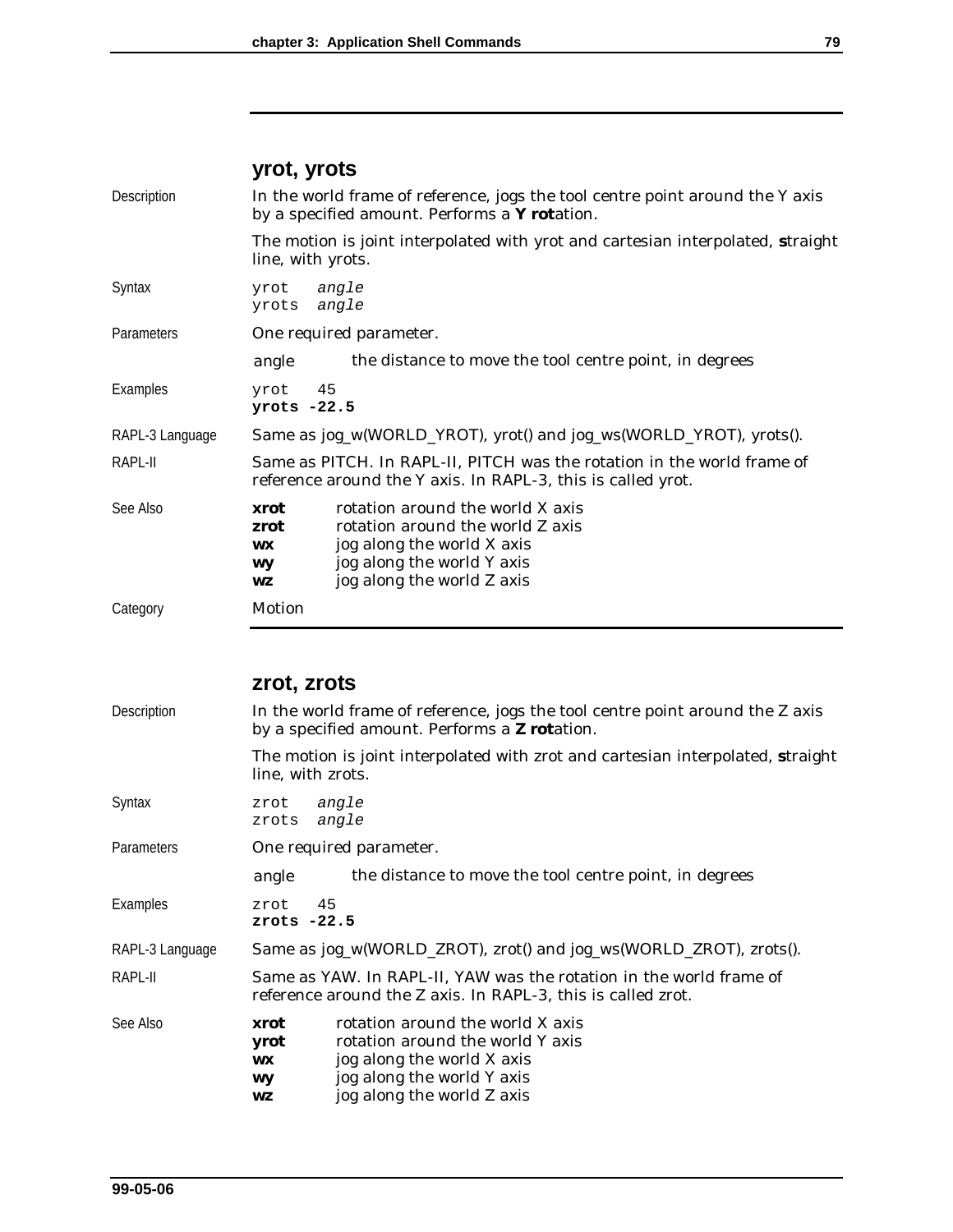Category Motion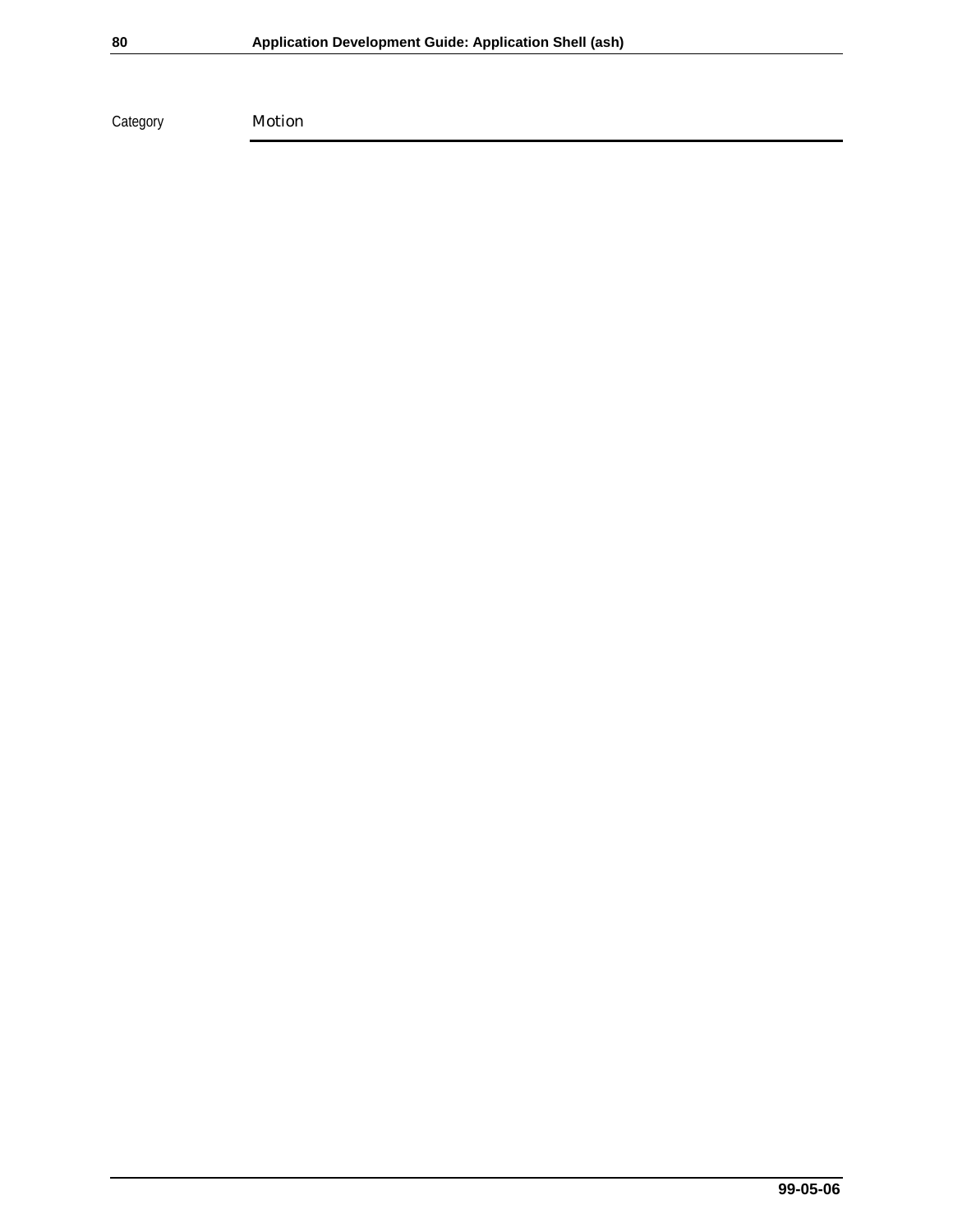# **Features**

One system shell feature is accessible through the application shell.

| Description | Executes a program in the background. Allows you to get back the ASH<br>prompt to execute other commands while the program is running. |
|-------------|----------------------------------------------------------------------------------------------------------------------------------------|
| Syntax      | program name<br>δz                                                                                                                     |
| Examples    | test.r:test.v3 &<br>test &                                                                                                             |
| See Also    | <b>program_name</b> runs the program<br>runs the default program<br>run                                                                |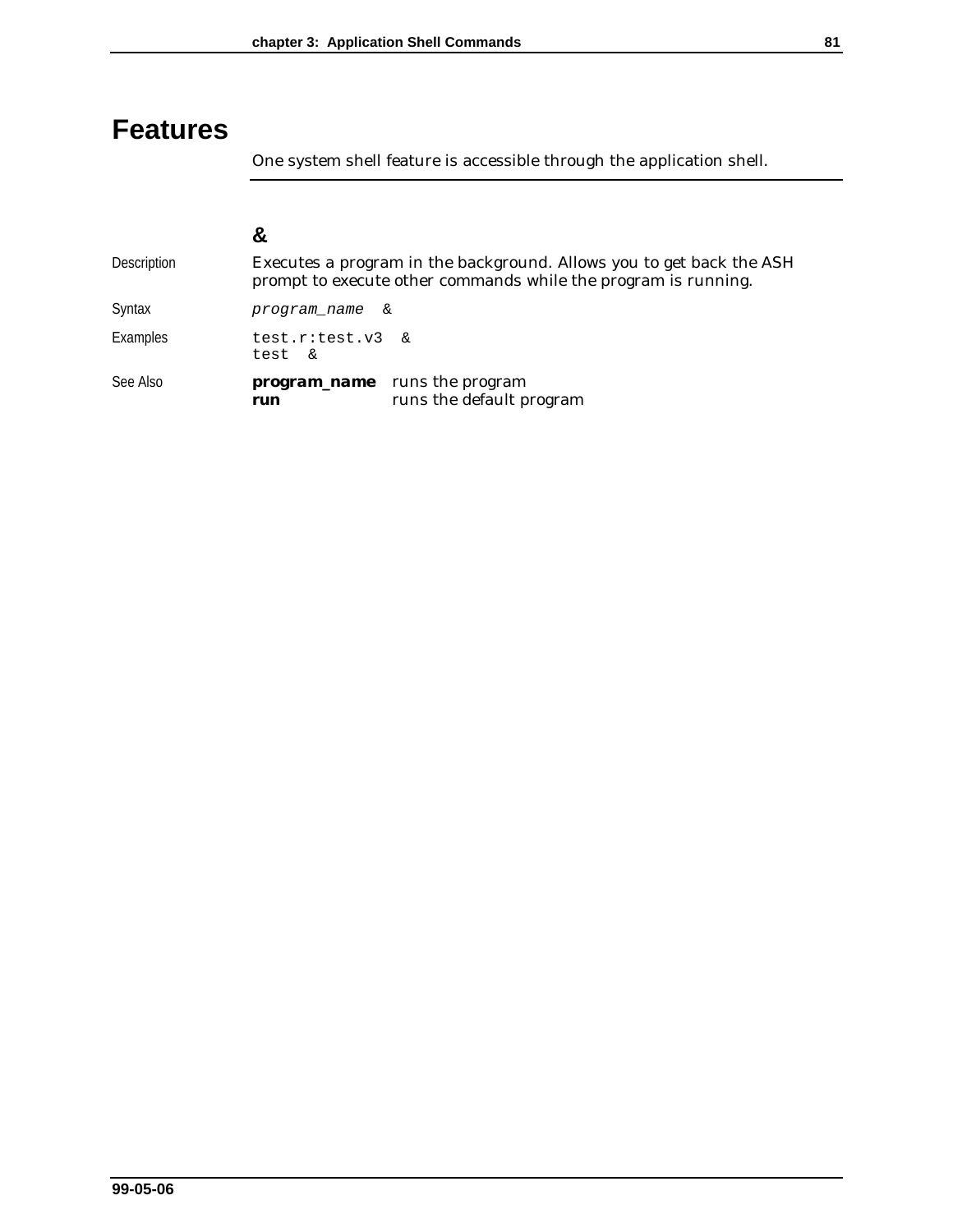# **System Shell Commands**

Most system shell commands are accessible through the application shell. They are listed here. For details about system shell commands, see the command descriptions in the system shell part of this *Guide*.

### **Accessible from ASH**

These system shell commands are accessible through the application shell. These are listed alphabetically.

| System shell commands accessible from the application shell. |                                                       |  |
|--------------------------------------------------------------|-------------------------------------------------------|--|
| /diag/cal                                                    | calibrate robot axes                                  |  |
| /diag/calgrip                                                | calibrate the servo gripper                           |  |
| /diag/configur                                               | master configuration program for setting up the robot |  |
| /diag/encres                                                 | reset the joint position encoders (F series only)     |  |
| /diag/pack                                                   | move an F3 robot into its packing position            |  |
| /diag/xzero                                                  | zero a particular motor position register             |  |
| /diag/zero                                                   | all motor position registers zero                     |  |
| axst                                                         | display the status of the robot axes                  |  |
| cd                                                           | change current working directory                      |  |
| chmod                                                        | change protection mode                                |  |
| cksum                                                        | calculate checksum of file                            |  |
| (or copy)<br>cp                                              | copy file                                             |  |
| date                                                         | display or set date and time                          |  |
| df                                                           | display space on file system                          |  |
| kill                                                         | terminate a process                                   |  |
| In.                                                          | make link to file                                     |  |
| (or dir)<br>ls                                               | list directory contents                               |  |
| mem                                                          | display space in memory                               |  |
| mkdev                                                        | make device                                           |  |
| (or md)<br>mkdir                                             | make directory                                        |  |
| mkfifo                                                       | make fifo                                             |  |
| mksock                                                       | make socket                                           |  |
| more                                                         | display contents of file                              |  |
| mount                                                        | mount a file system on a directory                    |  |
| (or move)<br>mv                                              | move or rename file                                   |  |
| pause                                                        | wait for user to type enter                           |  |
| ps                                                           | display status of processes                           |  |